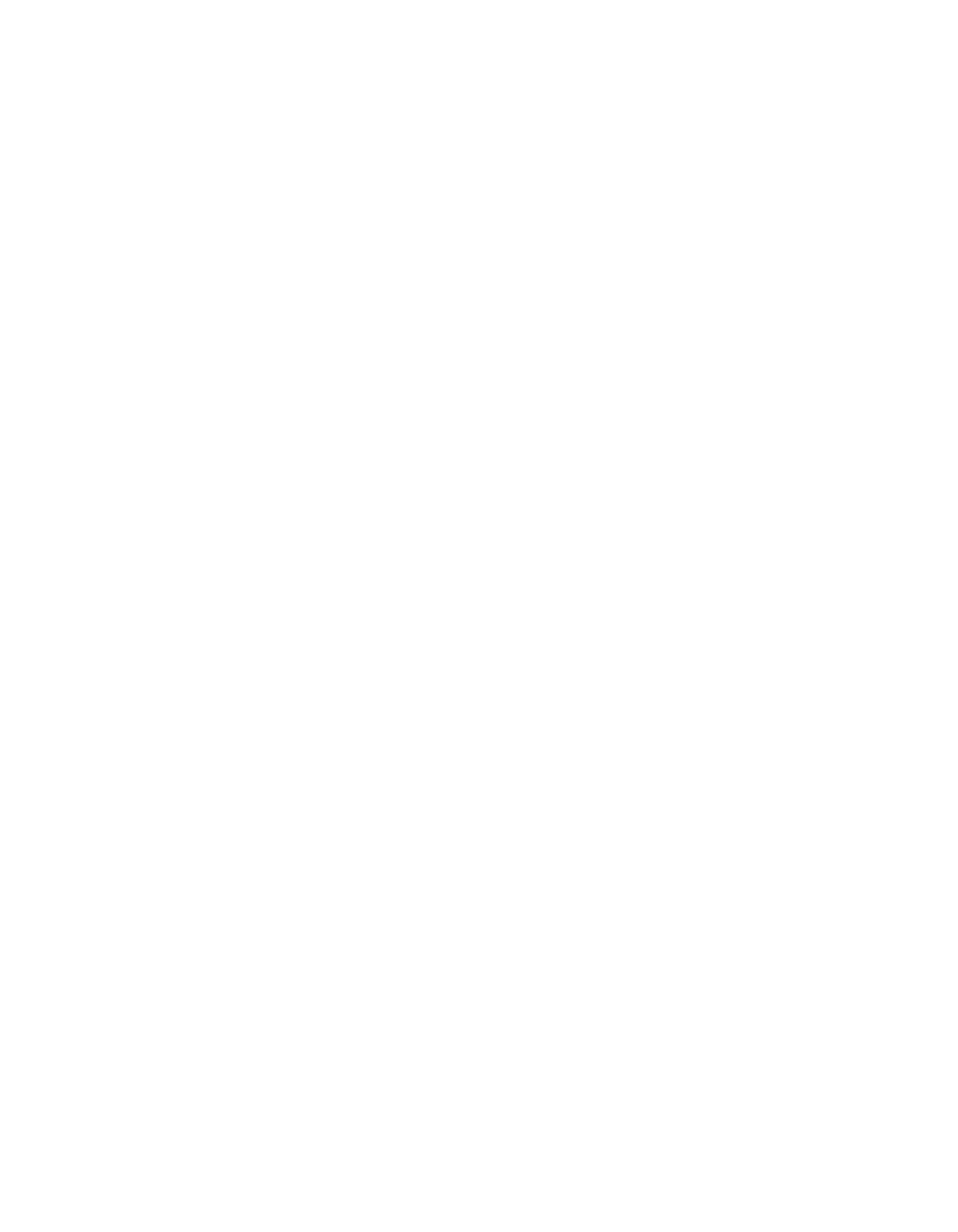## Summary

| Kosovo - Trials for War Crimes and Ethnically Motivated Crimes  14               |  |
|----------------------------------------------------------------------------------|--|
|                                                                                  |  |
|                                                                                  |  |
|                                                                                  |  |
|                                                                                  |  |
|                                                                                  |  |
|                                                                                  |  |
|                                                                                  |  |
|                                                                                  |  |
|                                                                                  |  |
|                                                                                  |  |
|                                                                                  |  |
| Initiatives for the Establishment of a Truth Commission at the Regional Level.23 |  |
|                                                                                  |  |
|                                                                                  |  |
| Partial Implementation of State Law on Missing Persons26                         |  |
|                                                                                  |  |
|                                                                                  |  |
|                                                                                  |  |
|                                                                                  |  |
|                                                                                  |  |
|                                                                                  |  |
|                                                                                  |  |
|                                                                                  |  |
|                                                                                  |  |
|                                                                                  |  |
|                                                                                  |  |
|                                                                                  |  |
|                                                                                  |  |
|                                                                                  |  |
|                                                                                  |  |
|                                                                                  |  |
|                                                                                  |  |
|                                                                                  |  |
|                                                                                  |  |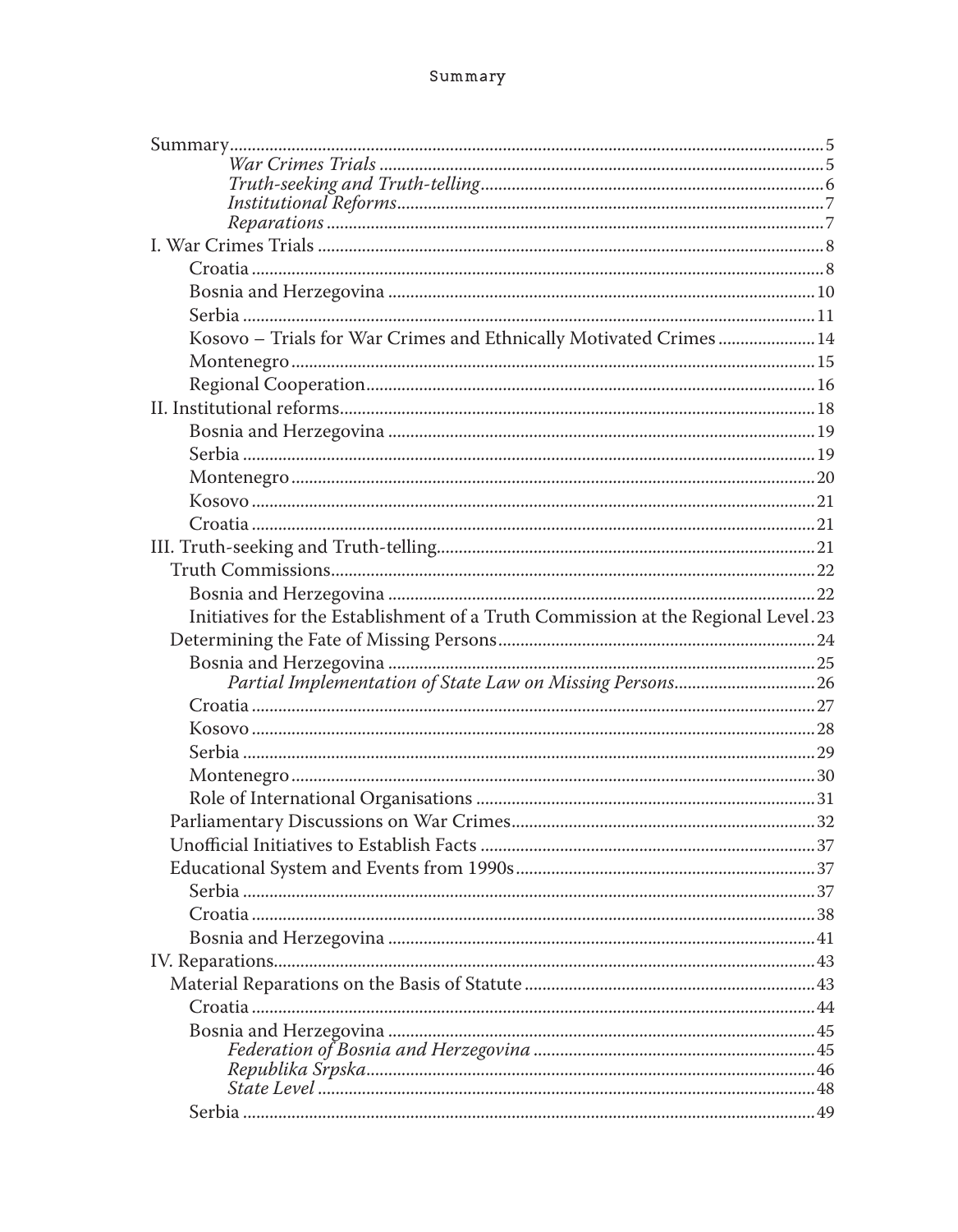| Amounts of Financial Compensation and Other Benefits51                |  |
|-----------------------------------------------------------------------|--|
|                                                                       |  |
|                                                                       |  |
|                                                                       |  |
| Personal War Disability Benefit (Military and Civilian) 54            |  |
| Family Disability Benefits for Members of Fallen Soldiers' Families54 |  |
|                                                                       |  |
|                                                                       |  |
|                                                                       |  |
|                                                                       |  |
|                                                                       |  |
|                                                                       |  |
|                                                                       |  |
|                                                                       |  |
|                                                                       |  |
|                                                                       |  |
|                                                                       |  |
|                                                                       |  |
|                                                                       |  |
|                                                                       |  |
|                                                                       |  |
|                                                                       |  |
|                                                                       |  |
|                                                                       |  |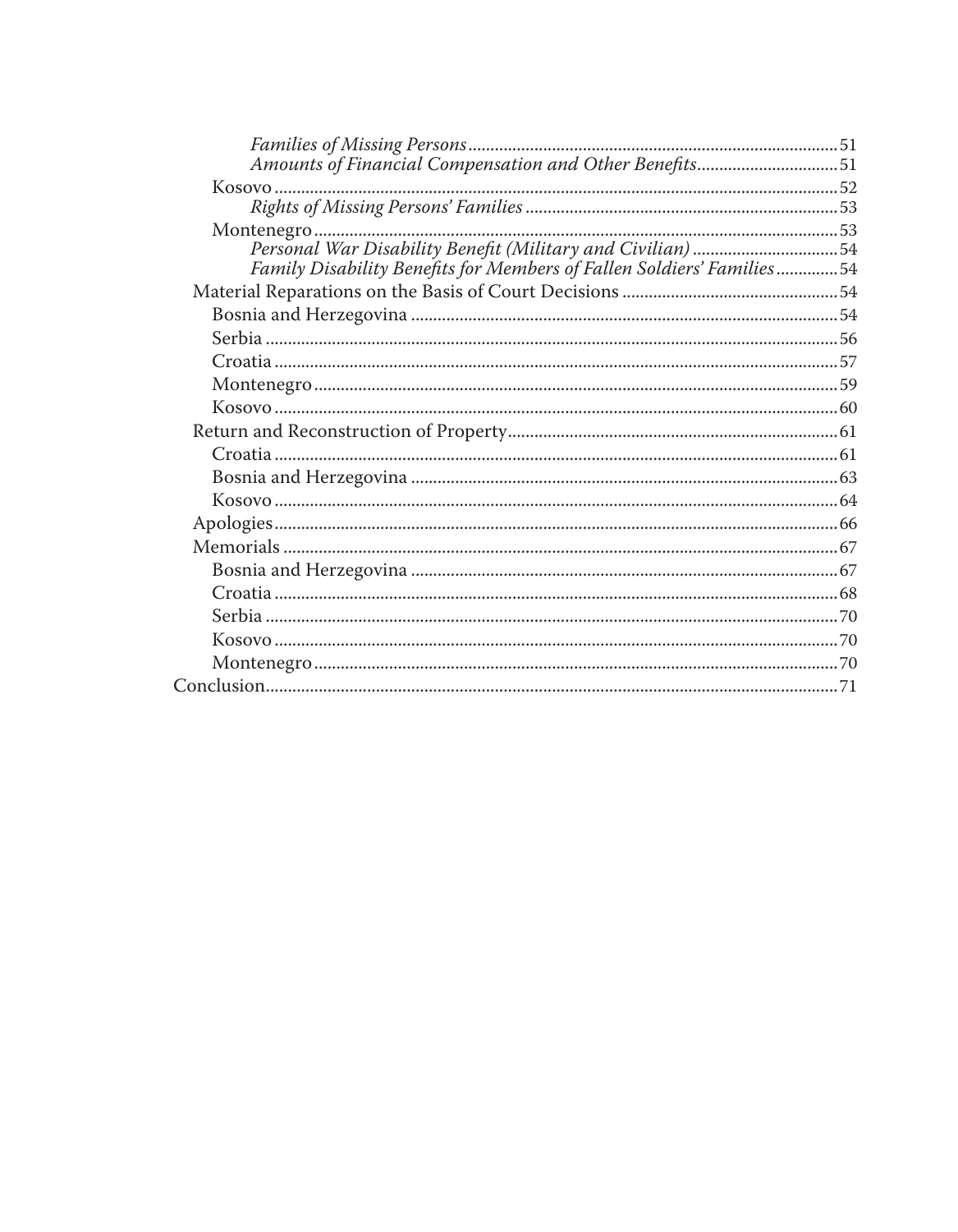# Transitional Justice in Post-Yugoslav Countries 2007 Report

## Summary

This report is the result of systematic monitoring of initiatives in the field of transitional justice in the countries which came into existence following the disintegration of the former Yugoslavia. The monitoring has been carried out by human rights organisations, the Humanitarian Law Center (Belgrade) and Documenta (Zagreb). The disintegration of the Yugoslav federation was marked by three high-intensity armed conflicts – in Croatia (1991-95), Bosnia and Herzegovina (1992-95) and Kosovo (1998-99), where at least 130,000 people lost their lives, millions were forced to flee their homes, while hundreds of thousands of houses were destroyed. In addition, shorter armed conflicts with relatively small numbers of victims occurred in Slovenia (June-July 1991) and Macedonia (January-November 2001). Over 1,300 Serbs, Roma and Albanians, labelled by the Albanian public as Serb collaborators, were murdered in the aftermath of the armed conflict and the deployment of international troops in Kosovo, in the period between 12 June 1999 and late 2000. The fate of around 17,000 missing persons in the region is still unknown.

The transition from a state of armed conflict and state repression to a period of peace and democratic institution building requires that these societies take a stance with respect to mass human rights violations from the recent past. A set of measures, whose fundamental elements are the establishment and disclosure of the facts, trials, reparations and institutional reforms, undertaken by governments and civil society for the purpose of facing up to these human rights violations makes up the complex of transitional justice.

In 2007, in Bosnia and Herzegovina and, to a lesser degree, in Croatia, a positive step towards the strengthening of capacities for war crimes trial was made; in Serbia, activities related to the prosecution of war crimes remained at the same level as previous years, whilst in Montenegro and Kosovo they were insignificant. In none of the post-Yugoslav countries did the governments show any interest in setting up state truth commissions or other bodies to establish the facts about grave violations of human rights in the armed conflicts in the former Yugoslavia, nor in the reforms whose objective would be the removal from institutions of individuals who had violated human rights before, during or after the armed conflicts. Obtaining reparations on the basis of statute or by way of court proceedings remains a barely attainable goal for many categories of victims.

 $\mathsf{L}$ 

## *War Crimes Trials*

War crimes trials in 2007, as previously, is the segment of transitional justice which drew the most public attention in post-Yugoslav countries, and was the segment where the governments were particularly enterprising. In Croatia, 35 trials in total were held before district courts during 2007, which constitutes an increase by a third in comparison to the previous year. Fifteen first-instance trials ended with non-final judgments. Earlier ethnically motivated bias in the work of investigative and prosecutorial organs was also apparent in 2007 as many accused Serbs – more than half of them – were tried *in absentia*. In addition,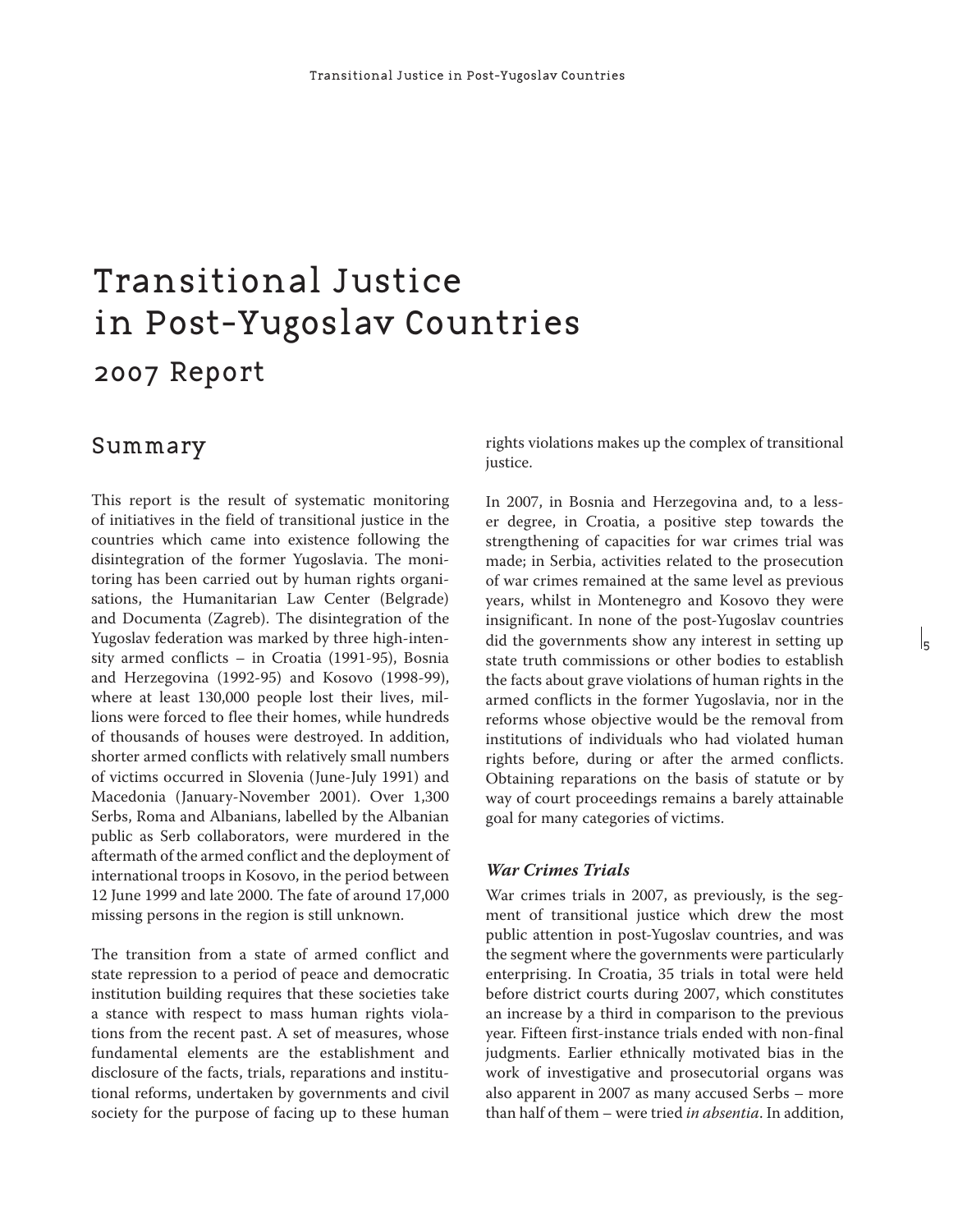it was only Serbs that were put on trial for offences that did not involve death as a consequence (plunder, destruction of property, etc), whereas Croats were not charged with such offences. Courts in Bosnia and Herzegovina passed 29 first-instance judgments (six more than in 2006) and there were 19 trials underway at the end of the year. The Special Department for War Crimes of the Prosecutor's Office of Bosnia and Herzegovina as well as the War Crimes Chamber of the State Court of Bosnia and Herzegovina increasingly strengthened their capacities to prosecute war crimes so that the War Crimes Chamber rendered ten judgments over the course of the year, while nine trials were underway at the end of the year. On the other hand, the work of ordinary courts and prosecutors' offices at the local level was limited by their insufficient capacities to successfully prosecute war crimes. The ethnic composition of the accused before the War Crimes Chamber and local courts was highly varied which might suggest an increased willingness of Bosnia and Herzegovina's judiciary to prosecute war crimes irrespective of the ethnic background of perpetrators. In Serbia, activities pertaining to the prosecution of war crimes remained at the same level as previous years, i.e. relatively few trials (six) were held and only two first-instance judgments were pronounced. In Kosovo, only two war crimes trials were held, and none in Montenegro in 2007. However, investigative organs were conducting several inquiries, which were closely followed by the Montenegrin media and public at large, so that it seemed in late 2007 that charges would be brought in those cases in the forthcoming period.

In all parts of the former Yugoslavia, with the exception of Montenegro, special structures for the prosecution of war crimes were established in the past decade, and a positive effect of their work was conspicuous, particularly in terms of a higher level of professionalism and more serious approach to war crimes cases than before. Cooperation among the prosecutors' offices from Bosnia and Herzegovina, Croatia and Serbia continued, and a useful channel of communication was established between the prosecutors' offices of Croatia and Montenegro. However, most problems which limited the effectiveness of efforts in previous years to bring to justice those responsible for war crimes were not overcome. The support of political structures for the prosecution of war crimes suspects regardless of their nationality was inadequate.

Governments failed to create the conditions in which witnesses would feel free to help establish the truth about war crimes and the roles of suspects by their comprehensive and truthful statements. The problem of impunity remains unresolved regarding many perpetrators in Bosnia and Herzegovina who now live, and have obtained citizenships, in Serbia and Croatia, where the respective constitutions or laws guarantee non-extradition of the nationals, whereas Bosnia and Herzegovina is not willing to transfer trials of these persons to the courts in Croatia and Serbia.

## *Truth-seeking and Truth-telling*

There were no serious discussions in any of the post-Yugoslav countries in 2007 about the possible formation of truth commissions. No official body exists as yet in the post-Yugoslav countries which would systematically establish the facts at the level of individual states or several states about violations of human rights and humanitarian law in the past. The Commission for Establishing Facts on Sufferings of Serbs, Croats, Bosniaks, Jews and others in 1992-1995 in Sarajevo, which had been formed by the decision of the Council of Ministers of Bosnia and Herzegovina in June 2006, failed to make any progress in data collection in 2007, which was primarily due to disagreements on its mandate among commission members. In parliamentary discussions as well as in textbooks in Serbia, Croatia and Bosnia and Herzegovina, portrayal of one's own nation as the only victims prevailed. In late 2007, there were about 17,000 unresolved petitions in the region to find missing persons. The number of persons that were identified over the course of the year in Croatia, Bosnia and Herzegovina and Kosovo decreased when compared to previous years, which heightened anxiety among associations of families of missing persons that the process of finding posthumous remains would take a very long time or largely would not even be completed.

The forthcoming termination of the work of the International Criminal Tribunal for Former Yugoslavia (ICTY), the objective limitations of national courts in the prosecution of war crimes (drawn-out trials, mortality of perpetrators and witnesses), the downplaying of crimes against others and the slowness in the process of determining the fate of missing persons, all prompted the Humanitarian Law Center, Documenta and Research and Documentation Center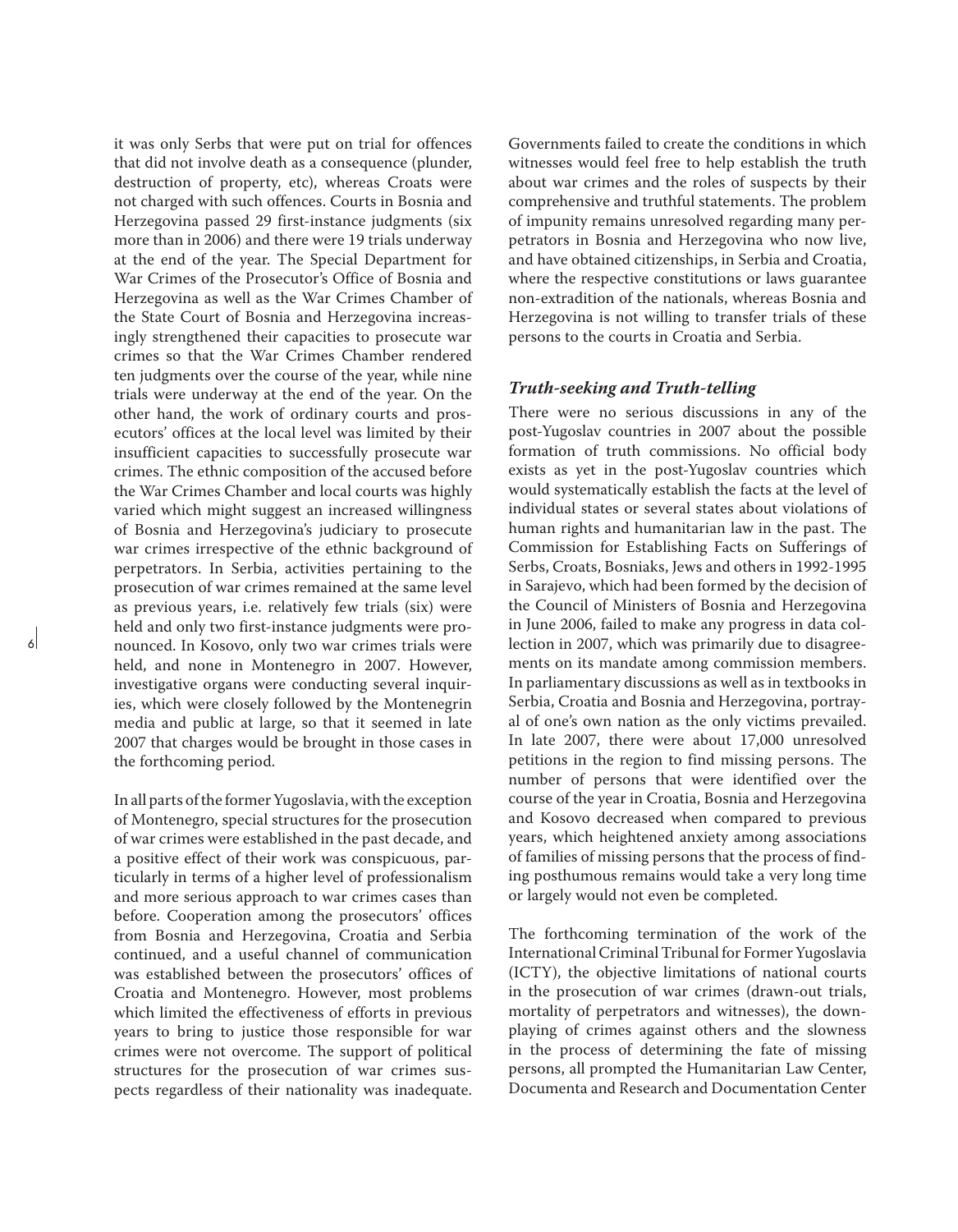(Sarajevo) to launch an initiative in May 2006 which is intended to result in the formation of an official commission for establishing the facts at the regional level on war crimes and violations of human rights committed during the armed conflicts in the 1990s in the former Yugoslavia. These organisations gradually and carefully created a space over the course of 2006 and 2007 for the strengthening of support for the initiative within civil society before the transition to the final phase, when they will call on the governments of post-Yugoslav countries to put their authority behind the formation of the regional commission.

#### *Institutional Reforms*

Neither "lustration" nor wider institutional reform whose purpose would be to reduce the possibility for state organs to violate human rights in the future were carried out in any of the parts of the former Yugoslavia during 2007.1 The only comprehensive reforms of institutions undertaken in a country on the territory of the former Yugoslavia, whose stated objective was to remove from positions of power the individuals responsible for human rights violations in the 1990s were police and judicial reforms in Bosnia and Herzegovina implemented in the periods between 1999 and 2002, and from 2002 until 2004, respectively. The 2003 Serbian Law on Responsibility for Human Rights Violations remained a dead letter, and the belief in the country that time for "lustration" had passed was strengthened. In Croatia and Montenegro, key political groups did not demand similar reforms after the war since the political parties that had been in power in the 1990s continued to dominate the political life or because there was a widespread belief among the public that actions of the then governments were generally correct, hence there was no reason for a detailed inquiry into the manner in which some government officials acted from the viewpoint of human rights. The opposition Liberal Party submitted a lustration bill to the National Assembly of Montenegro on 16 March 2007,

but the ruling Democratic Party of Socialists, which had been continuously in power since the early 1990s, opposed the passage of this law. In Kosovo, the existence of context for possible application of lustration measures is questionable, because representatives of legislative, executive, judicial and administrative branches of power in the 1990s for the most part left Kosovo after 1999, or no longer participate for other reasons in the governing structures.

## *Reparations*

In the course of 2007, the following types of reparations were implemented in post-Yugoslav countries: compensation (on the basis of statute and court rulings); restitution (repossession and reconstruction of property); determining the fate of missing persons; establishing the facts and their public disclosure; introduction of facts on violations of rights into educational materials; and erecting of memorials.

Compensation and restitution have been provided in the past years mostly for members of majority groups, i.e. the victims of war on the victorious side, while this process is still underway for members of minority groups, and in some places it is at the very beginning. Memorials are put up almost exclusively in memory of victims – the members of the majority community. In the process of drafting and application of laws on reparations in all post-Yugoslav countries, military personnel, i.e. their family members, are privileged with respect to civilians. In all parts of the former Yugoslavia, a number of civilian victims of war and persons whose human rights were gravely violated in the past period endeavoured to obtain compensation for damages in court. The number of plaintiffs was relatively small due to uncertainty as regards the possibility to win the case, the non-existence of efficient mechanisms of free legal aid and a lack of legal provisions which would exempt the victims from payment of court fees and costs of the proceedings if they lost the case.

 $\mathsf{L}$ 

1. The term *lustration* has entered general usage in all parts of former Yugoslavia, although the initiatives carried out in Bosnia and Herzegovina, as well as the law adopted in Serbia, are based on the principle of determining *individual* responsibility for human rights violations of candidates for public offices of positions with public powers. This model corresponds to the concept of *vetting*, not *lustration*.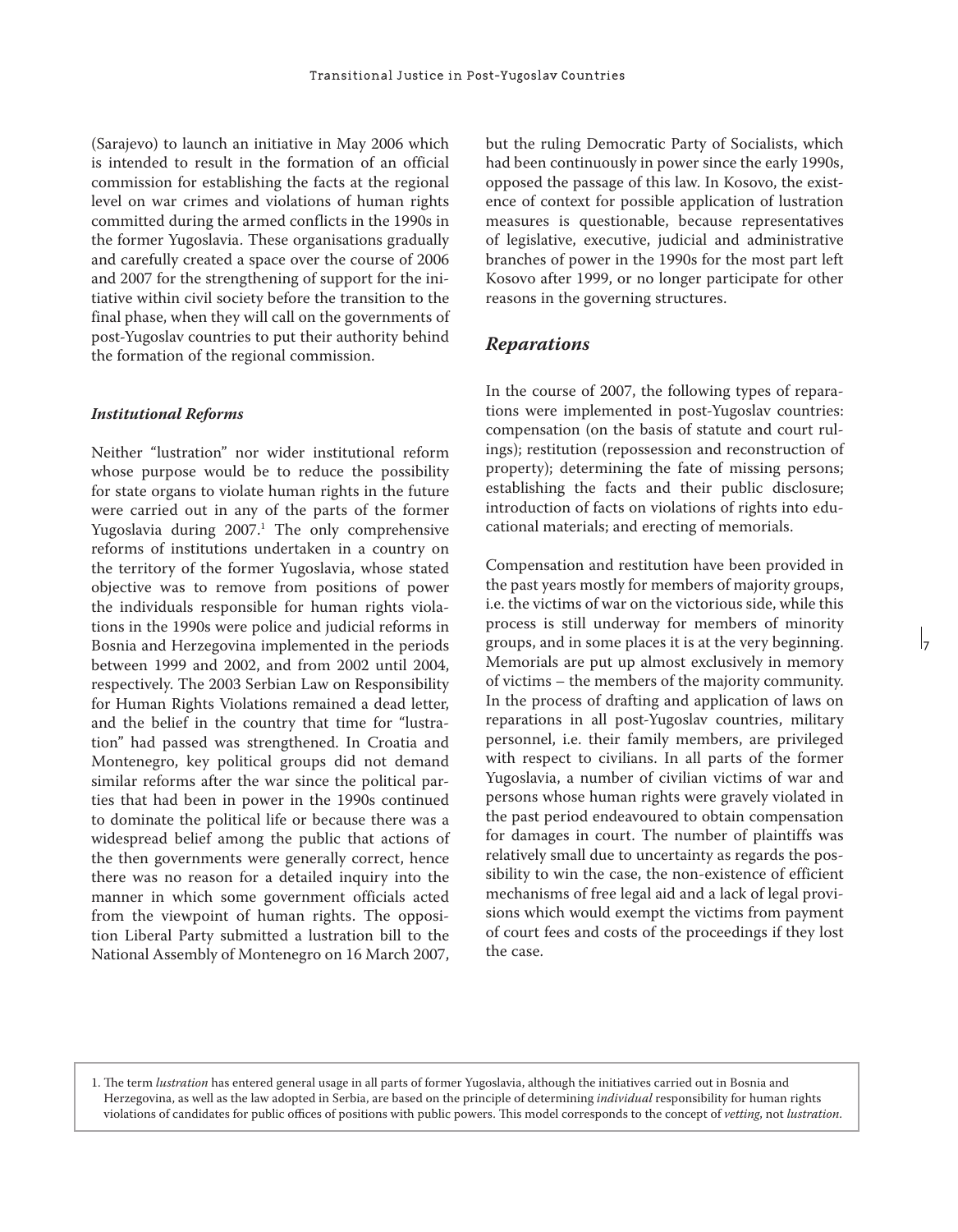## I. War Crimes Trials

War crimes trials are the most important form of transitional justice applied in connection to violations of human rights in the former Yugoslavia during the 1990s. In the initial post-war period, the International Criminal Tribunal for the former Yugoslavia (hereinafter ICTY) was the chief duty bearer for the prosecution of war crimes in the region. In 2007, a large number of trials were held before the ICTY, but given the exit strategy adopted in 2003 by the United Nations Security Council according to which the ICTY should complete its work by 2010, trials in national courts in post-Yugoslav countries gathered momentum in terms of both their importance and intensity. For the most part these trials ceased to serve as an instrument used by the states against members of military, police or paramilitary formations of the other warring party, as a rule from the other ethnic group, which was the case in the first years following the armed conflicts in Croatia, Bosnia and Herzegovina, and Kosovo. Instead, under pressure exerted by the international community, local human rights organisations and independent media, members of the majority community in the given area were increasingly often put in the dock. Formation of special war crimes prosecutors' offices and special war crimes chambers or courts for these types of cases in the period from 2003 until 2005 led to an improvement in the investigations conducted and war crimes trials themselves.

In 2007, the positive trend from previous years continued, primarily with respect to a higher level of professionalism and a more serious approach to war crimes cases than previously. Cooperation among prosecutors' offices from Bosnia and Herzegovina, Croatia and Serbia continued, while useful communication between Croatian and Montenegrin prosecutors' offices was also established. On the other hand, some major problems in the prosecution of war crimes from the previous period were not resolved. Governments failed to create the conditions in which witnesses would feel free to help establish the truth about war crimes through their comprehensive and truthful statements. The problem of impunity remains unresolved regarding many perpetrators in Bosnia and Herzegovina who now live, and have obtained citizenship, in either Serbia or Croatia, where the respective constitutions or laws guarantee the non-extradition of their citizens, whereas Bosnia and Herzegovina is not willing to transfer trials of these persons to the courts in Croatia and Serbia. In Serbia and Kosovo, the number of war crimes trials is insufficient, while in Montenegro no single trial for war crimes had been held since 2002.

## **Croatia**

According to the data obtained from district courts during 2007, which are listed in the report compiled by leading Croatian human rights organisations, 35 first instance war crimes trials were held before district courts in the Republic of Croatia.2 About a third of the cases (ten) were retrials of which in five cases the first-instance proceedings were being repeated for the third time.3 Two cases were retried at the request of the convicted persons who had been sentenced *in absentia;* the other retrials were ordered by the Supreme Court, mostly on account of the incomplete statement of facts.

The bias that has for years characterized the judiciary of the Republic of Croatia in war crimes trials primarily concerns the failure in some instances of trials of members of Serbian paramilitary formations to meet the standards of fair proceedings, as well as the application of unequal criteria, depending on ethnic background of suspects and victims, when deciding which offences will be prosecuted as war crimes. A large number of members of Serbian paramilitary formations (about 400) have been tried *in absentia*, whereas the investigation and prosecution of crimes committed by members of Croatian units began after almost a decade-long delay. In 2007 as well, according to the OSCE report, accused Croats were put on trial only for crimes resulting in victims' deaths, while

<sup>2.</sup> Center for Peace, Non-Violence and Human Rights Osijek, in collaboration with Documenta, Civil Board for Human Rights and Croatian Helsinki Committee, *Monitoring of War Crimes Trials – 2007 Report* (Osijek, 2007).

<sup>3.</sup> Reference is to the following cases: the crime in the village of Smoljanac – defendant Nikola Cvjetićanin; the crime on Korana Bridge - defendant Mihajlo Hrastov; the crime in Borovo Commerce – defendant Vlade Tepavac; the crime in Lovinac – the accused were members of Serb paramilitary formations; and the crime in Bjelovar – defendants were members of Croatian police force.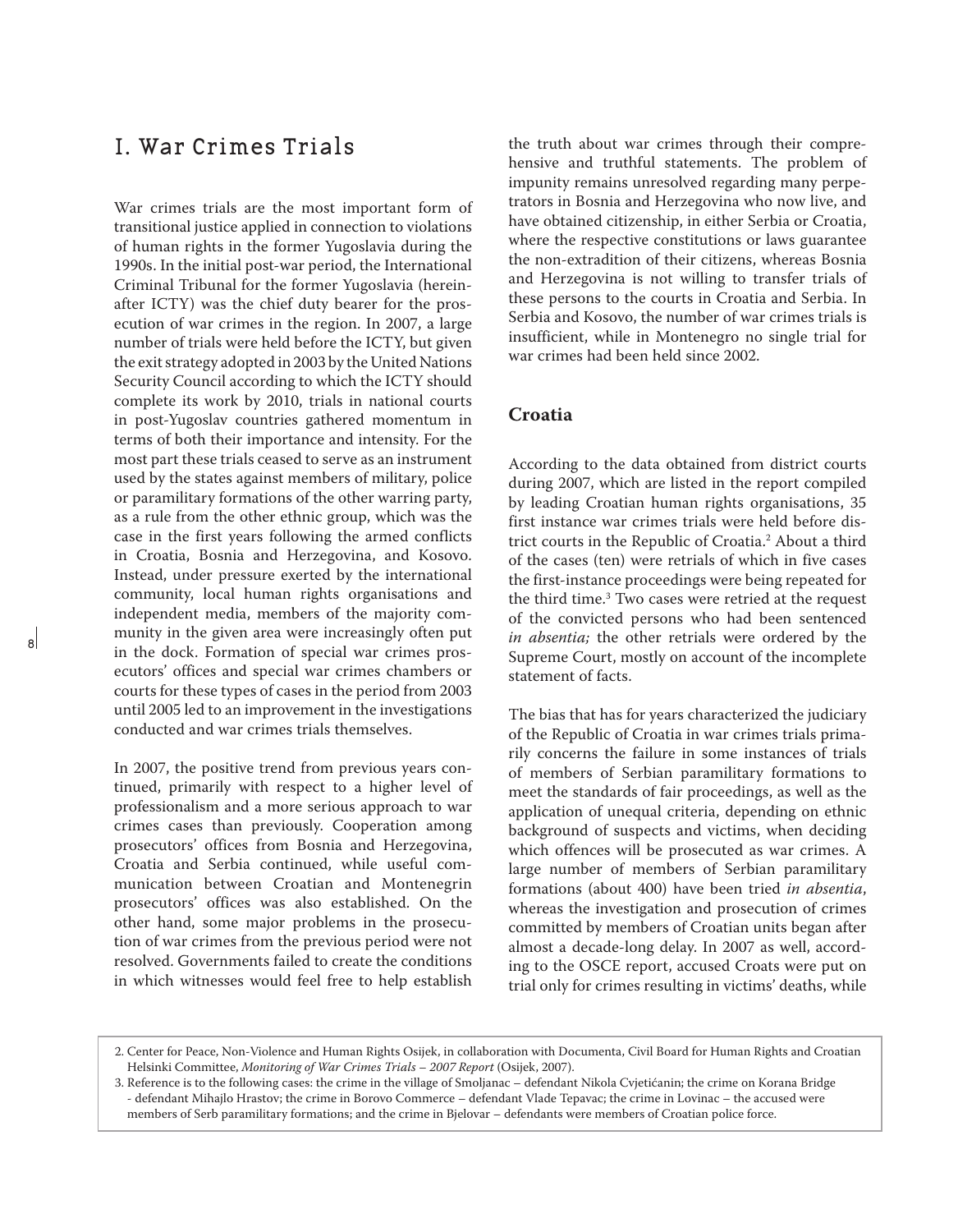Serbs were also tried for lighter offences such as plunder and destruction of property.<sup>4</sup>

In 2007, there were war crimes proceedings against 92 defendants, of whom 71 were members of Serbian paramilitary and para-police forces, and 21 were members of Croatian forces. In 7 cases in total, the proceedings were conducted *in absentia*. As many as 40 defendants, the members of Serbian paramilitary and para-police forces, or 43.7% of all the accused, were not present at hearings. Fifteen trials of 33 defendants in total ended with first instance judgments. Twelve members of the Croatian Army and police and 3 members of Serbian paramilitary and para-police forces, respectively, were acquitted of all charges. Courts returned guilty verdicts for a total of 6 members of the army and police, and 12 members of Serbian forces.5

With several notable exceptions, the majority of war crimes trials during 2007 which were monitored by the coalition of nongovernmental organisations, according to the coalition's observers, met fair trial standards.6 Despite pressure exerted by some parts of the public, stiff political resistance and obstructions within state institutions, crimes committed by members of Croatian units were also prosecuted.<sup>7</sup> Problems which the observers noted pertain to the following:

- multiple retrials of first-instance proceedings due to judgments brought on the basis of incomplete statement of facts;
- insufficient witness support, and insufficient visibility and involvement of victims in the criminal proceedings;
- a significant number of crimes committed have neither been investigated nor prosecuted;
- negative consequences of the policy of trials of the accused *in absentia* in the early 1990s.

All county courts in Croatia have jurisdiction to process war crimes cases, and in 2007, the proceedings were conducted before 11 courts.<sup>8</sup> All the courts lack appropriate personnel and technical capacities for work on the most difficult criminal cases. In addition, they are exposed to pressure from the local community. Therefore, in the past decade, there have been multiple retrials because verdicts were issued on the basis of insufficiently determined statements of facts. In 2007, the Supreme Court overturned more than half first-instance judgments on appeal and ordered retrials.9

When the circumstances of the criminal offence in question and the needs of criminal proceedings so require, the Croatian judiciary allows the transfer of a case from a court with territorial jurisdiction to any of the four county courts in the largest Croatian cities: Zagreb, Osijek, Rijeka and Split.<sup>10</sup> In practice,

 $\mathsf{I}_\mathsf{0}$ 

5. Center for Peace, Non-Violence and Human Rights Osijek, et al., *Monitoring of War Crimes Trials – 2007 Report*, pp. 19-21. 6. The trial *in absentia* of Predrag Gužvić, which was completed in the County Court in Požega, was singled out by Croatian human rights organisations as a particularly problematic example among the trials that they monitored in 2007. Duty defence counsel, a woman lawyer from Požega, left the courtroom during the presentation of evidence, without prior approval of the Trial Chamber Chairman, because of another main hearing taking place simultaneously in the Municipal Court in Požega. The main hearing resumed although the Trial Chamber Chairman should have adjourned it under article 306 of the Criminal Procedure Code. On the same day, following the completion of the presentation of evidence, the court issued its verdict. Center for Peace, Non-Violence and Human Rights Osijek, in collaboration with Documenta, Civil Board for Human Rights and Croatian Helsinki Committee, *Monitoring of War Crimes Trials – 2007 Report* (Osijek, 2007), p. 8.

7. In 2007, the Croatian judiciary tried members of Croatian units for the crimes committed in Cerna, Čepin, Paulin Dvoru, Osijek, Bjelovar and so-called Medački džep (Medak Pocket).

8. County courts which prosecuted war crimes cases were as follows: Osijek, Vukovar, Karlovac, Rijeka, Šibenik, Bjelovar, Sisak, Požega, Gospić, Split and Zagreb.

<sup>4.</sup> Organisation for Security and Cooperation in Europe - Office in Zagreb*, Background Report: War Crimes Proceedings 2007*, 31 July 2008, pp. 3 and 11.

<sup>9.</sup> Organisation for Security and Cooperation in Europe, Office in Zagreb*, Background Report: War Crimes Proceedings 2007*, 31 July 2008, p. 2.

<sup>10.</sup> The Law on Application of the Statute of the International Criminal Court and Prosecution of Criminal Offences against International War and Humanitarian Law, *Official Gazette, no.* 175/2003, 4 November 2003, art. 12.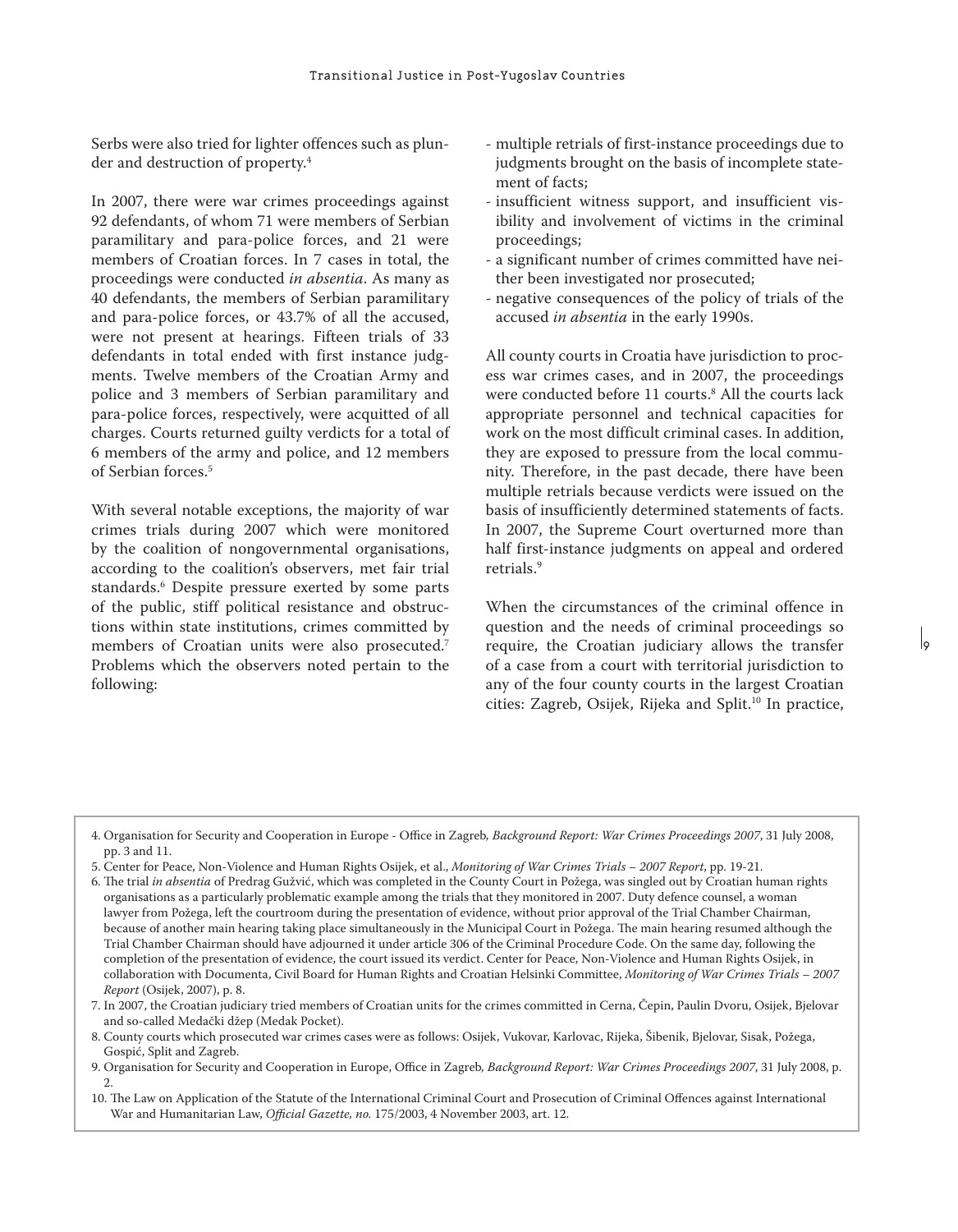this legal option was rarely used so that in 2007 only the County Court in Zagreb operated as a "special" war crimes court.<sup>11</sup> Due to possible influence on victims, the Supreme Court approved in 2005 the transfer of investigation against Branimir Glavaš to the County Prosecutor's Office in Zagreb, and this prosecutor's office brought charges on 27 April 2007 in the so-called *Garage* case which pertained to the crimes committed in Osijek. This indictment was combined to another indictment brought by the CountyProsecutor's Office in Osijek on 16 April 2007 in the so-called *Scotch Tape* case. The trial itself started in 2007 before the County Court in Zagreb.

Improvements were recorded in the field of systematic support for witnesses so that, for instance, of a total of 28 endangered witnesses in the trial for crimes in Medački džep, 17 responded to summons to give testimony, while one witness' statement was read out at the main hearing. Systemic institutional support for witnesses coming from Serbia or Bosnia and Herzegovina has been provided since 2006 by the Department for Support to Witnesses and Participants in Proceedings for War Crimes of the Justice Ministry of the Republic of Croatia. However, there is still a need for significant improvement of the position of witnesses in courts and the creation of more favourable social climate for witness statements. A major weakness is the absence of departments for witness support in the largest county courts – in Rijeka, Split and Zagreb. At the County Court in Vukovar, direct support for witnesses by the Voluntary Service for Support to Witnesses and Victims is regularly provided, while such a service is occasionally active at the County Court in Osijek.

 $\frac{1}{10}$ 

## **Bosnia and Herzegovina**

In 2007, the number of war crimes trials before the courts in Bosnia and Herzegovina was at the same level as in 2006 with a trend of further growth in the forthcoming period given that the special department for war crimes of the Prosecutor's Office and the War Crimes Chamber of the State Court of Bosnia and Herzegovina were increasingly strengthening their capacities for prosecution in comparison to the previous period. Except for the State Court of Bosnia and Herzegovina, war crimes trials in Bosnia and Herzegovina were also held in the courts of the two entities (Federation of Bosnia and Herzegovina, and Republika Srpska), as well as in the court of Brčko District. The War Crimes Chamber of the State Court of Bosnia and Herzegovina was formed in March 2005, and it tries particularly sensitive war crimes cases, where the sensitivity is assessed on the basis of the gravity of crime or the rank of the accused. Some cases were transferred to the State Court of Bosnia and Herzegovina from the ICTY, as part of its "exit strategy", which should result in the completion of the Tribunal's work by 2010.12 Less sensitive cases are prosecuted before cantonal courts in the Federation of Bosnia and Herzegovina, district courts in Republika Srpska, and the court of the Brčko District.

Cantonal courts in the Federation of Bosnia and Herzegovina and district courts in Republika Srpska issued 19 first-instance judgments in 2007, while the State Court of Bosnia and Herzegovina handed down ten judgments.13 (In 2006, 15 first instance judgments were pronounced by cantonal and district courts, and another eight in the State Court of

<sup>11.</sup> Organisation for Security and Cooperation in Europe - Office in Zagreb, *Report of the Head of the OSCE Office in Zagreb Ambassador Jorge Fuentes to the OSCE Permanent Council*, 6 March 2008, www.osce.org/documents/mc/2008/03/30456\_en.pdf, p. 8.

<sup>12.</sup> The ICTY transferred six cases to the State Court of Bosnia and Herzegovina, involving ten defendants.

<sup>13.</sup> Information on the number of judgments in cantonal and district courts was obtained from OSCE Mission in Bosnia and Herzegovina, May 2008; information on the number of judgments issued by the State Court of Bosnia and Herzegovina is based on data posted on the Court's web site, www.sudbih.gov.ba/.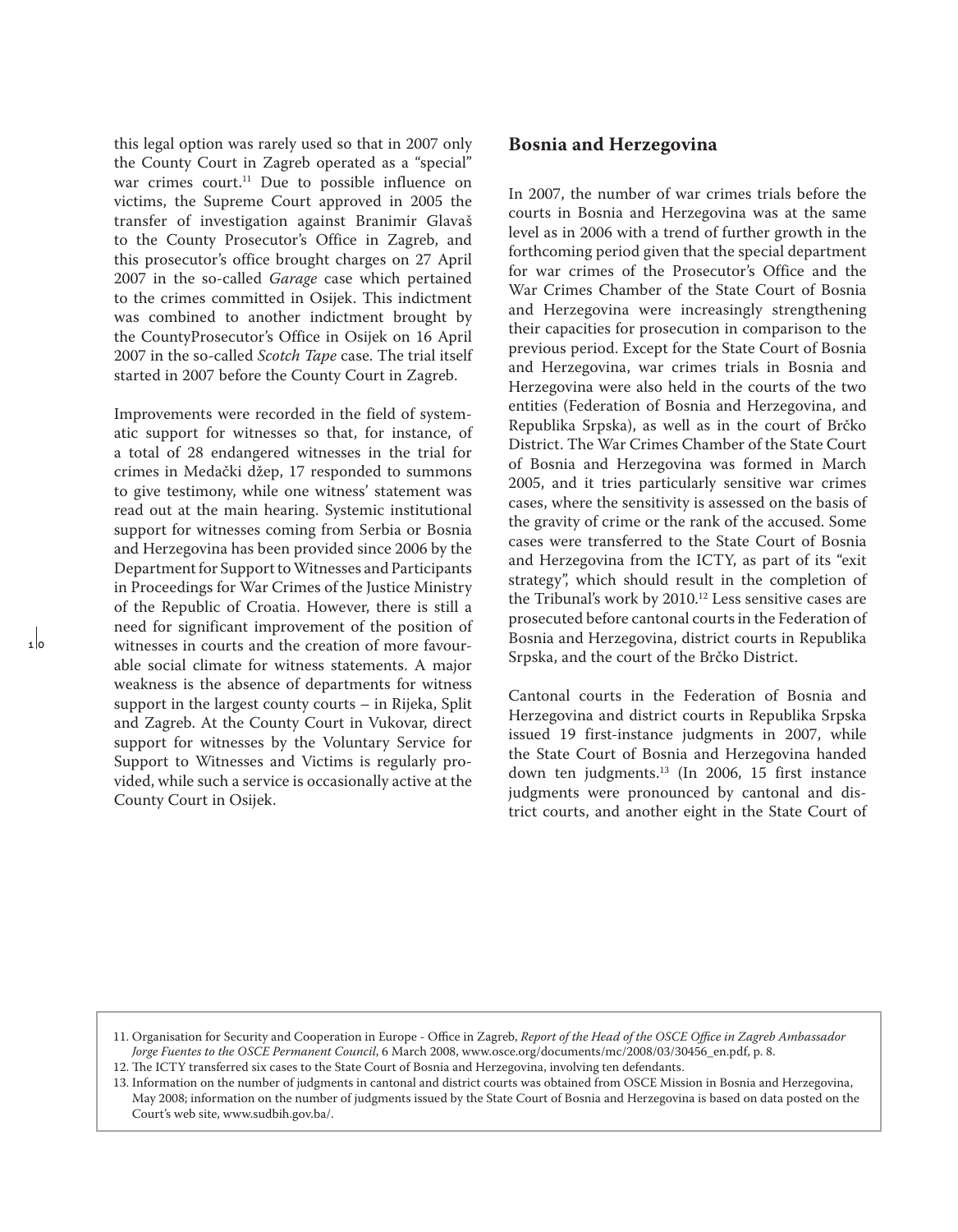Bosnia and Herzegovina. $14$ ) In late 2007, there were nine trials underway in the State Court of Bosnia and Herzegovina, and a further ten trials in cantonal and district courts.<sup>15</sup> The trials often involved two or more defendants so that the number of the convicted and the accused is much higher than the number of trials themselves.

There are still some uncertainties as regards the number of potential war crimes indictees and necessary capacities of Bosnia and Herzegovina's judiciary so that as many persons responsible for war crimes as possible could be put on trial. In 2007, at times the Prosecutor's Office of Bosnia and Herzegovina presented to the public the figures on investigations launched or criminal charges brought before various competent organs against, at first, 13,000 individuals, and then as many as 16,000, but most observers considered these numbers to be unrealistically high, i.e. that there were duplicated criminal charges as well as those that were uncorroborated by any evidence. In the second half of the year, the Prosecutor's Office of Bosnia and Herzegovina started drafting the so-called map of war crimes in Bosnia and Herzegovina. Hence, in the following phase, in 2008, this map, together with an overview of the existing criminal charges and evidence against alleged perpetrators, should result in the creation of a realistic and accurate summary of the numbers of crimes committed and suspects.

A major problem to Bosnia and Herzegovina's courts is that many individuals suspected of war crimes no longer live in Bosnia and Herzegovina, but in a neighbouring country whose citizenship they have gained in the meantime. The Constitution of the Republic of Croatia and the Criminal Code of the Republic of Serbia do not allow extraditions of their citizens to other states, hence no extraditions to Bosnia and Herzegovina are possible. In 2007, there was no progress whatsoever in efforts to resolve this problem.

The number of ongoing and upcoming trials before the State Court of Bosnia and Herzegovina in 2007

was higher than the number of trials before all other courts in the state. A complex trial was still underway – the first of its kind in Bosnia and Herzegovina – for the criminal offence of genocide in the case of *Mitrović et al. (Kravice)*. The defendants were 11 former members of the Army and Interior Ministry of Republika Srpska who were charged with the execution of Bosniaks captured in the Srebrenica area on 13 July 1995.

A shortcoming in the prosecutions of war crimes in Bosnia and Herzegovina, including those conducted before the State Court of Bosnia and Herzegovina, is the fact that members of the public, particularly the citizens of communities where the perpetrators come from, are not sufficiently acquainted with the trials. Widespread belief among Bosnian Serbs that almost exclusively the members of their community are tried in Bosnia and Herzegovina's courts, while the crimes committed against Serbs are ignored, is a particular problem. However, the ethnic structure of those accused standing trial in courts of the two entities shows that this is not so: in 2007, 32 Bosniaks, 27 Serbs and 10 Croats were convicted. At the end of the year, there were 10 trials underway in courts of first instance with nine Serbs, six Croats and two Bosniaks as defendants. Before the State Court of Bosnia and Herzegovina, most of the indictees were Bosnian Serbs, but at least in ten trials the defendants were Bosnian Croats and Bosniaks. Bosnian Serbs, however, are totally unaware of these figures. Political elites in Republika Srpska, headed by Prime Minister Milorad Dodik, continued to portray an inaccurate picture to their voters about the work of the Prosecutor's Office and the State Court of Bosnia and Herzegovina with the intention of discrediting these institutions.

 $\frac{1}{11}$ 

## **Serbia**

In the course of 2007, in Serbia, five first-instance war crimes trials (in the cases of *Bytyqi brothers*, *Morina*,

<sup>14.</sup> Documenta, Humanitarian Law Center, and Research and Documentation Center, *Transitional Justice in Post-Yugoslav Countries: Report for 2006*, p. 11.

<sup>15.</sup> Information on the number of trials before cantonal and district courts was obtained from OSCE Mission in Bosnia and Herzegovina, May 2008; information on the number of trials before the State Court of Bosnia and Herzegovina is based on data posted on the Court's web site, www.sudbih.gov.ba/.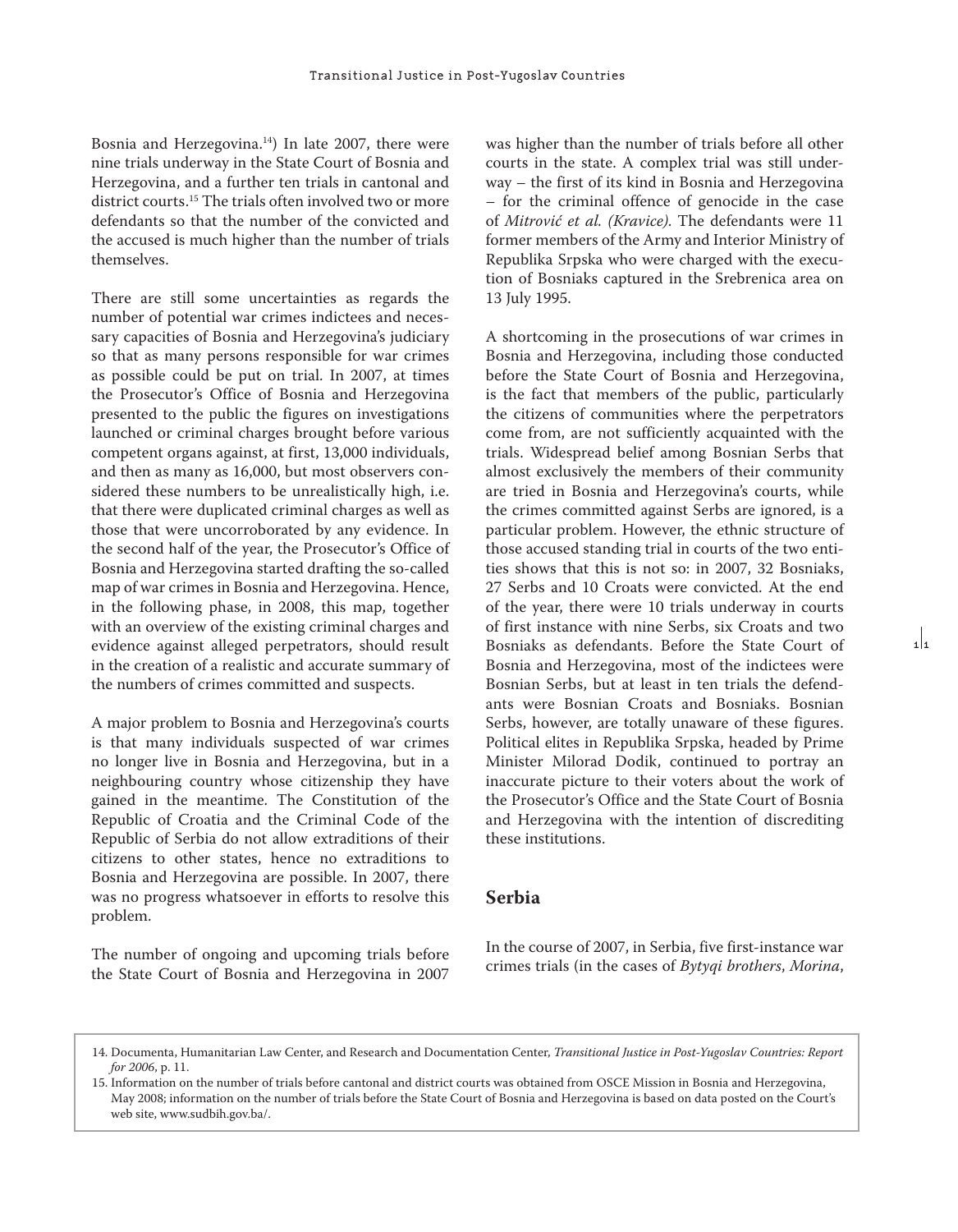*Suva Reka*, *Scorpions* and *Zvornik*) were held before the Belgrade District Court War Crimes Chamber as well as a retrial after the first-instance judgment had been overturned by the Serbian Supreme Court (*Ovčara*). The trials in the *Morina* and *Scorpions* cases were completed. In 2007, the Supreme Court upheld earlier first-instance judgments in the *Lekaj* and *Bulić*  cases, however, it reduced the prison sentence in the latter case from eight to two years' imprisonment.<sup>16</sup>

In addition, for the third time, the trial of an active policeman and a Serbian MUP reservist, both from Rrahovec/Orahovac in Kosovo, for a war crime against Albanian civilians started before the District Court in Požarevac. The Supreme Court overturned for the second time the first-instance judgment of 21 August 2003 whereby the principal defendant (an active policeman) was sentenced to five years in prison, while the police reservist was acquitted. The commencement of the trial was postponed on 5 December 2007 since the second defendant did not appear in court.

Except for the War Crimes Chamber and District Court in Požarevac, criminal offences committed in armed conflicts in Kosovo were also dealt with in 2007 by district courts in Niš and Novi Sad, but the prosecutors' offices qualified the offences in these cases as "ordinary" criminal offences instead of war crimes. On 15 June 2007, the District Court in Niš acquitted an active policeman and a Serbian MUP reservist of murder charges. The trial chamber found that there was no evidence that the accused murdered an Albanian civilian in Prishtinë/Priština on 5 May 1999. District Court in Novi Sad deliberated in the case brought against three persons accused of murders and sexual violence against a civilian committed in April 1992, in Vukovar, Croatia. On 19 October 2007, the court sentenced the principal defendant to 40 years' imprisonment, twice the maximum sentence for a war crime, while the second defendant was sentenced to 30 years. The third defendant was acquitted

 $\vert$ <sub>2</sub>

of murder charges, but was sentenced to 13 years in prison for the criminal offence of rape.

In total, first-instance trials in only six cases were completed before the Serbian War Crimes Chamber since its inception in 2003 until the end of 2007; three are related to the crime at Ovčara farm, Croatia; the *Scorpions* case pertains to a crime committed in Bosnia and Herzegovina; and in the cases of *Lekaj*  and *Morina*, Kosovo Albanians were the accused. Two trials in the cases of *Lekaj* and *Bulić* ended with final judgments – both in the first half of 2007. Hence, the work of the prosecutor's office and the court could still be described as insufficiently efficient. By comparison, both in Bosnia and Herzegovina and in Croatia there are several times more trials every year than there have been in Serbia in the past four years of work of the special judicial bodies (in 2007, there were 35 first-instance proceedings for war crimes in Croatia, while in Bosnia and Herzegovina there were 48).

The public, media and political elites in Serbia do not perceive war crimes trials as a priority issue. While government representatives (Serbian President and Minister of Justice), unlike previous years, showed their support for the War Crimes Prosecutor's Office by their visits and accompanying statements in 2007, there were no reactions by MPs from the ranks of ruling parties to the numerous attacks launched by nationalist opposition in the Serbian parliament on representatives of the War Crimes Prosecutor's Office and War Crimes Chamber (see below, *Parliamentary Discussions on War Crimes: Serbia*). Funds earmarked by the government and parliament for the work of the Prosecutor's Office were a far cry from what was needed so that the prosecutor's office had only seven prosecutors who were assisted by only two expert associates.17

Serbia could potentially achieve the largest contribution to war crimes prosecution by taking to court the

16. "Beograd: Vrhovni sud potvrdio presudu Milanu Buliću za ratni zločin kod Vukovara" ("Belgrade: Supreme Court Upheld Conviction of Milan Bulić for War Crime Near Vukovar"), *Danas* (Belgrade), 2 March 2007, www.danas.co.yu/20070302/hronika1.html. 17. Interview with representatives of the War Crimes Prosecutor's Office, Belgrade, 16 March 2007.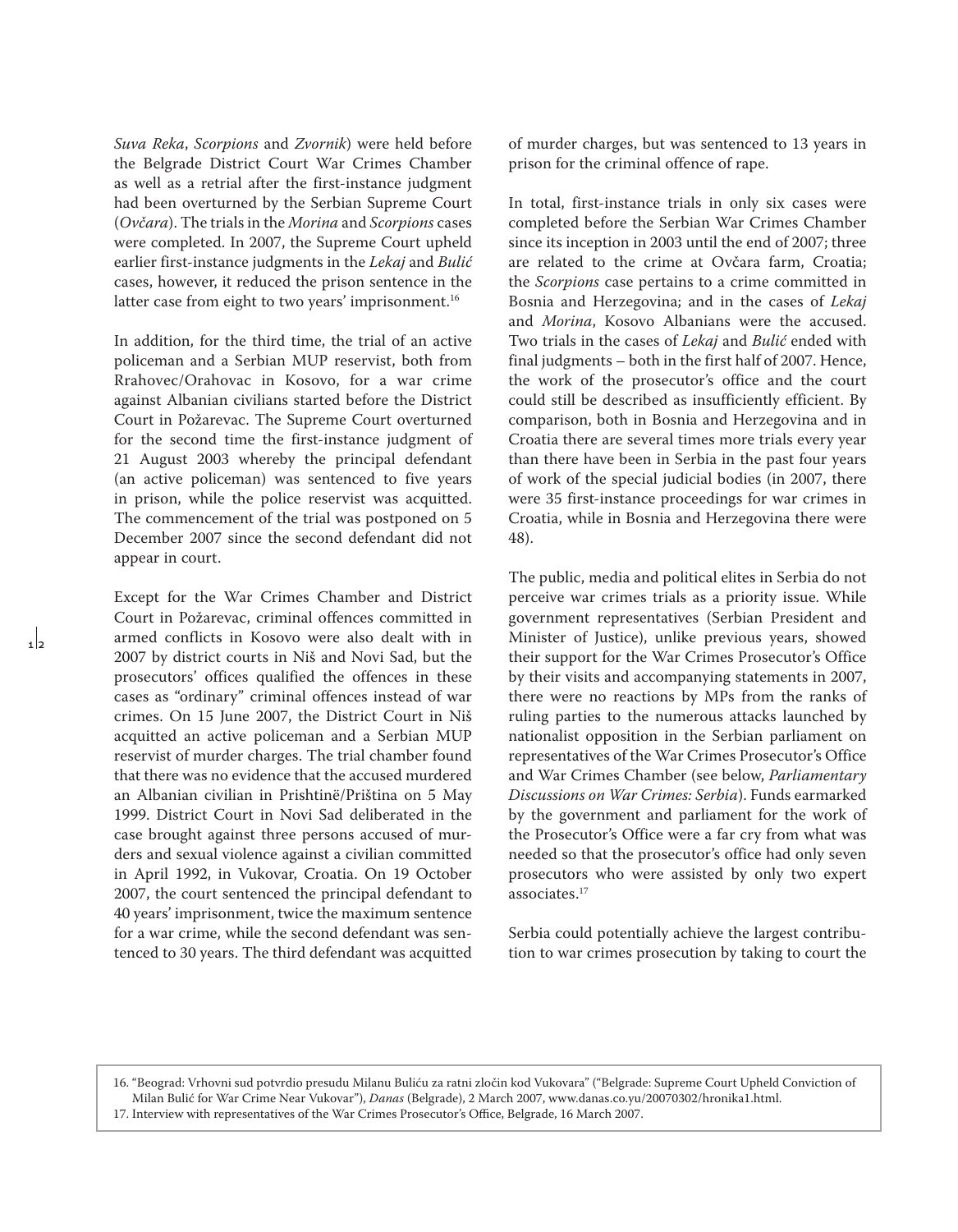crimes committed in Kosovo between 1998 and 1999, given that most perpetrators are living in Serbia itself. Albanian witnesses from Kosovo are mostly reluctant to cooperate with the prosecutor's office from Serbia, even in the investigations into crimes committed against Albanians. In 2007, political tensions between Belgrade and Prishtinë/Priština came to a head with regard to the final status of Kosovo, which fuelled Albanian witnesses' distrust and fear of coming to Serbia. Investigations of war crimes against Albanians were also impeded by the Serbian prosecutor's refusal to cooperate with their Albanian counterparts out of fear that this could be interpreted as recognition of Kosovo's independence. Serbian prosecutors turned to the United Nations Mission in Kosovo (UNMIK) for assistance in delivering summons to Albanian witnesses to appear in court, but the Albanians were not willing to communicate with UNMIK, nor did the summons passed on by UNMIK incur any obligation for them.

Observers criticised the War Crimes Prosecutor's Office for its failure to bring charges against highranking officials of the police and army, four years after the commencement of trials before the special chamber, for crimes committed by individuals directly subordinated to them. Criticism is particularly relevant with respect to the crime in Ovčara and the crimes committed in Kosovo. In the *Ovčara* case, evidence presented in the first-instance proceedings constitute a basis for suspicion that other JNA officers, not only those convicted by the ICTY (Milan Mrkšić and Veselin Šljivančanin), were also responsible for the execution of about 200 captured Croats. As regards Kosovo, high-ranking members of the army and police of the Republic of Serbia have not been prosecuted for mass executions of Albanians in the period March-May 1999. An exception, albeit partial (given the rank of the accused), is the *Suva Reka* case, in which a Gendarmerie assistant commander was also encompassed by the indictment.

Both trials where first-instance judgments were passed in the course of the year (*Scorpions* and *Morina*) had characteristics which pointed to politicisation of these war crimes prosecutions. According to the judgment in the *Scorpions* case, despite the testimony of victims' closest relatives that the victims were from Srebrenica, there was not enough evidence that six executed Bosniaks had been brought from that town. This part of the judgment may be interpreted as an attempt by the court to dispute the connection between the crime in question, which was perpetrated by a unit whose links to the Serbian police were a matter of controversy, and the Srebrenica genocide. HLC also sharply criticised the finding presented in the judgment that the *Scorpions* were a paramilitary formation, a part of the Army of Republika Srpska Krajina (in Croatia), whereas the evidence presented in the trial, according to HLC, led to the conclusion that the *Scorpions* in Trnovo combat zone operated as a unit of the Serbian Interior Ministry (MUP).<sup>18</sup> The court sentenced one of the accused, Aleksandar Medić, as an aider and abettor, to the minimal punishment prescribed by law of five years' imprisonment, although the video footage taped immediately before the execution showed Medić verbally abusing one of the prisoners, a 16-year-old boy, and acting in a way that suggested that he was also, like the other defendants, a co-perpetrator rather than an aider and abettor. In its deliberations on the punishment, the trial chamber failed to take into account Medić's brutality as an aggravating circumstance. The families saw as their satisfaction the decision of the Belgrade District Court chairman on 1 October 2007 to dismiss Gordana Božilović-Petrović, the presiding judge in the *Scorpions* case, from the position of war crimes judge. In the *Morina* case, the trial chamber held the view that the evidence against the accused was unconvincing to such an extent that, in the presiding judge's words, "it was sad, miserable and shameful to take advantage of such an event and bring charges without corroborating evidence".<sup>19</sup> This might give rise to an assumption that the Prosecutor's Office brought charges, despite the lack of evidence, in order to please the Serbian public, particularly the associations of families of missing Kosovo Serbs insisting on trials of Kosovo Albanians.

 $\frac{1}{3}$ 

<sup>18. &</sup>quot;Scorpions Verdict Politically Motivated", *HLC* press release, HlcIndexOut: 019-716-2, Belgrade, 12 April 2007.

<sup>19. &</sup>quot;Pripadnik OVK oslobođen optužbi" ("KLA Member Acquitted"), *B92 web site*, 20 December 2007, www.b92.net/info/vesti/ index. php?dd=20&mm=12&yyyy=2007&nav\_category=64 (part of oral explanation of the judgment in the *Morina* case by Belgrade District Court War Crimes Chamber presiding judge Olivera Anđelković).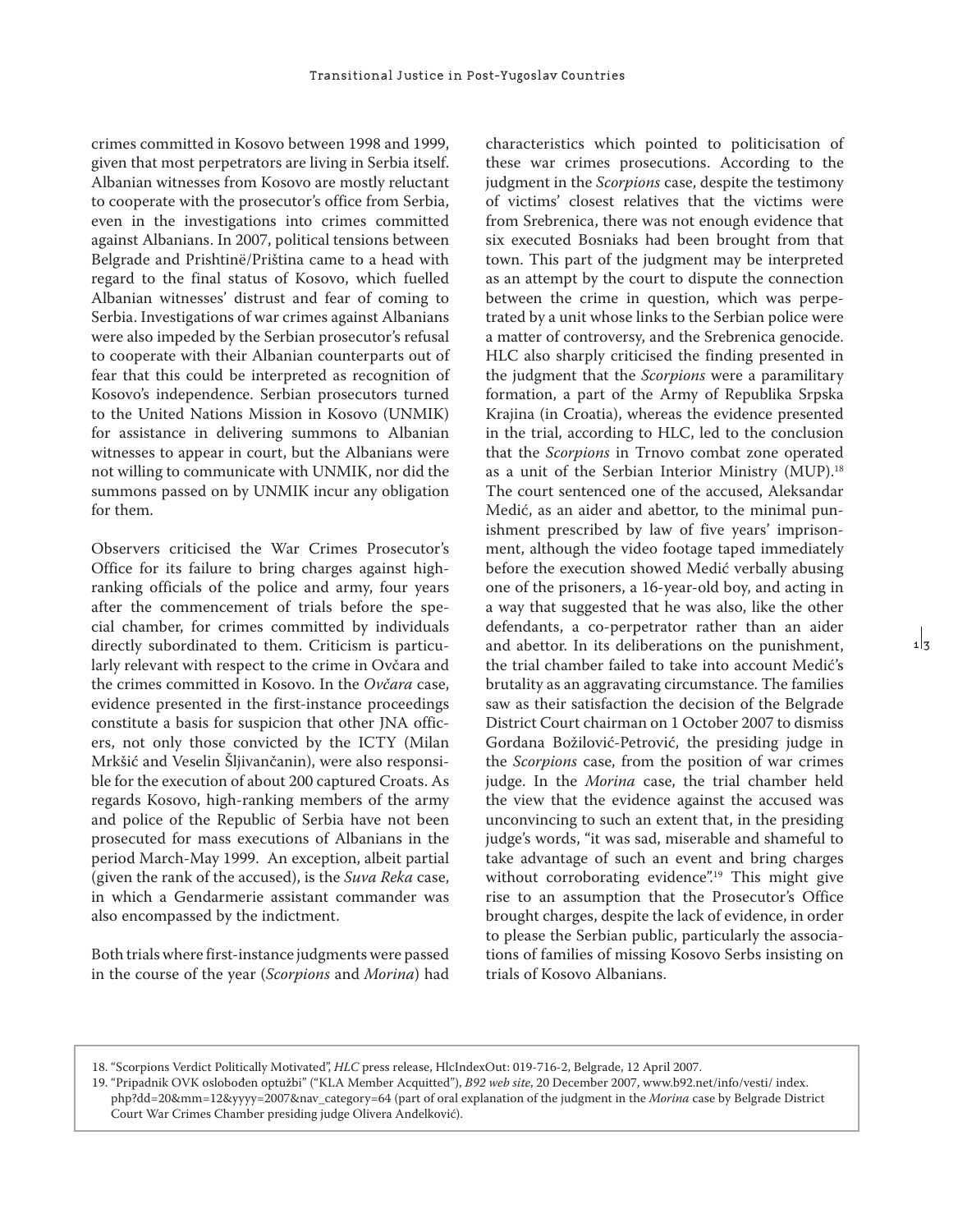The role of witnesses living outside Serbia is of crucial importance for effective war crimes prosecution. Given the victims' distrust of Serbian institutions and the problem for prosecutors and judges to ensure their participation in trials, HLC has been representing the victims before the court and encouraging them to take part in trials.20 In the trials for crimes committed on Ovčara farm, in Trnovo (*Scorpions* trial), and Zvornik, witnesses from Croatia and Bosnia and Herzegovina gave their testimonies. In the *Zvornik* case trial, the role of witnesses from Bosnia and Herzegovina was particularly important because the majority of 81 witnesses (by mid-December 2007) were Bosnian citizens. HLC played a crucial role in encouraging non-Serb witnesses from Bosnia and Herzegovina and Croatia to come to Belgrade for the purpose of giving evidence. Despite considerable difficulties to win over witnesses from Kosovo to take part in trials held in Serbia, HLC ensured the participation of three witnesses from Kosovo in *Suva Reka* case in December, while the ICTY ensured participation of a surviving female witness who was no longer living in Kosovo.<sup>21</sup>

Victims are represented by human rights defenders [the Humanitarian Law Center] in war crimes trials in Serbia, which is crucial for victims' decision to give evidence in a court in Serbia.

## **Kosovo – Trials for War Crimes and Ethnically Motivated Crimes**

Two war crimes trials were held in 2007 in Kosovo as well as several dozen trials for ethnically motivated crimes committed after June 1999, when the armed conflict had ended. In all these cases, indictments were brought and presented by international prosecutors. The trial chambers' chairmen are international judges, but there are also judges from Kosovo among members of these trial chambers.

In February, an international prosecutor brought charges against Idriz Gashi for a war crime against civilian population. During the armed conflict in Kosovo, in August 1998, Gashi allegedly murdered a civilian, an Albanian woman, in the vicinity of the village of Vranovac/Vranoc, Peć/Pejë municipality, because of her collaboration with Serbs. International trial chamber passed a guilty verdict in June and sentenced Gashi to 15 years' imprisonment.<sup>22</sup>

In August, a retrial, the third in a row, with Miroslav Vučković as the accused started in the District Court in Mitrovica/Mitrovicë. In 1999, Vučković was charged with genocide and found guilty in January 2001. This verdict was reversed by the Supreme Court the same year, and in 2002 Vučković was tried on modified charges for a war crime. The October 2002 verdict was once again overturned by the Supreme Court, and in May 2004, Vučković was charged with crimes, including murder, against Albanians in the village of Suhodoll/Suvi Do from 1999.<sup>23</sup>

In late November, a preliminary hearing as a preparation for the main hearing in the case of *Lap Group (Lapska grupa)* was held with defendants Rustem Mustafë, KLA commander of the Lap zone, and another three KLA members. In 2003, they were given lengthy prison sentences (17, 13, 10 and five years). In July 2005, a retrial was ordered, but it did not start before the end of 2007.24

In 2007, HLC monitored 21 trials for ethnically motivated crimes in municipal and district courts, as well as four cases before the Supreme Court of Kosovo. In some trials, injured parties who were still not living

24. Data of HLC.

<sup>20.</sup> Humanitarian Law Center, *Savetovanje svedoka/žrtava i zastupanje pred sudom: model podrške - Izveštaj o realizaciji projekta* (*Counselling of Witnesses/Victims and Representation in a Court of Law: Model of Support - Report on Project Implementation*), 21 February 2007 (www.hlc.org.yu/srpski/Nacionalna\_sudjenja\_za\_ratne\_zlocine/Srbija/index.php?file=1601.html).

<sup>21.</sup> Trial chamber in the *Suva Reka* case accepted a request by victims' authorised representative Nataša Kandić that witnesses from Kosovo be escorted by Kosovo Police Service (KPS) according to the same procedure applied to witnesses from Croatia and Bosnia and Herzegovina.

<sup>22.</sup> Data of HLC; Human Rights Watch, *World Report 2008*, chapter "Serbia: Events of 2007", http://hrw.org/englishwr2k8/docs/2008/01/31/ serbia17679.htm.

<sup>23.</sup> Data of HLC; Human Rights Watch, *World Report 2008*.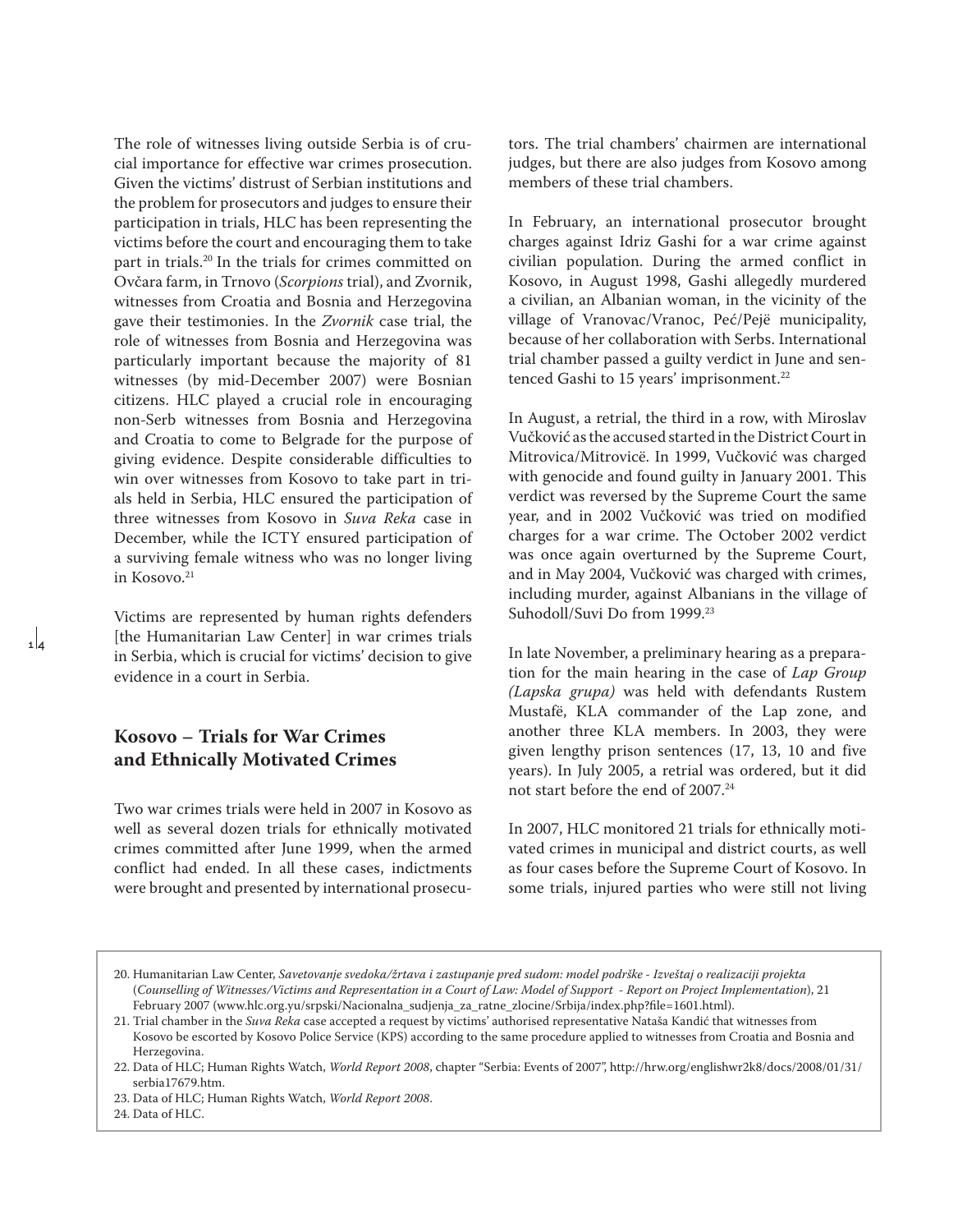in Kosovo were afraid, which was why they did not identify the accused, or refused to give their testimonies altogether.25 The problem of witness protection continued to block the successful prosecution of war crimes and other criminal offences. While all main courts in Kosovo had equipment for witness protection (video link, devices for voice distortion, special "box" for witnesses, etc.), prosecutors often did not request the use of protection measures, or judges failed to order the application of such measures. Other states were not willing to admit witnesses from Kosovo on account of their general policies in matters of migration and asylum, the necessity to financially support the victims, as well as uncertain legal status of Kosovo.26

Members of the Kosovo Police Service (KPS) acted differently as witnesses in cases for ethnically motivated crimes. In the trial of Mirsad Kurteshi and Kadrija Sylejamani, accused of leading on 18 March 2004 a group of Albanians who set ablaze using Molotov cocktails the *White Building (Bela zgrada)*  in Obilić/Obiliq, where Serbs were living, a witness-KPS member firmly upheld his statement given in earlier phases of the proceedings, while others considerably moderated their testimonies. The trial lasted from August till November 2007, and the accused were given suspended prison sentences.<sup>27</sup> In the trial of Skender Islami and four other persons accused of setting fire to the restaurant *Živin gaj*, a Serb house, hospital, local health center, pharmacy, primary school and post office, as well as several vehicles mostly owned by Serbs, in March 2004 in Kosovo Polje/Fushë Kosovë, witnesses-policemen were heard who reiterated their previous statements that they had seen the defendants in a group setting buildings ablaze. The trial started in late October and was not completed by the end of 2007.28

Kosovo judges were also intimidated by the accused, their relatives and supporters, which partly explains relatively mild sentences in the given cases.<sup>29</sup>

#### **Montenegro**

There were no war crimes trials in Montenegro in 2007. Investigations were underway in several cases, but no single one was completed in the course of the year either by the prosecutor bringing charges or discontinuing the case. The state prosecutor did not suggest detention in any of the ongoing investigations, although the State Prosecutor's Office often seeks detention in investigations into lesser criminal offences, if there is a danger that the suspect will escape or influence witnesses.

In the course of the year, the investigation resumed before Higher Court in Podgorica into events of May 1992, when the Montenegrin police had arrested a large number of Bosniak refugees who had sought refuge in Montenegro from the armed conflict in Bosnia and Herzegovina. The police handed over these persons to the Army and police of Republika Srpska, allegedly to be exchanged for Bosnian Serbs captured by the Army of Bosnia and Herzegovina. The majority of these Bosniaks were killed upon their arrival in Bosnia and Herzegovina by members of the armed forces of Republika Srpska. The investigation into this case was launched in February 2006, and it encompassed the following five individuals: former head of Herceg Novi Security Center Milorad Ivanović, former assistant to Montenegrin interior minister Milisav Marković, the then agent of the Security State Service Duško Bakrač, police commander Milorad Šljivančanin, and former assistant to head of Herceg Novi Security Center Branko Bujić. The sixth suspect,

 $\frac{1}{5}$ 

<sup>25.</sup> Ibid. An example to illustrate refusals to give testimonies would be the trial of Florim Jakupi for several criminal offences (including a murder) perpetrated during the attack on a passenger bus in February 2001 near Podujevo, when 11 people lost their lives, while another 18 were seriously wounded.

<sup>26.</sup> Human Rights Watch, *Kosovo Criminal Justice Scorecard*, March 2008, p. 21 and p. 23.

<sup>27.</sup> Data of HLC.

<sup>28.</sup> Ibid.

<sup>29.</sup> Human Rights Watch, *Kosovo Criminal Justice Scorecard*,, p. 16.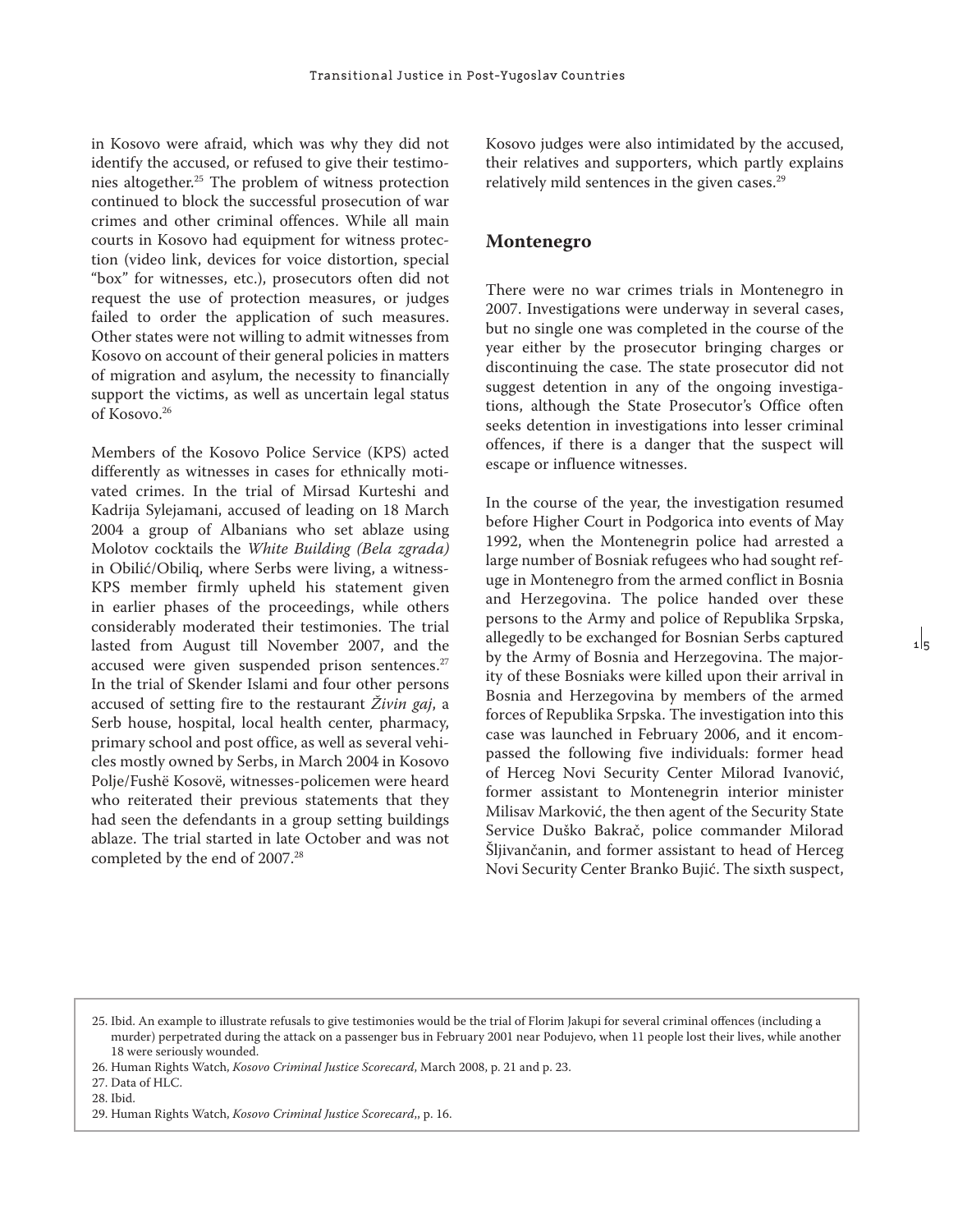former Security Center chief in Bar Damjan Turković, died in 2007.30

According to the reply of the Montenegrin Interior Ministry in April 1993 to the question posed by four deputies in the Montenegrin parliament, 49 Bosniaks had been arrested and handed over to Republika Srpska in the Montenegrin police action.<sup>31</sup>However, a journalist of Podgorica weekly *Monitor*, Šeki Radončić, who investigated the case in detail and talked to a large number of witnesses, presented the data in his book on this case (*Fateful Freedom*) about 85 Bosniaks who had been deported in May 1992, and another twenty who had been brought from Foča in August of the same year to an area near Nikšić (in Montenegro) only to be subsequently returned to Republika Srpska, after which their every trace was lost.32

In December 2007, unknown persons attacked physically Slobodan Pejović, former police inspector, who had refused to take part in the arrest of the Bosniaks and spoke several times in public about the 1992 events.33 The attacker on Pejović was eventually identified. Allegedly he is a building contractor who is often seen in company with police officers.34

Another investigation is related to the murders of a larger number of people committed during the NATO bombing in the spring of 1999 in Kaluđerski Laz and several other villages on the border between Montenegro and Kosovo. Persons who were assumed to be members of the Yugoslav Army murdered on 18 April 1999 in Kaluđerski Laz six persons in the column of refugees from Kosovo, who tried to seek

 $\frac{1}{6}$ 

refuge in Montenegro. By mid-June 1999, a total of 21 persons, including the elderly, women and children, were killed in this area. In February 2007, an investigation was launched before the court in Bijelo Polje into twelve individuals suspected of murdering six persons in the village of Kaluđerski Laz. A larger number of witnesses from Kosovo, thanks to the Montenegrin Lawyers' Committee for Human Rights, came to Bijelo Polje and testified before investigative judge. Among the suspects there are persons with place of residence in Serbia, who were not questioned in the course of the year.35

In December 2007, another investigation was opened before the Higher Court in Bijelo Polje in relation to persecution of Bosniaks in the Bukovica area comprising 39 villages. Members of the police and former Yugoslav Army forced residents of several villages to flee and caused the deaths of eight persons in 1992 and 1993. The investigation encompassed seven persons from the area of Pljevlja, the members of the then reserve police and army units. The commanding officers in this case were not placed under investigation.36

## **Regional Cooperation**

In 2007, the positive trend in cooperation among courts and prosecutors' offices in Croatia, Bosnia and Herzegovina, Serbia and Montenegro covering the issues of war crimes continued. In 2005 and 2006, prosecutors' offices reached several agreements on direct cooperation, which largely helped avoid mediation of

<sup>30.</sup> Interview with representatives of Prelević law office, Podgorica, 20 March 2008. (Prelević law office represents victims' families in lawsuits for compensation for damages before the court in Podgorica.)

<sup>31.</sup> Reply to MPs question, no. 278/2, 8 April 1993.

<sup>32.</sup> Šeki Radončić, *Kobna sloboda: Deportacija bosanskih izbjeglica iz Crne Gore* (*Fateful Freedom: Deportation of Bosniak Refugees from Montenegro*) (Humanitarian Law Center, Belgrade, 2005), p. 140.

<sup>33. &</sup>quot;Napad na svjedoka deportacije" ("Attack on Deportation Witness"), *Vijesti* (Podgorica), 10 December 2007, www.vijesti.cg.yu/index. php?id\_pre=255608&godina=2007.

<sup>34.</sup> Veseljko Koprivica, "Na crti" ("On the Line"), *Monitor* (Podgorica), no. 895, December 2007, www.monitor.cg.yu/ARHIVA/a\_895\_03. html.

<sup>35.</sup> Interview with Velija Murić, chairman of Montenegrin Lawyers Committee for Protection of Human Rights, Berane, 18 March 2008. Lawyer Murić is authorised legal representative of injured families.

<sup>36.</sup> Interview with Velija Murić; interview with Sead Sadiković, journalist of Monitor weekly (Podgorica) and author of documentary film "Void" about Bukovica case.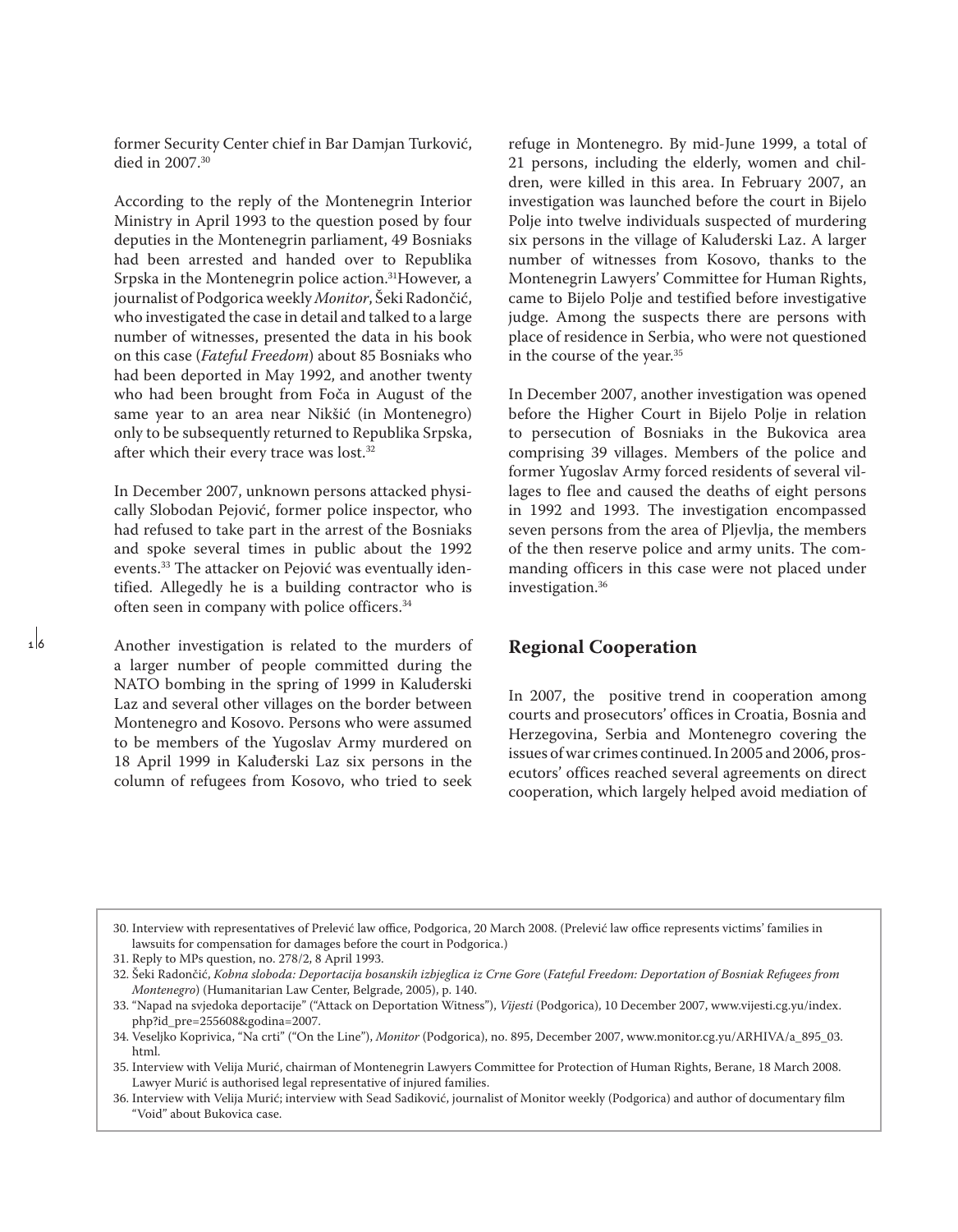diplomatic bodies in their mutual communication. In addition, competent prosecutors from Croatia and Serbia signed a supplementary agreement on transfer of evidence for the purpose of criminal prosecution.37 This should help avoid impunity for perpetrators of war crimes in Croatia who moved to Serbia, gained its citizenship and took advantage of the fact that the law prevents the extradition of Serbian citizens to other countries. By the end of 2007, the Croatian state prosecutor's office prepared the transfer of several cases. On the basis of those materials, the prosecutor's office in Serbia brought charges on 7 November 2007 against Zdravko Pašić for the crime committed in Slunj in 1991. Also, evidence from Croatia helped the Serbian War Crimes Prosecutor's Office to prepare charges for the crime committed in 1991 in the village of Lovas, although the investigation into this case in Serbia had been launched earlier. On 28 November 2007, the prosecutor's office brought charges against 14 persons, including, for the first time, officers of former Yugoslav People's Army (JNA).

In late March 2007, the Prosecutor's Office of the Republic of Croatia transferred to the Montenegrin Prosecutor's Office documentation on crimes committed against Croatian citizens in the areas of Dubrovnik and Konavli who had been incarcerated in late 1991 and the first half of 1992 in Morinj prison in Boka Kotorska Bay. Prisoners – mostly civilians – were tortured and exposed to inhuman treatment.38 In July, the State Prosecutor's Office submitted a request to Podgorica Higher Court investigative judge for the investigation into six persons out of ten Montenegrin citizens listed in the documents of the Croatian Prosecutor's Office.<sup>39</sup> Until the end of the year, the

investigative judge did not make a decision as to whether a formal investigation into the case would be launched.

There were also instances of cooperation in some trials in the main hearing phase, e.g. in the trial of Mirko Norac and Rahim Ademi (Medački džep case) in Zagreb, several witnesses from Serbia gave evidence at the main hearing, either in person in court or by a video link from Belgrade.40 The department for support to witnesses and participants in war crimes proceedings of the Justice Ministry of the Republic of Croatia organised the transfer of 20 witnesses from the Republic of Croatia who were invited to give evidence before the Belgrade District Court.<sup>41</sup> In the *Zvornik* case, at the hearings held on 29 and 30 January 2007, protected witnesses gave their statements by video link from a courtroom in Sarajevo.<sup>42</sup>

Relations between Bosnia and Herzegovina and neighbouring countries are still fraught with legal and political obstacles to justice being done. Many perpetrators of war crimes in Bosnia and Herzegovina fled to Serbia and Croatia after the war and gained their respective citizenships. Serbia and Croatia prohibit extraditions of their citizens to other countries for the purpose of criminal prosecution.<sup>43</sup> In such a situation, trials could take place if Serbia and Croatia themselves would open investigations against the perpetrators, or if Bosnia and Herzegovina would transfer prosecutions to the country where the perpetrators now lived. However, the former of the two scenarios rarely occur in practice, while the impediment to the latter in 2007, and in previous years, was a legal provision in Bosnia and Herzegovina prohibiting transfers

 $17$ 

- 41. Quoted from the Justice Ministry's communication to Documenta organisation in January 2008.
- 42. Information provided by the Humanitarian Law Center.
- 43. These prohibitions are stipulated by the Croatian Constitution (article 9) and the Serbian Criminal Procedure Code (article 540 (1)), respectively.

<sup>37.</sup> Center for Peace, Non-Violence and Human Rights Osijek, Documenta, Civil Board for Human Rights and Croatian Helsinki Committee for Human Rights, *Monitoring of War Crimes Trials, 2006 Report* (Osijek, 2006), p. 18.

<sup>38.</sup> Luko Brailo, "Istraga o Morinju nije okončana" ("Morinj Investigation Is Not Completed"), *Vijesti* (Podgorica), 15 June 2008, www.vijesti. cg.yu/index.php?id=272863 .

<sup>39.</sup> M.R.-D.B., "Osumnjičeno šest rezervista JNA iz Bara i Herceg Novog" ("Six JNA reservists from Bar and Herceg Novi Are Suspects"), *Vijesti* (Podgorica), 26 October 2007, www.vijesti.cg.yu/index.php?id\_pre=251365&godina=2007 .

<sup>40.</sup> Mary Wyckoff (head of the OSCE Unit for Monitoring of War Crimes Proceedings in Zagreb), "From Rule of Law to Prosecution of War Crimes", The Courier: Newsletter of the OSCE Office in Zagreb, January 2008, www.osce.org/publications/mc/2008/04/30531\_1089\_ en.pdf , p. 6.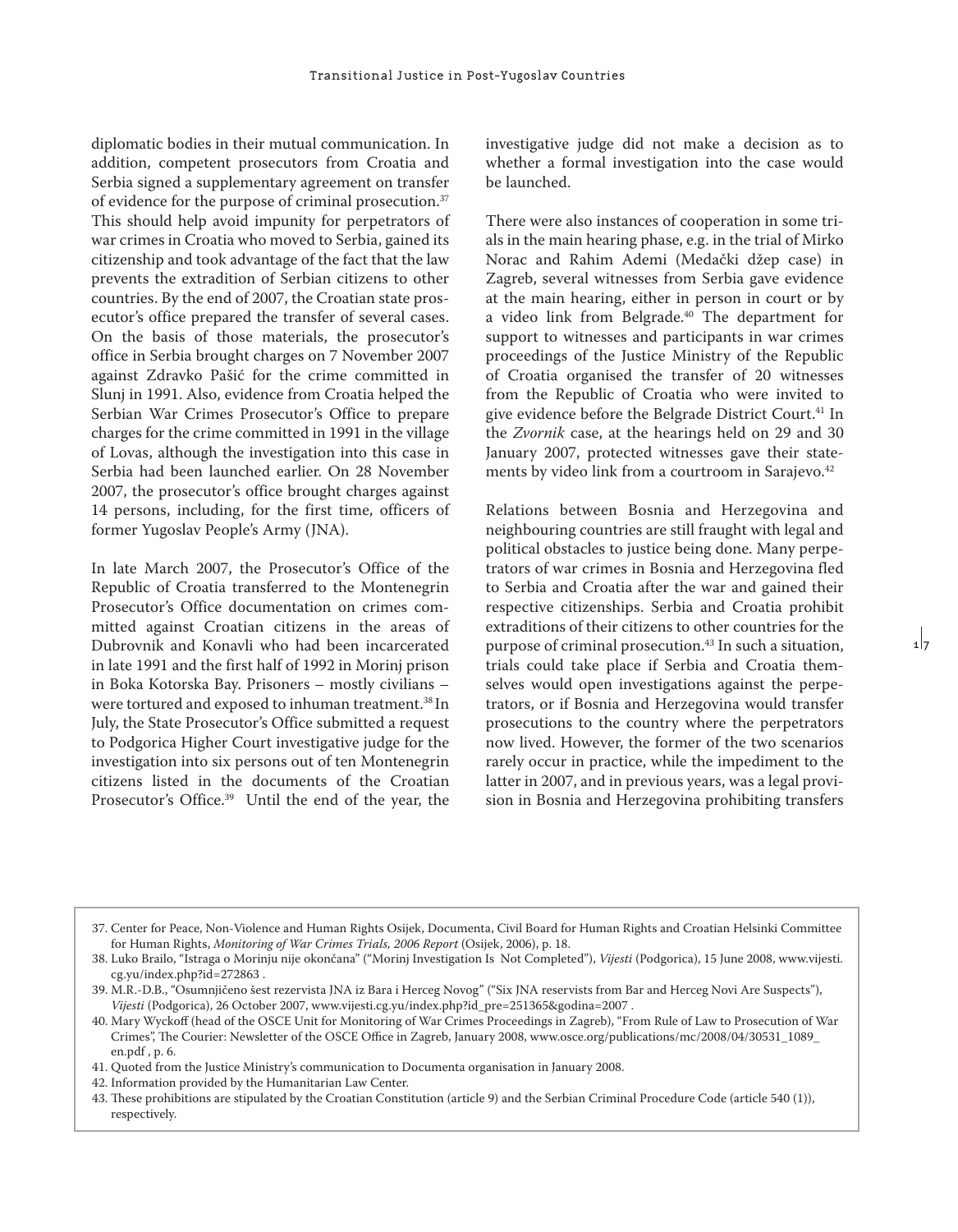of war crimes cases.44In practice, this effectively resulted in impunity for many war crimes perpetrators. The solution to the problem would be to remove constitutional and legal obstacles in both Croatia and Serbia to extraditions related to war crimes cases, as well as to simultaneously open up possibilities in Bosnia and Herzegovina's legislation for transfers of criminal prosecutions where this would be a more practical solution.45

Where citizenship was not an obstacle, extraditions did take place. On 20 June 2007, Serbia handed over Gojko Kličković, suspected of war crimes in Bosanska Krupa, to judicial organs in Bosnia and Herzegovina.46 Earlier, Kličković applied for Serbian citizenship, but the Ministry of Justice dismissed his lawyers' arguments that extradition could not be allowed until after a decision was made regarding Kličković's application for citizenship.

As regards prosecutions of war criminals, relations between Bosnia and Herzegovina and Serbia deteriorated in 2007 following the arrest of Ilija Jurišić, a citizen of Bosnia and Herzegovina, in Belgrade, on 11 May 2007, and subsequent charges brought against him for his alleged responsibility for a war crime committed in 1992 in Tuzla. At the time of Jurišić's arrest, the Prosecutor's Office of Bosnia and Herzegovina was already conducting an investigation into the same event (so-called *Tuzla Column case*), hence the arrest was seen in Bosnia and Herzegovina as interference with the work of Bosnia and Herzegovina's judiciary. In addition, the public in Bosnia and Herzegovina and human rights organisations in Serbia were convinced that the instigation of proceedings against Jurišić was motivated by political instead of legal reasons. In its 2007 report on war crimes trials, HLC stated that the said indictment was instrumental for the War Crimes Prosecutor's Office in fending off attacks by nationalist opposition and a part of the government claiming that it was prosecuting Serbs only.47

## II. Institutional reforms

"Lustration" was not implemented in any part of the former Yugoslavia in the course of 2007, nor was wider institutional reform carried out whose purpose would be to restrict the possibility for state organs to violate human rights in the future. The only comprehensive reforms of institutions undertaken in a country on the territory of the former Yugoslavia whose declared goal was to remove from public office those individuals who had been responsible for violations of rights in the 1990s were the reforms of police and judiciary in Bosnia and Herzegovina, implemented in the periods of 1999-2002 and 2002-2004, respectively. There is a widespread belief in Serbia that the time for such reforms has already passed despite the fact that the law stipulating these reforms is still in effect. In Croatia and Montenegro, key political groups did not demand similar reforms at any point after the war because the forces which were in power in the 1990s continue to dominate the political life in these two countries, or due to a widespread public belief that then government's actions were beyond dispute, hence there was no reason, from the viewpoint of human rights, for a detailed review of the way in which government officials had acted. In Kosovo, ethnic Serbs who were in power in the 1990s, have not been participating in the executive branch of power, judiciary and police after 1999. Representatives of the Albanian community, who were excluded in the 1990s from legislative, executive, judicial and administrative structures, are now in power.

In all parts of the former Yugoslavia, the systemic establishing of responsibility for human rights violations by persons discharging or persons who are candidates for political, judicial, administrative and other functions, i.e. public offices with powers of authority, and the issuing of measures for established violations, is signified by the term *lustration*. In 2007, for example, the

<sup>44.</sup> nder article 412(4) of the Criminal Procedure Code of Bosnia and Herzegovina, transfer of cases to another country is not possible if criminal offences in question carry ten years' imprisonment or more severe sentences.

<sup>45.</sup> See International Center for Transitional Justice, "The War Crimes Chamber in Bosnia and Herzegovina: From Hybrid to Domestic Court" (September 2008), p. 28-29.

<sup>46. &</sup>quot;Gojko Kličković Extradited to Bosnia and Herzegovina," *Court of Bosnia and Herzegovina press release*, 20 June 2007, www.sudbih.gov. ba/?id=439&jezik=e (accessed 24 June 2008).

<sup>47.</sup> Humanitarian Law Center, *Godišnji izveštaj 2007* (*2007 Annual Report*), http://www.hlc-rdc.org/uploads/editor/2007-HLC-Godisnjiizvestaj.pdf , p. 30.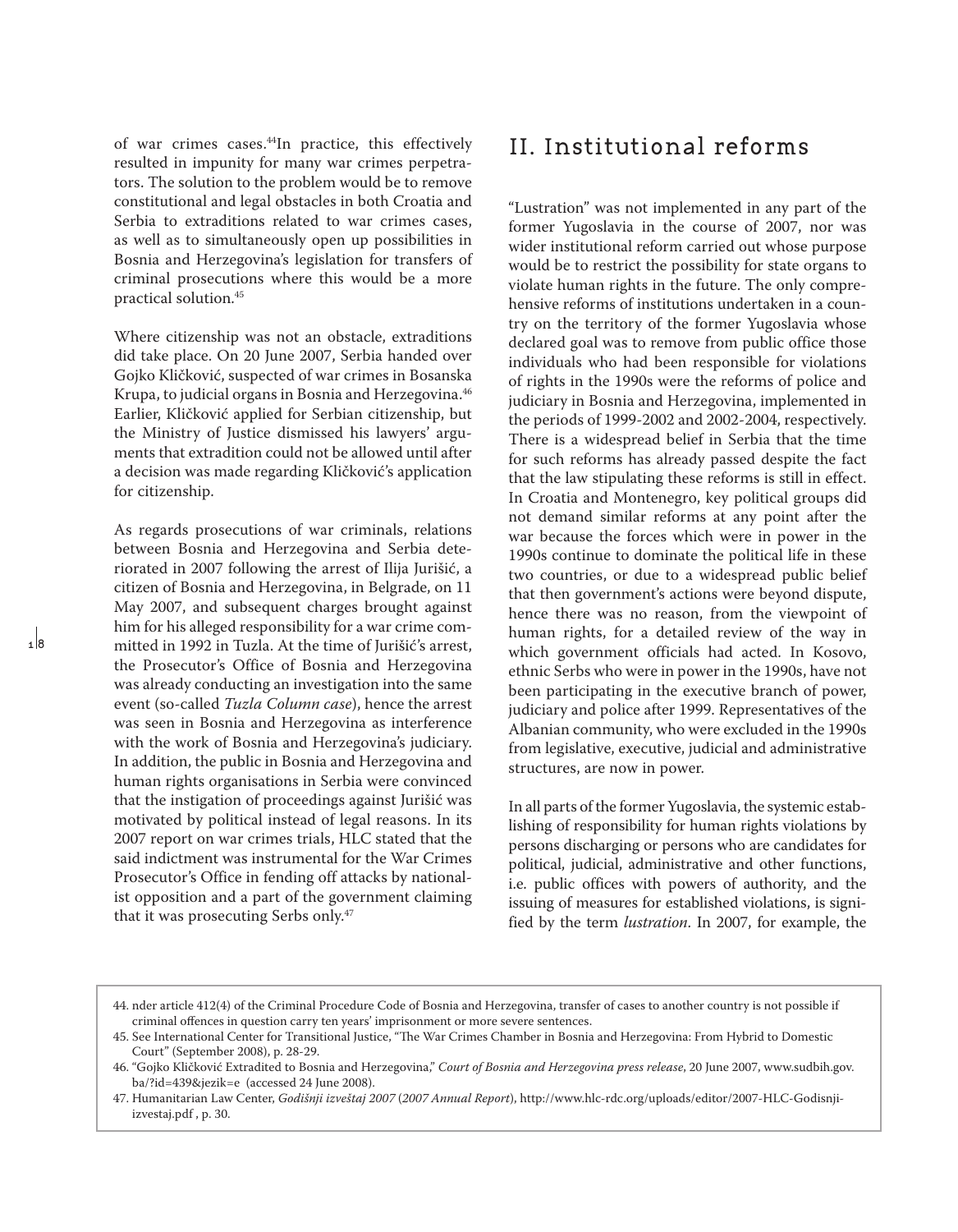opposition Liberal Party submitted to the Montenegro Assembly a draft law on responsibility for human rights violations where for the resulting responsibility the term "lustration" was used. Strictly speaking, such a usage is incorrect as lustration implies the application of a collective measure to all persons who belonged to a certain organisation or structure (most often a political party that was in power before the democratic transition). In reality, the initiatives conducted in Bosnia and Herzegovina, as well as the law adopted in Serbia and the draft law in Montenegro, are based on the principle of establishing individual responsibility. This model corresponds to the concept of *vetting,* more so than that of *lustration.* 

## **Bosnia and Herzegovina**

In the course of the year, on several occasions the media reported on vetting of war-time actions undertaken by members of police agencies operating at the state level of Bosnia and Herzegovina –the Investigation and Protection Agency of Bosnia and Herzegovina (SIPA) and the Border Police of Bosnia and Herzegovina. In mid-2007, the Center for War Crimes Investigation operating as part of SIPA vetted war-time actions of its twenty employees on account of their alleged involvement in war crimes committed by Serb forces in Srebrenica in July 1995. According to Sarajevo daily *Oslobođenje*, there were similar suspicions with respect to 11 employees of the Border Police of Bosnia and Herzegovina.<sup>48</sup> All these persons were named in the report of the Republika Srpska Commission for Srebrenica, in October 2004, as possible participants in the crimes committed in July 1995.

In early 2007, on the basis of the Council of Ministers Act, SIPA checked if some candidates for positions in the ministerial council were convicted of war crimes,

or accused but failed to appear in a court of law, which would present an obstacle to their appointment.<sup>49</sup> The Council of Ministers was formed on 9 February, after the submission of SIPA's final positive report. In the process, SIPA established that the Prosecutor's Office of Bosnia and Herzegovina had opened an investigation against the candidate for defence minister, Selmo Cikotić, for alleged involvement in the war crime against civilian population and prisoners of war – Bosnian Croats, in the area of Bugojno.<sup>50</sup> However, the vetting of candidates, according to the law, is limited to finding out if there is a court judgment and if the person in question as the accused party is available to the court so that the existence of ongoing investigation against Selmo Cikotić was not an impediment to his appointment to the ministerial position.

### **Serbia**

The new Government of the Republic of Serbia, formed on 15 May 2007, failed to make any progress towards the application of the Law on Responsibility for Human Rights Violations passed by the National Assembly of Serbia as far back as June 2003.<sup>51</sup> While the majority of ministers in the government were representatives of political parties – the Democratic Party (DS) and G-17 Plus – which had voted for this law, their coalition partner, the Democratic Party of Serbia (DSS), had been opposed to its passage in the parliament. Serbian Radical Party (SRS) and Socialist Party of Serbia (SPS), the two largest opposition parties in the new parliament, had also earlier had a negative view of the said law so that the majority of deputies in the Serbian parliament in 2007 were effectively against its application.

In such a political environment, among politicians with a positive attitude to possible "lustration", there

<sup>48. &</sup>quot;U policiji BiH još rade odgovorni za masakr u Srebrenici?" ("Those Responsible for Srebrenica Massacre Are Still Working for Bosnia and Herzegovina's Police?"), *Oslobođenje* (Sarajevo), 6 May 2007, www.vecernji.hr/newsroom/news/bih/797651/index.do .

<sup>49.</sup> Telephone interview with representative of SIPA Internal Control Department, 28 April 2008.

<sup>50.</sup> See "SIPA: Protiv Selme Cikotića otvorena istraga za ratni zločin?" ("SIPA: War Crime Investigation against Selmo Cikotić Opened?"), *web page www.24sata.info* , 8 February 2007. (www.24sata.info/3476).

<sup>51.</sup> Law on Responsibility for Human Rights Violations, *Official Gazette of the Republic of Serbia,* no. 58/03, 3 June 2003.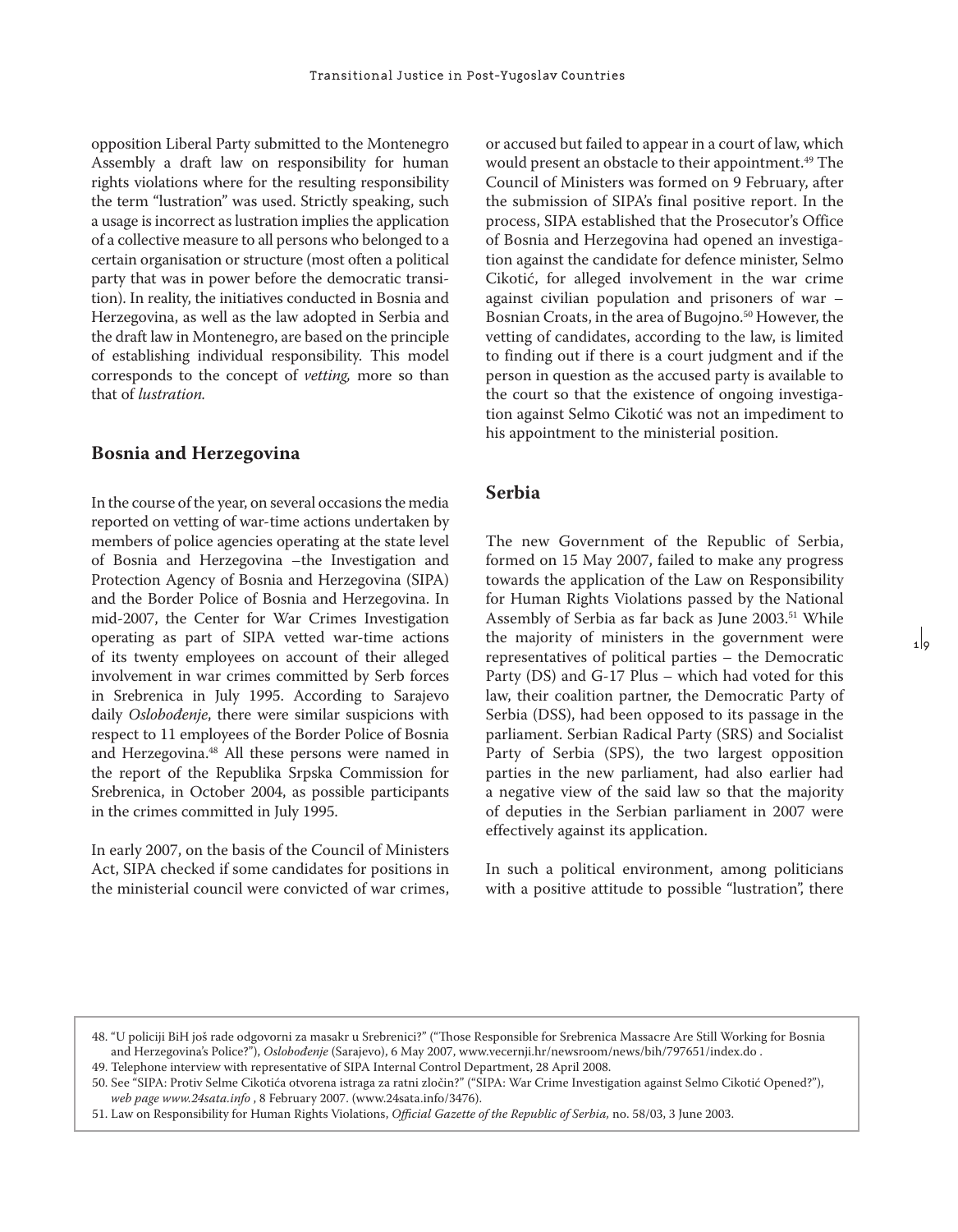was no strong conviction that such an institutional reform was feasible. In this respect, two diametrically opposed statements on "lustration" by two high-ranking public officials from the Democratic Party would serve well to illustrate the point. Serbian president and DS leader Boris Tadić said, "After so many years have passed, lustration is not possible, but it was possible on 5 or 6 October. After so many years… it is absolutely impossible, and I must say so. I'm sorry that it's impossible."52 Three days later, another senior DS official, Dragan Šutanovac, said that it was not too late for lustration, "As far as I'm concerned, it isn't too late. Be sure of that."<sup>53</sup> Šutanovac was appointed Minister of Defence in May following the government's formation. Neither the government nor the DS launched any initiatives to begin a process of "lustration".

In the course of the year the issue of possible tenure review for judges as part of the application of the November 2006 Constitutional Law on Implementation of the Serbian Constitution was not resolved. Under the Constitutional Law, the first appointment of judges to the Supreme Court of Cassation should take place "at the latest within 90 days from the date of formation of the High Judicial Council", and the appointment of judges to other courts "at the latest within a year from the date of formation of the High Judicial Council".<sup>54</sup> These provisions left room for different interpretations as to whether reappointment applied to all the judges, or solely the judges of newly-formed courts and old courts whose jurisdiction was to change. Laws on the judiciary, which should have sorted out these issues, were not passed in 2007.55

#### **Montenegro**

Opposition Liberal Party of Montenegro submitted to the Montenegro's Assembly a draft law on responsibility for human rights violations on 16 March 2007. Until the end of the year, the bill was not yet tabled in the parliament for adoption. The draft law was largely based on the 2003 Serbian law bearing the same name. Except for persons in public offices in legislative, executive and judicial branches of power at the state level and candidates for appointment to these offices, media editors-in-chief and their deputies, senior police officials at all levels, mayors, municipal officials, chiefs and heads of agencies serving the president of the state, government and parliament, as well as candidates for all these positions, would be also vetted.<sup>56</sup> The lustration commission would inform a particular person that, according to the commission's findings, he/she was responsible for human rights violations. If that person voluntarily leaves his/ her position, the commission would not inform the public about his/her activities in the past. If the person in question decides not to leave his/her position voluntarily, information about this person's activities in the past would be disclosed to the public.<sup>57</sup>

<sup>52. &</sup>quot;Izbori" ("Elections") (transcript of television interview with Boris Tadić, *Utisak nedelje (Impression of the Week*) TV talk show), 14 January 2007, www.b92.net/info/emisije/utisak\_nedelje.php?yyyy=2007&mm=01&nav\_id=227853. Reference to "5 and 6 October" is related to October 2000 events when, in the wake of mass opposition demonstrations in Belgrade, the then Serbian president Slobodan Milošević was forced out of power.

<sup>53. &</sup>quot;Ja ne bih sa DSS-om" ("I wouldn't Go along with DSS"), (transcript of TV interview with Dragan Šutanovac, *Poligraf* TV talk show), 17 January 2007, www.b92.net/info/emisije/poligraf.php?yyyy=2007&mm=01&nav\_id=228210.

<sup>54.</sup> Constitutional Law on Implementation of the Constitution of the Republic of Serbia, *Official Gazette of the Republic of Serbia,* no. 98/06, art. 7.

<sup>55.</sup> See interview with president of Serbian Supreme Court, Vida Petrović-Škero, entitled "Existing Network of Courts Does Not Guarantee Reasonable Length of Trials", for Novi Sad daily *Dnevnik*, posted on B-92 web page, www.b92.net/info/vesti/pregled\_stampe. php?yyyy=2007&mm=09&dd=05&nav\_id=262180, 5 September 2007.

<sup>56. &</sup>quot;Da se provjere i glavni urednici" ("Vetting Also for Editors-in-Chief"), *Vijesti* (Podgorica), 12 February 2007, www.vijesti.cg.yu/index. php?id\_pre=227165&godina=2007.

<sup>57.</sup> Interview with Enis Harović, Montenegrin Liberal Party spokesperson, Podgorica, 20 March 2008.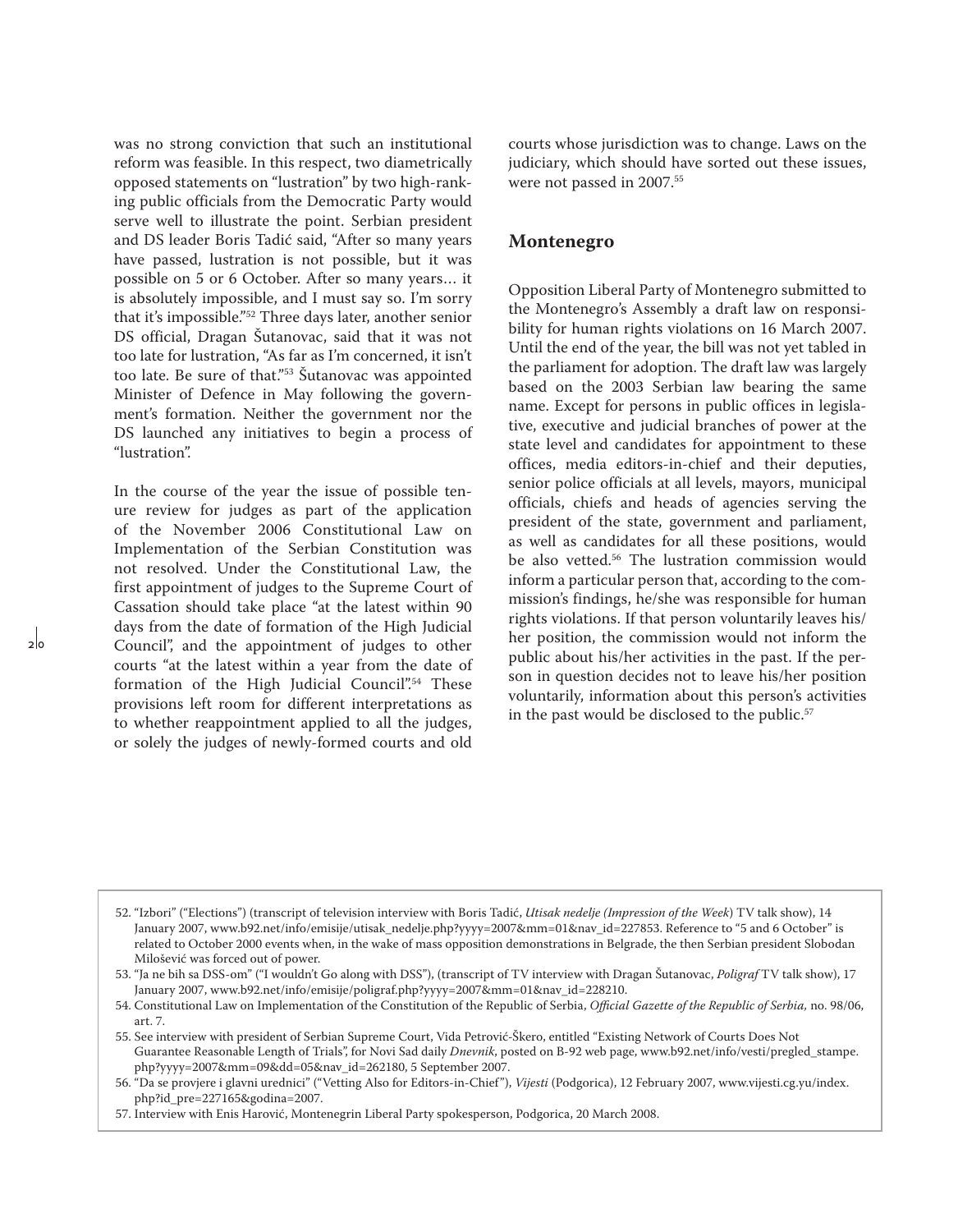The ruling Democrat Party of Socialists, which has been in power continuously since the early 1990s, opposed the adoption of the draft law. A party spokesperson said, "Montenegro does not need lustration, which is advocated by those trapped in the labyrinths of the past."58 Senior party official Miodrag Vuković argued that such laws in countries undergoing transition which adopted them "are not functional or their implementation has been abandoned".<sup>59</sup> Although the draft law was based on examination of an individual's role in violations of human rights instead of the principle of collective responsibility, Vuković pointed out, "This law must not punish and eliminate whole groups and generations."60 In a similar vein, the party spokesperson accused the advocates of "lustration" of "instigating a witch-hunt".<sup>61</sup>

### **Kosovo**

In the course of 2007, as in the previous period after the withdrawal of Serb forces in 1999, there were no initiatives which would be directly related to a review of the actions of a person during or after the armed conflict intended to establish if such a person was eligible for public office. In Kosovo, there is a ban on election to a representative body if the person in question is serving a sentence handed down by the ICTY, or if an indictment against him/her has been brought but the person in question has failed to make him/her available to the Hague-based Tribunal.<sup>62</sup> Corresponding regulations of the central election commission do not stipulate a similar ban on account of a verdict rendered or ongoing proceedings before a local court.

### **Croatia**

In 2007, there were no new debates on "lustration" in Croatia. According to the positive laws of the Republic of Croatia, ongoing criminal proceedings, including the proceedings for a grave criminal offence (e.g. war crimes), do not constitute an obstacle to the nomination for a seat in the Croatian parliament. A war crime indictee, Branimir Glavaš, gained a seat in the parliament in the general election held on 25 November 2007, on the list of the Croatian Democratic Alliance of Slavonia and Baranja (HDSSB).<sup>63</sup> At the time of the election, the court proceedings against Glavaš in the Zagreb District Court were underway for a war crime against Serb civilians in 1991 in Osijek. This was the first instance of election to the Croatian parliament of a war crime indictee. In general, there is neither political will in Croatia, nor consensus in the public about the need for lustration pertaining to one's acts and conduct in the 1990s, given that violence and human rights violations in that period are mostly played down and justified as legitimate defence against the actions of JNA and Croatian Serb rebels.

# III. Truth-seeking and Truth-telling

Truth commissions are a standard vehicle in societies undergoing transition for establishing the facts on human rights violations in the previous period. However, no efficient truth commission was formed in any of the successor countries of SFR Yugoslavia,  $\frac{1}{2}$ 

<sup>58.</sup> Veseljko Koprivica, "Kovertirana optužnica" ("Sealed Indictment"), *Monitor* (Podgorica), 16 March 2007, www.monitor.cg.yu/ARHIVA/ a\_856\_05.html (quoting Rajko Kovačević, Democrat Party of Socialists spokesman).

<sup>59. &</sup>quot;Zakon o lustraciji ne smije da presuđuje" ("Law on Lustration Must Not Bring Verdicts"), *Vijesti* (Podgorica), 4 November 2007, www. vijesti.cg.yu/index.php?id\_pre=252197&godina=2007 .

*<sup>60.</sup> Ibid.* (statement by Miodrag Vuković, head of Montenegrin Democrat Party of Socialists parliamentary caucus).

<sup>61.</sup> Veseljko Koprivica, "Kovertirana optužnica" ("Sealed Indictment"), *Monitor* (Podgorica), 16 March 2007 (quoting Rajko Kovačević, Democrat Party of Socialists spokesman).

<sup>62.</sup> See, e.g., Regulation no. 2004/12 on Elections for Kosovo Assembly, 5 May 2004, art. 23.1.

<sup>63.</sup> Center for Peace, Non-Violence and Human Rights Osijek, in collaboration with Documenta, Civil Board for Human Rights and Croatian Helsinki Committee, *Monitoring of War Crimes Trials – 2007 Report* (Osijek, 2007), p. 13.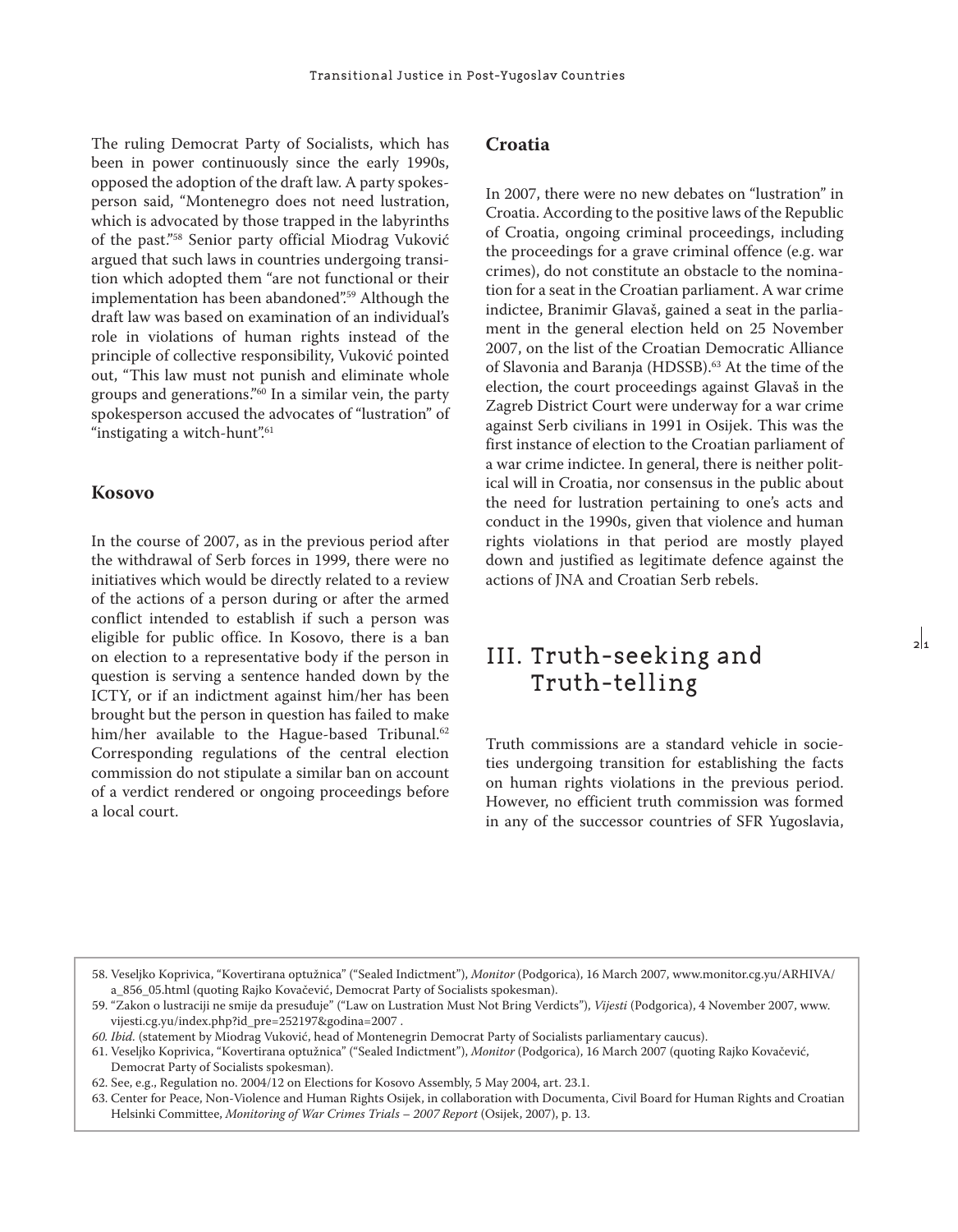nor were serious discussions on the possibility for their formation held in 2007. In post-Yugoslav countries, within institutions and political elites, and in a part of the civil society, there is a prevailing belief that the case of the former Yugoslavia is unique and unsuitable for truth commissions, that everything is well-known and that there were no "hidden" facts which should be disclosed. Parallel to this, in each country political elites and a considerable part of the public interpret available facts in such a way that the dominant ethnic group in the given area is entitled to the role of an innocent victim, while others assume the role of perpetrators. Hence, all of the post-Yugoslav societies have been reluctant to bring into question their already existing "truth" by forming a truth commission.

In this respect, establishing the facts on the territory of the former Yugoslavia is a minor challenge in comparison to a bigger challenge of finding a way to present the facts to the public in a non-selective and credible manner. Parliamentary discussions and contents of textbooks in Serbia, Croatia and, Bosnia and Herzegovina, in the part related to armed conflicts in the 1990s, illustrate the problem of the official "truth" about this period as a one-sided, i.e. slanted towards idealised representation of one's own nation and heaping the blame on others.

 $\frac{1}{2}$ 

Predominant practice of selective presentation of facts and their distortion, as well as drawn-out process of resolving the issue of missing persons, prompted a group of leading human rights organisations in the region, including the Humanitarian Law Center and Documenta, to launch an initiative in May 2006 which should result by the end of this decade in the formation of an official regional commission for establishing the facts about the events in the 1990s. The commission would rely for the most part on the facts about war crimes committed, victims and perpetrators, which have already been established by the ICTY and national courts, as well as the data on victims in armed conflicts, which have been gathered by the Research and Documentation Center (Sarajevo) for Bosnia and Herzegovina, while the Humanitarian Law Center is about to complete the gathering of data on Kosovo. The specific contribution of the commission would be that it would enable the public in all parts of the former Yugoslavia to come to know the facts that would constitute a comprehensive portrait of the events, sufferings, injustices and responsibility. Given the radical change in approach to facts, in 2006 and 2007 the said human rights organisations gradually and carefully created a space for the strengthening of support for the initiative within civil society, before transition to the final phase, when they will call on the governments in post-Yugoslav countries to give official backing for the formation of a regional commission. This step is planned for 2009.

## **Truth Commissions**

In the course of 2007, discussions related to activities of truth commissions took place only in Bosnia and Herzegovina. These commissions were established in the previous years and tasked with investigating war events in designated locations (Srebrenica and Sarajevo). There were neither official nor unofficial initiatives to form state truth commissions. On the other hand, a group of leading nongovernmental organisations from Serbia, Croatia, and Bosnia and Herzegovina stepped up their activities initiated in 2005 to form an official regional body which would establish the facts on war crimes on the territory of the former Yugoslavia and enable the victims to tell of their experiences.

## **Bosnia and Herzegovina**

After the working group, comprising representatives of all parliamentary parties in Bosnia and Herzegovina, completed its work in May 2006 on the drafting of a state truth commission bill, further initiatives that would lead towards the passage of the bill and truth commission formation were suspended.64 This state of affairs remained unchanged in 2007.

64. See Documenta, Humanitarian Law Center, and Research and Documentation Center, *Transitional Justice in Post-Yugoslav Countries: Report for 2006*, p. 23.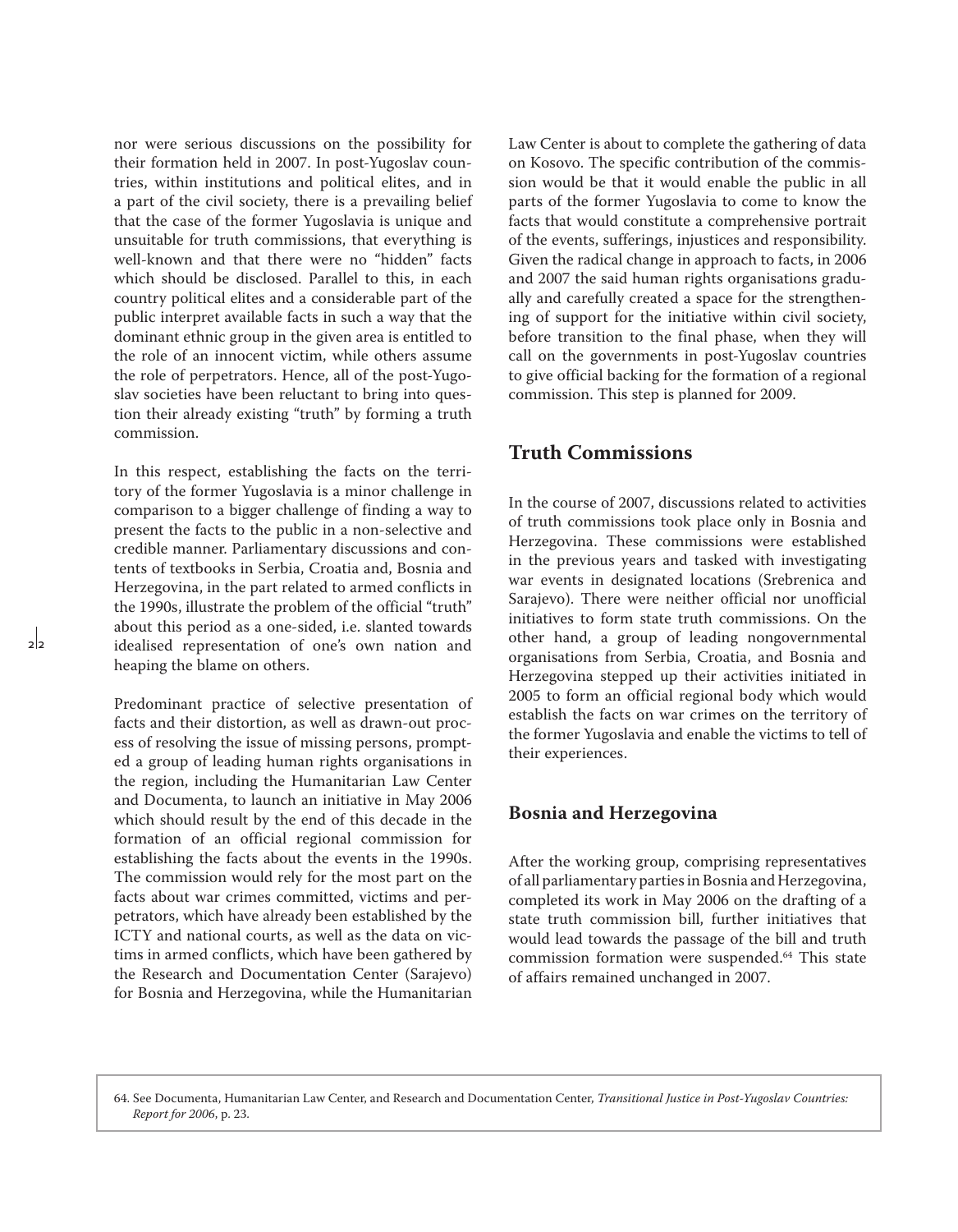The Commission for Establishing the Facts on Sufferings of Serbs, Croats, Bosniaks, Jews and Others in Sarajevo from 1992 to 1995, formed by the decision of the Council of Ministers of Bosnia and Herzegovina in June 2006, did not make any progress in collecting data in 2007. Disagreements among commission members as to whether establishing facts about damage inflicted on buildings and facilities in the city was also a part of its mandate resulted in a standstill in its work. War damage to buildings in the city was mostly caused by shelling from Serb positions around the city. Serb commission members were against the inclusion of this issue in the commission's mandate, demanding that the mandate be restricted to establishing facts about human victims – those killed, deported, imprisoned, raped, tortured and missing. After January 2007, no single meeting of the commission was held even though it was not formally dissolved until the end of the year.<sup>65</sup>

Given the failure of the two initiatives, the only truth commission established in Bosnia and Herzegovina which fulfilled its mandate relatively successfully was the Srebrenica commission formed by the decision of the Republika Srpska government in December 2003. The commission came into existence following intensive pressure exerted by the High Representative for Bosnia and Herzegovina and the decision of the then Chamber for Human Rights which instructed Republika Srpska to make public the full truth about the crime in Srebrenica in July 1995. The final report of the commission, dated October 2004, represented the first public admission on the part of Republika Srpska authorities that over 7,000 Bosniaks had been murdered in Srebrenica. The commission's mandate did not include public hearings of victims and witnesses.

In relation to the report of the Srebrenica commission, some controversies still persisted, which resurfaced in 2007. Some public figures from the Serb community in Bosnia and Herzegovina expressed their doubts as regards the statement of facts in some parts of the report, whilst Bosniaks were dissatisfied with the fact that, despite allegations in the report about the involvement of a number of named persons in the crimes committed, no criminal proceedings were launched against the majority of these persons. War Veteran Association of Republika Srpska claimed in late 2007 that it had in its possession a list of 954 soldiers of the Army of Bosnia and Herzegovina who had allegedly died by January 1994, but were listed in the Srebrenica commission report among 7,806 Bosniak victims in July 1995.66 This list was not made public in the course of the year. As regards the persons who were named as possible perpetrators in the Srebrenica commission report, Miroslav Lajčak, High Representative of the International Community for Bosnia and Herzegovina, made a decision on 10 July 2007 to confiscate the travel documents from ninety of them as they were under investigation conducted by the Prosecutor's Office of Bosnia and Herzegovina. Thirty-five of them were employees of the Republika Srpska police, and they were suspended from work on 10 July.<sup>67</sup> By the end of the year there was no information that any of the persons targeted by measures taken on 10 July had been charged.

## **Initiatives for the Establishment of a Truth Commission at the Regional Level**

One of the fundamental reasons the process of normalisation in relations among inhabitants of the post-Yugoslav countries has been protracted is the exclusive focus in all parts of the former common state on the sufferings of the majority community in a given area as well as the conviction that members of other communities in the region are indifferent to these sufferings. Among victims the prevailing belief is that their voice is not heard outside the community to

<sup>65.</sup> Interview with Amor Mašović, a member of the Commission for Establishing the Facts on Sufferings of Serbs, Croats, Bosniaks, Jews and Others in Sarajevo in 1992-95 and a member of the Board of Directors of the Institute for Missing Persons, Sarajevo, 30 April 2008. 66. "Klub srpskih odbornika traži reviziju izvještaja Komisije za Srebrenicu" ("Serb Deputies Caucus Seeks Revision of Srebrenica

Commission Report"), web page of *Glas Srpske* (Banja Luka), 13 October 2007., www.glassrpske.com/481/3727.html.

<sup>67.</sup> Lisa Clifford, "Lajčak Gets Down to Business in Bosnia", *IWPR Tribunal Update*, 13 July 2007, www.iwpr.net/index.php?apc\_state=hen&s =o&o=p=tri&l=EN&s=f&o=337125 .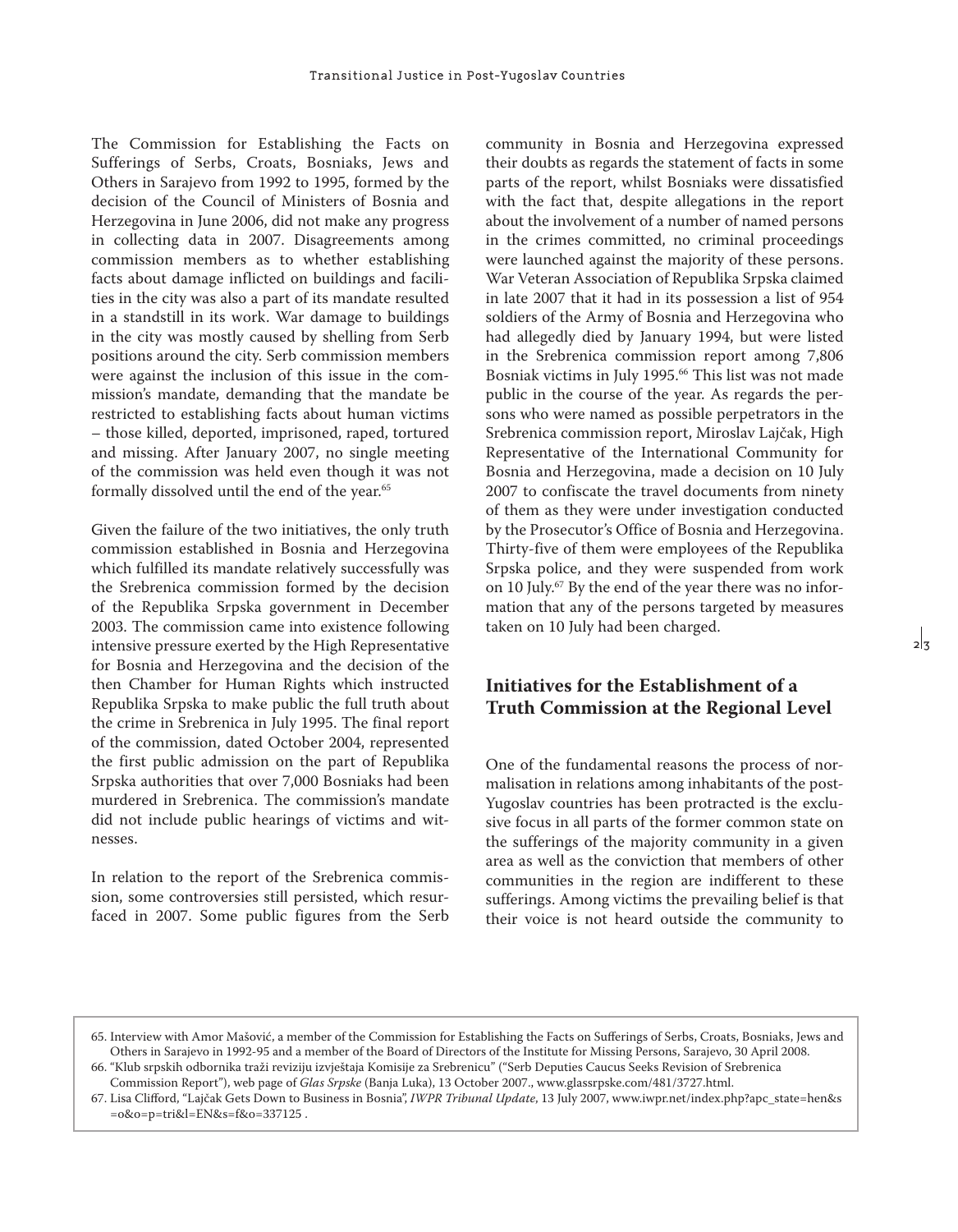which they belong. This is one of the reasons why civil society organisations in recent years have started to consider the need for the establishment of a regional body or mechanism before which the victims from all parts of the former Yugoslavia could speak out about their experiences.

Another reason for the establishment of a regional mechanism lies in the very character of the events from the previous decade. All the armed conflicts had a strong regional dimension: citizens of other countries were involved in the conflicts on the territory of another country; missing persons were being transferred before their disappearance to another country; and hundreds of thousands of people fled from a state where they had lived to another state. Establishing the facts about the events in one state would be very difficult if the facts about the events in another state are not also established.

In the course of 2007, three regional partners (the Humanitarian Law Center, Documenta and the Research and Documentation Center) organised the second Regional Forum in Zagreb with over 300 participants: representatives of associations of victims, war veterans and refugees, political analysts, historians, sociologists, judges and prosecutors, members of political parties, deputies in national parliaments and representatives of international institutions and human rights nongovernmental organisations. Over the course of the year, several regional consultations in smaller groups (about 35 participants) were held with the youth, journalists and human rights organisations from the region. In 2007, nationwide consultations with the youth were also held. Discussions did not reach a point where the manner of operation and financing of the regional body for establishing and disclosing the facts, its composition and other specific issues (objectives, mandate, structure and method of work) would be considered. Instead, the participants were presenting their views on whether the existence of a regional commission was needed. The prevailing view was that only a regional body could fully investigate and disclose the facts about war crimes committed in the 1990s.

 $\overline{2}$   $\overline{4}$ 

## **Determining the Fate of Missing Persons**

The work of commissions for finding missing persons, as well as international organisations involved in these activities (International Committee of the Red Cross, International Commission on Missing Persons), is invaluable for establishing the facts, both on behalf of families and friends of the identified people, and broader public. In late 2007, there were around 17,000 unresolved requests for finding missing persons in the region. Five years before that, ICRC had data for around 24,500 missing people.<sup>68</sup> Based on the tempo that the number of people whose fate is unknown decreases it is obvious that it will take a number of years before the process of finding missing people is concluded.

Activities on finding and identifying mortal remains of missing persons were carried out by state commissions for missing persons in Serbia, Croatia, and Montenegro, while in Bosnia and Herzegovina, during the year, the jurisdiction still belonged to committees of two entities (the Federation of Bosnia and Herzegovina and Republika Srpska). In Kosovo, most of these activities are carried out by the OMPF – *Office for Missing Persons and Forensics*. A crucial contribution to the process of seeking and identifying the missing is also provided by two international organizations – ICRC – *International Committee of the Red Cross* and ICMP – *International Commission on Missing Persons*. Members of commissions from each country regularly attend exhumations in region's other countries, when there is a probability that bodies of their citizens are to be discovered. However, there is dissatisfaction with the work of the commissions and governments in other countries. For example, the president of the Serbian government's Commission for Missing Persons, Veljko Odalović, in November said that his commission "has virtually no cooperation with the Federation of Bosnia and Herzegovina" and also made some public accusations against the authorities in the Federation.<sup>69</sup> Even more

68. "Na prostoru bivše Jugoslavije 25.000 nestalih" ("In the territory of former Yugoslavia there are 25,000 missing"), *Politika* (Belgrade), 31 August 2002, reported in the Bulletin No. 43 of the Documentation Informative Center "Veritas" (Belgrade), August 2002, p. 5, www. veritas.org.yu/bilteni/Bilten\_43.pdf.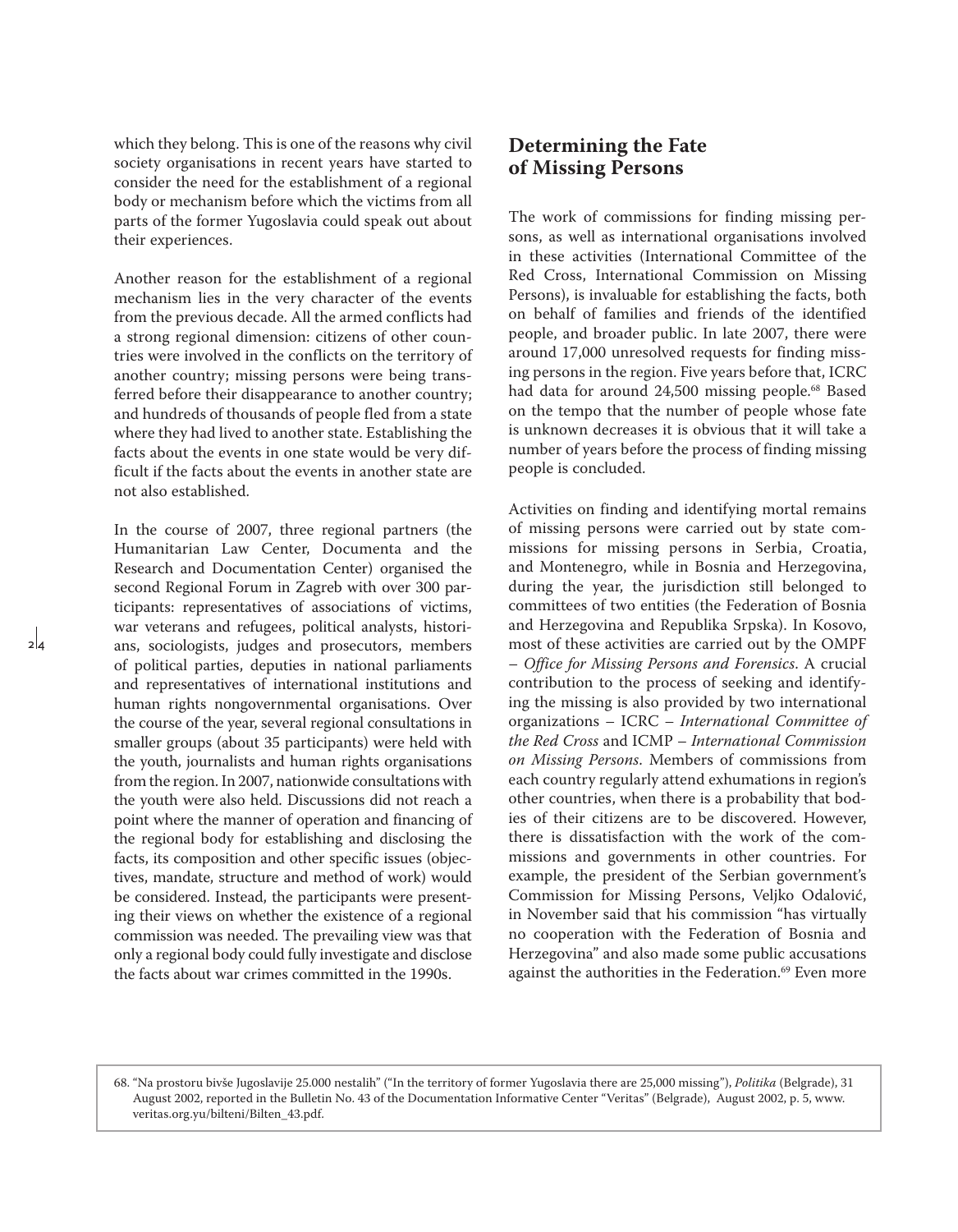frequent and sterner are criticisms coming from associations for the missing against various state bodies. All this adds to the impression of politicization of an eminently humanitarian issue, and reduces efficiency in efforts to search for missing persons.

In all areas in which armed conflicts took place in the 1990s, there is a large number of mortal remains discovered which still have not been identified. The salient reason for this is the insufficient number of blood samples from family members. These samples are necessary in order to establish a match with bone samples from the exhumed ones. The state of some of the mortal remains also makes identification difficult, especially in cases where bodies were incinerated. The number of identifications and exhumations in 2007 was fewer than in the previous year.

## **Bosnia and Herzegovina**

During the war in Bosnia and Herzegovina, just less than 28,000 persons went missing. By the end of 2007, a little over 15,000 missing persons had been identified, which means that the search for 13,500 people was still ongoing, around 5,000 of which were held in morgues as unidentified persons.<sup>70</sup> It is not entirely clear why the number of unidentified people is so high. It is assumed that the main reason for this is that a large number of unidentified people have no close relatives that could give their blood, either

naturally or because all the family members were executed (these are mostly bodies of executed people from Srebrenica and Prijedor).

In 2007, the Federation of Bosnia and Herzegovina's Commission for Searching for the Missing has exhumed 1,371 mortal remains, mostly of Bosniak nationality. In 2007, the total of identified victims by the Commission was 924, including victims exhumed in previous years.71 In October and November, the expert team of the Federal Commission for the Missing, under leadership of the Tuzla Canton's Prosecution, exhumed 616 mortal remains of victims killed in Srebrenica in 1995 from the secondary mass grave *Kamenica 9*, on the territory of the municipality of Zvornik.72 Arms and legs of most of the bodies had been bound.73 It is the largest grave in Kamenica, and the largest mass grave discovered in Bosnia and Herzegovina in 2007. In September and October, 226 skeletal remains were exhumed, 34 of which were complete bodies, in the secondary grave site in the place called Zeleni Jadar, near Srebrenica.74

In 2007, Republika Srpska's Office for the Search for the Missing and Captives exhumed 71 bodies, and in addition, took over 23 bodies of Bosnian Serbs from the authorised state bodies from the Federation of Bosnia and Herzegovina, Brčko District and Serbia. A total of 174 bodies were identified, including bodies exhumed in previous years.75 Between the end of war and late 2007, the Office had 4,934 missing

 $2<sub>5</sub>$ 

<sup>69. &</sup>quot;Komisija Vlade Srbije za nestale kritikovala Federaciju BiH" ("Serbian government's Commission for the Missing criticises Bosnian Federation"), *Glas Srpske* (Banja Luka), 14 November 2007., www.glassrpske.com/481/4349.html.

<sup>70.</sup> Interview with Amor Mašović, board member of the director of the Institute for Missing Persons in Bosnia and Herzegovina, and chairman of the former Commission for Searching after the missing in The Federation of Bosnia and Herzegovina, Sarajevo, 30 April 2008

*<sup>71.</sup> Ibid.* In 2006, the same commission exhumed 2,251 mortal remains and identified 1,350 people. Documenta, Humanitarian Law Center, and Research and Documentation Center, *Transitional Justice in Post-Yugoslav Countries: Report for 2006*, p. 27.

<sup>72. &</sup>quot;Zvornik: Eksumirano 616 žrtava" ("Zvornik: 616 Victims Exhumed"), *web page B-92*, 22 November 2007 www.b92.net/info/vesti/index. php?yyyy=2007&mm=11&dd=22&nav\_category=64&nav\_id=273403. Term "secondary grave" denotes that bodies were moved from the original grave.

<sup>73.</sup> Emir Ibrahimović, prosecutor of the Cantonal Prosecution, www.srebrenica-zepa.ba/index.php?categoryid=1&p2\_articleid=8.

<sup>74. &</sup>quot;Zatvorena masovna grobnica Zeleni Jadar" ("Closed mass grave Zeleni Jadar"), www.sarajevo-x.com/clanak/071010137, 10 October 2007; "Ekshumacija 226 tela iz Srebrenice" ("Exhumation of 226 bodies from Srebrenica"), 11 October 2007, www.b92.net/info/vesti/ index.php?yyyy=2007&mm=10&dd=11&nav\_category=64&nav\_id=267420.

<sup>75.</sup> Telephone interview with Milko Majić, head of regional office in Banja Luka of the Institute for Missing Persons BH, 6 May 2008; "Accelerated process of searching after the missing one of the most important tasks of authorities in Republika Srpska and Bosnia and Herzegovina", *Glas Srpske* (Banja Luka), January 4, 2008 (statement from Milan Bogdanić, director of the former Office for Searching After Imprisoned and Missing Persons of Republika Srpska).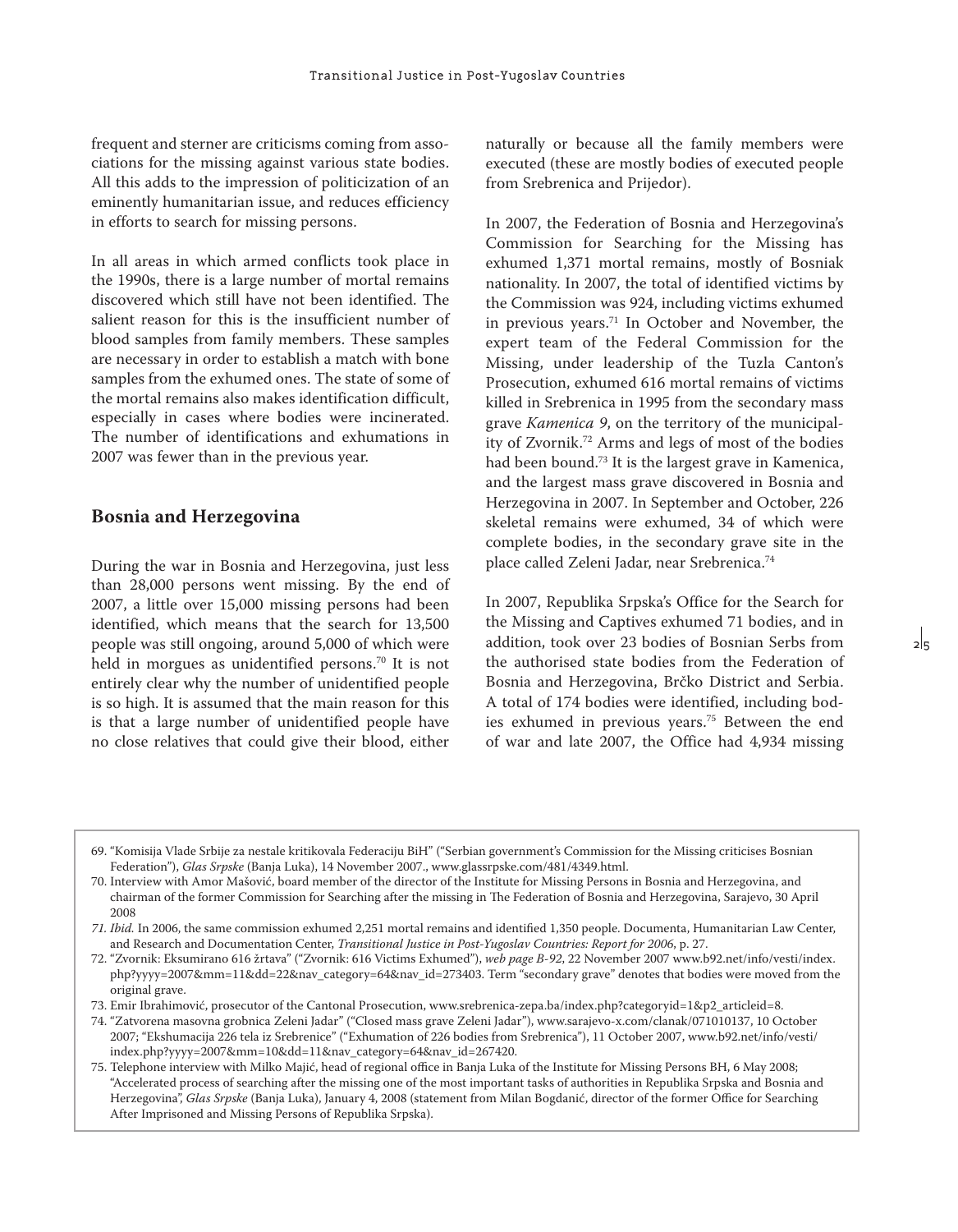persons on file.76 The Office's offices in Banja Luka in late 2007 still had over 900 requests for resolving the fates of the missing. The Office had incomplete data for the whole of Republika Srpska, which should include requests sent to offices in Eastern Sarajevo and Nevesinje.77

## *Partial Implementation of State Law on Missing Persons*

In 2007, preparatory activities for the beginning of the work of the Institute for Missing Persons of Bosnia and Herzegovina were finalized, the Institute's managerial and supervisory bodies were constituted and its offices were provided. The Institute was launched on January 1, 2008.78 With this, one of the three main obligations from the Law on Missing Persons (October 2004) has been met. However, the Fund for Support to the Families of the Missing Persons and a unique data base (Central Records) of the missing persons have still not been established. Their data would be used for issuing certificates of disappearance, as the basis for exercising other rights defined by the Law.

Co-founders of the Institute for Missing Persons are Bosnia and Herzegovina's Council of Ministers and ICMP.79 The Institute replaces entity commissions for searching for missing persons, and its jurisdiction includes:<sup>80</sup>

- gathering, processing and systematizing information on missing persons and individual and mass graves;
- establishing a unique data base on the missing persons;
- issuing certificates on the missing and victims' identities;
- finding individual and mass grave sites;
- participation in excavations and exhumations from mass and individual graves, restoration of the terrain, autopsies, anthropological processes, identifications, and other activities related to missing persons;
- cooperation with authorized state bodies, including judiciary and other organizations and International Criminal Tribunal for the former Yugoslavia; and
- cooperation with international and local organisations and institutions dealing with the issues of the missing.

Despite the fact that all the Institute's bodies have been established, two entity commissions continued operating until the end of 2007. Marko Jurišić, chairman of the board of Bosnia's Institute for Missing Persons, in October said that all legal acts necessary for the Institute's work had been prepared and they should soon receive consent from Bosnia's Council of Ministers.81 The Council of Ministers adopted these normative acts on 29 November 2007.82

By the end of 2007, the Fund for Support to the Families of the Missing Persons had still not been founded. It is supposed to be used for paying monetary compensation to the families of missing persons. The authorities of the Federation of Bosnia and Herzegovina and Republika Srpska have not reached agreement on where the headquarters should be located and on the method of financing the Fund. The Federation of Bosnia and Herzegovina believes that financing should be proportional to the number of the missing in each entity.83 Republika Srpska authorities cannot accept that this entity provide the majority

76. Telephone interview with Milan Bogdanić, board member of the director of the Institute for Missing Persons in Bosnia and Herzegovina and director of the former Office for Searching After Imprisoned and Missing Persons of Republika Srpska, 15 May 2008

78. Telephone interview with Milan Bogdanić, 15 May 2008.

<sup>77.</sup> Telephone interview with Milko Majić, 6 May 2008.

<sup>79.</sup> Institute for Missing Persons was registered back in July 2000, in the court in Sarajevo, and the founder was the International Commission on Missing Persons (ICMP). Bosnia's Council of Ministers has taken over the role of co-founder in August 2005.

<sup>80.</sup> The agreement between the Council of Ministers and International Commission on Missing Persons on taking over the role of cofounder for Bosnia's Institute for Missing Persons, 30 August 2005, Article 4.

<sup>81. &</sup>quot;Regional meeting on searching after missing persons held in Brčko", *Glas Srpske* (Banja Luka), 11 October 2007, www.glassrpske. com/481/3658.html.

<sup>82.</sup> International Commission on Missing Persons, "ICMP welcomes BiH CoM's decision" (statement for the press), November 30, 2007, www.ic-mp.org/press-releases/icmp-welcomes-bih-coms-decision/.

<sup>83.</sup> Interview with Milan Bogdanić, 6 February 2007; interview with Amor Mašović, 30 April 2008.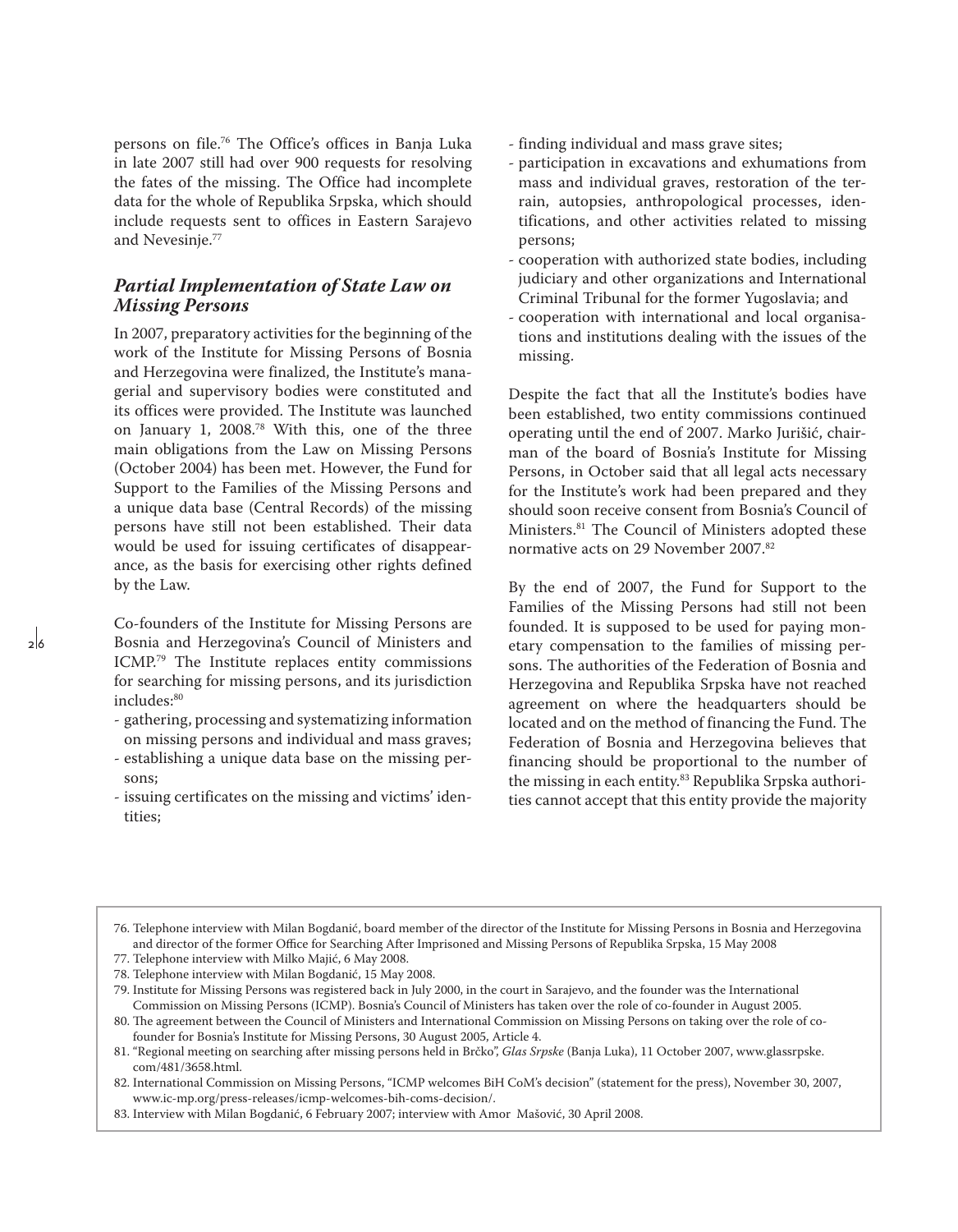of finances for the work of the Fund and proposes that financing be carried out from the budget of the joint bodies, according to the principle of distribution of value added tax (Republika Srpska – 33 percent, the Federation of Bosnia and Herzegovina – 44 percent, Brčko District – the rest).84

## **Croatia**

In late 2007, a little over 2,000 Croatian citizens were still considered missing, including 881 persons who went missing in operations *Flash* and *Storm.*<sup>85</sup> During the year, test excavations were carried out at 75 locations in 9 counties in order to find individual and mass graves. At 17 sites, mortal remains of 182 persons were exhumed, 160 of them from the period of *Storm*, monitored by representatives of authorised commissions from Serbia and Bosnia and Herzegovina. The majority of mortal remains from *Storm* were exhumed at the cemetery in Petrinja. 76 people were identified and buried, 24 of them from *Storm*, and preparatory activities have been carried out for identification of a further 28 missing people.<sup>86</sup> Families from neighbouring countries freely came to the identification, even in cases when they did not have appropriate travel documents. The number of identified was considerably lower than in the previous year, when 180 people were identified.<sup>87</sup>

Between the beginning of the war and late 2007, 4,402 mortal remains have been exhumed (717 of them killed in operations *Storm* and *Flash*) from 143 mass graves, while 3,484 persons have been identified.88 By the end of 2007, the number of those who went missing in 1991 was reduced to 1,093.<sup>89</sup> The other large group of the missing consists mainly of ethnic Serbs, about whom families lost every word after the *Flash*  and *Storm* operations in 1995. According to the data from Croatian authorities from October 2007, they were searching for 916 missing persons from the list for 1995.90 Associations of Croatian Serbs, both those living in Serbia now and those who are still in Croatia, claim that the number of Serbs who went missing in Croatia and whose fate is still unknown is twice as high. The Government's Office for the Captured and the Missing Persons follows international criteria, whose minimum requirement is that there is a known seeker (family member) and that the circumstances of disappearance are known.<sup>91</sup> Serbs associations, on the other hand, find relevant the information on the missing obtained from other sources such as fellow soldiers, neighbours, newspaper reports and television footage. From mass graves on the territory of the former so-called Republika Srpska Krajina a much larger number of people was exhumed than expected before the exhumation based on the Croatian government's figures.<sup>92</sup>

 $27$ 

<sup>84.</sup> Interview with Amor Mašović, 30 April 2008.

<sup>85.</sup> Interview with Ivan Grujić, president of Croatian government's Bureau for the Imprisoned and Missing, Zagreb, 17 March 2008. Bureau for the Imprisoned and Missing gathers data on the missing and kidnapped citizens of Croatia, gathers information on missing persons and locations of mass and individual graves, carries out exhumations of mass and individual graves, identifies mortal remains, organizes burial of mortal remains in cooperation with authorised bodies of other countries and international organisations. 86. Ibid.

<sup>87.</sup> Interview with Ivan Grujić, Zagreb, 7 February 2007.

<sup>88.</sup> Interview with Ivan Grujić, 17 March 2008.

<sup>89.</sup> Croatian government, "Deputy prime minister at identification of victims from Homeland War", *public statement,* 7 December 2007, www.vlada.hr/hr/naslovnica/priopcenja\_za\_javnost/2007/prosinac/potpredsjednica\_vlade\_na\_identifikacijama\_zrtava\_iz\_domovinskog\_ rata; Croatian government, "Deputy Prime Minister Kosor at unveiling of memorial plaque of mass grave in Negoslavci ", *public statement*, 22 February 2008, http://www.vlada.hr/hr/naslovnica/priopcenja\_za\_javnost/2008/veljaca/potpredsjednica\_kosor\_na\_ otkrivanju\_spomen\_obiljezja\_mjesta\_masovne\_grobnice\_u\_negoslavcima.

<sup>90.</sup> Croatian government, "Deputy prime minister at the opening of the Tenth Regional Conference on missing persons in Novi Vinodolski," *public statement,* 25 October 2007, www.vlada.hr/hr/naslovnica/priopcenja\_za\_javnost/2007/listopad/potpredsjednica\_vlade\_na\_ otvorenju\_desete\_regionalne\_konferencije\_o\_nestalim\_osobama\_u\_novom\_vinodolskom.

<sup>91.</sup> Interview with the representative of ICRC in Belgrade, 7 March 2007.

<sup>92.</sup> At four locations – Knin (exhumation carried out in 2001), Gračac (2002), Korenica (2002) and Žitnik (2006) – it was expected to find around 415 persons, based on previous information from Croatia's Bureau for the Missing and Captives. Eventually, 540 have been exhumed. In 2006, at the location Žitnik 58 persons were exhumed, although the Bureau's assessment was that the grave holds 44 bodies. Interview with representatives of Serbia's Commission for the Missing, 28 February 2007.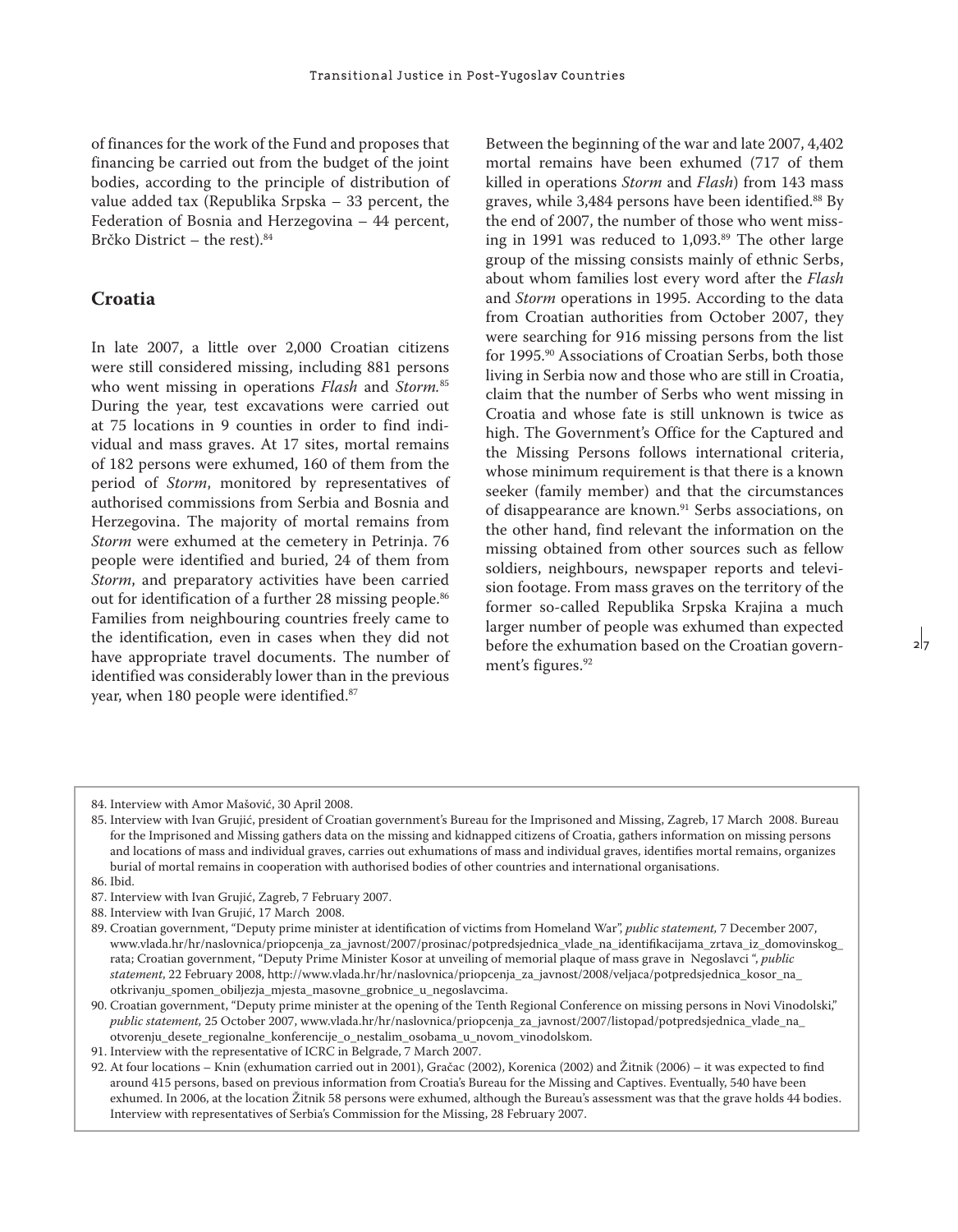Families of the missing people of both nationalities in Croatia are frustrated with how slow the identifying of exhumed bodies is. Laboratories used for identification are located in Zagreb, Split and Osijek,<sup>93</sup> and some of identification is also done by ICMP, in the center in Tuzla, Bosnia. The reasons why around 950 bodies exhumed in late 2007 have still not been identified includes difficulties in isolating DNA from mortal remains and a lack of blood samples from family members to be used for the DNA analysis. In 2007, the Croatian government's Office for the Captured and the Missing Persons contacted families which still have not given blood samples by letter and telephone. The Bureau estimates that around 80 persons will not be identified under the current available technology, at the current level of knowledge, because the mortal remains were incinerated and too degraded.<sup>94</sup> In October 2007, after fifteen months of standstill, the bodies of missing Serbs were identified, a total 28 of them, exhumed in previous years.<sup>95</sup>

Another serious problem is the slow pace with which the Croatian state is exhuming bodies of missing Serbs. The location where Serbs who went missing in 1995 were buried have been known for a long time, because the bodies were buried by the police after the sanitisation (*asanacija*) of the terrain. There are around 20 such sites on the territory of the Republic of Croatia, but since 1996, exhumations have been carried out at only five of them.96

Although Croatia's Office for the Captured and the Missing Persons since 2006 in its figures includes numbers of all the missing, including the missing from the Serb side of the war, and presents them in an annual report which Ministry of Families, Defenders and Intergenerational Solidarity (MOBS) submits to the government, speeches by Croatian politicians mostly do not mention those that went missing during and after operations *Storm* and *Flash*. Minister of MOBS and Deputy Prime Minister Jadranka Kosor in her public appearances on several occasions spoke only of the missing from the Croatian side of the war.

## **Kosovo**

The first list with names of the missing in Kosovo was made by the ICRC in summer 1999 and it included 5,982 people. Several hundreds from that list were in fact alive, but families did not have information about them because they were held in prisons in Serbia proper. In 1999 and 2000, they were released and returned to Kosovo. When in June 2002 UNMIK formed the *Office for Missing Persons and Forensics*, the updated list of the missing people used by OMPF included 5,236 names.<sup>97</sup>

By the end of 2007, 1,998 people were believed to be missing in the conflict in Kosovo.<sup>98</sup> That year, a total of 216 identified bodies, including ones exhumed in previous years were returned to the families.<sup>99</sup> After moving unidentified bodies from a location in Suva Reka/Suharekë in 2007, the only location in Kosovo where exhumed mortal remains were taken to was the morgue in Prishtinë/Priština. By the end of the year, there were 455 bodies there that had still not been identified.100

<sup>93.</sup> Interview with Ivan Grujić, Zagreb, 7 February 2007.

<sup>94.</sup> Interview with Ivan Grujić, Zagreb, 17 March 2008.

<sup>95.</sup> Interview with Veljko Odalović, chairman of Serbian government's Commission for the Missing Persons, Belgrade, 18 June 2008. See also web page of the Association of Families of the Missing Persons from Krajina, www.afmpkr.org.yu/aktuelnosti.html (news for 3 and 15 October 2007).

<sup>96.</sup> The said numbers were received by extrapolation from tables which exist in the possession of the Commission for the Missing in Belgrade, based on data from Croatian's government's Office for the Captured and the Missing Persons and data which Serbian Commission for the Missing Person, obtained from other sources regarding same locations.

<sup>97.</sup> Information obtained at the UNMIK Office for Missing Persons and Forensics, Prishtinë/Priština, 19 February 2007.

<sup>98. &</sup>quot;Kosovo in February 2008", *UNMIK Factsheet*, p. 5, www.unmikonline.org/docs/2008/Fact\_Sheet\_February\_2008.pdf.

<sup>99.</sup> Information obtained at the OMPF, Prishtinë/Priština, 28 March 2008. In 2006, families were returned 323 identified bodies. Documenta, Humanitarian Law Center, and Research and Documentation Center, *Transitional Justice in Post-Yugoslav Countries: Report for 2006*, p. 32.

<sup>100.</sup> Information obtained at the OMPF, Prishtinë/Priština, 28 March 2008.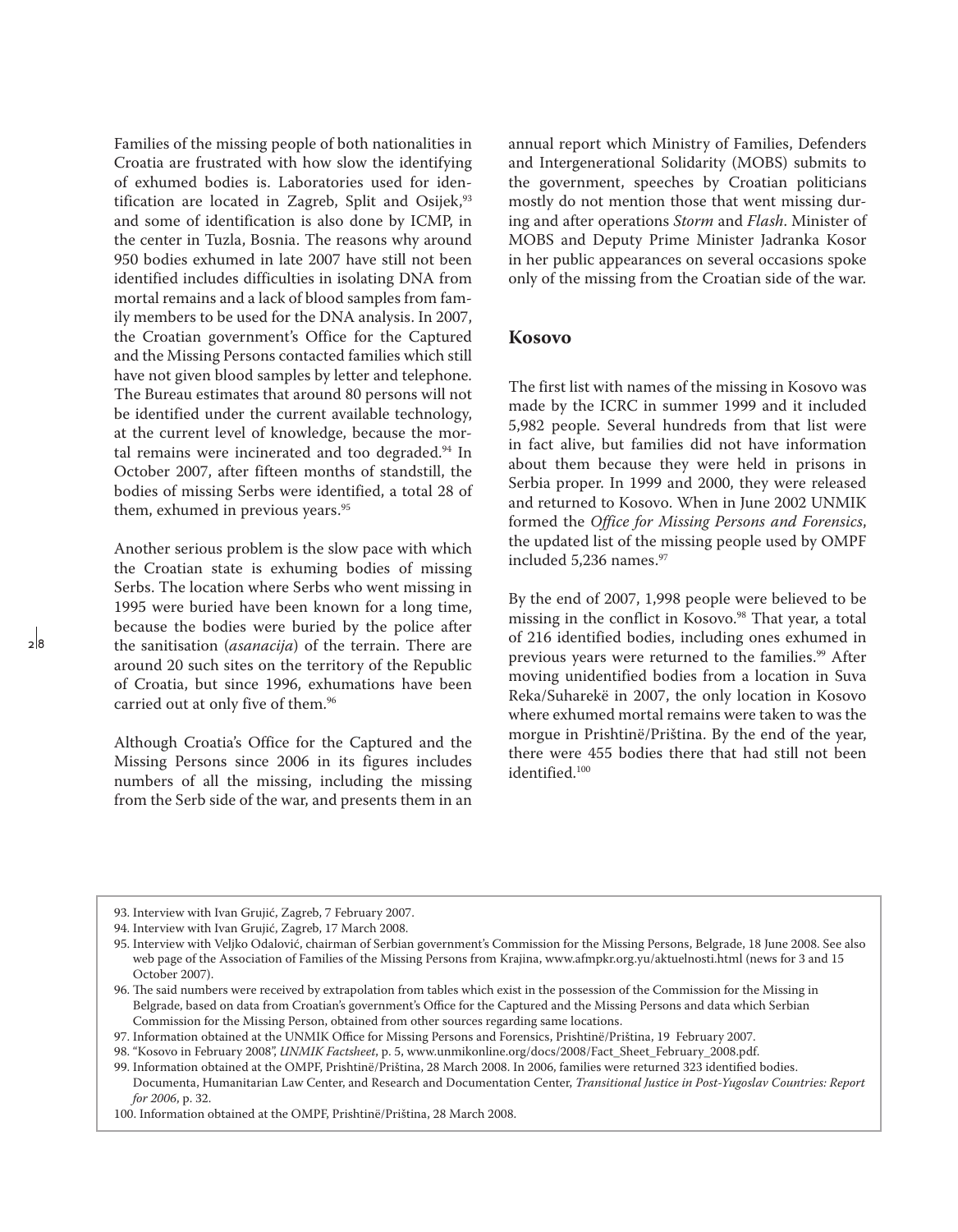In 2007, 73 bodies were exhumed in Kosovo, most of which were identified.101 According to claims from representatives of the Republic of Serbia's Commission for Missing Persons, in 16 cases the exhumed bodies were most probably those of ethnic Serbs, but they were not identified during the year.<sup>102</sup> In 2007, no mortal remains from Serbia were returned to Albanian families in Kosovo.103 Between June 5 and 8, 2007, at a quarry near Raška (Serbia), the OMPF participated in the examination of an alleged mass grave of Albanians. The investigation was headed by the investigative magistrate of Belgrade District Court's Chamber for War Crimes, and the team also included deputy prosecutor for war crimes. Not a single body has been found at the time.<sup>104</sup> During the search for the grave, the Humanitarian Law Center received information that the grave is not at the location where they were digging, but a little bit further away, and informed the War Crime Prosecutor about it. By the end of the year, there had been no new attempts to locate the grave in accordance with the new information.

The jurisdiction for finding bodies, exhumation and identification of missing persons in Kosovo is in the hands of OMPF. The Kosovo government has a Commission for Missing Persons, an interdepartmental body formed in 2006, but in practice this body does not conduct any significant activities related to discovering missing persons. OMPF does the identification based on the DNA profile made on the basis of blood samples, which are taken from the families of the missing by the International Commission on Missing Persons (ICMP).105 ICMP has so far taken blood samples from 98 percent of the families whose members are still missing. As for the remaining 2

percent, ICMP failed to contact them because their addresses are unknown.106

For a large number of DNA profiles taken by the ICMP it has not been established whether they match the DNA received from bone marrow of unidentified bodies in the morgue in Prishtinë/Priština. It is assumed that the inability to establish matches is a consequence of the biological contamination of the material due to a long period spent in the ground.107

Forty six bodies of non-Albanians, identified in 2007 in Kosovo, were returned during the year to Serbia, where families live now. Communication between Belgrade and Prishtinë/Priština has been going on for years between UNMIK and Serbian authorities, with meetings of the bilateral working group for resolving issues of the missing attended, beside UNMIK, by representatives of Kosovo Albanians as well. Members of Kosovo's Commission for Missing Persons also attended the search for the alleged mass grave at Raška in June.108

#### **Serbia**

Although during the 1990s there were no armed conflicts between warring formations on the territory of Serbia (not including Kosovo), the issue of the missing in conflicts from the period is raised in Serbia as relevant on two bases: as an issue of Serbian citizens who went missing in conflicts in other parts of the former Yugoslavia, and as an issue of the missing who at the beginning of wars were citizens of Croatia, Bosnia and Herzegovina, and Kosovo, and whose

<sup>101.</sup> Ibid. In the previous year, UNMIK exhumed 59 people in Kosovo. "In search of the missing", *UNMIK press release,* 6 December 2006, www.unmikonline.org/dpi/pressrelease.nsf/0/527C5584B5323A01C125723C00469E5D/\$FILE/pr1613.pdf.

<sup>102.</sup> Interview with Veljko Odalović and Zorica Avramović, representatives of the Serbian government's Commission for the Missing, Belgrade, 24 March 2008.

*<sup>103.</sup> Ibid.*

<sup>104.</sup> Information obtained at the OMPF, Prishtinë/Priština, 28 March 2008; interview with Veljko Odalović and Zorica Avramović, 24 March 2008.

<sup>105.</sup> Interview with Lugj Ndou, ICMP official at the Prishtinë/Priština office for relations with governments, Prishtinë/Priština, 26 March 2008.

<sup>106.</sup> Ibid.

<sup>107.</sup> Ibid.

*<sup>108.</sup> Ibid*; interview with Veljko Odalović and Zorica Avramović, representatives of Serbian government's Commission for the Missing, Belgrade, 24 March 2008.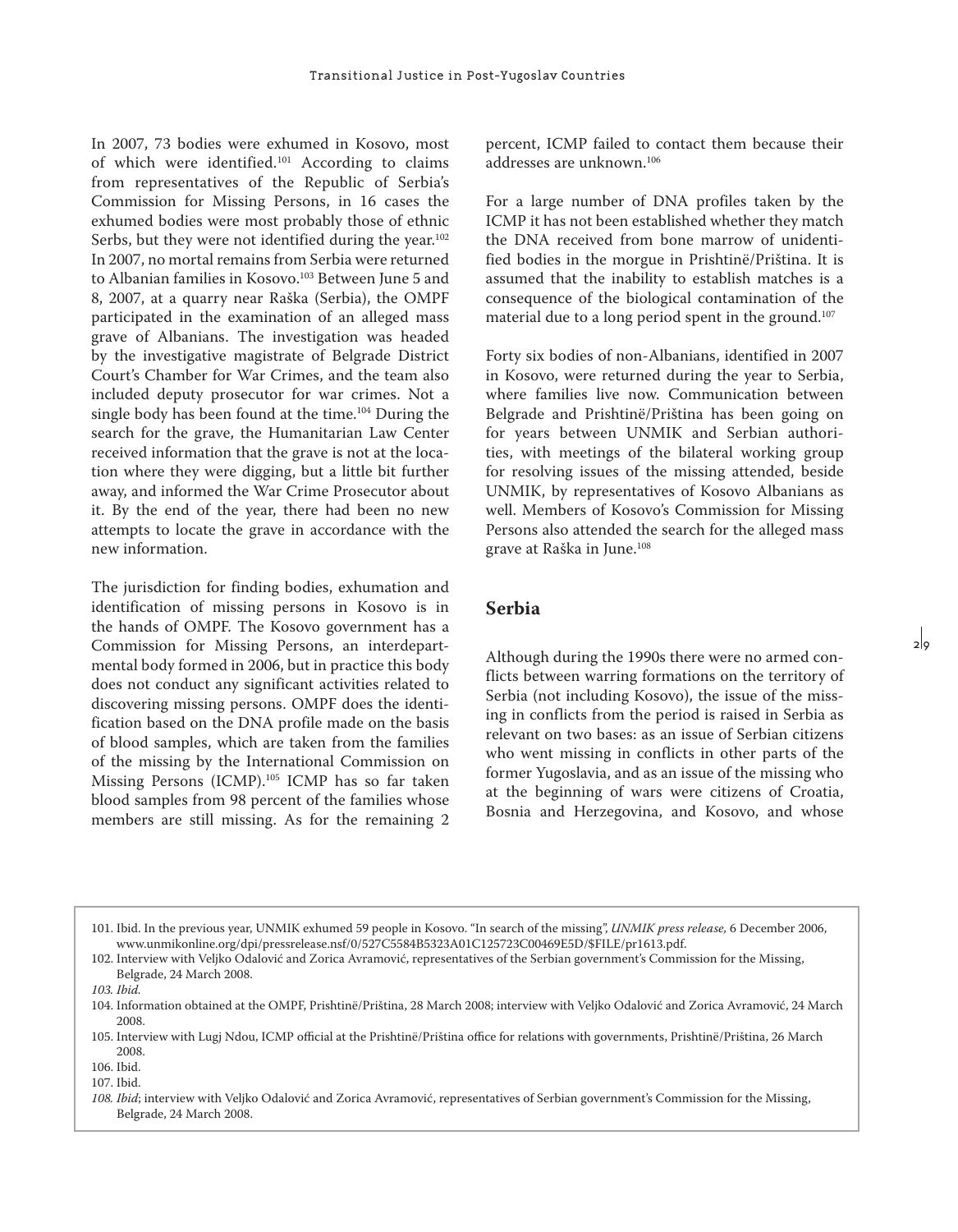bodies were buried in Serbia. The issues related to missing persons in Serbia is dealt with by the state Commission for Missing Persons, which in 2007 acted through Serbian government's Service for Human and Minority Rights. During the year, only two persons were permanently employed in the commission.<sup>109</sup>

Persons whom Serbia claims as its citizens, or as family members of Serbian citizens, went missing in armed conflicts outside the territory of Serbia proper – in Croatia, Bosnia and Herzegovina, and Kosovo. In late 2007, 103 citizens of Serbia were considered missing in Bosnia and Herzegovina, and 552 Serbs and other non-Albanians missing in Kosovo. When it comes to the missing in the conflict in Croatia, the government's Commission for Missing Persons uses aggregate figure which includes both Serbian citizens and ethnic Serbs from Croatia, since the majority of families who claim persons from the latter group took Serbian citizenship in the years after the war. In late 2007, there were around 1,200 people from these two groups remaining on the search list in the hands of the Commission. In addition, the Commission quotes a figure of another 1,000 Serbs who went missing in the Croatian conflict, but whose disappearance was not reported by their families to state bodies, either in Croatia or Serbia.110 In 2007, the Commission has taken over 46 bodies from Kosovo and 28 from Croatia, and none from Bosnia and Herzegovina.111

The bodies of a certain number of people from Croatia and Bosnia were buried on the territory of Serbia during the war, after they floated down the Danube and Sava rivers. When Serbian government's Commission decides to examine a certain grave site in which unknown persons assumed to have gone missing in conflicts in Croatia or Bosnia and Herzegovina were buried during the war, the Commission invites authorized people from commissions from Croatia and Bosnia to visit the location. The Serbian Commission carries out the exhumation and takes samples and then returns the bodies to the grave. By the end of 2007, 426 bodies of the missing from Croatia and Bosnia and Herzegovina had been exhumed, 50 percent of which were identified. In 2007, 23 bodies were exhumed at two cemeteries, in Smederevo and Pančevo. The Commission for Missing Persons handed over 16 bodies to Bosnia and Herzegovina, and 10 to Croatia.<sup>112</sup>

In 2007, no mortal remains from Serbia were returned to Albanian families in Kosovo, because all the bodies, (around 800 of them) which the authorities discovered in mass graves and exhumed in the first half of the decade were returned by the end of 2006.113 Between June 5 and 8, 2007, the Serbian government's Commission for Missing Persons on the request, and in presence, of OMPF examined the site of the alleged mass grave of Kosovo Albanians, at a quarry near Raška. No mortal remains were found at that time.114

## **Montenegro**

While according to data from the International Committee of the Red Cross in late 2007 there were 88 missing citizens of Montenegro, state institutions did not have information from the families which would indicate such a figure. Montenegro did not have an exact register of missing persons, and the authorised Ministry of Health, Labour and Welfare assumed that nine persons still could be held as missing. Seven disappearances are connected to the crime in Štrpci, on February 27, 1993, when members of the *Avengers* unit led by Milan Lukić kidnapped 18 ethnic Bosniaks and a Croat, as well as one unidentified person, from a train and executed them. Since 1996, the families of the missing have been receiving aid from the state which is paid through municipal centers for welfare. The amount of aid in late 2007 was 60 euros per family member, based on the Law on Social and Child Care.<sup>115</sup>

- 110. Interview with Veljko Odalović, chairman of Serbian government's Commission for the Missing Persons, Belgrade, 18 June 2008.
- 111. Interview with Veljko Odalović and Zorica Avramović, 24 March 2008.
- 112. Ibid.

<sup>109.</sup> Interview with Veljko Odalović and Zorica Avramović, 24 March 2008.

<sup>113.</sup> Interview with Veljko Odalović, 18 June 2008.

<sup>114.</sup> Information obtained at OMPF, Prishtinë/Priština, 28 March 2008.

<sup>115.</sup> Interview with Veljko Odalović and Zorica Avramović, 24 March 2008.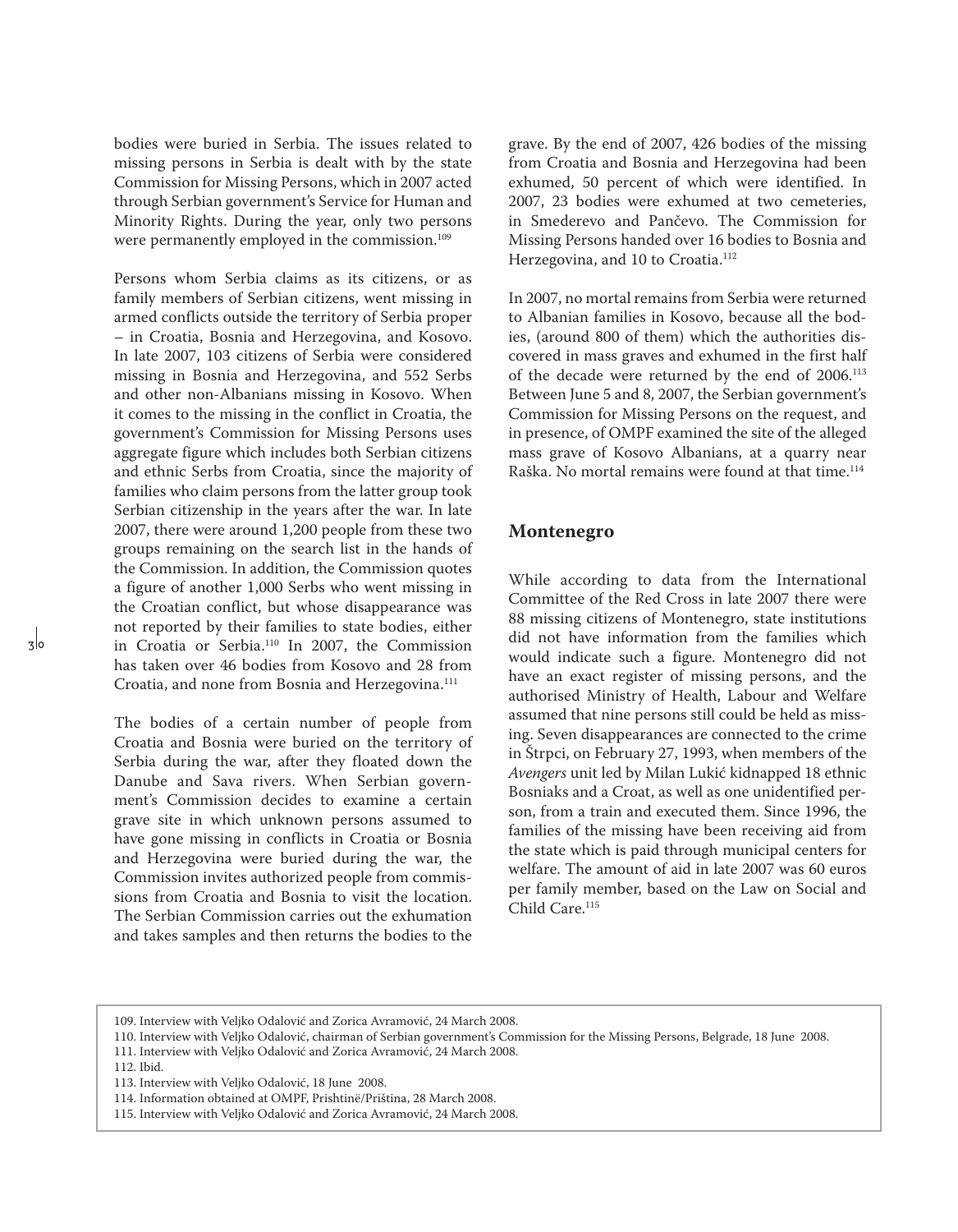Since Montenegro's independence in May 2006 and up until June 2007, Montenegro did not have a state commission for missing persons. On June 7, 2007, the Montenegrin government made a decision to form such a commission, as a working body within the Ministry of Health, Labour and Welfare.<sup>116</sup>

### **Role of International Organisations**

Two important international organisations had a key role in resolving a series of issues related to the problem of missing persons on the territory of the former Yugoslavia: the International Commission for Missing Persons (ICMP) and the International Committee of Red Cross (ICRC).

ICMP is an international organisation headquartered in Sarajevo. There are ICMP offices in Bosnia and Herzegovina and in Kosovo. The basic activity of ICMP is related to the identification of missing persons. ICMP gathers blood samples from family members and extracts bone samples from located posthumous remains (or obtains such samples from local institutions).<sup>117</sup> As regards the bodies exhumed in Bosnia and Herzegovina, and Serbia, blood and bone samples are compared at the ICMP center in Tuzla (Bosnia and Herzegovina) in order to establish identities of persons whose remains were found. Identification of bodies exhumed in Kosovo is under the jurisdiction of OMPF, providing that ICMP previously submits information about extracted DNA blood samples to OMPF.<sup>118</sup> By mid-2007, through its activities, ICMP ensured identification of almost 13,000 persons missing in the conflicts on the territory of the former Yugoslavia, of whom 10,000 DNA

matches were related to persons from Bosnia and Herzegovina.<sup>119</sup>

In Bosnia and Herzegovina, ICMP is co-founder of the Institute for Missing Persons (see above, the chapter on Bosnia and Herzegovina). Other important ICMP activities are as follows: networking of missing persons from different parts of the former Yugoslavia for the purpose of their mutual cooperation; provision of smaller financial aid to associations for missing persons; and, implementation of capacity-building projects for associations for missing persons.

ICRC work on the issue of missing persons is one of many activities of this international nongovernmental organisation headquartered in Geneva. In the post-Yugoslav countries, ICRC is gathering ante-mortem data on missing persons, which in many cases enables identification of exhumed bodies even without expensive DNA analyses.

An important aspect of ICRC's operation is the periodical publishing of lists of missing persons. Such lists have been published by ICRC in Bosnia and Herzegovina since 1996, and in Kosovo since 2000. On 23 February 2007, ICRC issued a publication with the names of 2,384 Croatian citizens, irrespective of their ethnic background, who had been registered as missing persons up to that point.120 This was the first time that a joint list of missing persons, both Serbs and Croats, was published in Croatia. In August 2007, ICRC published the fourth edition of *The Book of Missing Persons in Kosovo*, with the names of 2,047 persons who had the status of missing person at the time of publishing.<sup>121</sup> Thus far, ICRC has published eight editions of books of missing persons in Bosnia

 $\frac{1}{3}$ 

<sup>116.</sup> Interview with official of the Ministry of Health, Labour and Welfare, Podgorica, 19 March 2008.

<sup>117.</sup> Telephone interview with ICMP representative, 9 March 2007.

<sup>118.</sup> Interview with Lugj Ndoum, an officer of Prishtinë/Priština ICMP branch for relations with governments, Prishtinë/Priština, 26 March 2008.

<sup>119. &</sup>quot;Odlučnost za saznanjem sudbine svih nestalih osoba se nastavlja" ("Determination to Learn the Fate of All Missing Persons Persists"), www.sarajevo-x.com/clanak/070829086, 29 August 2007 (statement by Kathryne Bomberger, ICMP general manager). See also "Bosnia and Herzegovina Justice Minister and Chief Prosecutor Visited ICMP", 17 September 2007, www.ic-mp.org/?p=125#more-125 ("Recently, ICMP Made Its 10,000 DNA Match of Persons Missing from the Conflicts in Bosnia and Herzegovina").

<sup>120. &</sup>quot;New Book of Missing Persons for Croatia", *ICRC news release*, www.icrc.org/web/eng/siteeng0.nsf/htmlall/croatia-news-230207?opendocument, 23 February 2007.

<sup>121.</sup> International Committee of the Red Cross, "Kosovo: ICRC Publishes New Edition of Book of the Missing" (press release), 29 August 2007, www.icrc.org/web/eng/siteeng0.nsf/html/kosovo-news-290807!OpenDocument.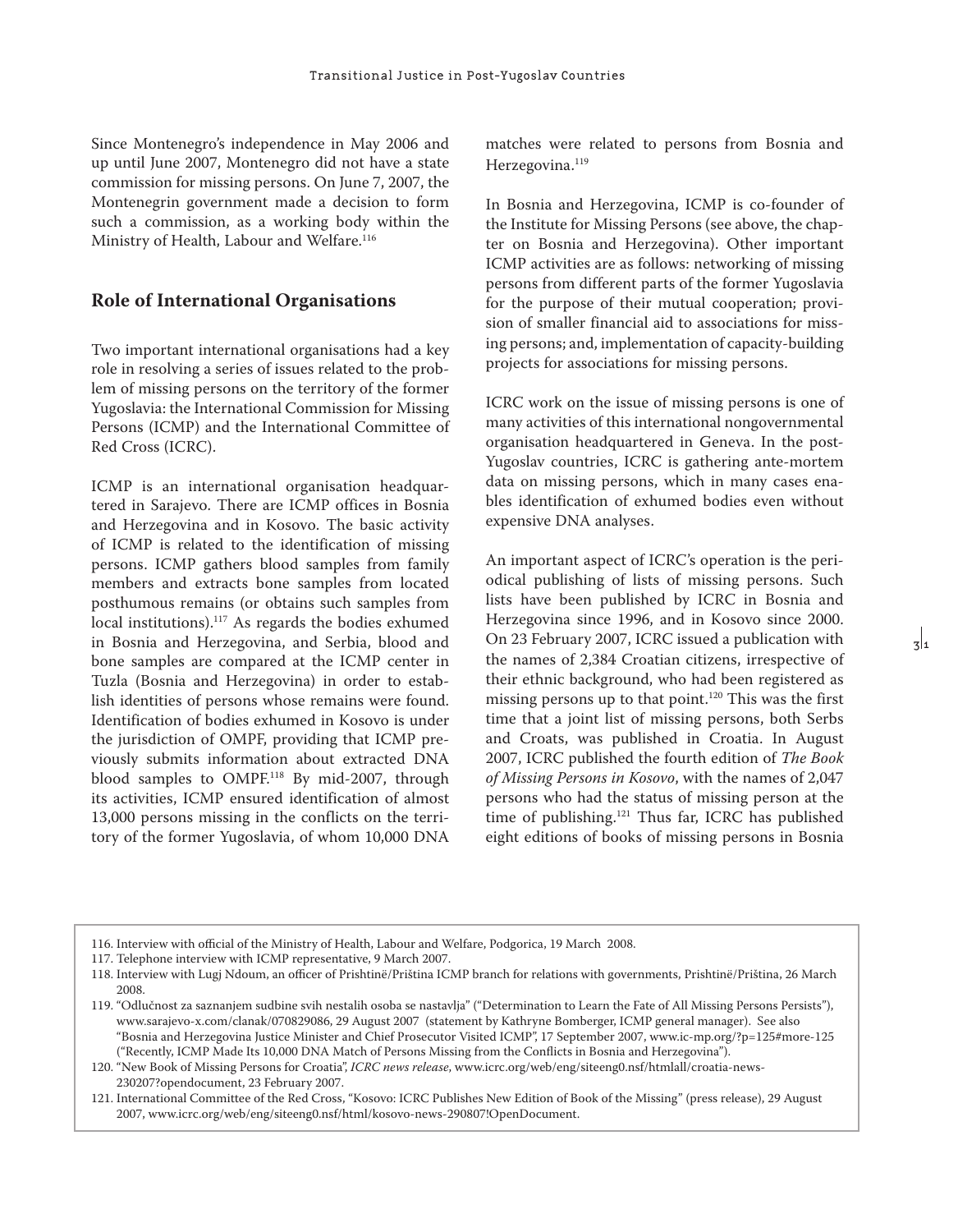and Herzegovina, four editions in Kosovo, and one in Croatia.122

In mid-April 2007, ICRC closed its office in Zagreb and transferred its entire documentation to the Croatian Red Cross. This was the first time on the territory of the former Yugoslavia that ICRC transferred its documentation to a national organisation of Red Cross.

## **Parliamentary Discussions on War Crimes**

In parliamentary discussions on war crime issues in Serbia, Croatia and Bosnia and Herzegovina in 2007, just like in the previous years, the members of parliament emphasized the suffering of their own community and stressed the crimes committed by the members of other communities. The members of parliament mostly contested the work of the ICTY and the national courts processing war crimes, concluding that those legal institutions did not sufficiently, or adequately, deal with the crimes committed by "others". Although not necessarily all the members of parliament have unilateral views on war crime issues, such viewpoints dominated the statements of those who spoke about war crimes. That practice was particularly present in the Serbian parliament, in which the year 2007 was marked by increasingly abusive speeches on war crimes by the nationalist opposition, as well as the completely passive viewpoint of the centrist parties in the government.

## **Serbia**

Just like in the previous years, the discussions in the Serbian parliament were dominated by extreme nationalist voices. Deputies from the ranks of the Serbian Radical Party (SRS), against whose president, Vojislav Šešelj, legal proceedings have been instigated at the ICTY, often touched upon war crime topics in their statements. They were occasionally confronted by the deputies of the Liberal Democratic Party and the Social Democrat League of Vojvodina, the opposition parties with a small number of deputies. The deputies of the governing coalition (Democratic Party, Democratic Party of Serbia and G-17) did not partake in such discussions.

There were three dominating topics important for the transitional justice in the SRS MPs' statements and, less frequently, in the statements of the deputies of the opposition Socialist Party of Serbia (SPS): supporting Ratko Mladić and other Serbs indicted at the ICTY; accusing the ICTY of treating Serbian defendants discriminatorily and of the "murder" of Slobodan Milošević, the former Serbian president, who died in 2006 before the end of the trial in which he was the defendant; and, criticizing the Serbian War Crimes Prosecutor's Office for focusing on the crimes against non-Serbian victims and allegedly disregarding the crimes against Serbs.

Ratko Mladić and other Serbs indicted by the ICTY were often referred to as "heroes" by the Radicals.<sup>123</sup> SRS deputies stressed that, as far as they were concerned, the Serbian parliament was a "safe haven" for Ratko Mladić.124 One SRS deputy claimed that, had it not been for Ratko Mladić and other defendants in The Hague, "Republika Srpska and the Serbs in it would not exist any more. They would be in concentration camps and in the ditches which were prepared for us by the Muslims and the ustashas, just like in the Second World War".125 In contrast, the LDP president and the member of parliament, Čedomir Jovanović, invited the newly formed government to "make a step for which the [authorities] had not thus far had the strength, and [admit] that general Mladić is not a Serb hero".126 Vladan Batić, from the Christian Democrat

<sup>122. &</sup>quot;Missing Persons on the Territory of Former Yugoslavia", Newsletter, April 2008, www.icrc.org/web/eng/siteeng0.nsf/htmlall/serbiamissing-newsletter-010408/\$FILE/missing-newsletter-0408.pdf.

<sup>123.</sup> Srboljub Živanović (SRS), the transcript of the session of the Serbian parliament, 20 June 2007; Nataša Jovanović (SRS), July 18, 2007; Božidar Koprivica (SRS), 3 October 2007.

<sup>124.</sup> Aleksandar Vučić (SRS), 4 October 2007; Vjerica Radeta (SRS), 4 October 2007.

<sup>125.</sup> Nikola Vukelić (SRS), 20 June 2007.

<sup>126.</sup> Čedomir Jovanović (LDP), 15 May 2007.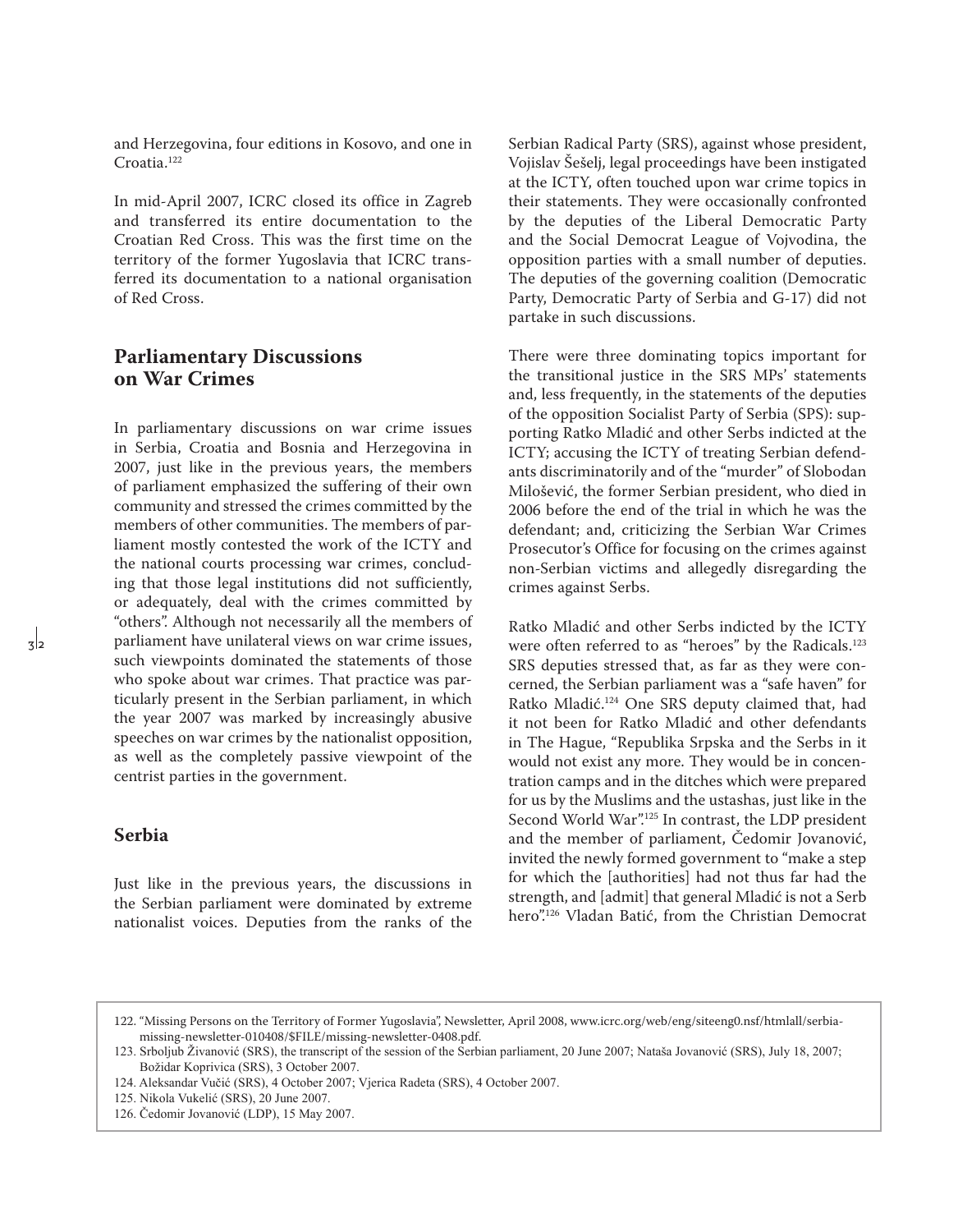Party, which entered the parliament on the same list as LDP, pointed out that the real heroes from Serbian history were leaders such as Živojin Mišić, Vojvoda Putnik and General Petar Bojović, "who respected war laws and customs… unlike those who killed, had blood on their hands, and then received apartments…, [and who have] become heroes, brave men and patriots in the eyes of the few who are trying to create a balance of crimes".127 The president of the parliament, Oliver Dulić, from the Democratic Party, asserted, in a rare statement by any deputy of that party in war crimes discussions, that "the National Assembly of the Republic of Serbia would never be a safe haven for anyone wanted by international legal institutions and indicted for war crimes, which included General Ratko Mladić"<sup>128</sup>

The SRS and SPS deputies continued to accuse the ICTY of "murdering" Slobodan Milošević.<sup>129</sup> As far as the prominent Serbs indicted of crimes against humanity and war crimes by the ICTY were concerned – Bosnian Serb Momčilo Krajišnik and the former president of the so-called Republika Srpska Krajina (in Croatia), Milan Martić – SRS deputies claimed that they had been punished just because they tried "to defend their people at least a little",<sup>130</sup> because they "desperately tried to defend the Serbian people which were deeply suffering at the time",<sup>131</sup> i.e. to defend "their ancient hearths and the Serb defenceless and elderly population".<sup>132</sup> The first-instance judgment of the ICTY, according to which Krajišnik was sentenced to 35 years in prison, was allegedly passed "without proof of him committing a single crime".<sup>133</sup> The then chief prosecutor of the ICTY, Carla Del

Ponte, was called "a monster"134 by an SPS deputy, and an SRS deputy called the whole Tribunal "a murderer from hell"<sup>135</sup>

The War Crimes Prosecutor's Office of the Republic of Serbia was often criticized by SRS deputies. SRS parliamentary caucus chief Aleksandar Vučić, called the War Crimes Prosecutor Vladimir Vukčević an "anti-Serbian show-off".136 Jadranko Vuković demanded Vukčević's dismissal, because he "was working under the instructions of various foreign ambassadors" and was allegedly not processing the cases referring to the crimes against the members of the former Yugoslav National Army in Bosnia and Herzegovina.137 Nataša Jovanović said that Vukčević was "ready for a lunatic asylum, rather that a court", and that the Tribunal spokesman, Bruno Vekarić, "was insane".<sup>138</sup> Vjerica Radeta called Vekarić "an idiot".139 Referring to the Prosecutor's Office and the special war crimes department of the Belgrade district court, SRS deputy Zoran Krasić declared that they were "under the control" of nongovernmental organisations (the Humanitarian Law Center) and the US embassy.140 Željko Vasiljević, an SPS deputy, protested because the position of the Prosecutor's spokesman was awarded to a person of non-Serb ethnicity.141

## **Croatia**

The matter of war crimes was discussed at the Croatian Assembly on October 3 and 12, 2007, regarding the judgment of the ICTY of September 27 in the

- 133. Petar Jojić (SRS), 22 June 2007.
- 134. Radiša Ilić (SPS), 20 September 2007.
- 135. Božidar Koprivica (SRS), 3 October 2007.

- 137. Jadranko Vuković (SRS), 20 June 2007 and 23 July 2007.
- 138. Nataša Jovanović (SRS), 17 September 2007.
- 139. Vjerica Radeta (SRS), 3 October 2007.
- 140. Zoran Krasić (SRS), 3 October 2007.
- 141. Željko Vasiljević (SPS), 3 October 2007.

<sup>127.</sup> Vladan Batić (Christian Democrat Party), 4 October 2007.

<sup>128.</sup> Oliver Dulić (Democratic Party), 4 October 2007.

<sup>129.</sup> Ivica Dačić (SPS), 22 May 2007; Žarko Obradović (SRS), 21 June 2007; Nataša Jovanović (SRS), 20 September 2007.

<sup>130.</sup> Dragan Todorović (SRS), 12 June 2007.

<sup>131.</sup> Nikola Vukelić (SRS), 12 June 2007.

<sup>132.</sup> Nikola Savić (SRS), 12 June 2007.

<sup>136.</sup> Aleksandar Vučić. 15 May 2007.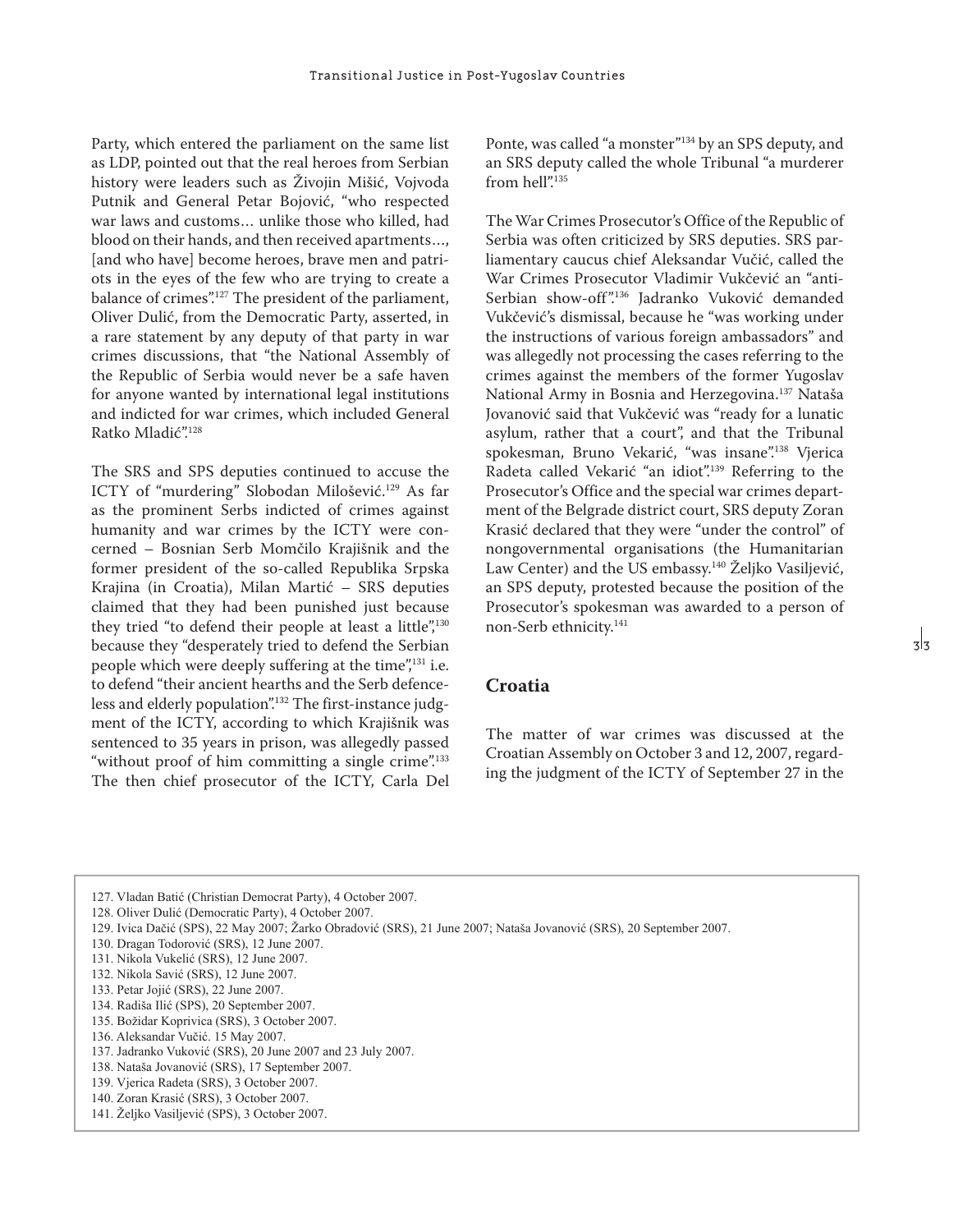*Ovčara* case. The Tribunal sentenced two of the three defendants, Milan Mrkšić and Veselin Šljivančanin; Šljivančanin received a significantly shorter sentence of five years in prison than the one the Croatians had expected. The third defendant, Miroslav Radić, was cleared of all charges. The sentence caused great disapproval among the Croatian public. The Assembly discussed the motion of the opposition Croatian Peasant Party and the Croatian Social Liberal Union that the parliament ought to reach a conclusion according to which the government of the Republic of Croatia would be obliged to submit a report on the sentence and the actions the government had taken or would take after the sentence has been pronounced. The Assembly also considered the motion of another opposition party, the Croatian Party of Rights (HSP) to suspend the further application of the Constitutional Law on Cooperation with the ICTY and to initiate proceedings at the UN Security Council to examine the purpose of the ICTY's further functioning.

All the deputies who spoke in the name of their parties, as well as those who spoke in their personal capacity, were disappointed by the sentence to the "Vukovar troika", which was characterized as "unjust, shameful, shocking and scandalous". Almost all the parties took part in the discussion, the most active being individuals such as Pero Kovačević (HSP), Ivo Lončar (independent) and Slaven Letica (independent). The Croatian Prime Minister Ivo Sanader (the member of the Croatian Democratic Union, HDZ), said that "the government and HDZ were in favour of the continual cooperation with the International Criminal Tribunal in the Hague, because that precisely gives them the right to criticize it". The ICTY was referred to as the "continuation of Bleiburg" (Ivo Lončar), and "the court which made the victim and the aggressor equal" (Andrija Hebrang (HDZ), Pero Kovačević). Most opposition deputies believed that the Croatian government, both the previous and the current, had not done enough, i.e. had not reacted during the proceedings, either via the "friends of the court" institution, or via other legal or political instruments. Ivo Josipović (Social Democratic Party, SDP) said that his party saw the sentence as the result of the inadequate work of the Prosecutor's Office and the poorly formulated indictment, and that the Court Council ought to have passed a different verdict in spite of the limitations of the indictment itself.

The deputies claimed that the leaders of the former Yugoslav National Army ought to be indicted for the crimes in Vukovar.

All the deputies disagreed with the HSP's request to suspend the further implementation of the Constitutional Law on Cooperation with the ICTY and start the procedure at the UN Security Council regarding the purpose of the ICTY's functioning, believing that such measures would lead towards isolation and would detriment the advance of Croatia towards Euro-Atlantic integrations.

The discussion ended by accepting the *Declaration on the Sentence of the International Criminal Tribunal for the Crimes at Ovčara and the Cooperation of the Republic of Croatia with the International Criminal Tribunal for Former Yugoslavia*, which stated that the first-instance verdict for the crimes at *Ovčara* questioned whether the ICTY fulfilled its mandate, as well as the values it was supposed to protect and advocate. It was stated that the sentence was legally and morally unsustainable, and that it did not contribute to the fulfilment of justice. The Croatian Assembly expressed their expectation that the ICTY would "fully and consistently fulfil its mandate according to the resolution of the Security Council on the foundation of the Court" in the appellate procedure, as well as that the stated verdict would be changed "in order to fully conform to the justice, and give the victims moral satisfaction and comfort"<sup>142</sup>

#### **Bosnia and Herzegovina**

The discussions in the Bosnia and Herzegovina Assembly referring to war crimes were primarily con-

142. Declaration on the Judgment of the International Criminal Tribunal for the Crimes at Ovčara and the Cooperation of the Republic of Croatia with the International Criminal Tribunal for Former Yugoslavia, 12 October 2007, *Official Gazette,* 108/2007, 22 October 2007.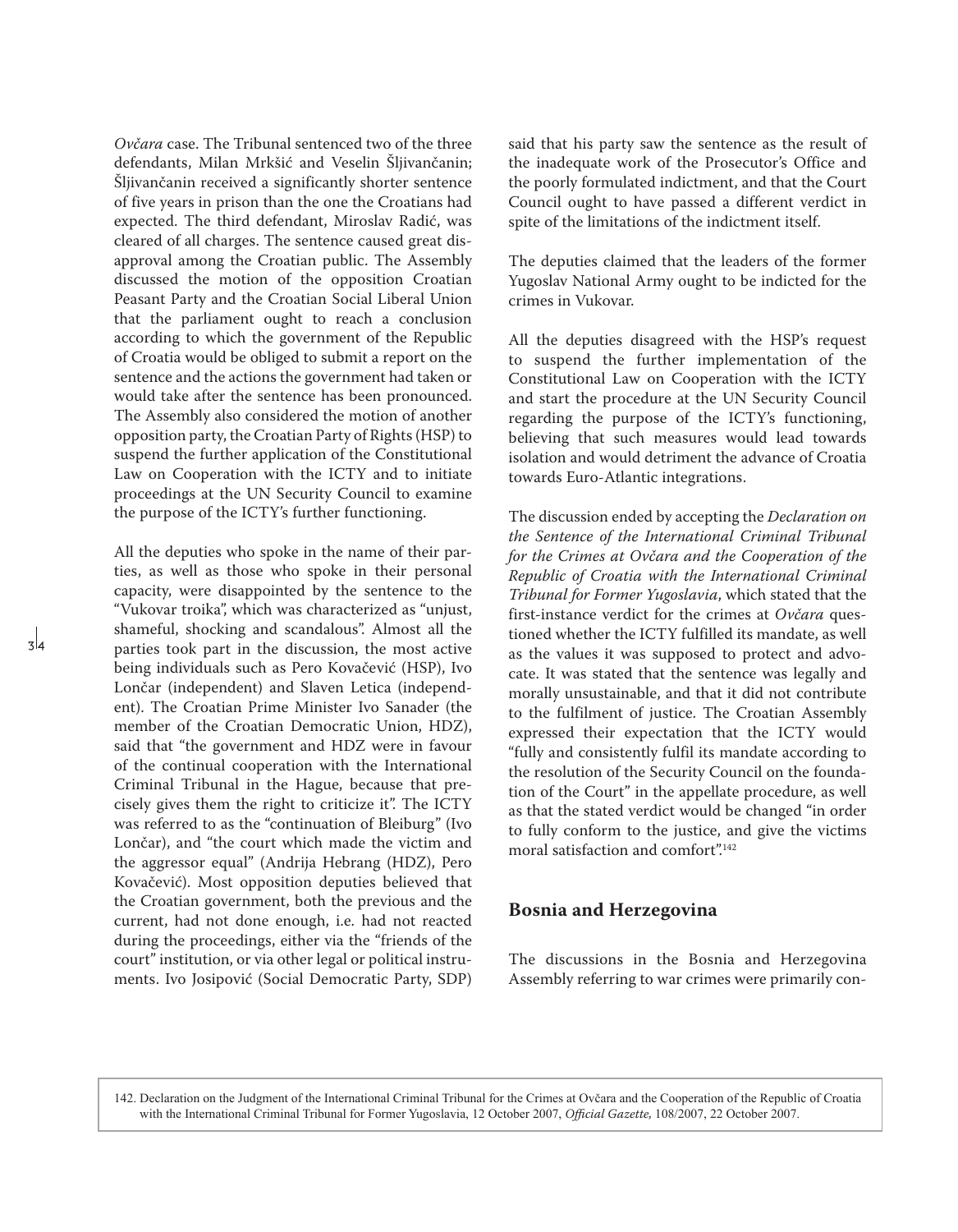ducted between the Bosnian and Serbian members of the House of Representatives, one of the two chambers of the Parliamentary Assembly. (The second chamber – House of Peoples – is rarely in session, and did not deal with the issues relating to transitional justice last year.) When discussing most issues – such as Srebrenica, the need to process certain crimes, and arresting the Bosnian citizens indicted in Serbia of crimes committed in Bosnia and Herzegovina – the deputies had opposing views, depending on their ethnic origin. They agreed only on the initiative to financially assist the erection of a monument in memory of Srđan Aleksić, a Serb who died in Trebinje in 1993, while trying to defend a Bosnian attacked by other Serbs.

#### *Srebrenica*

In the months ensuing the ICTY's verdict (February 26, 2007) in the case of Bosnia and Herzegovina against Serbia and Montenegro, at the Assembly of the House of Representatives, Bosnian and Serbian deputies had opposing views when discussing the measures that Bosnia and Herzegovina government ought to take as a reaction to the sentence. Bakir Izetbegović (Party of Democratic Action, SDA) motioned at the Assembly of February 28 that "Bosnia and Herzegovina Presidency and the Bosnia and Herzegovina Council of Ministers ought to compose a set of suggested measures to remedy the consequences of the genocide, in which they would precisely prescribe as to who needed to do what in the state of Bosnia and Herzegovina and until which deadline", and that the Parliamentary Assembly should accept the document. Remzija Kadrić (Party for Bosnia and Herzegovina) asked what particular measures regarding the ICTY's verdict the Bosnia and Herzegovina Council of Ministers, the Bosnia and Herzegovina Presidency and the Board of the House of Representatives planned to take, and when. Slavko Jovičić (Alliance of Independent Social Democrats, SNSD) reacted to that by suggesting that "the Serbs should name at least one city or town where Serbs had been the victims, and the Croats, too; not in order to create a balance or parity among the committed crimes or victims, but to achieve an overall state in Bosnia and Herzegovina, international relations and reconciliation". At the Assembly of the House of Representatives, on 29 March 2007, Azra Hadžiahmetović (Party for Bosnia and Herzegovina) introduced several initiatives regarding Srebrenica, including a law, which ought to be passed by the Bosnia and Herzegovina Parliamentary Assembly,

on the special status of the area which the victims of Srebrenica genocide originated from, and that Bosnia and Herzegovina should launch an initiative with the UN to mark 11 July as Srebrenica Day.

At the Parliamentary Assembly held on 12 April 2007, Sadik Ahmetović (SDA) expressed a doubt that the Department for War Crimes at the Bosnia and Herzegovina Prosecutor's Office had the capacity to satisfy justice in the case of the Srebrenica genocide, since the Prosecutor's Office had not prosecuted persons listed in the report of the RS government's Srebrenica Commission from 2004 as potentially responsible for the crime committed in July 1995. Remzija Kadrić asked at the same session whether the Prosecutor's Office treated the prosecution of those responsible for the crime in Srebrenica as a priority. The Bosnia and Herzegovina Chief Prosecutor, Marinko Jurčević, who was present at the session, responded that the war crimes in Srebrenica were the number one priority for the Prosecutor's Office. Jurčević informed the deputies that the Prosecutor's Office had a special team in charge of Srebrenica, which comprised four prosecutors and about 20 expert contractors.

At the session of June 13, 2007, Beriz Belkić (SDA) called on the Parliament to urgently consider his motion to adopt a Draft Law on the *Srebrenica – Potočari* memorial center, a memorial erected in memory of the victims of the genocide in 1995. He suggested that the responsibility to finance the memorial would thus be transferred to the Bosnia and Herzegovina state (until then, the memorial had functioned as a foundation, and had been financed by the means of state subventions, donations and other sources). Belkić's request to urgently discuss the Draft Law received 21 affirmative votes by the deputies, out of which 20 by the Federation of Bosnia and Herzegovina and only one by Republika Srpska, whereas eight deputies abstained from voting. Hence, the request did not get the necessary majority. That is why the High Representative of the international community in Bosnia and Herzegovina, Christian Schwarz-Schilling, imposed the Law on June 25.

## *Dual Citizenships as an Obstacle to War Crimes Prosecution*

At the session of the House of Representatives of the Parliamentary Assembly, held on April 12, 2007, Šefik Džaferović (SDA) stressed the problem of dual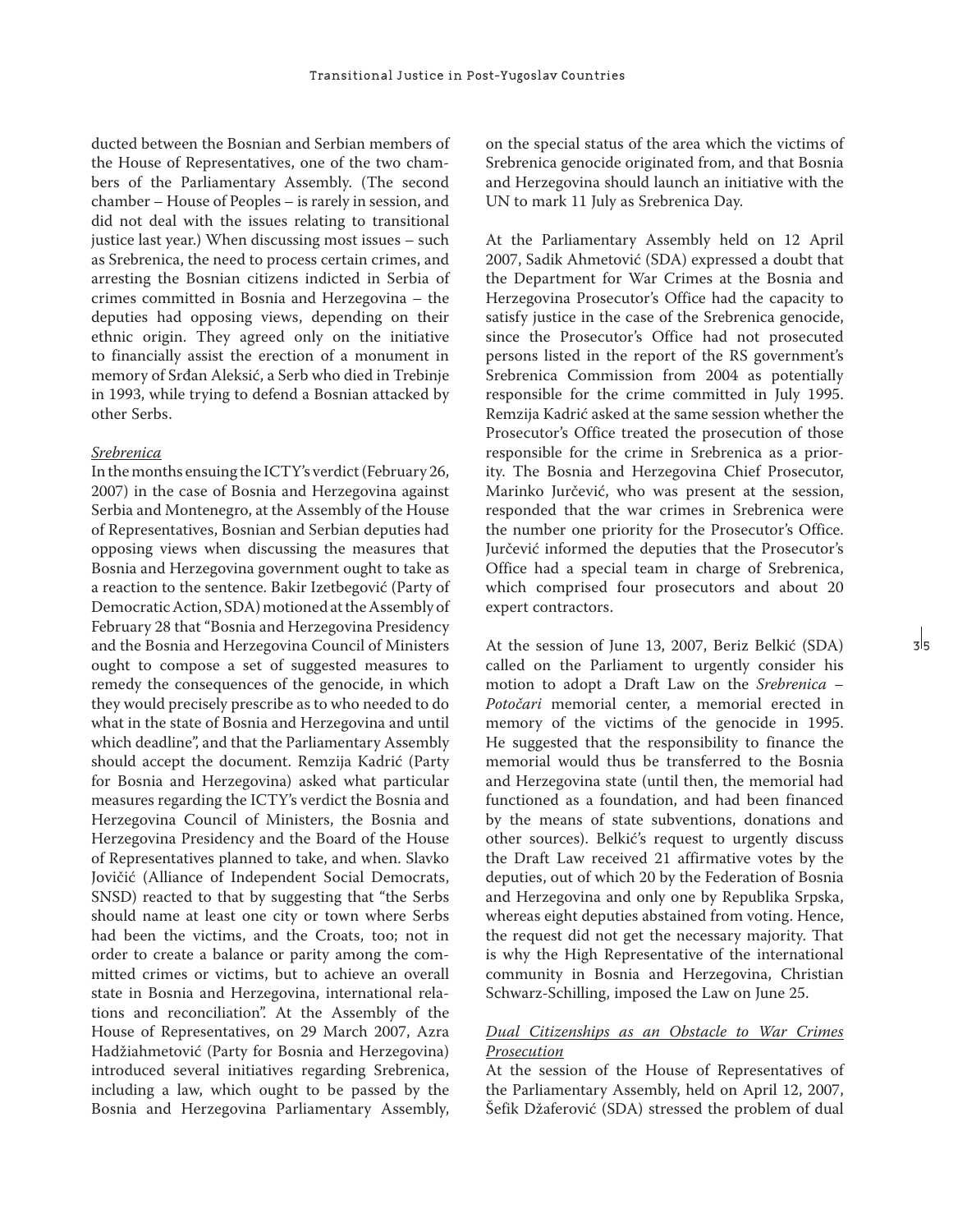citizenship, which enabled those suspected of war crimes in Bosnia and Herzegovina to enjoy protection from extradition to Bosnia and Herzegovina from Serbia and Croatia, because they had acquired the citizenship of those countries after the war. Džaferović motioned that the Bosnia and Herzegovina Presidency and the Council of Ministers ought to resolve that issue in bilateral talks with Serbia and Croatia in order to enable trials according to the place where the crime was committed. Halid Genjac (SDA) said that the problem could be solved only by lobbying in the European Union, so that the Union might incorporate the cooperation in that area among its conditions for the accession. Bosnia and Herzegovina Chief Prosecutor, Marinko Jurčević, said at the session that the Prosecutor's Office's viewpoint was that those suspected of committing war crimes should be tried in Bosnia and Herzegovina, because the crimes had been committed there. According to Jurčević, the Council of Ministers, the Presidency and the Parliament ought to strive to achieve the political conformity of the neighbouring countries to possibly sign a trilateral agreement regarding extradition, or to form a single court and a single prosecutor's office for the overall territory of the former Yugoslavia in which judges and prosecutors from the countries of the former Yugoslavia, as well as those from the international community would work together.

#### *Exclusive Request to Prosecute Crimes Committed against Victims Belonging to One's Own People*

When talking about the legal proceedings against the perpetrators of war crimes within the Bosnia and Herzegovina legal system, members of the House of Representatives of the Parliamentary Assembly insisted on the need to prosecute the cases in which the victims were of the same ethnic origin as the members themselves. At the session held on May 23, 2007, Denis Bećirević (Social Democratic Party – SDP) asked the Bosnia and Herzegovina Prosecutor's Office to explain to the Parliament why it had not indicted a single person for the crime committed in Tuzla on 25 May 1995, when a grenade fired from the positions of the Army of Republika Srpska killed 71 and wounded 172. Savo Erić (Serbian Democratic Party – SDS) reacted to this by asking a counter-question as to what the Bosnia and Herzegovina Prosecutor's Office had done to discover those responsible for the murder of tens of soldiers of the former Yugoslav National Army by the so-called Tuzla Squad in May 1992. Slavko Jovčić (SNSD) claimed that the Department for War Crimes had not "struck a balance in the amount of justice"; according to him, "Serbs and all the associations turning to him were completely dissatisfied by the Department's functioning. It [seemed] that some were privileged, whereas others… were already convicted even before the indictment".

## *Arresting Bosnian Citizens Suspected in Serbia of Crimes in Bosnia and Herzegovina*

At the session of the House of Representatives held on July 4, the first point of the agenda was SDP's request for a discussion on the "illegal arrest of the SDP deputy at the House of Representatives of the Bosnia and Herzegovina Parliamentary Assembly, Selim Bešlagić, as well as Budimir Nikolić, Brkić and Enver Delibegović". Several deputies severely protested against the interrogation of Bešlagić and others by the Bosnia and Herzegovina Prosecutor's Office, based on the request of the Serbian Prosecutor's Office for war crimes, on the attack of the JNA soldiers in May 1992 in Tuzla. Jozo Križanović (SDP) requested that the House of Representatives "should discuss the possible holes in the Bosnia and Herzegovina legal regulations which had allowed such events to happen", as well as the war crimes investigations against Bosnia and Herzegovina citizens in other states, since Bosnia and Herzegovina citizens "were objectively in danger of being arrested worldwide by Interpol". Šefik Džaferović (SDA) said the key issue was the fact that there was no neutral body which would approve criminal proceedings in the region; hence, the prosecutor's offices in one state started criminal proceedings against the citizens of another state, in spite of its sovereignty. Bakir Izetbegović (SDA) pointed out that Serbia and Croatia "were hiding war criminals and were not extraditing them to Bosnia and Herzegovina", and that in the 1990s they "had trespassed to this territory and… committed crimes here", and now they were trying Bosnia and Herzegovina citizens. Denis Bećirević (SDP) concluded that "to arrest and interrogate Selim Bešlagić for an alleged war crime, while Radovan Karadžić and Ratko Mladić were still free, was the highest level of moral and political disgrace". Serb deputies believed that it would only be constructive to discuss whether Bešlagić's and others' arrest for the purpose of interrogation was legal or not. Only if the competent institutions decided that the arrest was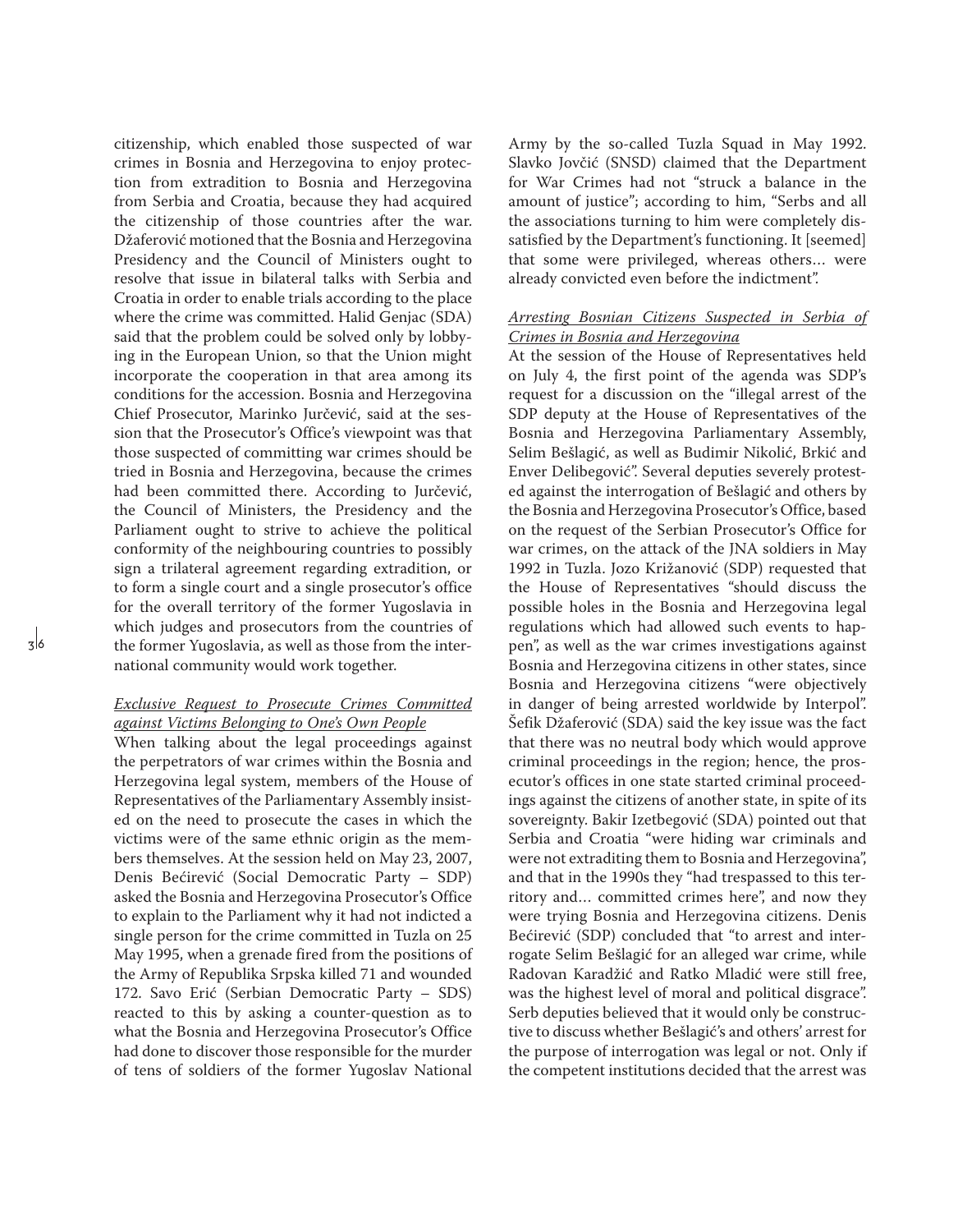illegal, should the Assembly discuss it.<sup>143</sup> According to a SNSD deputy, there was nothing illegal in the detention of Bešlagić and the others.<sup>144</sup> At one point, most Serbian deputies left the session.

#### *Other Issues of Transitional Justice*

At the session of the House of Representatives of the Parliamentary Assembly held on 23 May 23 2007, Denis Bećirević (SDP) suggested that the House of Representatives ought to accept the initiative according to which the Bosnia and Herzegovina Council of Ministers would be in charge of the financial support for the erection of the monument to Srđan Aleksić in Trebinje, in cooperation with the authorities of that town. Aleksić, who was of Serb ethnicity, was killed in January 1993, at the age of twenty-seven, while defending his fellow citizen Alen Glavović, a Bosnian, who was being beaten by three members of the Republika Srpska Army. The representatives supported Bećirević's initiative.

# **Unofficial Initiatives to Establish Facts**<sup>145</sup>

The most important nongovernmental initiative was above all the Register of direct victims in the armed conflict in Bosnia and Herzegovina (Human Losses) conducted by the Research and Documentation Center (RDC).146 By publishing and publicly presenting the data, RDC ended political interpretations and manipulations using the number of victims, by offering a list of those who were killed, died or disappeared in the armed conflict. Following the example of the Register of victims in Bosnia and Herzegovina, HLC began to list the victims of armed conflicts on the territory of Kosovo, and immediately following the arrival of international forces to Kosovo. By the end of 2007, HLC had collected data on 12,000 victims. It was planned that in the coming period Documenta would commence a register of direct victims, Croatian

citizens, in the armed conflicts in Croatia and Bosnia and Herzegovina.

# **Educational System and Events from 1990s**

The educational systems in the three countries which had key roles in the conflicts in the 1990s – Serbia, Croatia and Bosnia and Herzegovina – were based on a one-sided representation of the period. Both in Serbia and Croatia the textbooks primarily show the stereotypes of the majority community as the victim of the political events preceding the war and the main victim of the armed conflicts. The crimes and other breaches of law for which the majority community is responsible is mostly avoided as a topic, although there are positive exceptions in that respect in some history course books used in Croatian primary education, in which crimes against Serbian civilians after the *Storm* operation are also mentioned. In the ethnically complex Bosnia and Herzegovina, in which the schools are mostly divided according to the students' ethnicity, the textbooks in Republika Srpska stand out in their nationalistic interpretation of the contemporary history.

# **Serbia**

The disintegration of Yugoslavia and the armed conflicts following the process are the topics of two history course books used in elementary and high schools in Serbia in 2007 – the course book for the 8th grade primary school (hereinafter: *History 8*) and the course book for the 3rd grade of science grammar schools and the 4th grade of general and sociallinguistic grammar schools (hereinafter: *History 3/4*). However, the events after 1991 did not comprise the mandatory part of the curriculum prescribed by the Ministry of Education; therefore, it was up to students' and teachers' initiative to use the parts of the

<sup>143.</sup> Branko Dokić (Party of Democratic Progress, PDP), Drago Kalabić (SNSD).

<sup>144.</sup> Milorad Živković (SNSD).

<sup>145.</sup> See *Map of Unofficial Initiatives to Face the Past,* accompanying this report.

<sup>146.</sup> See Documenta, Humanitarian Law Center, and Research and Documentation Center, *Transitional Justice in Post-Yugoslav Countries: Report for 2006*, p. 42.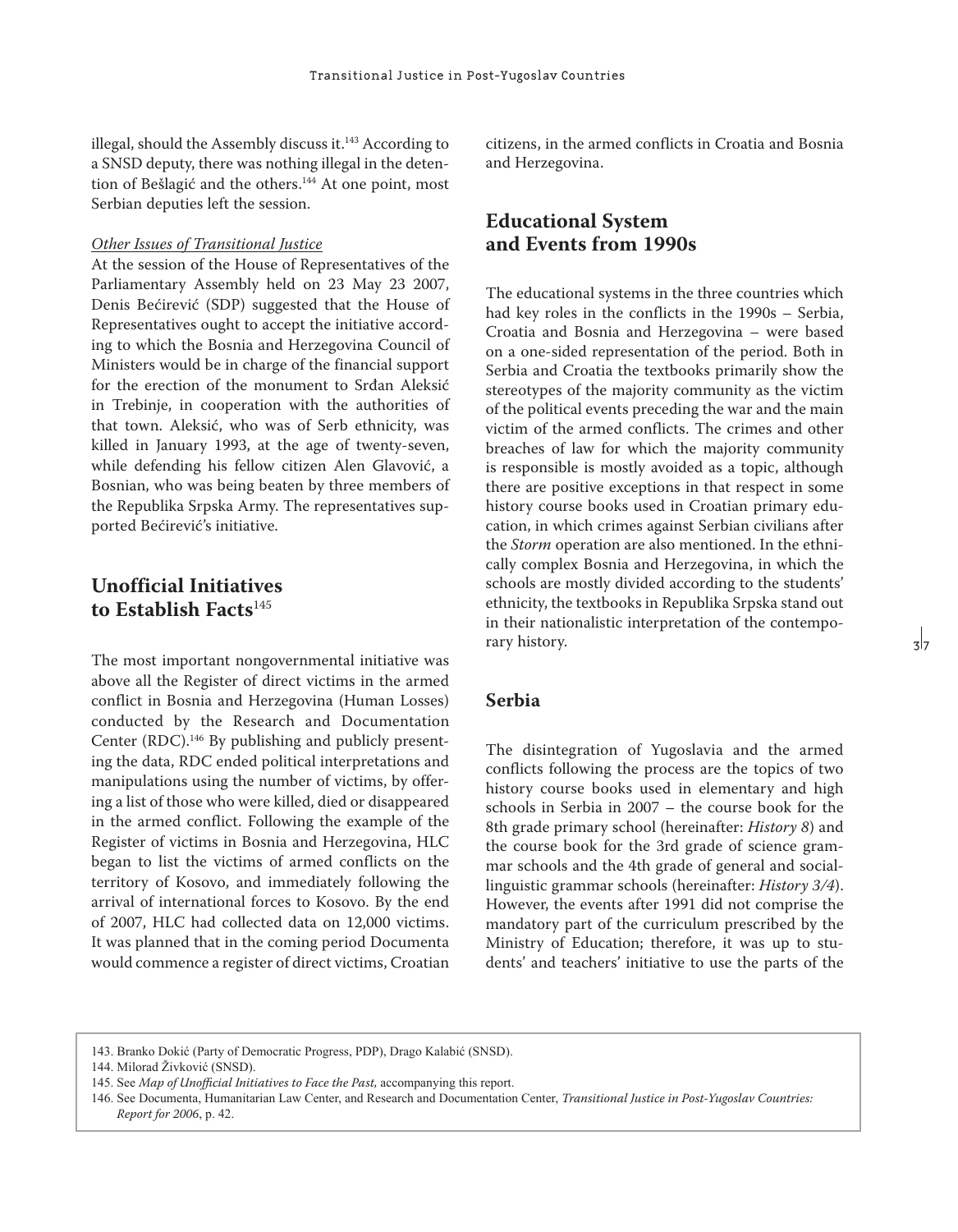course books referring to the 1990s.147 Both course books use a relatively neutral tone when describing contemporary historical events, but the selective choice of data and subjective statements reveal an ethno-nationalist approach to controversial topics, primarily in an effort to present Serbs as the greatest victims among all the nations on the territory of the former Yugoslavia.

The main causes of the crisis which brought about the disintegration of the former Yugoslavia were, according to the authors of *History 3/4,* the longterm tensions in Kosovo and the persistent influence of the bloody events from the Second World War on the conscience of many in Yugoslavia.<sup>148</sup> Although less strongly, the course book also criticizes Slobodan Milošević's politics regarding other nations in the former Yugoslavia, because it "shook the country from the roots" and "brought the relations with other Yugoslav republics to open hostility".<sup>149</sup>

*History 3/4* claims that Kosovo Serbs were under pressure for decades, as victims of rape, private property destruction and murder. The course book does not mention the drastic violations of Albanians' rights by the Milošević regime in the 1980s and 1990s. It asserts that in 1995 over 300,000 Serbs were exiled from Croatia in the *Flash* and *Storm* operations,<sup>150</sup> whereas the exodus of 2 million non-Serbs from the territory under Serbian control in the conflicts in Bosnia and Herzegovina, Croatia and Kosovo is not even mentioned. Without any reservations, it accepts the undocumented claim by the Milošević regime that between 1,200 and 2,500 civilians were killed in the NATO bomb attacks on Serbia in 1999, although Human Rights Watch published a list of civil victims in 2000 (on the basis of detailed field-research and inspection of the government's sources) and concluded that their real number was drastically lower (a little over 500).<sup>151</sup> The textbook claims that when the international forces came to Kosovo several hundred of Serb civilians were killed and more than a thousand people disappeared, without mentioning a much greater number of the Albanians killed or missing in the months prior to the arrival of NATO troops.

The *History 8* course book also contains the aforementioned one-sided descriptions of the events in Kosovo and in Croatia, with certain variations and additions. In the fashion of the dominant nationalistic discourse of the last 15 years, characterized by dramatic representations of allegedly existential suffering of the Serbian people, the textbook claims that in the period of isolation and warfare in the 1990s "the Serbian people were brought to the verge of destruction".152 The NATO air campaign over Serbia in 1999 is referred to as "The Merciful Angel", a term created by the Serbian propaganda during the bombing in order to present the intervention as a cynical act of violence followed by quasi-humanitarian rhetoric.<sup>153</sup> The course book for elementary schools declares that 2,500 civilians were killed in the bombing (almost five times more than what the real numbers show).154

# **Croatia**

Teaching history in elementary schools is prescribed by the Croatian National Educational Standard (HNOS), compiled by the Ministry of Science, Education and Sports. Education in contemporary history for eighth graders includes mandatory topics such as "Croatia

<sup>147.</sup> Telephone conversation with the representative of the Institute for Textbooks and Teaching Aids of the Republic of Serbia, 10 September 2007.

<sup>148.</sup> Kosta Nikolić et al., *Istorija 3/4, za 3. razred gimnazije prirodno-matematičkog smera i 4. razred gimnazije opšteg i društveno-jezičkog smera* (*History 3/4 for the third grade of science grammar school and fourth grade of general and socio-linguistical grammar school*) (Belgrade, 2005), pp. 227-28.

<sup>149.</sup> Ibid.

<sup>150.</sup> Ibid., p. 229. The other data stated in this paragraph can be found in the *History 3/4* school book at pp. 229-230.

<sup>151.</sup> Human Rights Watch, *Civilian Deaths in the NATO Air Campaign*, February 2000, Appendix B: Civilian Victims of NATO Bombing During Operation Allied Force, www.hrw.org/reports/2000/nato/Natbm200-03.htm#P1212\_254868.

<sup>152.</sup> Suzana Rajić et. al, *Istorija, za 8. razred osnovne škole* (*History for the eight grade of elementary schools*) (Belgrade, 3. Edition, 2007), p. 184.

<sup>153.</sup> Ibid., p. 188.

<sup>154.</sup> Ibid.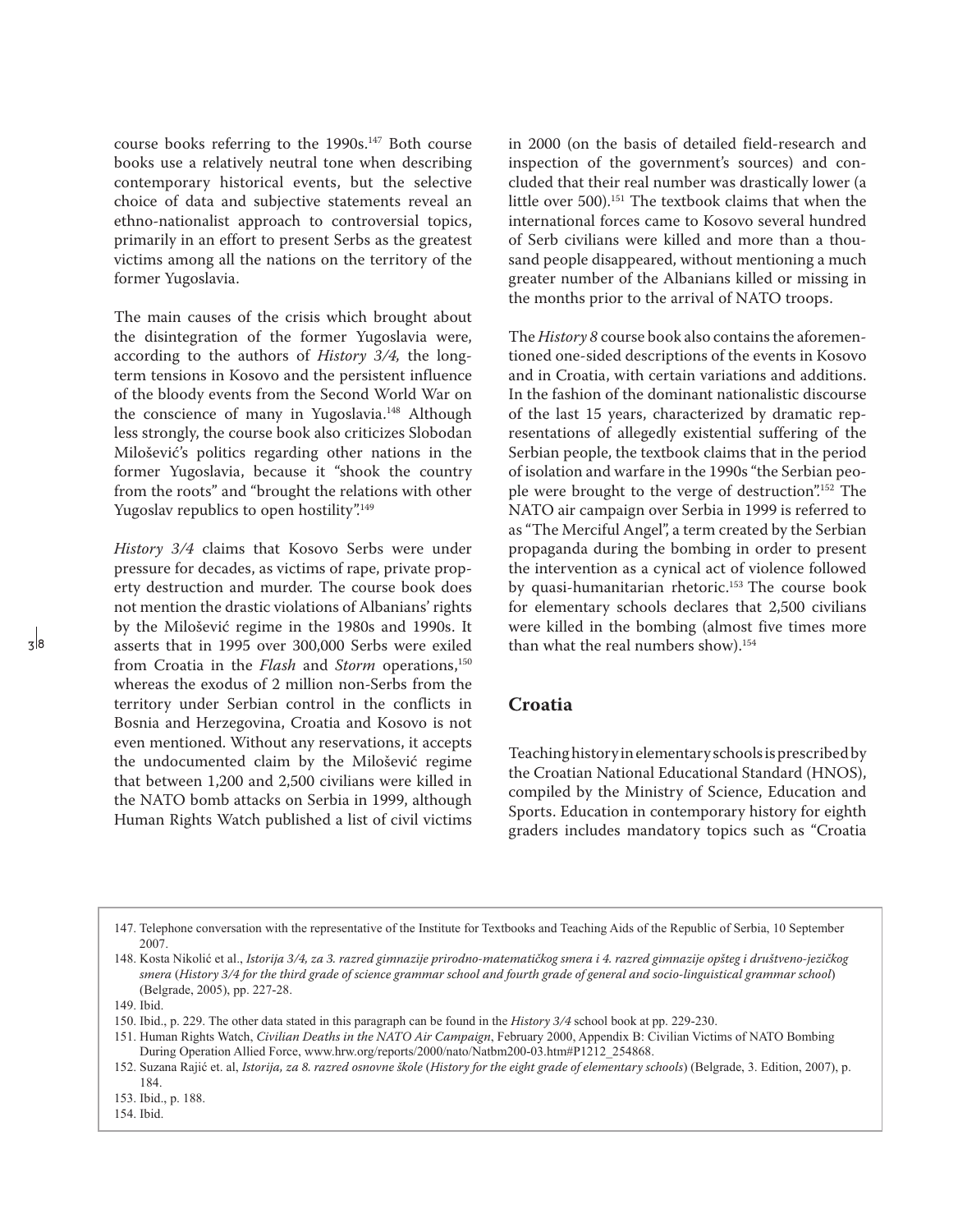in the second Yugoslavia", and "the Existence and development of the sovereign Croatian state". This educational program was experimentally implemented in certain schools in 2005-06, and since 2006-07 has been implemented in all elementary schools. Although the topic of recent wars is mentioned in all the course books from the beginning of 1990s, it is difficult to assess how many teachers actually taught about the recent war.

In 2007, schools could choose from among five course books by various publishing houses selected by the Committee for the Selection of History Textbooks. The schools could choose them from a catalogue of selected textbooks published in May by the Ministry of Science, Education and Sports.

For the purpose of making this short presentation, here are a few examples of the description of the events that took place during and after Operation Storm in the summer of 1995. Following an official opinion<sup>155</sup> that Croatian authorities are not even partially responsible for the exodus of the Serbs from the so-called Krajina, one textbook interprets that event as follows: "Upon an invitation from the leadership of the Republika Srpska Krajina, and partly because they feared facing the consequences of the crimes they committed, a vast majority of Serbs left the region and went to Serbia."156 Another textbook deals with this issue in the following manner: "At the time Operations Flash and Storm took place, many Croatian citizens of Serb ethnicity left Croatia in an organized manner because they did not want to wait for the arrival of the Croatian Army and because they refused to accept the Croatian government."157

However, three out of five textbooks for eight grade students for the first time discuss the crimes that took place following Operation Storm. In her history textbook author Snježana Koren writes: "The Serb population from these regions fled to Bosnia and Herzegovina and Serbia shortly after the beginning of armed operations. Very few Serb residents remained in the area and in the months to follow several hundreds of Serb civilians were killed, while the abandoned Serb property was looted and burned."158 Krešimir Erdelja and Igor Stojaković write: "During and after Operation Storm a number of houses belonging to the Serbs who fled were set on fire and a number of Serb civilians were killed."159 Such crimes are also mentioned in the textbook titled *History – Textbook for Eight Grade Students* written by three authors, in the chapter "War Crimes against Civilian Population": "In the course and after the operations [*Flash* and *Storm*] crimes were committed against Croatian citizens of Serb ethnicity and these crimes are now being processed by the Croatian judiciary as well as the International Crimes Tribunal for the Former Yugoslavia in the Hague."<sup>160</sup>

In contrast, in the textbook *History 8* (Stjepan Bekavac, Marija Bradvica, Marinko Miočić), in the chapter "War Crimes in Croatia and the International Crimes Tribunal" the only crimes one can read about are those committed by "Serbian and Montenegro armed forces… comprised of the Yugoslav Army members, MUP Serbia and MUP Montenegro members, as well as different volunteer units",<sup>161</sup> while there is no mention of the crimes committed during and after the operations conducted by the Croatian Army in 1995.

In a public letter written by Croatian academics and historians on the history textbooks for the eight grade of elementary schools (from April 2007) the signatories stress, especially in the cases of the course books by Krešim Erdelja and Snježana Koren that it was

<sup>155.</sup> Declaration on the Homeland War, adopted by the Croatian Assembly in October 2000, and the Declaration on the *Storm* operation, adopted in June 2006.

<sup>156.</sup> Krešimir Erdelja i Igor Stojaković, *Tragom prošlosti 8* (*Tracing the Past 8*) (Zagreb, Školska knjiga, 2007), p. 237.

<sup>157.</sup> Mira Kolar Dimitrijević, Hrvoje Petrić, and Jakša Raguž, *Povijest-Udžbenik za osmi razred osnovne škole* (*History - Textbook for the eight grade of elementary schools*) (Meridijani, Zagreb 2007), p. 200.

<sup>158.</sup> Snježana Koren, *Povijest 8* (*History 8*) (Profil, Zagreb, 2007), p. 226.

<sup>159.</sup> Krešimir Erdelja i Igor Stojaković, *Tragom prošlosti 8* (Školska knjiga, Zagreb, 2007), p. 237.

<sup>160.</sup> Mira Kolar Dimitrijević, Hrvoje Petrić, and Jakša Raguž, *Povijest-Udžbenik za osmi razred osnovne škole*, p. 200.

<sup>161.</sup> Stjepan Bekavac, Marija Bradvica, and Marinko Miočić, *Povijest 8* (*History 8*) (Alfa, Zagreb 2007), p. 192.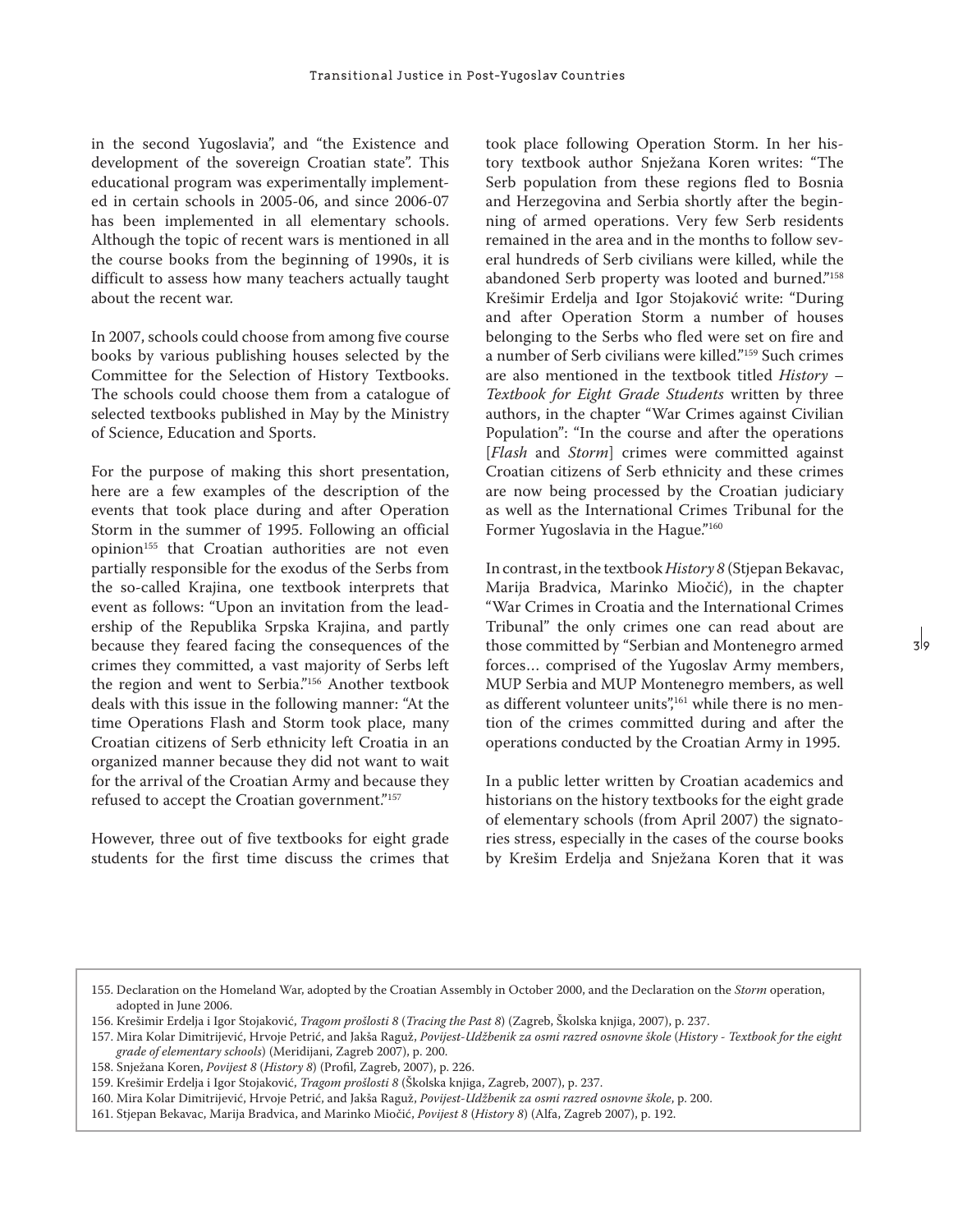"more than pitiful that the authors of the textbooks which ought to teach Croatian students their recent past actually fought 'with all their might' against the positive representation of such important and notable events such as *Flash* and *Storm*!". The signatories wondered whether the authors of the textbooks and the Committee for Selecting History Textbooks were bound to oblige the Declaration of the Assembly on the Homeland War and the *Storm* operation, and the Report of the Constitutional Court.162

The implementation of the current history curriculum in schools was preceded by a period of several years when the experts and the public fervently debated the adequate way of dealing with the war period in them. After the ethnocentric textbooks of the first part of the nineties, in the second part of the decade parallel textbooks were introduced. The first alternative textbook for the seventh grade was approved in 1996/7 for the sixth grade, and for the eight grade in 2000. They offered various interpretations of certain historical events, and especially those from the World War II period. Apart from the introduction of alternative history textbooks, important influence on history studies was caused by the expert and public debate which broke out during the preparation of additional school materials primarily planned to be a teaching aid for history study in peacefully reintegrated areas, since in 2002-2003 the five-year moratorium on the studies of contemporary history had ceased to be valid. The Ministry headed by Minister Vladimir Strugar, in cooperation with the representatives of the Serbian community and history teachers, decided to form the Committee for drafting a suggestion regarding the studies of history on the territory of former Yugoslavia in the period from 1989 in the schools in

 $\frac{1}{4}$ 

the Croatian area of Podunavlje, and organizing the publishing of textbooks which would cover the period of contemporary Croatian history since 1989. The work on the production of the textbook (*Annex to the textbooks for the recent past*) was finalized in April 2005. In the meantime, the Committee decided that not only the students in Podunavlje ought to use the text, but also others throughout Croatia, as additional material to study the recent past.

In the period from 2003 to 2005, while the *Annex to the textbooks for the recent past* was being drafted, the authors were subject to sensationalist news about the *Annex.* The authors were most frequently criticized for the alleged relativisation of the guilt for war crimes, because some media, politicians and veteran unions evaluated the multi-perspective view of the conflicts, which was applied when the *Annex* was being done, as distortion of the historic truth and an attempt to equalize the guilt for the war. The campaign also included several expert consultants commissioned by the Ministry. The debates were permeated by the unwillingness of some participants in the project to face up to the past in a multi-perspectival way, and therefore to employ a multi-perspectival research and scientific approach to contemporary Croatian history. The debate influenced the decision of the Ministry of Science, Education and Sports to denounce publishing the *Annex*.

Believing that the *Annex* offered a historically acceptable and objectively founded approach to contemporary Croatian history, *Documenta* decided to publish the publication named *A Single History, Multiple Histories*, in which it published the newspaper articles and authors' remarks, in addition to the *Annex* itself.

<sup>162.</sup> On 13 October 2000, the House of Representatives of the Croatian Assembly passed the Declaration on the Homeland War in which, among else, it is stated that "the Republic of Croatia was fighting a just and legitimate defensive and liberating, and not aggressive and invasive war towards anyone, in which it defended its territory within its internationally recognized boundaries from the Serbian aggression which strove to create a "Greater Serbia". The successful defence in the Homeland War, together with the final liberating military operations 'Flash' and 'Storm', and the subsequent peaceful reintegration of the Croatian territory of Podunavlje, created all the conditions for the harmonious development of the Republic of Croatia as a state which accepted democratic standards of the modern Western world…" The Constitutional Court of the Republic of Croatia stated in its Report No. U-X-2271/2002 of 12 November 2002, published in *Official Gazette* no. 133/2002, that "the actions of the armed forces of the Republic of Croatia conducted with the aim of liberating parts of the occupied territory of the Republic of Croatia (...) were according to the constitutional obligation of the armed forces of the Republic of Croatia to protect the sovereignty and independence of the Republic of Croatia and defend its territorial integrity". The armed forces of the Republic of Croatia "were introducing the national (constitutional and legal), and, therefore, the international legislative framework, of which it is a part, to those areas".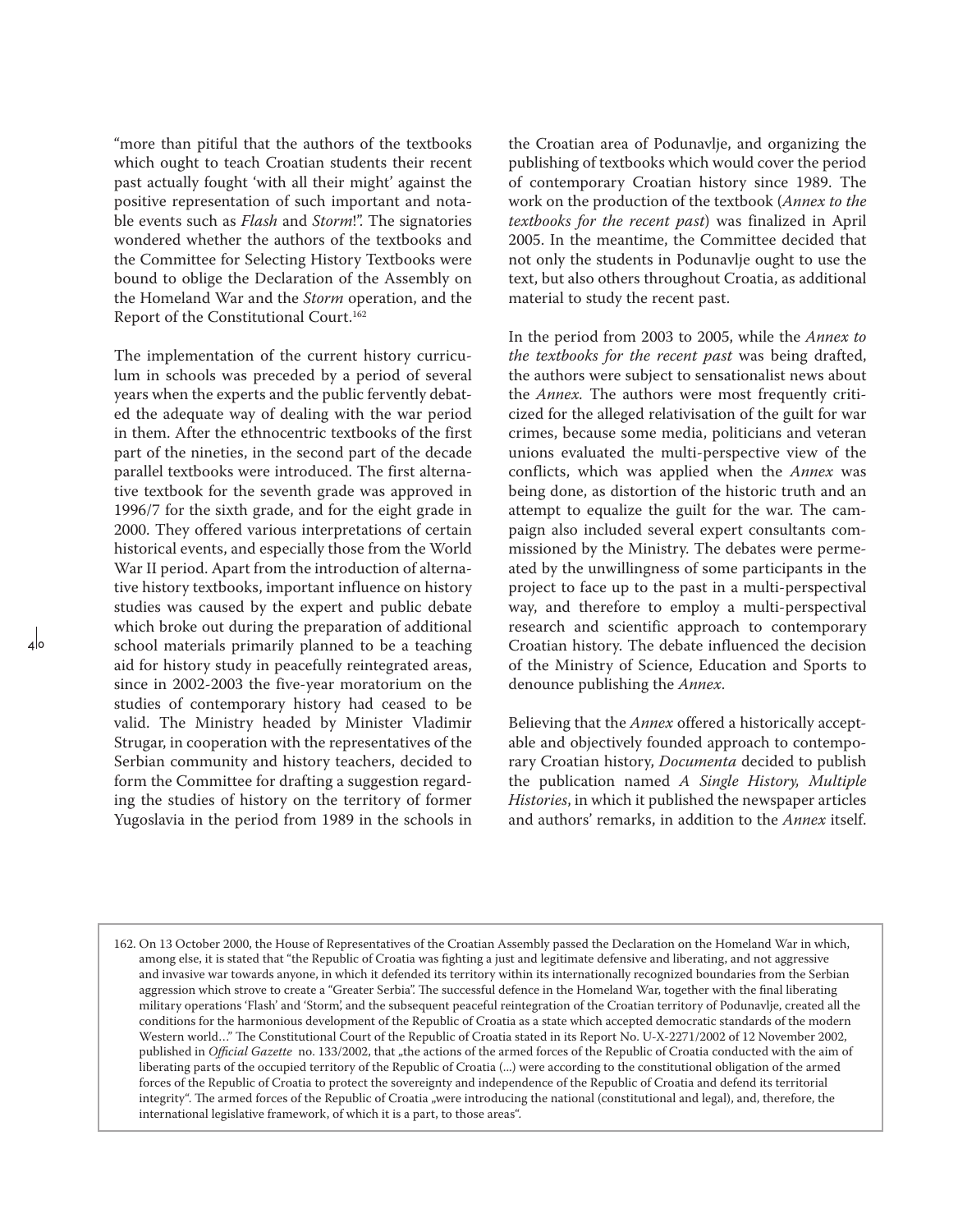The initial intention was to publish the experts' analyses as well, but it turned out to be impossible, because not all the experts agreed to that. The publication was promoted in Osijek and Vukovar in November 2007.

#### **Bosnia and Herzegovina**

Because of the complex constitutional setup and a high degree of decentralization in Bosnia and Herzegovina, the country's educational system was characterized by a large number of different curricula, as well as the existence of dozens of textbooks which partly deal with contemporary history. For this reason it is difficult to have a full insight into the way in which textbooks represent the events from 1990s. Nevertheless, in 2007 a publication which significantly contributes to the comprehension of the issue was published in Bosnia and Herzegovina. It was a study called: "Education in Bosnia and Herzegovina: What Are We Teaching our Children?," based on the research conducted by the Fund for an Open Society Bosnia and Herzegovina and the agency for social research *Promente* from Sarajevo. The study analysed the content of 145 different textbooks approved by the Ministry of Education, Science and Culture of the Federation of Bosnia and Herzegovina and Republika Srpska, used in 2005/06 when teaching the so-called "national group of subjects" (history, literature and geography) and religion from grade 5 to 9 in elementary schools and in all high-school grades on the whole Bosnia and Herzegovina territory.

The analysis shows that the history textbooks in Bosnia and Herzegovina contain especially many stereotyped and romantic texts, which make it difficult for the students to acquire a realistic picture of the past events.<sup>163</sup> The examples of representing political structures, options and political changes are so radical that, according to the study, "they deliberately encourage destructive educational practice".<sup>164</sup> The course books "use such content which teaches the students about the historical victimization of one's own ethnic group, which survived thanks to its leaders; this is then characterized as a 'lesson learned from the past' and a guideline for future inter-ethnic relations."165

Such an approach also refers to the representations of the recent past, as illustrated by the following examples:

- (Textbooks in Republika Srpska):
- "The 1974 Constitution put Serbia at great disadvantage. Vojvodina and Kosovo provinces were separated as states within a state. … Those conditions were used by provincial leadership for their own purposes." (History course book for the 1st grade of vocational schools of III degree, by Ranko Pejić, and History for the 9th grade of elementary schools, by Ranko Pejić.)<sup>166</sup>
- "The Slovenian Territorial Defence forces started attacking the members of the JNA in 1991. Many innocent youngsters serving in the army died in the attacks by the Slovenian Territorial Defence, and resisted the attacks by the secessionist without real ammunition. ... Slovenia forcefully became independent and was soon internationally recognized. Subsequently, Croatia, Bosnia and Herzegovina and Macedonia also became independent and were immediately internationally recognized. Having swiftly recognized the seceded republics, the Western countries clearly showed that they had planned and helped the break-up of Yugoslavia." (History course book for the 1st grade of vocational schools of III degree, by Ranko Pejić, and History for the 9th grade of elementary schools, by Ranko Pejić).<sup>167</sup>

 $\frac{1}{4}$ 

- "Rivers of refugees, shelled by Croatian airplanes, came to Serbia. Still, NATO did not condemn those violent operations, but supported them and
- 163. Open Society Fund Bosnia and Herzegovina and Promente, *Obrazovanje u Bosni i Hercegovini: Čemu učimo djecu?, Analiza sadržaja udžbenika nacionalne grupe predmeta* (*Education in Bosnia and Herzegovina: What Are We Teaching our Children? An analysis of the content of school books for the national group of subjects*) (Sarajevo, October 2007), p. 94.

<sup>164.</sup> Ibid, p. 98.

<sup>165.</sup> Ibid. p. 185.

<sup>166.</sup> Ibid. p. 102.

<sup>167.</sup> Ibid, p. 102.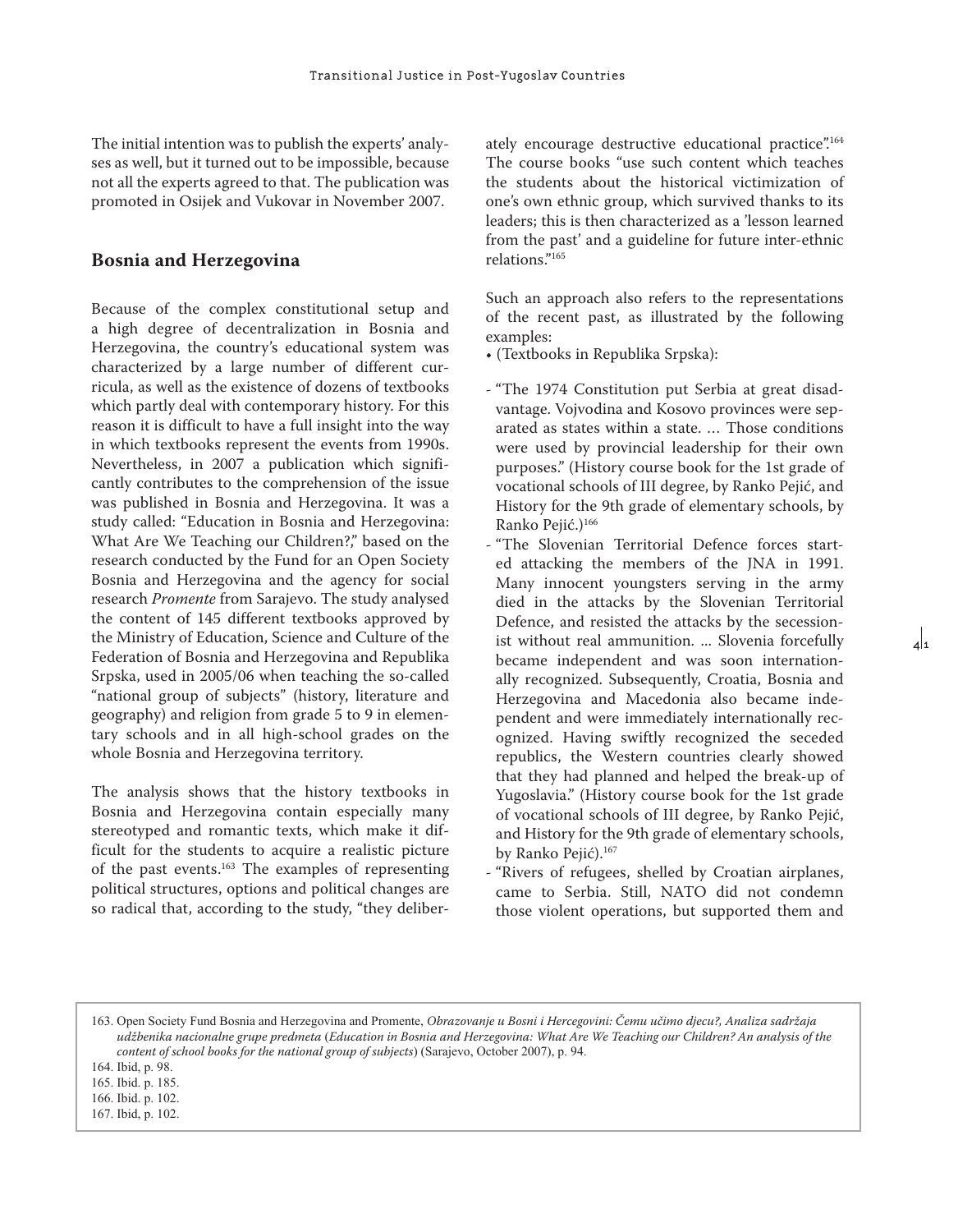assisted in their performance. The western part of Republika Srpska Krajina (RSK) was occupied by the Croatian army in 1995. The eastern part of RSK remained under UN protection until 1998, and was subsequently, against the wish of the Serbian people, annexed to Croatia. The international community did not have enough understanding for the Serbian people, who only wanted their freedom, i.e. to protect their national and political rights. The life of the Serbs in RSK was good, free and democratic, but, unfortunately, brief." (History course book for the 1st grade of vocational schools of III degree, by Ranko Pejić, and History for the 9th grade of elementary schools, by Ranko Pejić.168

- "In 1998 the NATO pact and the European Union increased the economic and political pressure on Yugoslavia. NATO member states launched false news on the breaches of human rights in Kosovo so as to win over the public opinion in their countries and justify the military intervention… NATO commenced air attacks on Yugoslavia on March 24, 1999. The most powerful military alliance in the history of mankind, comprising 19 states and 500 million citizens, attacked a small and peace-loving Balkan country." (History course book for the 9th grade of elementary schools, Ranko Pejić, Institute for Textbooks, East Sarajevo, 2005).<sup>169</sup>
- "The NATO pact intervention. … The aggressors cynically named the attack on Yugoslavia "the Merciful Angel" (the stronger party is always right). The aggression was carried out without a UN decision, thereby breaching its Charter, but the aggressors did not pay attention to that. NATO deliberately conducted the attack to facilitate future occupations." (History course book for the 1. grade of vocational schools of III degree, by Ranko Pejić and History for the 9th grade of elementary schools, by Ranko Pejić.)<sup>170</sup>
- "According to statistical data from 1996, the population of Republika Srpska is 1,391,000, which is almost one third of the overall population of the for-

mer Socialist Republic of Bosnia and Herzegovina (according to data from 1991). The dynamics of figure changes, the geographical distribution and the structural attributes of the population of Republika Srpska were significantly disturbed in the last war conflicts (1992-1995). All the peoples living in Bosnia and Herzegovina (Serbs, Croats and Bosnians) suffered great losses in the war, and they will continue to face the consequences for years to come. Hence, about 20,000 gave their lives for liberty and the creation of Republika Srpska, and about 830,000 Serbs were exiled or transferred from their hearths." (Geography 9, by Gnjato and Marić, Institute for Textbooks, East Sarajevo, 2005).171

- "Which people primarily lives in Republika Srpska, and which in the Federation of Bosnia and Herzegovina? Say why the entities of the modern Bosnia and Herzegovina are similar to most European countries according to their national structure!" (Geography 9, by Gnjato and Marić, Institute for Textbooks, East Sarajevo, 2005).172
- (Textbooks in the Federation of Bosnia and Herzegovina, for the schools attended by primarily Bosnian students):
- "As opposed to other national movements, the Bosnian national movement was never governed by the idea of forming a great country. What do you think, why?" (History course book for the 7th grade of elementary school, by Radušić, Husić and Smriko, Sarajevo Publishing, Sarajevo, 2005).<sup>173</sup>
- "The alleged improvement of the realistic situation [in former Yugoslavia] was not assisted by a multiparty system, because the project of 'Greater Serbia' had already been completed and it was only a question of the day when its realization would be carried out." (History textbook for the 8th grade of elementary school, by M. Ganibegović, Svjetlost, Sarajevo, 2004).174
- (Textbooks in the Federation of Bosnia and Herzegovina, for the schools attended by primarily Croat students):

 $\mathbf{a}$   $\mathbf{a}$ 

- 169. Ibid, p. 96.
- 170. Ibid. p. 103.
- 171. Ibid, p. 127. 172. Ibid. p, 139.
- 173. Ibid, p. 96.
- 174. Ibid, p. 99.

<sup>168.</sup> Ibid, p. 102.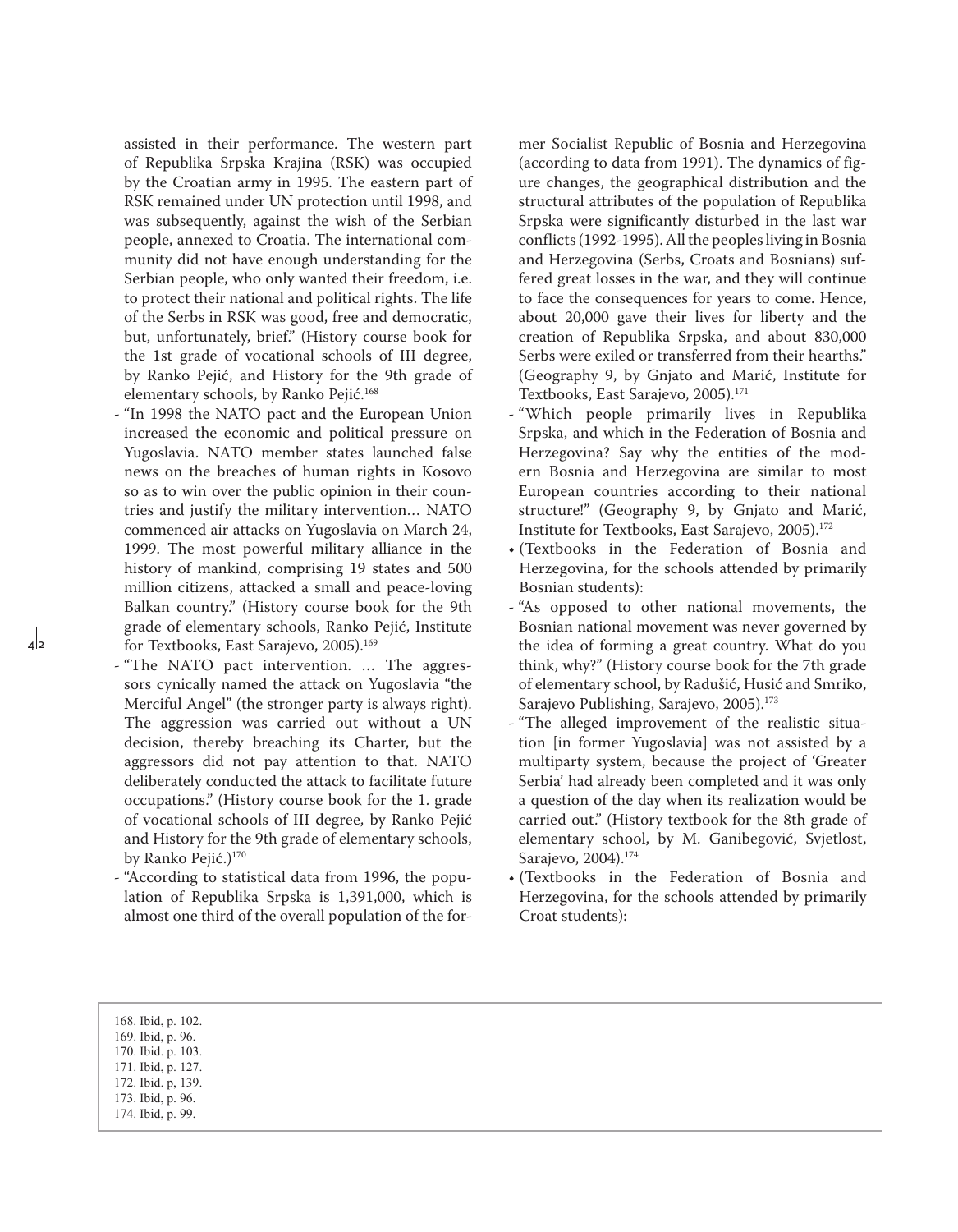- "The [p]arty leaders emphasised the need to strengthen the 'Yugoslav socialist patriotism', which, in effect, only reinforced the nationalism and the striving towards Greater Serbia, because the party leadership contained a number of members who strove towards Greater Serbia. The nationalism of the largest (Serb) nation was concealed by the unitary and centralistic practice introduced from the very renewal of the state. … As far as Croatia is concerned, its unfair economic exploitation was becoming more prominent than ever. That is proven by the statistical data, according to which the increase of Yugoslav economy was 202%, and that of Croatia only 19% in the period from 1953 to 1959 (in the years of the economic boom)." (History course textbook for the 4th grade of grammar school, by Matković, Mirošević, Goluža and Šarac, *Školska naklada Mostar*, and *Školska knjiga Zagreb*, Mostar 2003).175

# IV. Reparations

Basic Principles and Guidelines on the Right to a Remedy and Reparations for Victims of Gross Violations of International Human Rights and Serious Violations of International Humanitarian Law, recognised by a Resolution of the UN General Assembly in 2006, specify several forms of reparation for victims of violation of human rights: restitution, compensation, rehabilitation, various forms of satisfaction (cessation of violation of rights, establishment of facts and their public announcement, search for the missing, official return of dignity and reputation to a person, public apology, memorial services and dedications to victims, introduction of facts on violation of rights into educational material), and guarantees of nonrepetition.176 Some of the aforementioned forms of reparation – truth committees, establishment of the fate of the missing, introduction of facts on violation of rights into educational material – have already been described in the report, in chapters dealing with other fields of transitional justice which these forms

also belong to. This chapter will present other forms of reparation that were implemented in post-Yugoslav countries in 2007.

The authorities thtat provide reparations in the most cases are not the authorities of the state (or entity) which at the time caused the right's violation that now entails the right to reparation, but the authorities of the country in which the person lives. In practice, this means that reparations are based on the principle of solidarity with victims, victims being in the most cases members of the majority community in the given area. Contrary to this, principle of responsibility is in the most cases absent from the practice of reparations in the territory of the former Yugoslavia. Therefore, examples when representatives of authorities offer apologies (as a form of symbolic reparation) to other countries and nations, which would mean they accepted responsibility for the violation of rights on behalf of the country they represent, are quite rare. In a similar vein, when the authorities of the given country caused damages to health, or loss of family members of the member of a minority community, a small number of persons receive compensation from the state for caused damages, even where legislation does not rule out country's responsibility in similar cases (Bosnia and Herzegovina, Kosovo, Croatia). The authorities have not erected monuments to civilians whose deaths were caused by the same authorities in the war period.

# **Material Reparations on the Basis of Statute**

In 2007, the legislation which regulates the status and rights of civilian war victims remained unchanged from the previous period, or the amendments (in Republika Srpska) have not become fully implemented in practice. Therefore, assessments from previous years remain: in devising and implementing laws on reparations, in all parts of the former Yugoslavia, army members, or members of their families, or members of ethnic groups which represent the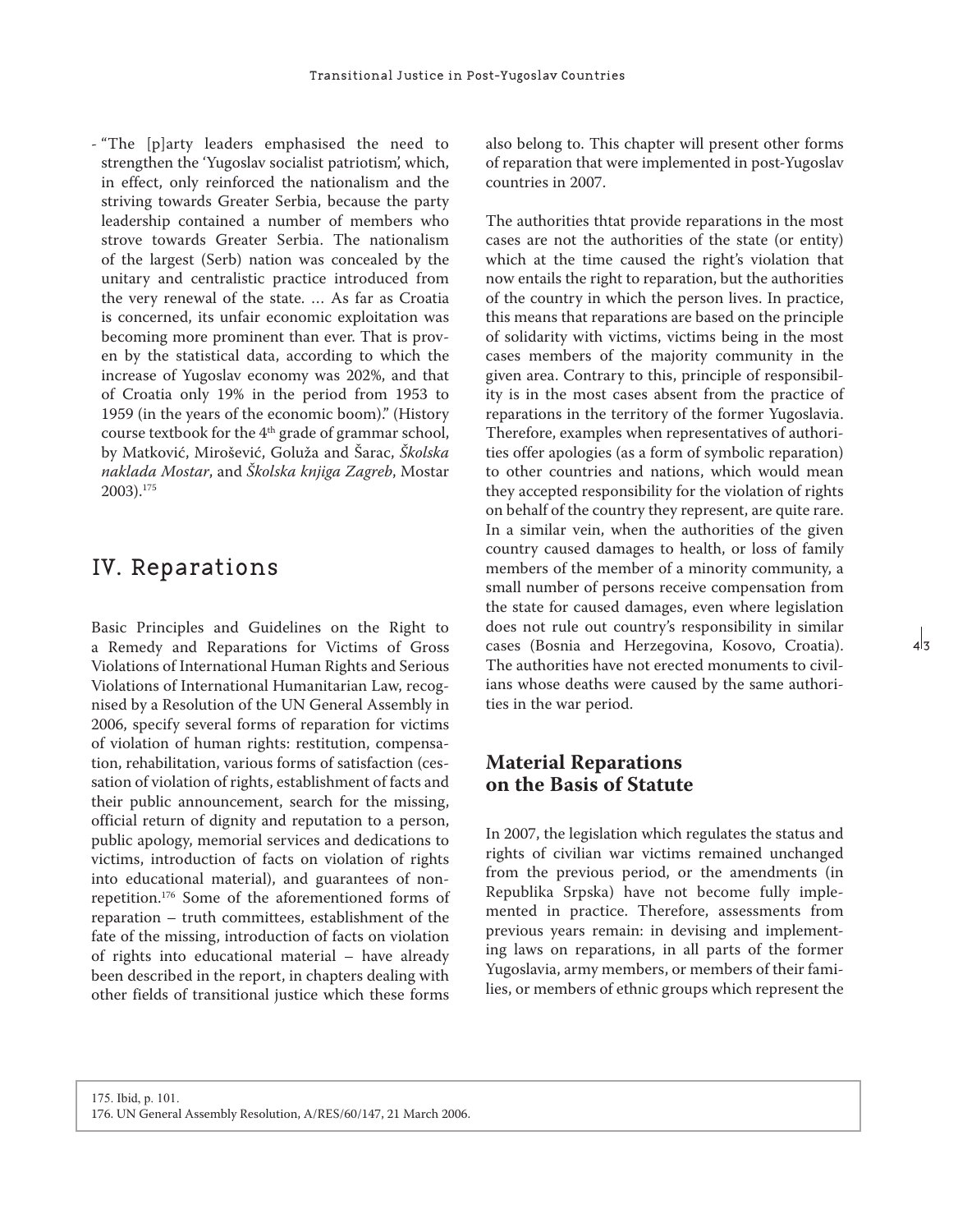majority in the given environment, are the privileged ones. Although laws do not make explicit distinction by the ethnic criterion between users of state's measures of reparation, in practice the effect of these laws is discriminatory because of the regulations on restricted deadlines within which it is possible to acquire the status of a war victim, with members of minority not being able to apply, as well as because of regulations which condition the recognition of status by establishing whether death of damages to health were a result of activity of "enemy formations". Laws explicitly give significantly less rights to civilians than army members, by establishing stricter conditions for acquiring the status of a war victim and prescribing considerably lower compensation.

Defects in the majority of laws in the region include the fact that families must proclaim the missing person dead in order to be entitled to compensation. Many families refuse to do that, believing that proclaiming a family member dead amounts to giving up hope that they are still alive and efforts to find them. Another defect is that most legislation does not recognize former war camp prisoners the mere fact of imprisonment as a basis for receiving compensation, and the camp prisoners must prove a certain degree of physical or mental damages. In some legislation, the fact that a person was raped is also not enough for the status of a war victim. Instead, they have to prove that, as a consequence of the rape, their health was damaged to a considerable degree. Also, there are strict regulations, in effect in most countries, that persons who seek civilian disability pensions based on damaged health must present medical documentation on treatment, acquired in a short period after being wounded, raped, or injured.

a a

# **Croatia**

In Croatia in 2007, around 3,000 civilians were receiving monthly compensation from the state based on personal or family disability pension.177 Beside that, invalids and persons who lost a close family member used a large number of other rights, based on financial and other needs.178 Among the recipients of compensation and users of other rights, there are still few Serb repatriates in Croatian territories from which they fled during the war.

Individual disability pensions amounted to 3,326 kunas (454 euros) per month for the highest (first) group, while for the lowest (tenth) group, it amounted to 99.78 kunas per month.179 Average net salary in December 2007 was 4,958 kunas, while the average net salary for the whole year was 4,841 kunas (660 euros).180

The European Court of Human Rights early in 2007 dismissed the application from the Association of Organizations of Croatian Civilian Victims of the Homeland War in Croatia, which required from the court to establish that Croatian legislation is discriminatory towards civilian invalids vis-à-vis army invalids. In January 2006, the Association of Organizations of Civilian Victims filed an application in which it pointed out that amounts of individual disability pensions for civilian invalids are lower than amounts for army invalids. On 23 March 2007, the European Court of Human Rights declared the request inadmissible, with an explanation that the Association is not directly damaged by alleged violation of the Convention.<sup>181</sup>

<sup>177.</sup> Communication from the Ministry of Health Care and Welfare, March 2008.

<sup>178.</sup> Among the rights used by invalids of war and family members of the killed, or missing, are: receiving welfare benefit (so-called *opskrbnina*), allowance for aid at home, free textbooks, special children's allowance, student scholarships, advantage at accommodation in pupil or student dormitories, advantage at employment, advantage at accommodation in welfare homes, and a right to travelling and funeral expenses.

<sup>179.</sup> Communication from the Ministry of Health Care and Welfare, March 2008.

<sup>180. &</sup>quot;Prosječna plaća za prosinac 4958 kuna" ("Average salary for December 4,958 kunas"), web page *Business Diary* (Zagreb), 29 February 2008, www.poslovni.hr/72194.aspx (accessed on 18 September 2008) (data obtained from the State Statistics Office).

<sup>181.</sup> Information received from the Lawyer's Association Palić and Šurjak, legal representative of the Alliance of Associations of Civilian War Victims, 15 April 2008.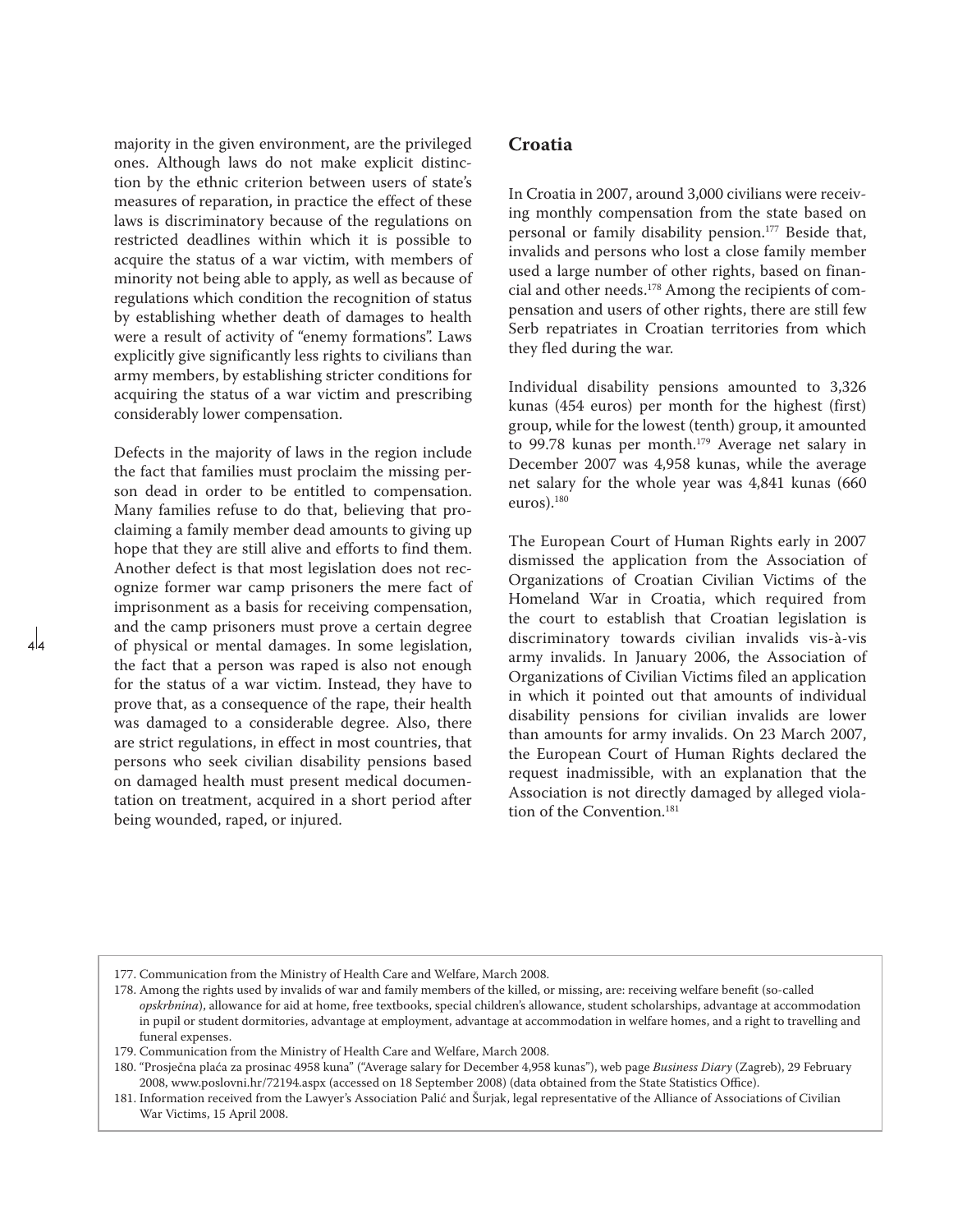This year, there were no changes or amendments to the Law on Protection of Army and Civilian War Invalids, and Law on Rights of Croatian Defenders in part where it deals with reparations.

#### **Bosnia and Herzegovina**

The position of army invalids and families of killed fighters is considerably more favourable than the position of civilian invalids and families of killed civilians in terms of financial reparations for war victims between 1992 and 1995. The rights of war victims are regulated solely by the laws on the level of entities, with an exception of the Law on Missing Persons, which includes regulations on rights of the families of missing persons. A significant flaw in entity legislation is that the mere fact of imprisonment is not recognized as condition enough for former prisoners of war camps to receive compensation, so they have to prove a certain degree of physical or mental damages.

### *Federation of Bosnia and Herzegovina*

Until December 2007, in the Federation of Bosnia and Herzegovina 9,387 people had the status of civilian war victim.182 The figure includes civilian invalids, victims of sexual crime, and family members of the killed or missing civilians. The number is larger than in 2006, when 8,746 people had this status, and the increase is explained with implementation of the amended Law on Basics of Welfare, Care for Civilian War Victims and Care for Families with Children (hereinafter: Law on Civilian War Victims). Before amendments to the law in September 2006, only the physical damage was accepted as a basis for disability, so people with other forms of damaged health (including post-traumatic stress disorder – PTSD) and rape victims were not recognized as civilian war victims. The amended law recognizes the status of a victim to persons who in the course of war actions suffered considerable damage to their health, even if it is not expressed in physical damage. Former war camp prisoners were especially intended to get the possibility of receiving financial compensation from the state. Beside that, persons who survived sexual abuse and rape were explicitly recognized by the law as a special group of civilian victims.

The Law on Civilian War Victims prescribes that acquiring the status of a civilian victim requires the minimum percentage of damaged health to be 60 percent. (For the status of an army victim, it is enough to have 20 percent of damage.) Amendments to the law from 2006 prescribe that the amount of individual disability pension for a one hundred percent civilian invalid is in the amount of 70 percent of salaries for 100% army invalids. The Government of the Federation of Bosnia and Herzegovina is obligated to ensure 50 percent with respect to the said 70 percent, whereas the remaining 20 percent should come from the cantonal budget.<sup>183</sup> In 2007, the basis for army war invalids (compensation for a 100% invalid) was 734 convertible marks (KM) (around 375 euros, according to the rates at the end of the year), whereas for civilian invalids it was 514 KM (263 euros). (By comparison, the average salary in the Federation of Bosnia and Herzegovina in 2007 was around 537 KM (275 euros)).184

 $\frac{1}{4}$ 5

Victims of sexual abuse receive a unique compensation in the amount of base sum for the first category of civilian invalids (514 KM). These persons can prove their status of a civilian victim both with medical documentation and evidence that they addressed an organization or institution for a psychosocial assistance. The evidence accepted as valid in practice are

184. Ibid.

<sup>182.</sup> Information received from the Department of Care for Persons With Disability and Care for Civilian War Victims within the Ministry of Labour and Welfare Policy of the Federation of Bosnia and Herzegovina, May, 2008.

<sup>183.</sup> Law on Changes and Amendments to the Law on Basis of Welfare, Care for Civilian War Victims, Care for Families with Children, *Službene novine Federacije BiH* (*Official Gazette of Federation of Bosnia and Herzegovina*), No. 39/06, Article 9 (which changes the Article 59 of the Law [about bases of the care for civilian war victims]); interview with Ankica Kostić, head of the Department of Care for Persons with Disability and Care for Civilian War Victims within the Ministry of Labour and Welfare Policy of the Federation of Bosnia and Herzegovina, Sarajevo, 7 May 2008.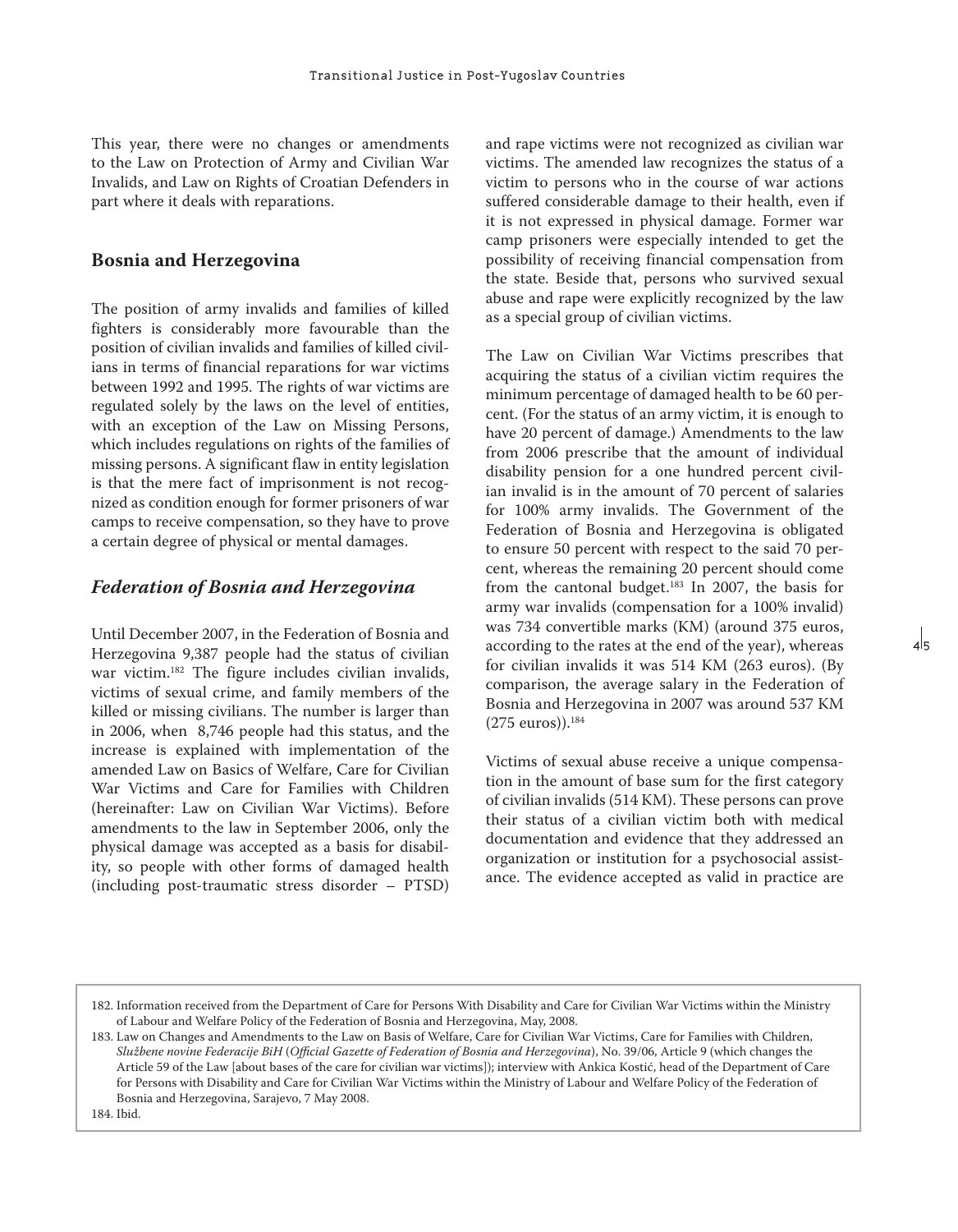certificates from several leading associations – such as the Association of Camp Prisoners of Bosnia and Herzegovina, Association of Camp Prisoners of Homeland War, Women War Victims, and Medica – that the person who is their member, or had expert assistance from their organization, was sexually abused.185

More controversial are regulations related to rights of former camp prisoners. In order for these persons to receive compensation, their degree of damaged health must be a minimum of 60 percent. This degree of disability is proven with medical documentation issued by the Institute for Medical Expert Opinion of the Federation of Bosnia and Herzegovina. Former camp prisoners whose degree of invalidity is below 60 percent are entitled to assistance in the expense of treatment and supply of orthopaedic aid, priority employment, and advantage at housing procedures. Members of the Association of Camp Prisoners of Bosnia and Herzegovina criticized such legislation, pointing out that a mere five percent of camp prisoners can prove a damaged health of at least 60 percent, demanding that the fact that a person spent at least three days in a camp be condition enough for receiving monthly compensation.

Family disability pensions, if related to war – for example, a civilian family member lost his life – amounted to 221 KM (113 euros). For each following family member that was killed, the family disability pension is increased by several dozens of KM. At the same time, family disability pension when a family lost their member who was a soldier amounted to 315 KM (161 euros).<sup>186</sup>

Persons who are entitled to compensation lose that right if they return to Republika Srpska and register their residence there. If they acquire the status of a civilian war victim under the legislation of Republika Srpska, the compensation that they receive there is considerably lower than in the Federation of Bosnia and Herzegovina. For this reason, some repatriates register their residence in the Federation of Bosnia and Herzegovina again, although they actually resume living in the place of repatriation in Republika Srpska.187 By reapplying in the Federation of Bosnia and Herzegovina, these persons lose certain rights – such as the right to vote at elections – in Republika Srpska.188

Most male Croats who were imprisoned during the war in camps run by Bosnian Serbs or Army of Bosnia and Herzegovina, acquired their rights by being recognised the status of an army (and not civilian) war victim, or army invalid. Military war invalids who were members of the Croat Defence Council (HVO), as well as family members of the killed, captured or missing members of the HVO in war actions, are in a considerably better position than other victims in Bosnia and Herzegovina. These persons, the majority of which have Croatian citizenship as well, are entitled to receive from Croatia the difference between the compensation they receive from Bosnia and Herzegovina and the compensation they would have received on the same basis in Croatia. Since compensation in the economically more powerful Croatia ia higher than in Bosnia and Herzegovina, the users receive monthly compensation which is considerably higher than that paid to other war victims in Bosnia and Herzegovina.

# *Republika Srpska*

In late 2007, around 3,150 persons in Republika Srpska were exercising their rights under the Law on Civilian War Victims. Civilian personal disability benefits were received by 1,818 persons, while

185. Ibid.

<sup>186.</sup> Information gathered from the Department of Care for Persons with Disability and Care for Civilian War Victims within the Ministry of Labour and Welfare Policy of the Federation of Bosnia and Herzegovina, Sarajevo, 7 May 2008.

<sup>187.</sup> Telephone interview with Seida Karabašić, chairperson of the Association of the Prijedor Women "Source", 7 March 2007; interview with representatives of the Association of Families of the Captured and Missing in the municipality of Zvornik, Belgrade, 28 March 2007.

*<sup>188.</sup> Ibid*.

<sup>189.</sup> Communication from the Ministry of Labour and Disabled Veterans' Care of Republika Srpska, 26 September 2008.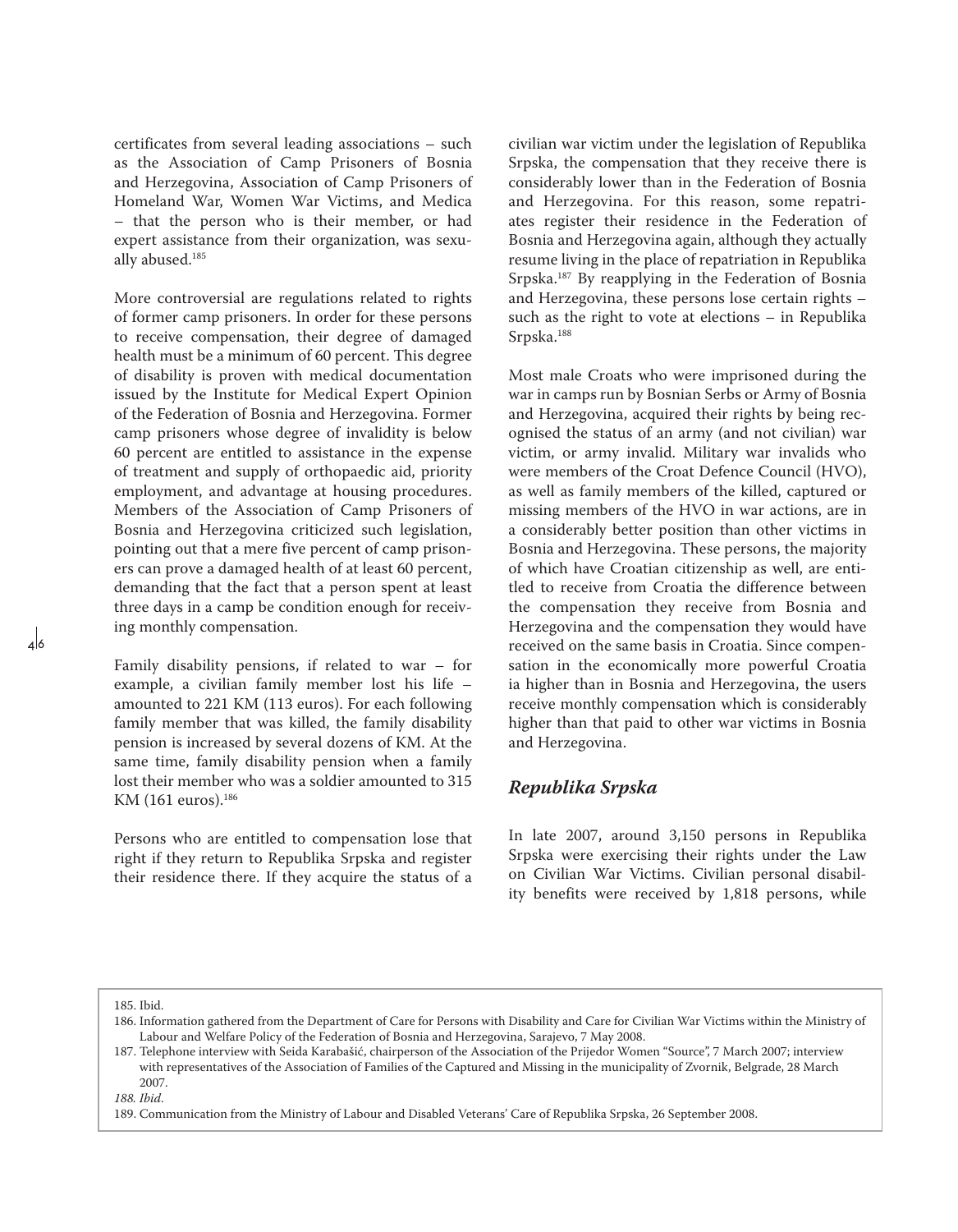1,332 persons were receiving civilian family disability benefits.189 In 2006, about 3,440 persons enjoyed the status of civilian victim of war or member of civilian victim's family.

On 5 July 2007, the National Assembly of Republika Srpska adopted changes and amendments to the Law on Civilian War Victims from 1993. For persons who missed the opportunity to apply for recognition of rights within the deadline, a new deadline was opened till December 31, 2007.<sup>190</sup> This regulation opened the possibility for repatriates to Republika Srpska – primarily Bosniaks and Croats – to realize their right to compensation, since they failed to file requests during earlier deadlines, primarily because they still had not returned from refuge, or displacement within Bosnia and Herzegovina. In addition, a number of Serbs missed the original deadline too. By the end of 2007, 1,679 persons submitted applications seeking recognition of the right under the Law.191

The amended Law did not change the categories of people who are recognized the status of a civilian war victim. That status thus goes to: a person who suffered a bodily damage of at least 60 percent or injuries in connection to war operations, such as bombing, street fights, stray bullets, mortar and cannon grenade, etc.; people who have bodily damage of at least 60 percent due to rape, time spent in imprisonment, concentration camp, internment, or forced labour; and persons who were murdered, killed or went missing in war actions.192 The relevant regulation mentions a "damaged body", but not a "disease", therefore it is not clear whether the post-traumatic stress disorder (PTSD)

represents a basis for acquiring the status due to a damaged body. According to the authorised personnel of the Ministry of Labour and Disabled Veterans' Care, the medical committees accept problems of mental nature as the basis for recognising disability only in special cases.193 Rights based on the Law on Care for Civilian War Victims are also exercised by family members of the killed, deceased, missing or murdered persons, if they lost their life or went missing under circumstances defined by the law (abuse, rape, imprisonment, refuge, war operations, activity of leftover army materials, or acts of sabotage).194

The law did not bring considerable improvement when it comes to strict conditions for proving the status of a victim. According to the earlier text of the Law, along with the request for recognizing the right, the applicant had to enclose medical documentation on treatment "immediately after being wounded, raped or suffering injuries."195 This regulation prevented a large number of former camp prisoners from acquiring the status of a civilian war victim, since they did not have the required documentation. Association of Camp Prisoners of Republika Srpska requested in 2006 that Republika Srpska adopt a special law on the camp prisoners, because considerable number of civilian camp prisoners was not receiving compensation. In 2007, the Association redirected its activities towards pledging for amendments to the existing Law on Civilian War Victims and Law on Rights of Veterans, Disabled Veterans and Families of Killed Veterans, demanding that both laws include regulations according to which the mere presence in camps would be considered as basis for recognizing the status of a victim.196 Such a provision did not end

 $47$ 

193. Interview with representatives of the Ministry of Labour and Disabled Veterans' Care of Republika Srpska, Banja Luka, 23 January 2007.

<sup>190.</sup> Law on Changes and Amendments to the Law on the Protection of Civilian War Victims, *Službeni glasnik Republike Srpske* (*Official Gazette of RS*), No. 60/ 07, July 5, 2007, Article 2 (introducing a new article (36b) into the Law on the Protection of Civilian War Victims).

<sup>191.</sup> Communication from the Ministry of Labour and Disabled Veterans' Care of Republika Srpska, 26 September 2008.

<sup>192.</sup> Law on Care for Civilian War Victims, *Official Gazette of RS*, No. 25/93, 30 December 1993, Article 2.

<sup>194.</sup> Law on the Protection of Civilian War Victims, *Official Gazette of RS*, No. 25/93, December 30, 1993, Articles 2 and 3. In July 2005, the Republika Srpska Parliament adopted a new Law on Care for Civilian War Victims, but the Republika Srpska's Council of Peoples denied it over the protection of national interests of Bosniak and Croatian peoples. The law was returned to the proposer (government) for the repeat procedure. Interview with representatives of the Ministry of Labour and Disabled Veterans' Care of the Republic o Srpska, Banja Luka, 23 January 2007.

<sup>195.</sup> Law on the Protection of Civilian War Victims, Article 37 (2).

<sup>196.</sup> Telephone interview with Branislav Dukić, chairman of the Association of Camp Prisoners of Republika Srpska, 4 June 2008.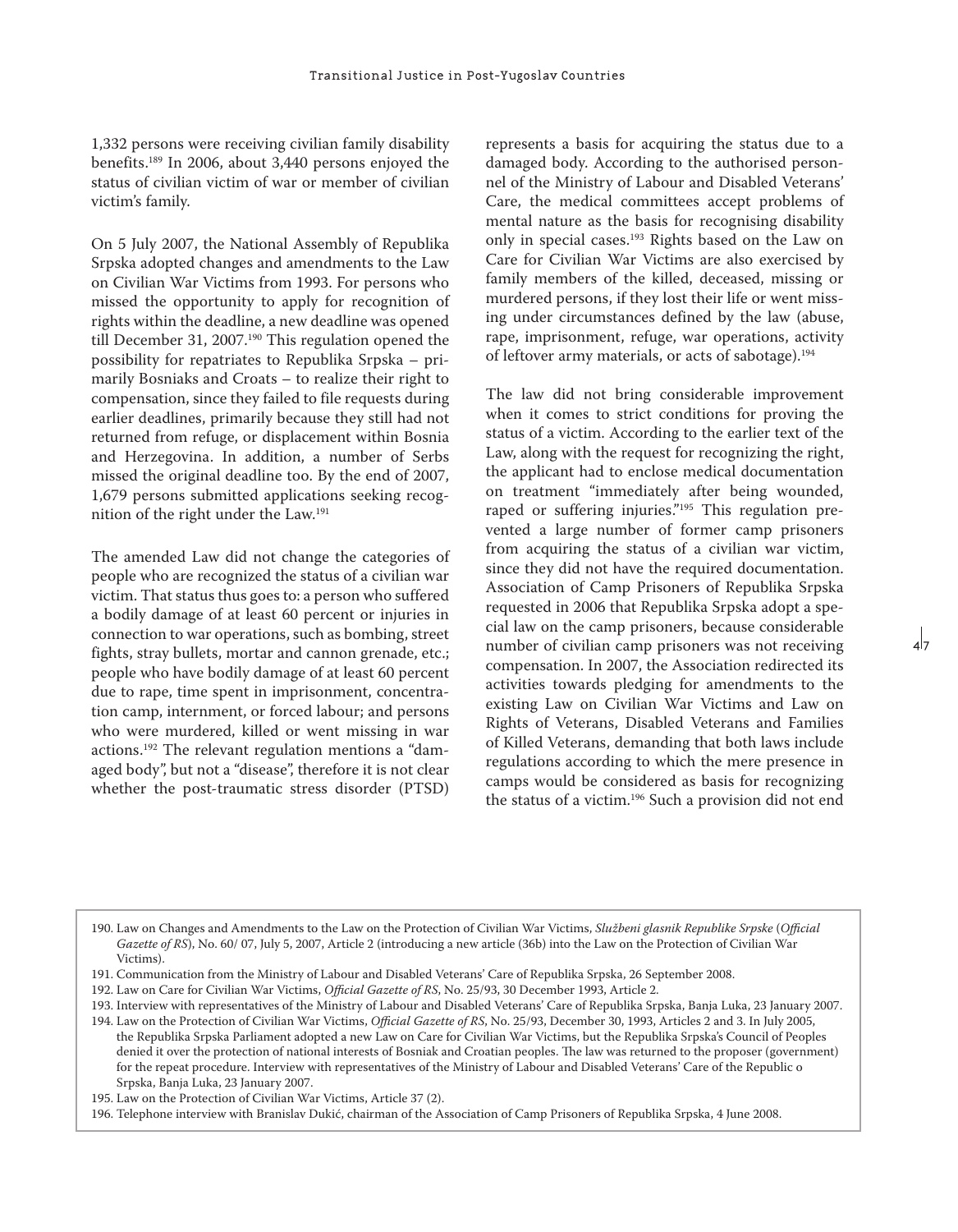up in the amended Law on Civilian War Victims. Instead, the Law prescribes that the fact that the damage to the organism happened in connection to war operations needs to be proved "with, among other, medical documentation on treatment which took place a year at the latest from the date when the damage was inflicted, or the day when the circumstances under which the damage was inflicted ceased." The change of deadline related to the documentation, from "immediately after" to "a year at the latest since the day the damage was inflicted", for the majority of camp prisoners does not represent a considerable improvement.

In 2007, the initial basis for establishing a monthly amount of civilian disability pension was 351 KM (equivalent of 180 euros) (the amount received by civilian invalids of the first category).197 This amount is adjusted at the beginning of each year with the index of movements of retail prices in the previous year and rate of available assets in the budget of Republika Srpska planned for those purposes.198 At the end of 2007, the average salary in Republika Srpska amounted to 628 KM (321 euros).<sup>199</sup>

Family members of a civilian war victim who was murdered, killed, passed away or went missing exercise their right to family disability pension in the amount of 40 percent from the amount of civilian disability pension of the first category, which in prac-

 $\mathbf{a}$  8

tice means that family disability pension amounts to 140.40 KM (72 euros).200

Legislation in Republika Srpska treats civilian and army victims unequally. Army persons are recognized disability in cases of damaged health of a minimum 20 percent (if the damage came as a result of a wound, injury or trauma), or 40 percent (if the damage came as a result of a disease), while the damage of a civilian must be at least 60 percent.<sup>201</sup> First-category war military invalids were receiving in December 2007 maximum benefits amounting to 1,544 KM (790 euros).<sup>202</sup> The maximum amount of benefits of a first-category civilian war invalid was considerably lower – 877.50 KM (449 euros).<sup>203</sup>

### *State Level*

After several unsuccessful attempts in 2006 to draft a state law on rights of civilian war victims and torture victims, which would be supported by entity authorities and victim associations, the Council of Ministers of Bosnia and Herzegovina, i.e. the authorized Ministry for Human Rights and Refugees, in 2007 did not attempt to renew the initiative for adopting the law. The law should regulate the categories of victims, specify the procedures and criteria for establishing their victim status and define their rights. Those in charge at the Ministry believed that the

197. International Committee for Missing Persons, Institute for Missing Persons, and Center for Free Access to Information, *Vodič za civilne žrtve rata: Kako ostvariti pravo na zaštitu kao civilna žrtva rata u Republici Srpskoj* (*Guide for civilian war victims: How to exercise the right to care as civilian war victim in Republika Srpska*) (Sarajevo, 2007.), p. 5, www.ic-mp.org/wp-content/uploads/2007/12/rsguidebook.pdf (accessed on 15 August 2008).

<sup>198.</sup> Law on Changes and Amendments to the Law on the Protection of Civilian War Victims, *Službeni glasnik Republike Srpske* (*Official Gazette of RS*), No. 37/ 07, February 28, 2007, Article 4 (changing Article 10 of the Law on Care for Civilian War Victims).

<sup>199.</sup> Republic's Statistics Office, *Saopštenje Statistike rada: decembar 2007* (*Announcement of the Labour Statistics: December 2007*), 24 January 2008, www.rzs.rs.ba/Saopstenja/Rad/RadDecembar07.pdf (accessed on 15 August2008)

<sup>200.</sup> International Committee for Missing Persons, Institute for Missing Persons, and Center for Free Access to Information, *Guide for civilian war victims*, p. 6. For a certain number of beneficiaries, additional financial assistance, allowance for single parents, and benefit supplement for incapacitated member of the household were paid, hence the total sum on all three counts would be 112.70 KM (58 euros). Communication from the Ministry of Labour and Disabled Veterans' Care of Republika Srpska, 26 September 2008.

<sup>201.</sup> Law on Rights of Veterans, Disabled Veterans and Families of Killed Veterans of the Defence and Homeland War of Republika Srpska, *Službeni glasnik Republike Srpske* (*Official Gazette of Republika Srpska*), No. 46/04 and 53/04, Article 4; Law on the Protection of Civilian War Victims, Article 2.

<sup>202.</sup> Communication from the Ministry of Labour and Disabled Veterans' Care of Republika Srpska, 26 September 2008. These payments consisted of personal disability benefit (amounting to 468 КМ), increased care and assistance allowance (561.60 КМ), orthopaedic implements benefit supplement (135.70 КМ) and additional material compensation (379 KM).

*<sup>203.</sup> Ibid* In addition, personal disability benefit was 351 КМ, additional financial assistance – 70.20 КМ, allowance for care and assistance by another person – 280.80 КМ, and benefit supplement for a disabled family member who is incapable of work – 175.50 KM. 204. Telephone interview with the representative of the Ministry of Human Rights and Refugees, 5 May 2008.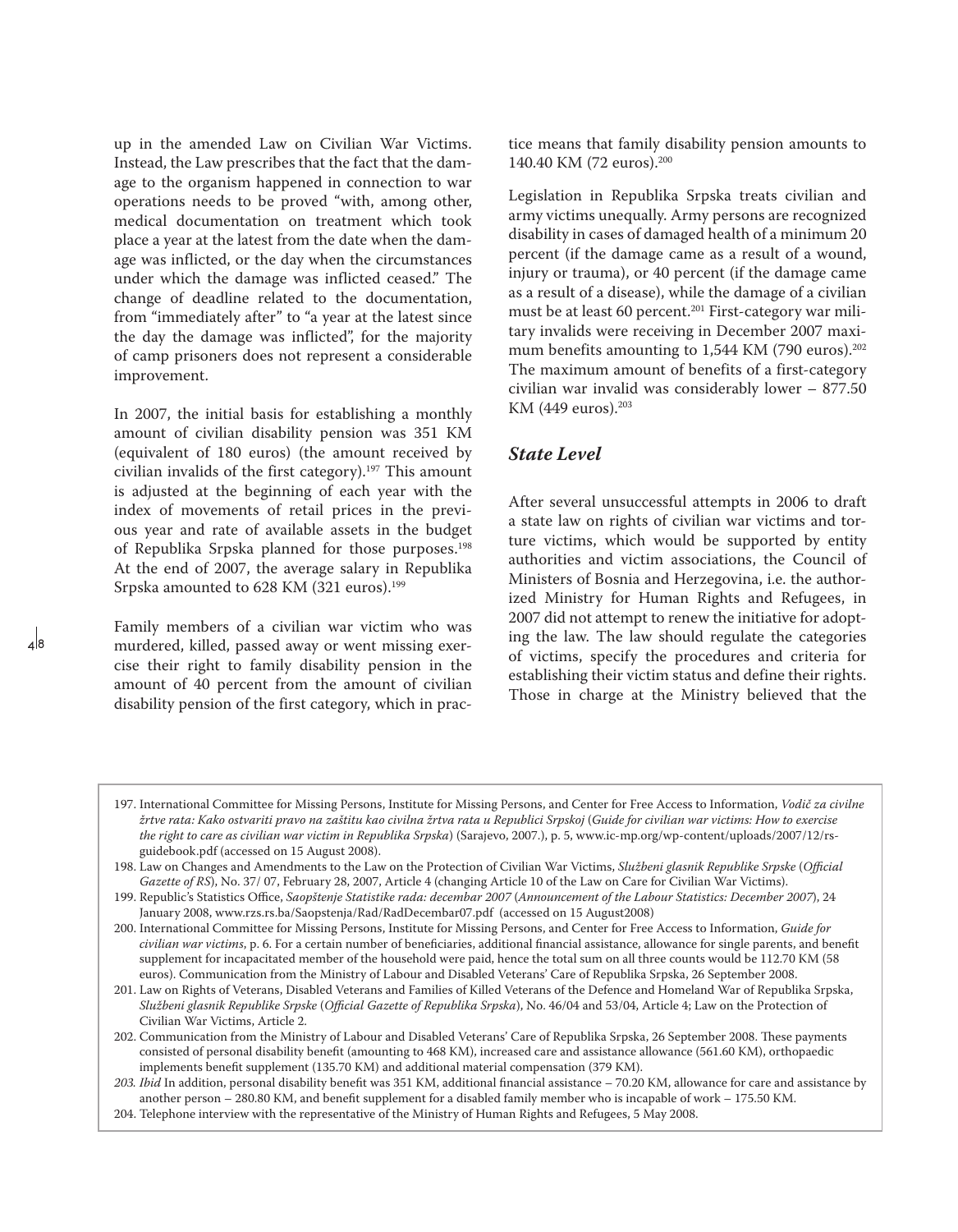positions of entity authorities differed so much that it was not realistic to expect in the course of the year to harmonise them to a degree that would allow for the passage of the law at the state level.204

In addition, two of three associations of camp prisoners which at first called for the adoption of the state law, abandoned the initiative in the meantime. The Association of Camp Prisoners of Republika Srpska, in accordance with their general position on ignoring joint Bosnia and Herzegovina institutions, redirected its activities in 2007 to the improvement of relevant laws in Republika Srpska. Association of Croatian Camp Prisoners in the Homeland War in Bosnia and Herzegovina, based in Mostar, resolved the status of the majority of its members by having their status of army invalids recognized, with these persons receiving from Croatia the difference between the compensation they receive from Bosnia and Herzegovina state and compensation they would receive for the same purpose in Croatia.<sup>205</sup> Only the Association of Camp Prisoners of Bosnia and Herzegovina, whose membership is mainly made of Bosniaks, continued lobbying for adoption of the state law on rights of civilian war victims and torture victims.206

### **Serbia**

Legislation of the Republic of Serbia provides financial and other aid from the state to a limited circle of people – war invalids and families of people who were killed in armed conflict, or died as result of being wounded or injured. This kind of establishment of users of state programmes excludes people who did not suffer bodily damage or loss of life, although during the armed conflict, or during the rule of Slobodan Milosevic, they suffered severe rights violations, such

as rape, torture and illegal imprisonment. The next restriction is that war invalids are considered to be only persons who suffered bodily damage through the actions of "enemy formations", but not persons whose health was damaged by actions of Serbian state bodies. Therefore, under Serbian legislation, there is no basis for paying compensation to civilians (including Serbia's citizens) who sustained bodily damage as result of torture or of being wounded by Serbian police or army. These persons can only sue the state in court for compensation of damages caused by actions of its institutions.

In 2007, a consolidated law on disabled veteran's care was not adopted. The Serbian government has been working on that law since 2006. The law is supposed to codify the legislation related to rights of army and civilian war victims. A draft adopted by the government at the end of the year met the demands of disabled veterans' associations which demanded that disability pensions be revalorized on a monthly basis, according to the growth of salaries in Serbia, and not twice a year, as envisaged by the earlier draft. Also, the government accepted the initiative of army war invalids to form a fund of resident building construction for this category of invalids.207

⊿lo

#### *War Invalids*

There are two categories of war invalids: military invalids and civilian ones. A military war invalid is a veteran who suffered a wound, injury, trauma or illness, which resulted in a damage to his/her body to a degree of at least 20 percent.208 This includes people with psychosomatic diseases.209 A civilian war invalid is a civilian whose degree of bodily damage sustained as a result of a wound, injury or trauma is at least 50 percent.210 Therefore, victims of sexual violence do not have the right to compensation, except if during

<sup>205.</sup> See above, *Reparations based on the statute – Bosnia and Herzegovina – Federation B-H*.

<sup>206.</sup> Interview with Šaćir Srebrenica, vice-president of the Association of Camp Prisoners of Bosnia and Herzegovina, Sarajevo, 23 April 2008.

<sup>207.</sup> Interview with Saša Dujović, president of the Executive Committee of the Association of War and Military Invalids of Serbia (URVIS), Belgrade, 13 March 2008.

<sup>208.</sup> Law on Basic Rights of Veterans, Army Invalids and Families of Killed Veterans, *Službeni list SRJ* (*Official Gazette of FRY*), No. 24/98, 29/98, and 25/2000, Article 3.

<sup>209.</sup> Interview with representative of Ministry for Social Affairs of the Republic of Serbia, Belgrade, 17 June 2008.

<sup>210.</sup> Law on Rights of Civilian War Invalids, *Službeni glasnik RS* (*Official Gazette of RS*), No. 52/96, Article 2.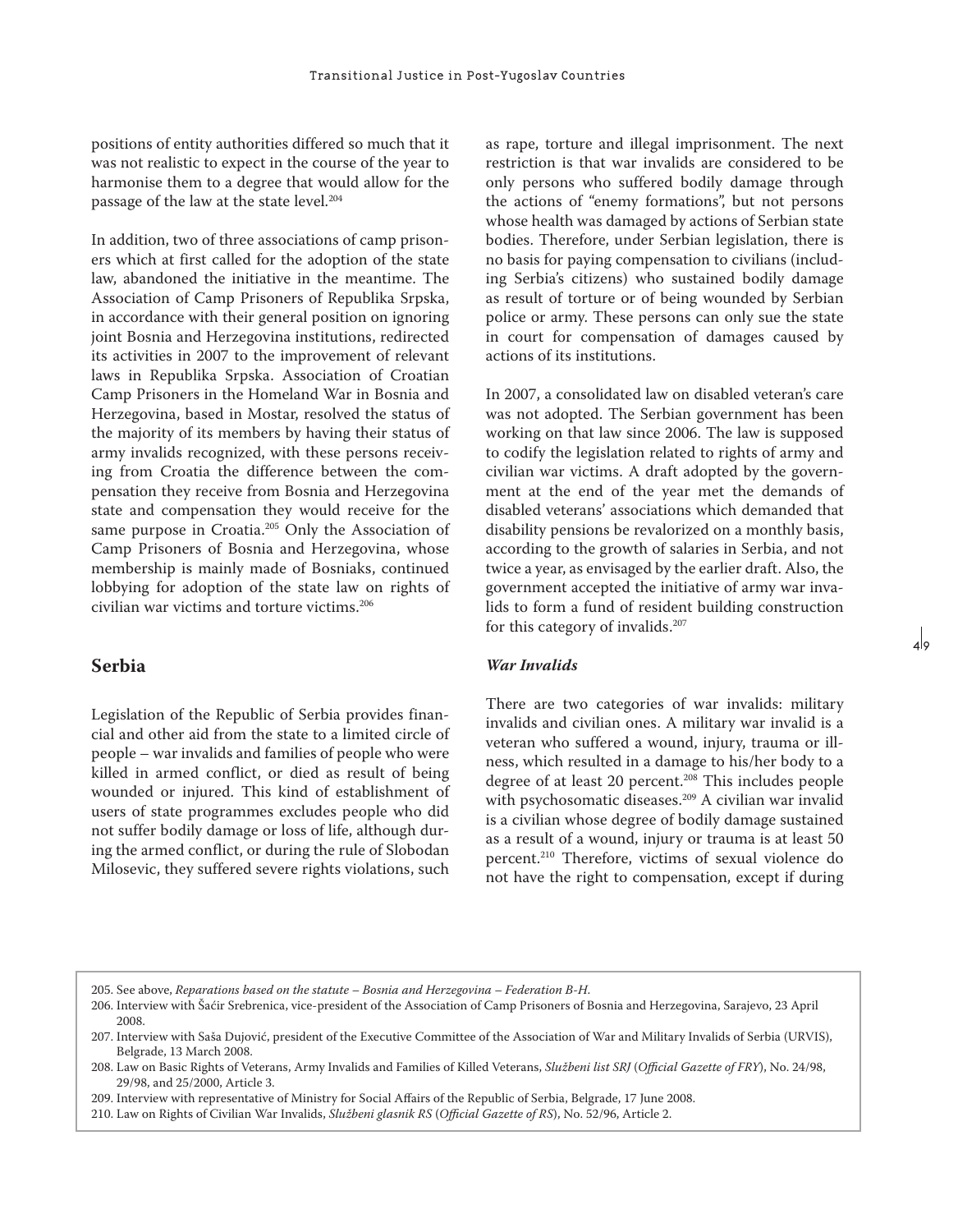rape they suffered an injury to their internal organ, or other bodily injury. As opposed to army invalids, civilians have no right to individual disability pension if their bodily damage was caused by an illness suffered in connection to war circumstances.

 In Serbia in late 2007, 1,972 persons had the status of a civilian war invalid, based on which, depending on the degree of disability, they received money compensation and other benefits. Although the precise number of military invalids is not known, it is undoubtedly much larger than the number of civilian invalids. The impossibility of establishing the exact number of military invalids comes from the fact that the authorised Ministry for Social Affairs possesses data on users based on two laws (from 1989 and 1998), with an indefinite number of persons enjoying benefits from both laws, since some appear on both lists – one, with 24,630 persons, under the law from 1998, and the other, with 8,824 persons, under the law from 1989.211 It should be pointed out that the number of users of individual army disability pension mostly (around two thirds) relate to members of the Partisan movement from the Second World War, and to a lesser degree to veterans of wars from 1990s.

Although the Law on Rights of Civilian War Invalids does not contain an explicit regulation according to which the status of a civilian war invalid can be recognized for damages inflicted only on the territory of Serbia, the Ministry for Social Affairs interpreted the law in such a way that damages suffered on the territory of other parts of the former Yugoslavia were not accepted as a basis for recognizing disability.212 That is why, for example, a Serbian civilian from Croatia who became disabled due to injuries suffered in Operation Storm in 1995, was not accorded the status of a civilian war invalid in Serbia.<sup>213</sup>

The status of a military war invalid is recognized to Serbian citizens who became disabled fighting in Croatia or Bosnia and Herzegovina until April 1992, "for preservation of the sovereignty and integrity of the Socialist Federative Republic of Yugoslavia".<sup>214</sup> Since the Federal Republic of Yugoslavia emerged in April that year, participation in armed conflicts in Croatia and Bosnia and Herzegovina after that date does not represent a fight for preservation of territorial integrity of the newly-formed Serbian-Montenegrin state. That is why the law does not recognize the status of a military invalid to those nationals who were in the subsequent years wounded in territories outside of Serbia.215

### *Families of Killed, Deceased Veterans and Civilians*

Beside army and civilian invalids, there are a large number of recipients of the military family disability pensions and the so-called monthly money admission. Family disability pensions belong to family members of veterans who were killed in armed conflict, or died as a result of wounds/injuries (sustained in armed conflict), with the right to a disability

<sup>211.</sup> Interview with representative of Ministry for Social Affairs of the Republic of Serbia, Belgrade, 17 June 2008.

*<sup>212.</sup> Ibid*. Such a solution is included in government's bill from 2006.

<sup>213.</sup> As opposed to this, the Serbian authorities were recognizing the status of a military war invalid to persons from Croatia and Bosnia who, as members of local Serb armed forces suffered injuries in the first half of 1990s, and then came to Serbia as refugees. Recognition of status regarding this category represented a form of humanitarian aid, and was based on the decree of the Serbian government. Subsequently, in 2000, governments of Federal Republic of Yugoslavia and Republika Srpska signed a protocol which obliged Republika Srpska to accept responsibility of providing compensation and aid to those users with residence in Yugoslavia who had been wounded after 19 May 1992 (the date when former Yugoslav Army withdrew from Bosnia). Yugoslavia resumed taking care of those military war invalids who had been wounded before 19 May. Interview with representative of Ministry for Social Affairs of the Republic of Serbia, Belgrade, 2 February 2007.

<sup>214.</sup> Law on Basic Rights of Veterans, Army Invalids and Families of Killed Veterans, *Službeni list SRJ* (*Official Gazette of FRY*), No. 24/98, 29/98, and 25/2000, Article 2 (1) (point 5).

<sup>215.</sup> Interview with representative of Ministry for Social Affairs of the Republic of Serbia, Belgrade, 17 June 2008.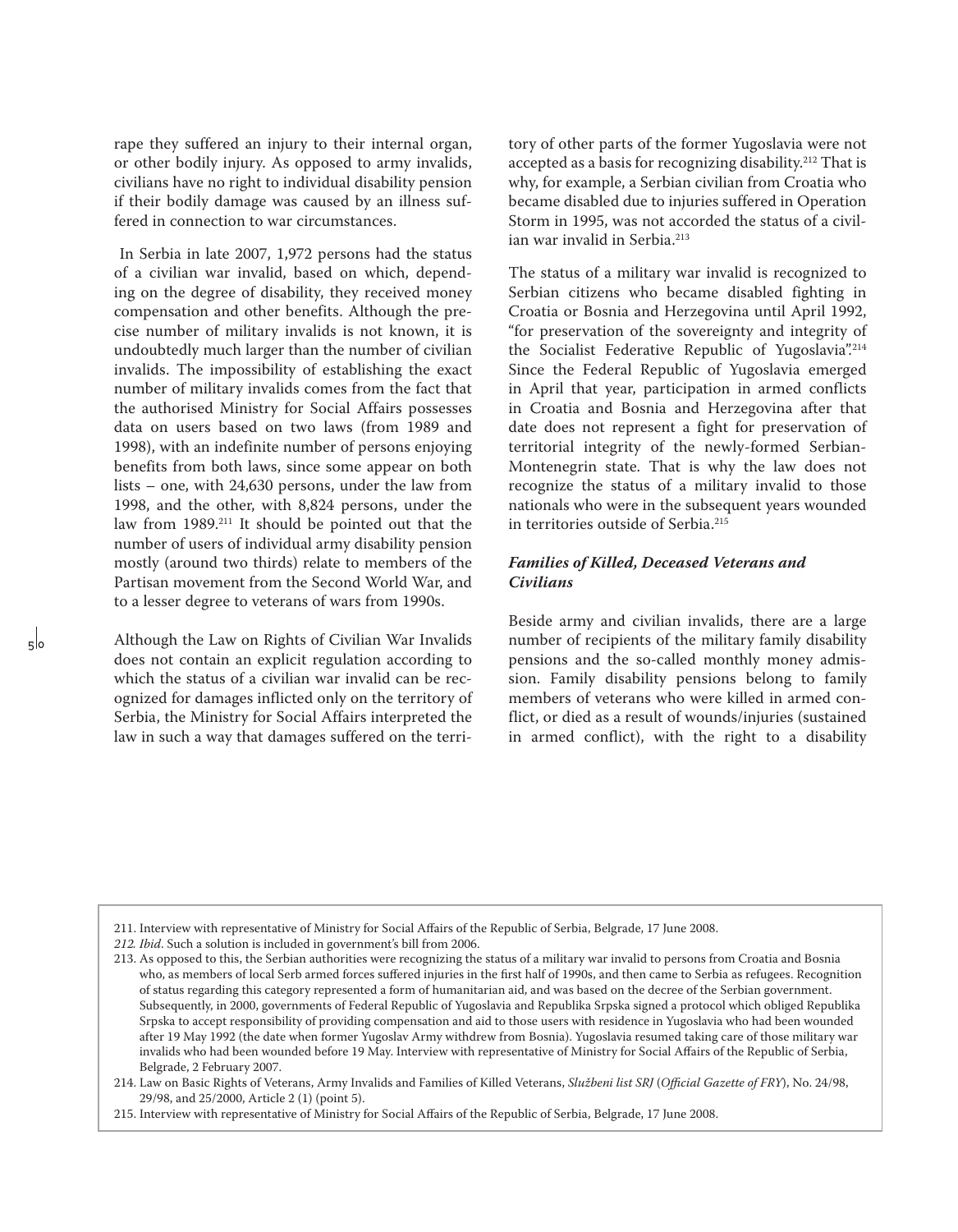pension not depending on family's financial status. Families of a killed civilian, who died as a result of wounds/injuries, have the right to monthly money admission providing they have an income below the level established by the law.216 According to the situation from December 2007, 19,230 persons – family members of killed veterans – were users of army family disability pension.217 The Republic authorities did not have systematized information on the number of family members of killed civilians, and civilians that died as a result of wounds/injuries, who have the right to monthly money admission.<sup>218</sup>

The different treatment of families, depending on whether the deceased was veteran or civilian, is based on difference in principles on which aid to these two categories is based. With families of the killed veteran, the principle is accepting responsibility for the death of a person who fought for the country; while with families of civilians, the provision of compensation is based on solidarity with persons in a difficult financial situation.<sup>219</sup>

### *Families of Missing Persons*

Even though the 1998 Law on Fundamental Rights of War Veterans, Military Invalids and Families of Fallen Fighters designates the fallen fighter family as the family of "a person who perished, died *or went missing* under circumstances [related to an armed conflict]", families must declare the missing person dead in order to exercise the right to compensation. The same requirement also applies to the families of missing civilians. In most cases, family members

are unaware of the possibility of obtaining monthly compensation by law in case the missing person is declared dead,<sup>220</sup> or are reluctant to initiate such proceedings out of respect for the victim.221

# *Amounts of Financial Compensation and Other Benefits*

Amounts received by both military and civilian invalids on account of their disabilities caused by a wound, injury or physical trauma are equal.<sup>222</sup> First-category invalids receive the amount of an average salary in the country, increased by 80 percent.<sup>223</sup> In late 2007, this amount was a little below 53,000 dinars (about 670 euros). If other benefits to which this category of invalids is entitled – care and assistance benefit, orthopaedic implements benefit supplement, monthly unemployment benefit – are added to that, the full amount could total up to 154,000 dinars (1,950 euros). Lesser categories receive smaller amounts, depending on the degree of disability, so that some persons from the tenth category receive 3,200 dinars (40 euros) a month.224

In late 2007, family disability benefit on account of the death of a family member-veteran amounted to about 47,600 dinars (600 euros) per one beneficiary, and 50 percent of this amount for other beneficiaries in the family. (In this way, a three-member family would receive about 92,500 dinars (1,170 euros) in total in family disability benefits. In contrast, families of killed civilians, i.e. civilians who died of inflicted wounds/injuries, did not receive any benefits (if they had incomes exceeding the threshold stipulated

 $\frac{1}{5}$ 

220. Ibid.

<sup>216.</sup> While the right to receiving family disability pension does not depend on financial status of family members, there are other conditions they have to meet in order to be entitled to pension. There is an age limit after which they are entitled to family assets (45 for wife, 50 for husband), and there are conditions for children related to education (they can exercise their right while they are at regular education, aged 27 at the latest). Interview with representative of Ministry for Social Affairs of the Republic of Serbia, Belgrade, 17 June 2008. 217. Interview with Djordje Stefanović, Assistant City Secretary for Social and Children's Care - Sector for Veteran Care, Belgrade, 14

March 2008.

<sup>218.</sup> Interview with representative of Ministry for Social Affairs of the Republic of Serbia, Belgrade, 17 June 2008.

*<sup>219.</sup> Ibid*.

<sup>221.</sup> Interviews with representatives of the Ministry of Social Affairs of the Republic of Serbia, Belgrade, 2 February 2007 and 17 June 2008.

<sup>222.</sup> This unusual move to make disability benefits equal for military and civilian invalids of war occurred after the demonstrations of civilian invalids of war in 1996.

<sup>223.</sup> Law on Fundamental Rights of Veterans, Army Invalids and Families of Killed Veterans, *Službeni list SRJ* (*Official Gazette of FRY*), no. 24/98, 29/98, and 25/2000, art. 28.

<sup>224.</sup> Interview with representative of the Ministry of Social Affairs of the Republic of Serbia, Belgrade, 17 June 2008.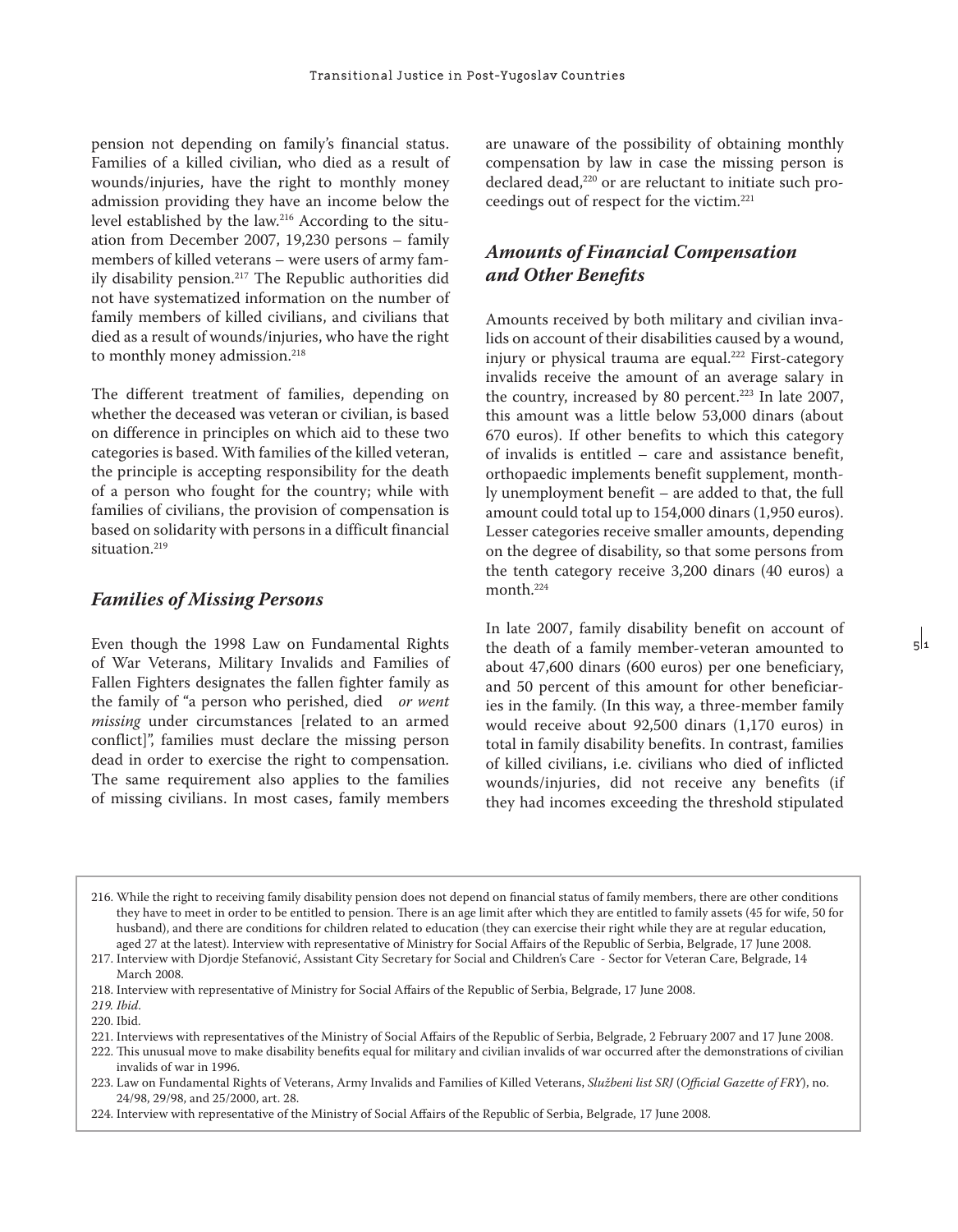by law), or were receiving so-called benefits on a monthly basis (if they had low incomes) which were much lower than the family disability benefits – about 14,750 dinars (187 euros) per family, regardless of the number of beneficiaries.<sup>225</sup>

### **Kosovo**

In late 2007, according to data of the Ministry of Labour and Social Protection, 9,486 persons, of whom 5,200 were civilians, were receiving compensation for death or disability incurred during the 1998- 1999 conflict.<sup>226</sup> The number of civilian beneficiaries significantly increased in comparison to the previous year when fewer than 3,000 persons were receiving compensation.<sup>227</sup>

Two categories – invalid-veterans of the Kosovo Liberation Army (KLA) and families of victim-veterans, on the one hand, and civilian invalids and families of civilian victims, on the other – received compensation on various legal grounds. The basis for payments of benefits to KLA fighters and their family members was the Law on the Rights of War Invalids, Veterans-Former KLA Members and Civilian Victims, adopted by the Kosovo Assembly on 23 February 2006. Implementation of the law began in January 2007, but – due to limited resources – only in the part related to military invalids and families of killed or missing veterans.228 Civilian war victims, including civilian invalids, continued to receive more modest payments on the basis of UNMIK's Regulation 2000/66.229

Regulation 2000/66 and the accompanying Administrative Instruction of Special Representative (2001) stipulate that persons with physical disability of at least 40 percent which is directly related to the armed conflict in Kosovo, as well as families of KLA members and civilians who lost their lives due to the conflict, are entitled to compensation.<sup>230</sup> This decree does not apply to Serb policemen and soldiers,<sup>231</sup> but as regards civilians, enjoyment of the right regulated by the decree is not related to one's ethnic background. In practice, however, the number of non-Albanians who sought compensation on the basis of this decree was negligible. In late 2007, about 30 Serbs and 20 Roma who lost family members were receiving benefits from the Kosovo government.<sup>232</sup>

Compensation that was paid in late 2007 to civilian invalids with 80% disability was 117 euros, while compensation to families of killed civilians totalled 130 euros. The compensation paid to invalids-KLA veterans was 182 euros (80% disability), and family disability benefits were 234 euros for one killed family member-KLA fighter. (If two or more persons-fighters from the same family were killed, the amounts increase by 25-30 euros on average per killed family member.) By comparison, average salary in Kosovo in late 2007 was 217 euros.<sup>233</sup>

229. Ibid.

 $\frac{1}{5}$ 

231. International Committee of Red Cross, *Legal study: The families of Missing Persons in Serbia and Montenegro* (2004), p. 56.

232. Interview with Bajram Pajaziti, head of Department for Fallen Soldiers, Veterans, War Invalids, Civilian Victims and Missing Persons within the Ministry of Labour and Social Protection, Prishtinë/Priština, 27 March 2008.

233. Data obtained from the Ministry of Labour and Social Protection, 27 March 2008.

<sup>225.</sup> Ibid. If the beneficiary is a person over 80 years of age, monthly benefits in December 2007 amounted to a slightly higher sum – 17,200 dinars (218 euros).

<sup>226.</sup> Interview with Bajram Pajaziti, head of Department for Fallen Soldiers, Veterans, War Invalids, Civilian Victims and Missing Persons within the Ministry of Labour and Social Protection, Prishtinë/Priština, 27 March 2008.

<sup>227.</sup> Documenta, Humanitarian Law Center, and Research and Documentation Center, *Transitional Justice in Post-Yugoslav Countries: Report for 2006*, p. 53.

<sup>228.</sup> Interview with Muhamed Gjocaj, head of Department for Social Protection within the Ministry of Labour and Social Protection, Prishtinë/Priština, 20 February 2007; interview with Bajram Pajaziti, 27 March 2008.

<sup>230.</sup> Regulation 2000/66 on Benefits for War Invalids in Kosovo and for Next-of-Kin of Persons Who Lost Their Lives Due to Armed Conflict in Kosovo, 21 December 2000, art. 2(1); Administrative Instruction no. 2001/19 for Implementation of Regulation 2000/66 on Benefits for War Invalids in Kosovo and for Next-of-Kin of Persons Who Lost Their Lives Due to Armed Conflict in Kosovo, 28 November 2001, para. 2.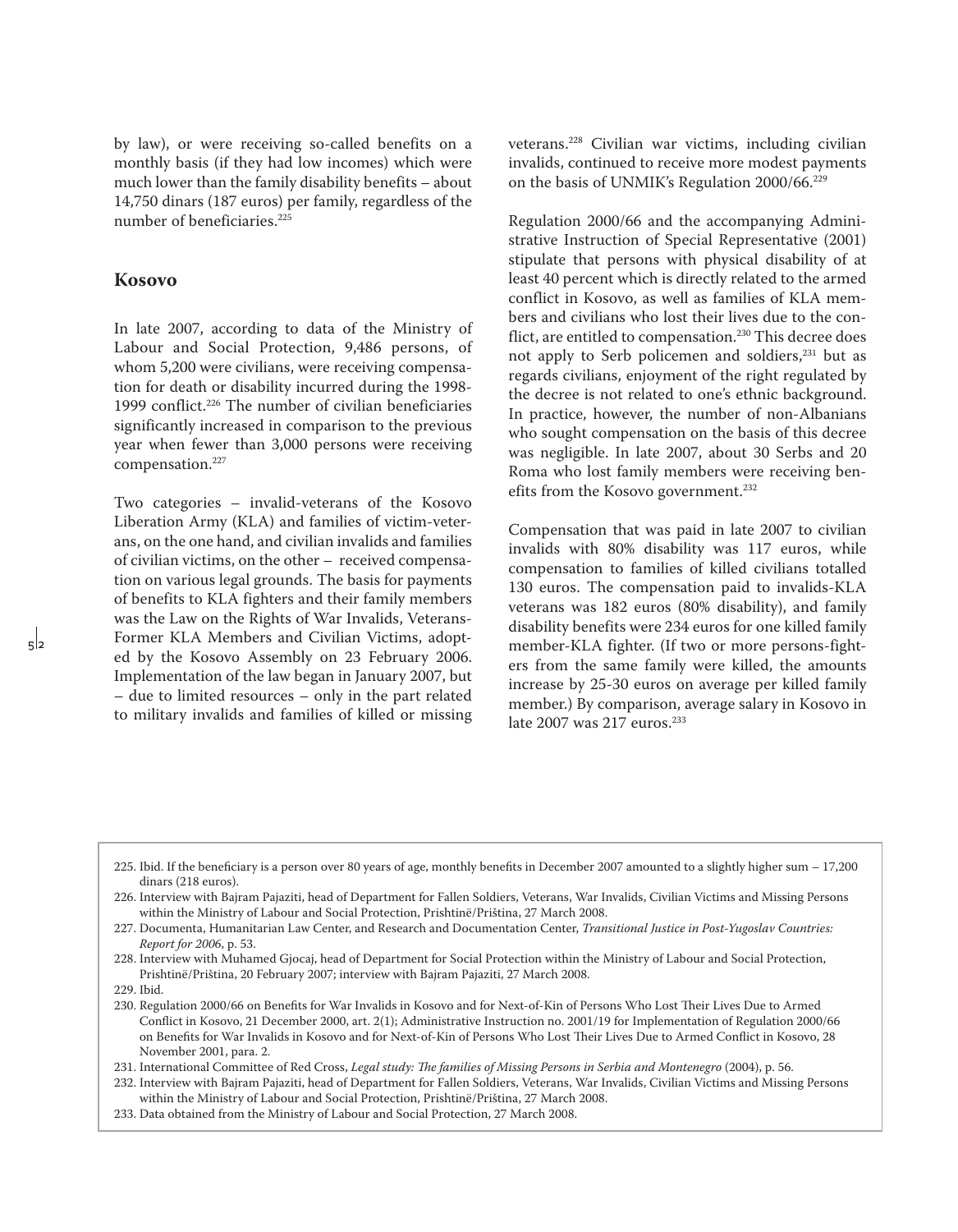The inequitable position of civilian victims is also reflected by the fact that the law prescribes certain privileges – precedence in employment opportunities and enrolment in educational institutions – for KLA veterans who were *not* victims of war, and members of their families, which do not apply to civilian war victims.234

### *Rights of Missing Persons' Families*

UNMIK Regulation 2000/66, which was still being implemented in 2007 with respect to families of killed civilians, does not explicitly mention families of missing persons as possible recipients of monthly compensation. Hence, in order to obtain compensation, the families of missing persons would have to declare their missing family members dead first. Few Albanians were prepared to do so.<sup>235</sup> Given that the regulation pertains solely to the period until 20 June 1999,<sup>236</sup> families of missing persons of Serb, Roma and other nationalities, whose members went missing after this date, could not exercise the rights stipulated in the said decree. For these two reasons, there were very few persons, according to data of the Ministry of Labour and Social Protection of the Kosovo Government, who were receiving benefits on this account – only eight families of persons who went missing in war, which was the situation in December 2007.237

According to the new Law on Rights of Veterans, Invalids and Civilian Victims of War, adopted in February 2006, families are not required to declare a

missing family member dead in order to exercise the right to financial compensation.238 As stated above, the law was solely implemented in the part pertaining to families of missing fighters, but not missing civilians.

#### **Montenegro**

In late 2007, the number of persons to whom the state was paying compensation in relation to armed conflicts in the 1990s remained almost unchanged in comparison to the previous year: 254 war military invalids, five civilian invalids, and families of 198 killed former members of the JNA.239 The number of beneficiaries is relatively small because there was no armed conflict on the territory of Montenegro, with the exception of the relatively short 1999 NATO bombing. Killed or wounded fighters from Montenegro were killed or sustained injuries mostly in other parts of the former Yugoslavia. Given that the number of killed or missing civilians with Montenegrin citizenship is relatively small, Montenegrin laws do not stipulate compensation for families of killed or missing civilians. This is an oversight as there are some civilians with Montenegrin citizenship who suffered in war, hence the lack legal grounds prevents family members from obtaining reparations. To illustrate the point, during the NATO bombing in the village of Murino (between Andrijevica and Plav), six civilians were killed, but the state did not provide any compensation to their families.<sup>240</sup>

<sup>234.</sup> See articles 10(1), 10(2) and 11.

<sup>235.</sup> Information received at OMPF, Prishtinë/Priština, 19 February 2007. ICRC's 2004 Study showed that less than 12 percent of families of missing persons in Kosovo declared their member who went missing dead. International Committee of Red Cross, *Legal study: The families of the missing in Serbia and Montenegro* (2004), p. 116, footnote 156.

<sup>236.</sup> Regulation 2000/66 on Benefits for War Invalids in Kosovo and for Next-of-Kin of Persons Who Lost Their Lives Due to Armed Conflict in Kosovo, 21 December 2000, art. 1(5).

<sup>237.</sup> Data obtained from Ministry of Labour and Social Protection, 27 March 2008.

<sup>238.</sup> Law on Status and Rights of Families of Martyrs, Invalids, Veterans and KLA Members, and of the Families of Civilian Victims of War, 23 February 2006, art. 11(6).

<sup>239.</sup> Interview with representative of Ministry of Health, Labour and Social Welfare of the Republic of Montenegro, Podgorica, 18 March 2008. A year earlier, relevant numbers were 258, 4 and 184.

<sup>240.</sup> Interview with Velija Murić, chairman of Montenegrin Lawyers' Committee for Human Rights, Podgorica, 20 March 2008. Lawyer Murić represents the victims in court proceedings for compensation for damages against the State of Montenegro.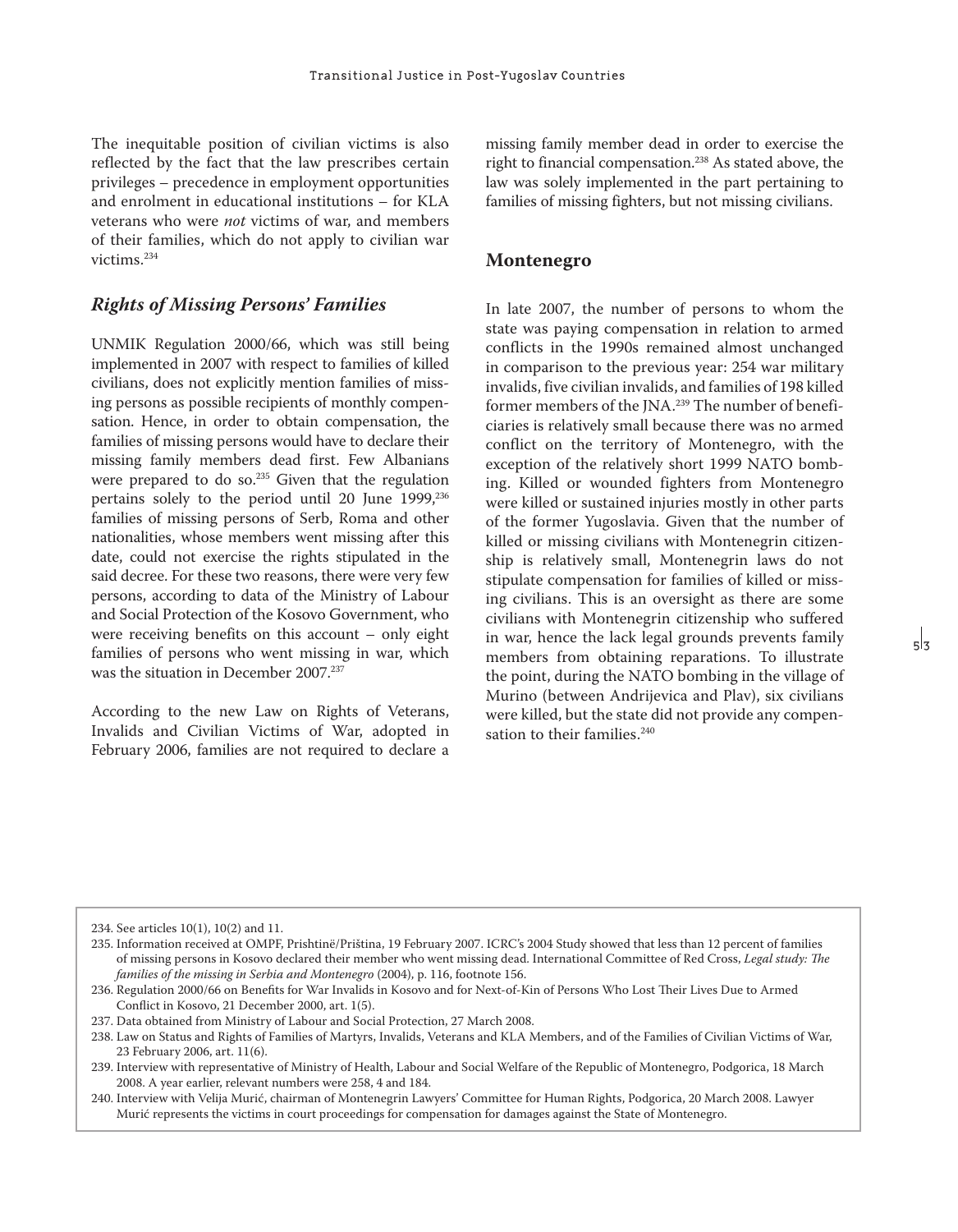# *Personal War Disability Benefit (Military and Civilian)*

A lower percentage of disability (20%) is sufficient in Montenegro to be accorded the status of military war invalid as opposed to the threshold required to be accorded the status of civilian war invalid  $(50\%)$ .<sup>241</sup> First-category invalids were receiving 415 euros (average monthly salary in Montenegro was 376 euros) in late 2007, and this amount is reduced for each of the following lower degree of disability. Care and assistance benefit supplement (270 euros) as well as orthopaedic implements benefit supplement (150 euros) are designated for the first category of invalids.<sup>242</sup>

# *Family Disability Benefits for Members of Fallen Soldiers' Families*

In late 2007, family disability benefit for one beneficiary (a member of fallen fighter's immediate family) amounted to 249 euros. Spouse and one child going to school were receiving 601 euros, on the basis of increased family disability benefit and the so-called material insurance. Spouse and two children were receiving on these various grounds 888 euros (one year earlier – 800 euros). In addition, the state solved the housing problems of almost all the fallen fighters' families, although such an obligation was not stipulated by law.<sup>243</sup>

# **Material Reparations on the Basis of Court Decisions**

In the post-Yugoslav countries encompassed by this report, a certain number of civilian victims of war and persons whose human rights were seriously violated in the previous period endeavour to obtain compensation for damages through court proceedings. Mostly those persons who were not included,

due to restrictive provisions under laws on invalids and other war victims, in any of the categories of victims that are receiving regular compensation through administrative procedures decide to seek justice in a court of law. Plaintiffs are often, though not exclusively, members of ethnic minorities in the given community, or citizens of other post-Yugoslav countries as opposed to the country against which legal cases are brought. Plaintiffs' claims mostly refer to compensation for non-material damages on account of illegal detention, physical injuries and mental anguish, including sufferings caused by death or disappearance of family members. In 2007, the number of applicants increased considerably in comparison to the previous period thanks to concerted efforts on the part of former camp prisoners associations in Bosnia and Herzegovina to force the authorities with thousands of applications for damages to improve the laws on war victims as well as to obtain symbolic recognition of their victim status from the public and the government alike.

However, with the exception of former camp prisoners who have a coordinated approach, the majority of other victims rarely decide to seek reparations in a court of law. Lawsuits against states are lengthy and entail considerable expenses on the part of victimsplaintiffs, while positive outcome is uncertain since the burden of proof is on the plaintiff. Victims-witnesses in war crimes trials often possess no legal knowledge which would enable them to bring separate civil cases for compensation of damages against the accused, and there is no effective mechanism of free legal aid in place in any of the countries that would facilitate for the victims to initiate such proceedings.

### **Bosnia and Herzegovina**

In 2007, in Bosnia and Herzegovina, the media and largest victims associations did not register a single

241. Law on Protection of Servicemen and Invalids (2003), Articles 8 and 18.

242. Data obtained via e-mail from the Ministry of Health, Labour and Social Welfare of the Republic of Montenegro, 17 March 2008. 243. Ibid.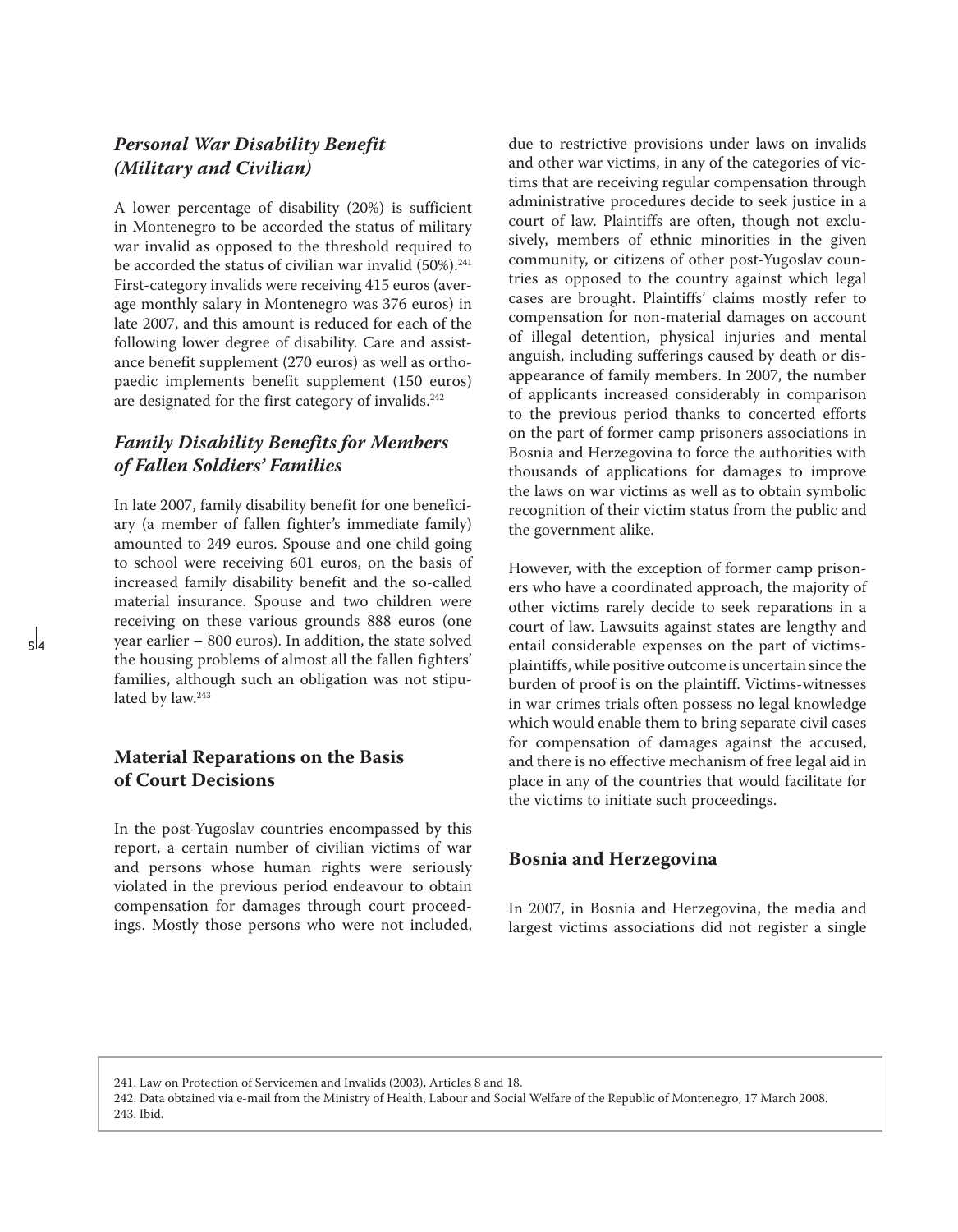case in which applicants for compensation for damages caused by actions in war received a judgment in their favour. In rare cases from previous years when courts ruled in favour of applicants, court decisions have not since been implemented.

However, the year 2007 saw the most vigorous efforts of victims to try to exercise their right to damages by lawsuits. The Association of Camp Prisoners of Bosnia and Herzegovina, whose members are mostly Bosniaks, filed about 12,000 such claims over the course of the year, seeking compensation for sufferings that applicants endured in camps on the territory of Republika Srpska, and in a smaller number of cases, in the Federation of Bosnia and Herzegovina, Croatia and Serbia.244 By the end of the year, not a single court in Bosnia and Herzegovina and neighbouring states had scheduled a preliminary hearing on any of these charges.245 Even if courts were to rule in favour of camp prisoners, it would be highly unlikely that such court decisions would be implemented any time soon. About 15,000 persons, according to War Veteran Association of Republika Srpska, in the latter half of the 1990s, received court rulings in their favour in lawsuits against Republika Srpska on account of physical injuries or deaths of family members mobilised by the Republika Srpska authorities during the war. However, these court decisions were not implemented due to lack of funds, i.e. Republika Srpska declared damages awarded to applicants a part of public debt.246

According to information in the possession of the Association of Camp Prisoners of Bosnia and Herzegovina, only one former camp prisoner, Zijahudin

Smajlagić, managed to win a lawsuit against Republika Srpska on the grounds of illegal detention. The firstinstance decision handed down by the Banja Luka court in March 2003 was upheld by a court of second instance in October 2005, and Republika Srpska was ordered to pay 4,500 convertible marks (2,300 euros) in damages to the plaintiff. However, this court ruling had not been implemented by the end of 2007.<sup>247</sup>

In the course of 2007, the Association of Camp Prisoners of Republika Srpska also collected applications for compensation for damages caused by sufferings of Serbs imprisoned in camps on the territory of present-day Federation of Bosnia and Herzegovina during the war.

Judging by some statements of representatives of camp Prisoners associations of Bosnia and Herzegovina and Republika Srpska respectively, over the course of the year, it seemed that the real purpose of claims for damages was not compensation on the basis of court rulings, given that it would be highly unlikely that any entity would be able to pay the requested compensation. The motive of the Association of Camp Prisoners of Bosnia and Herzegovina was to exert pressure by way of lawsuits brought on the governments in the entities and at the state level to improve the legislative framework within which victims would be compensated through administrative procedures.248The Chairman of the Association of Camp Prisoners of Republika Srpska explained that lawsuits for damages against the Federation of Bosnia and Herzegovina were intended to show to the public that the Serbs of Bosnia and Herzegovina had been victims of human rights violations and war crimes.<sup>249</sup>

- 246. Interview with Milorad Kalamanda, secretary general of War Veteran Association of Republika Srpska, Banja Luka, 23 January 2007.
- 247. Interview with Šaćir Srebrenica, vice-president of the Association of Camp Prisoners of Bosnia and Herzegovina, Sarajevo, 23 April 2008.

249. I.K., "Logoraši Republike Srpske tužit će Federaciju BiH" ("Republika Srpska camp prisoners will sue Federation B-H"), *web page Index. hr*, 11 November 2007, www.index.hr/vijesti/clanak/logorasi-republike-srpske-tuzit-ce-federaciju-bih/364563.aspx (quoted statement of chairman of the Association of Camp Prisoners of Republika Srpska).

<sup>244.</sup> Interview with Šaćir Srebrenica, vice-president of the Association of Camp Prisoners of Bosnia and Herzegovina, Sarajevo, 23 April 2008.

<sup>245. &</sup>quot;Podneseno 12 hiljada tužbi" ("Twelve thousand lawsuits brought"), *Dnevni avaz* (Sarajevo), 12 January 2008, posted on the following web address: http://aktuelno.ba/index.php?option=com\_content&task=view&id=223&Itemid=94 .

<sup>248.</sup> Speech by Murat Tahirović, president of the Association of Camp Prisoners of Bosnia and Herzegovina, at a conference on the rights of civilian war victims, Sarajevo, 11 April 2007.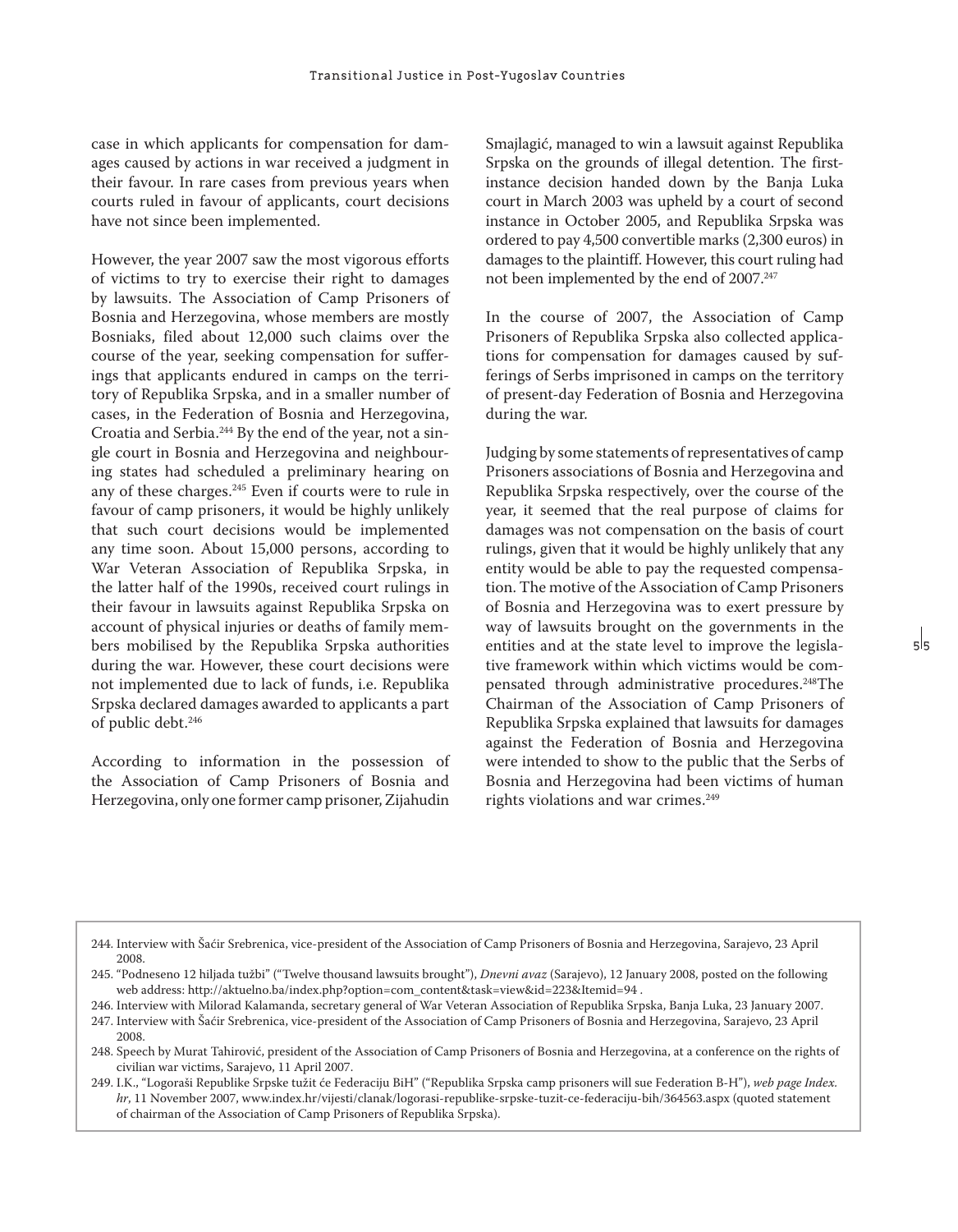### **Serbia**

According to the law, a civilian may obtain compensation if he/she incurred a wound, injury or illness as a result of actions of enemy formations, which effectively caused bodily damage of at least 50 percent, or if he/she is a member of the family of a killed civilian or a civilian who died from inflicted injuries/wounds. Hence, the legislation does not provide for compensation in cases where bodily damage to civilians was caused by actions of Serbian state organs, either during or after the war. There is no state reparations programme in place for human rights violations in the past, particularly during the rule of Slobodan Milošević.

Persons who sustained physical injury or mental anguish at the hands of Serbian state organs may obtain compensation for damages solely through legal actions against the state. However, the state may be held responsible only if the lawsuit was brought within three years after the victim learnt about the damage and perpetrator. This deadline expired for many potential plaintiffs who did not bring charges, and now they have no possibility to do that. In addition, where lawsuits for damages were brought on time, court proceedings were not appropriate to the context and nature of human rights violations for several reasons: the burden of proof is on the victim; court proceedings are lengthy and entail considerable expenses; the damages awarded fail to correspond to the gravity of the criminal offences committed; and the courts tend to assume a protective attitude towards the state.

On behalf of 780 Serb refugees from Croatia, who had fled to Serbia in 1995 in the wake of *Storm* military operation, HLC brought charges in the past years against the Republic of Serbia for unlawful deprivation of liberty, violations of the Convention Relating to the Status of Refugees and Serbian Refugee Act, arrests of refugees by the police in Serbia and their forcible return to war zones. There these persons were exposed to inhuman treatment at the hands of command structures in Serb units, or received bodily injuries in military operations. In 2007, HLC continued to represent 53 victims of forcible mobilisation on whose behalf it had previously brought seven lawsuits for compensation for damages before the courts in Serbia in the period between 1998 and 2001. In 2007, the courts delivered six verdicts out of which five established the responsibility of the State for illegal arrests and mobilisation of refugees, hence the State was ordered to pay compensation for non-material damages to forty-nine refugees ranging between 40,000 (about 500 euros) and 680,000 dinars (about 8,500 euros).

Given the Serbian Supreme Court's opinion adopted in February 2004 on the issue of applicability of statute of limitations, those victims who had not brought lawsuits by that year cannot exercise their right. Before this decision of the Supreme Court, if the damage was caused by the perpetration of a criminal offence such as unlawful detention, the claim against the state would fall under the statute of limitation within the time limit applicable to the criminal offence itself, which was a considerably longer limitation period than the general limitation under the Contractual Relations Act pertaining to claims for damages (subjective limitation period of 3 years from the date when the injured party learnt about the damage and the perpetrator, and objective limitation period of 5 years). According to the Supreme Court's opinion, however, only identified individuals-perpetrators of a criminal offence, but not the State, may be charged within the longer limitation period.250 Identities of police officers and soldiers who were arresting forcibly mobilised refugees are not known to the refugees, hence no requirements are met to institute the proceedings due to the statute of limitation. In addition, lawsuits against individuals who were at the helm of political and police structures in mid-1990s are not possible because they are either deceased or inaccessible as they have been put on trial at the ICTY. The legal opinion adopted by the Serbian Supreme Court prevented a large number of victims to bring lawsuits. Of about 10,000 forcibly mobilised refugees, only about 1,000 filed claims for

250. Legal opinion of the Serbian Supreme Court Civil Department, adopted at the session held on 10 February 2004.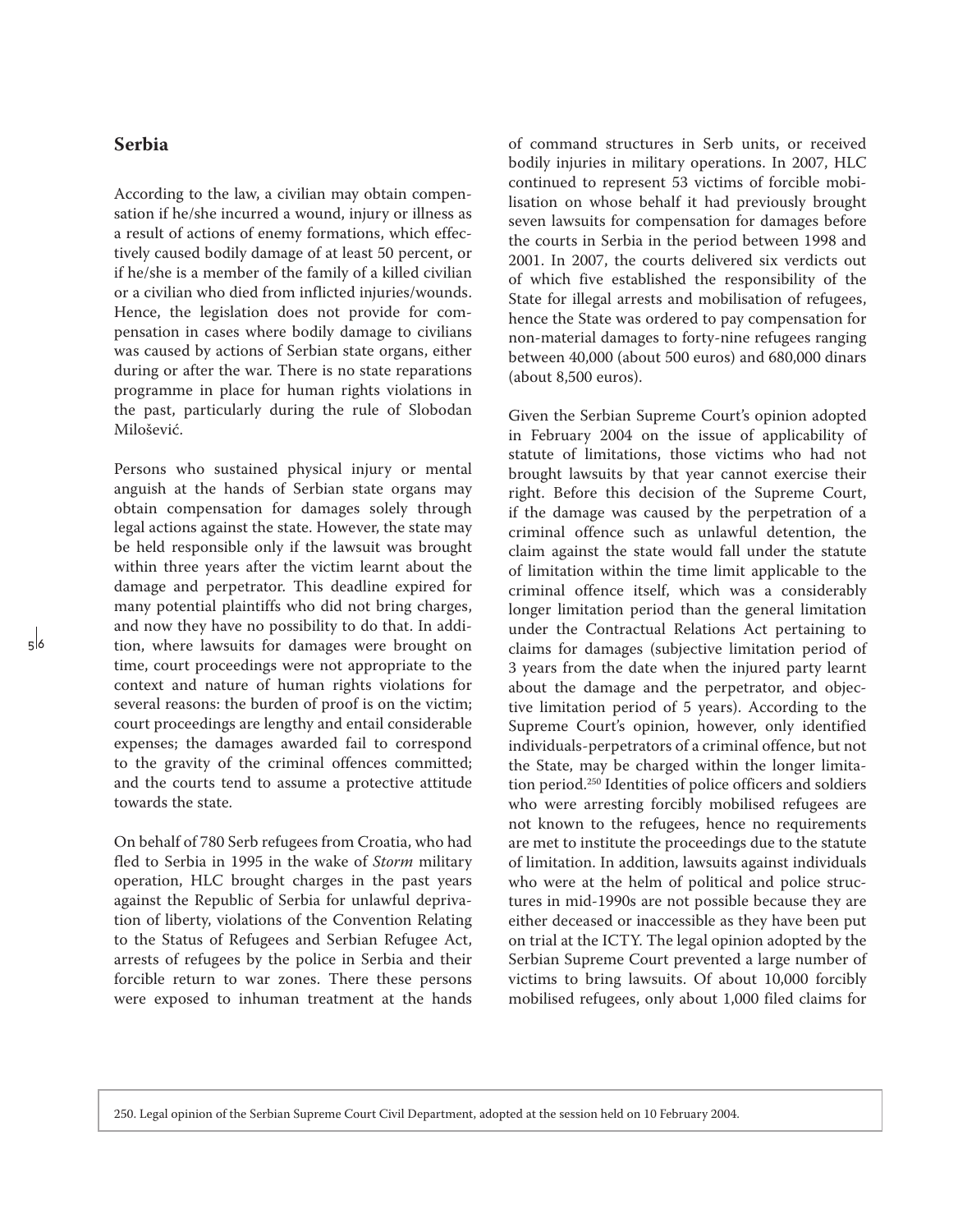compensation for non-material damages within the legal limitation period through HLC or other human rights organisations.251

On behalf of the victims of torture and other human rights violations during the rule of Slobodan Milošević, HLC and other human rights organisations have brought a significant number of claims for damages against the state in the past years. On behalf of several dozen former *Otpor* activists and other participants in actions and protests against the authorities, HLC instituted legal proceedings demanding that the state pay compensation for non-material damages on account of mental anguish suffered due to arrests and abuses in 1999 and 2000.252 The Serbian Supreme Court handed down two rulings in 2007 which ended the proceedings instituted by HLC on behalf of 10 *Otpor* members: the state was ordered to pay the total amount of 1,700,000 dinars (about 28,000 euros) to activists who had been unlawfully deprived of liberty.

Kosovo Albanians, the victims of violations of rights in the course of 1998 and 1999, constitute the following category of plaintiffs in the proceedings for compensation for damages. In 2007, there were five proceedings underway in Serbia pertaining to unlawful deprivation of liberty, which were instituted by HLC in 2004, 2005 and 2007. Proceedings against the Serbian state brought by HLC in January 2007 on behalf of 24 close relatives of 14 Albanian women and children, who had been killed in March 1999 in Podujevo by members of the *Scorpions* unit operating as part of the reserve force of the Serbian Interior Ministry, were also underway.

In 2007, there were five lawsuits for compensation for damages against the Serbian state before the Belgrade First Municipal Court, which were brought by HLC in 2006 and 2007 on behalf of five Bosniaks from Sandžak on the grounds of state responsibility for torture to which they had been exposed in the period 1991-95 at the hands of members of the Serbian Interior Ministry. The ruling issued by the First Municipal Court in February 2007 obligated the Serbian state to pay a total of 1,690,000 dinars to Himza Kamberović and Kasim Hajdarević on account of state responsibility for torture to which they had been subjected in February 1994 by the members of the Serbian Interior Ministry.

In May 2007, the First Municipal Court in Belgrade upheld the HLC charges brought in 2006 against the Republic of Serbia on behalf of Alija Halilović, who had been the victim of 16.5 month-long illegal detention starting in 1993. The court ordered the state to pay the damages of 1,300,000 dinars to Alija Halilović on account of its responsibility for illegal detention. The court ruling went into effect in 2007.

## **Croatia**

Claims for compensation for non-material damages caused by acts of terror and other violence were mostly dismissed with explanations citing either expiry of limitation period or war damages for which the Croatian state held no responsibility, or both.<sup>253</sup> In several cases, the courts upheld claims for damages on the basis of previously established criminal responsibility. There were also instances that the courts (e.g. the Municipal Court in Sisak) would accept applicants' claims even though no individual criminal responsibility had been previously established, but such court rulings were not subsequently upheld by courts of second instance.

"War damage" is damage inflicted by military operations or actions which are an integral part of such operations. There were, however, several cases in which members of Croatian forces caused non-ma-

<sup>251.</sup> Mojca Šivert, "Naknada štete u slučajevima prinudno mobilisanih izbeglica" ("Compensation for Damages in Cases of Forcibly Mobilised Refugees"), in Goran Opačić et al. (ed.), *Posledice prinudne mobilizacije izbeglica 1995. godine* (*Consequences of Forcible Mobilisation of Refugees in 1995*) (IAN – International Aid Network, Belgrade, 2006), p. 167.

<sup>252.</sup> During 2000 and 2001, HLC brought 60 lawsuits on behalf of 86 members of *Otpor* (Resistance). All the proceedings had positive outcomes, except for two cases where the claims for damages were ultimately dismissed following the decision adopted by the Serbian Supreme Court. Compensation ranged between 10,000 and 200,000 dinars (130 - 2,560 euros, at the currency rate in late 2006).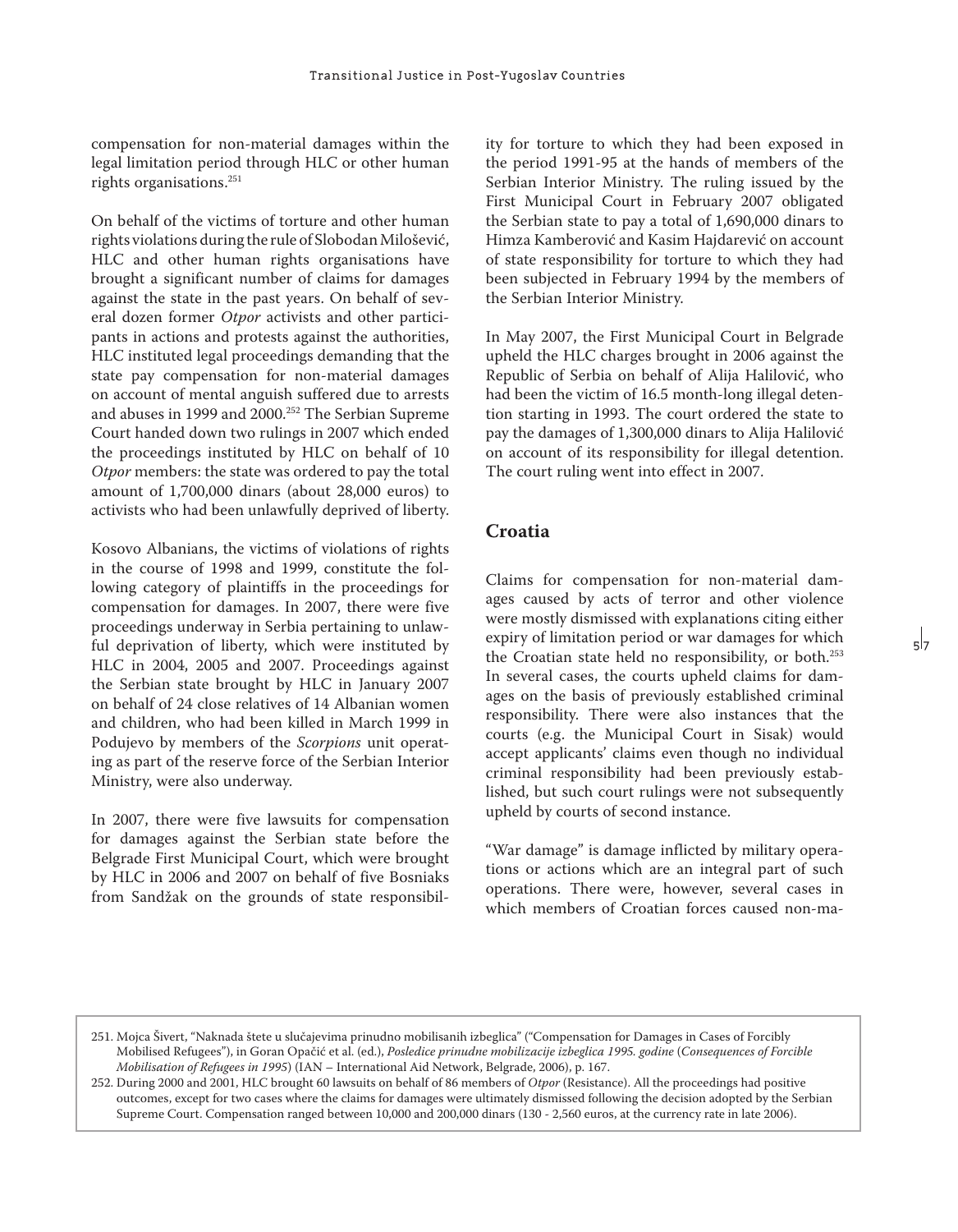terial damage by perpetrating a murder which would fall under the category of war crime, but not the notion of "war damage". In several cases, as part of the criminal proceedings conducted, criminal responsibility of the accused for a war crime was established. Surviving members of victims' families were awarded compensation in subsequently instigated lawsuits.254 E.g. in a case related to the crime committed in the village of Paulin Dvor, the District Court in Zagreb issued a ruling effective immediately in October 2006 ordering the Republic of Croatia to pay compensation for non-material damages of 220,000 kunas to each of the three applicants (Labus Dušanka, Janković Kosana and Labus Jovan). At its session in May 2007, the Supreme Court dismissed the motion for revision submitted by the Republic of Croatia as unsubstantiated, with the explanation that the damage caused by murder in a zone outside the war operations area could not be placed under the category of war damage. Even if the perpetrator was on leave, as stated in the motion for revision, the Republic of Croatia as the defendant in the case would be held responsible, in accordance with the principle of objective responsibility, with respect to the plaintiffs for damages on account of the loss of their husband and father, given that the murder had been committed with a lethal weapon owned by the Croatian Army.255

In addition, in some cases the courts awarded compensation for damages to members of murdered Serbs' families, although individual criminal responsibility for the crime committed had not been previously established.256 However, there were more cases in which the courts dismissed claims for damages on the grounds of applicants having filed them after the expiry of the statute of limitation or with explanation that this was war damage for which the state could not be held responsible.257 One such case was the well-known Solar family case in which the Municipal Court in Sisak dismissed the claim for damages on 18 December 2007 citing the expiry of the statute of limitation and absence of conditions required by the Law on Responsibility for Damage Caused by Terrorist Acts and Public Demonstrations. The case pertains to the murder of Ljubica Solar by sniper fire in 1991 in Sisak.258

Actions of Serb formations may constitute the basis for an obligation of the state to compensate for nonmaterial damages if these actions were terrorist in character. However, as a rule, courts would decide that the damage caused by Serb forces was the consequence of war operations, not terrorist actions. Some commentators disputed logical and legal grounds for broad interpretation of the notion of "war damage", and explained the courts' decisions as a reflection of the state's need to avoid a situation in which numerous applicants would be paid substantial amounts of money for damages caused by Serb formations.

The District Court in Šibenik overturned a 2006 ruling by the Municipal Court in Drniš whereby the Republic of Croatia was instructed to pay compensation for non-material damages of 2.5 million kunas

<sup>253.</sup> Under relevant legal provisions, the State is responsible for damage caused by terrorist acts or damage caused by its own organs. The Law on Responsibility for Damage Caused by Terrorist Acts and Public Demonstrations, *Narodne novine* (*Official Gazette*)*,* no. 117/03, 23 July 2003, art. 1 para. 1; the Law on Responsibility of the Republic of Croatia for Damage Caused by Members of Croatian Armed Forces and Police during the Homeland War, *Narodne novine* (*Official Gazette*)*, no.* 117/03, 23 July 2003, art. 1.

<sup>254.</sup> Municipal Court in Zagreb issued a ruling which came into effect to award compensation of 220,000 kunas to Mirjana Tepšić, daughter of Draginja Katić who had been murdered by Nikola Ivanković, a member of the Croatian Army.

<sup>255.</sup> Supreme Court of the Republic of Croatia, Judgment in the case Rev 272/07-2, 9 May 2007.

<sup>256.</sup> Municipal Court in Sisak awarded compensation of 200,000 kunas to Milja and Petar Bojinović, parents whose daughter had been murdered. In 2006, Sisak Municipal Court awarded compensation for non-material damages of 62,300 kunas to applicant Aleksandar Vukičević who had been wounded in the war.

<sup>257.</sup> The court rejected the claim for damages brought by Petar Damjanović from Petrinja. Municipal Court in Vojnić dismissed the claim for damages filed by applicants Marija and Nikola Gaćeša on the grounds that this was war damage for which the state bore no responsibility. Applicants were ordered to pay the costs of the lawsuit amounting to 25,000 kunas. Under the provision of article 376, para. 1, of the Law on Contractual Relations, a claim for compensation for inflicted damages falls under the statute of limitations after the passage of three years from the date when the injured party found out about the damage and the person responsible.

<sup>258.</sup> See ruling and decision issued by Sisak Municipal Court, dated 18 December 2007.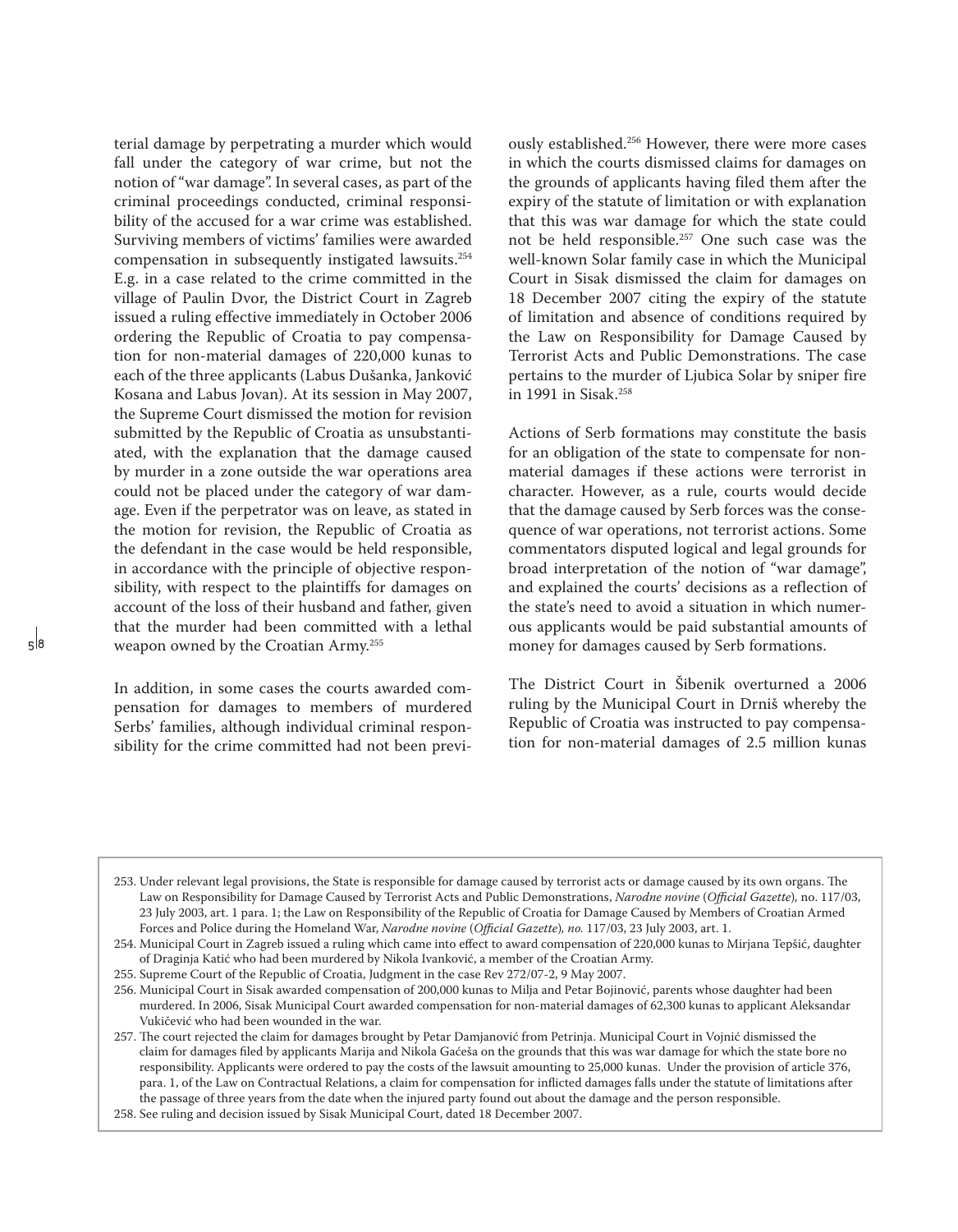to legal heirs of four Croats from the village of Čitluk near Drniš, who had been murdered in January 1993, and ordered a retrial before the court of first instance so as to explain better why the action of Serbian paramilitary formations was characterised as a terrorist act.259 The court's ruling of first instance, dated 12 July 2006, treated the crime committed by Serbian paramilitary units as a terrorist attack and instructed the state to compensate for damages under the Law on Responsibility for Damages Caused by Terrorist Acts and Public Demonstrations.

In the proceedings of first instance, the courts in Sisak, Karlovac, Vojnić, Gvozd and Glina dismissed for the most part during 2007 applicants' claims for compensation for non-material damages caused by actions of Serb formations. The courts explained their decisions by stating that the damage was inflicted by war operations, hence the state, under the Law on Responsibility for Damages Caused by Terrorist Acts and Public Demonstrations, could not be held responsible.260

As regards the claims for compensation for material damages, irrespective of who caused it, the courts reject such applications and refer the applicants to submit their claims to a competent government ministry under the 1996 Reconstruction Act.<sup>261</sup>

#### **Montenegro**

In 2007, in Podgorica, a large number of trials instigated by charges brought by families of Bosniak victims from Bosnia and Herzegovina were held. The plaintiffs sought compensation for damages on account of deportation of their loved ones in May 1992 from Montenegro to Republika Srpska, where many had been subsequently killed (see above, chapter *War Crimes Trials – Montenegro*). By the end of 2007, the Basic Court in Podgorica rendered firstinstance judgments in 30 cases, out of which in 28 the responsibility of the State was established for damages caused by unfounded deprivation of liberty. The court awarded different amounts to applicants, ranging from 15,000 to 30,000 euros. Trial chambers dismissed claims alleging applicants' sustained fear and violations of the right of a person (on account of inhuman and degrading treatment in inefficiently conducted investigations, and ethnic/religious discrimination). Therefore, the applicants appealed against the rulings of first instance.

The state also appealed against the court rulings arguing that there was no cause-and-effect relationship between the actions of the Montenegrin police and subsequent deaths. No ruling of second instance in any of the cases was passed until the end of 2007. Given the possibility that the court rulings of first instance could be reversed and that a court of second instance could order retrials, which would further protract the agony of family members, applicants' legal representatives proposed an appropriate settlement in all 36 cases to Montenegrin prime minister.<sup>262</sup> Until the end of 2007, the prime minister did not respond to this proposal.

The following set of lawsuits for compensation of damages before Montenegrin courts pertains to the crime in Štrpci (in Bosnia and Herzegovina), committed on 27 February 1993, when the members of the *Avengers* unit under command of Milan Lukić had abducted 18 Bosniaks and one Croat, as well as an unidentified person, from a train, and subsequently murdered them. In the course of 2007, two

<sup>259.</sup> Telephone interview with lawyer Zrinko Zrilić, legal representative of a large number of applicants of Croatian ethnicity from wider Zadar area in the legal action against the State for compensation for non-material damages, 9 September 2008.

<sup>260.</sup> Interview with lawyer Luka Šušak, legal representative of Croat Serb families in several cases where applicants sought compensation for damages inflicted by the Croatian Army or police, Zagreb, 5 July 2008.

<sup>261.</sup> See, in this respect, judgments passed by the Supreme Court in 2007 in the following cases: Rev 449/2007-2 (judgment dated 5 June 2007), Rev 450/2007-2 (27 June 2007), Rev 983/2006-2 (29 August 2007), and Rev 858/07-2 (26 September 2007).

<sup>262.</sup> Letter addressed by Prelević Law Office to Montenegrin prime minister Željko Šturanović (Initiative for Settlement with Respect to Compensation for Damages for Victims of 1992 Bosnian Refugees Deportation), Podgorica, 13 December 2006.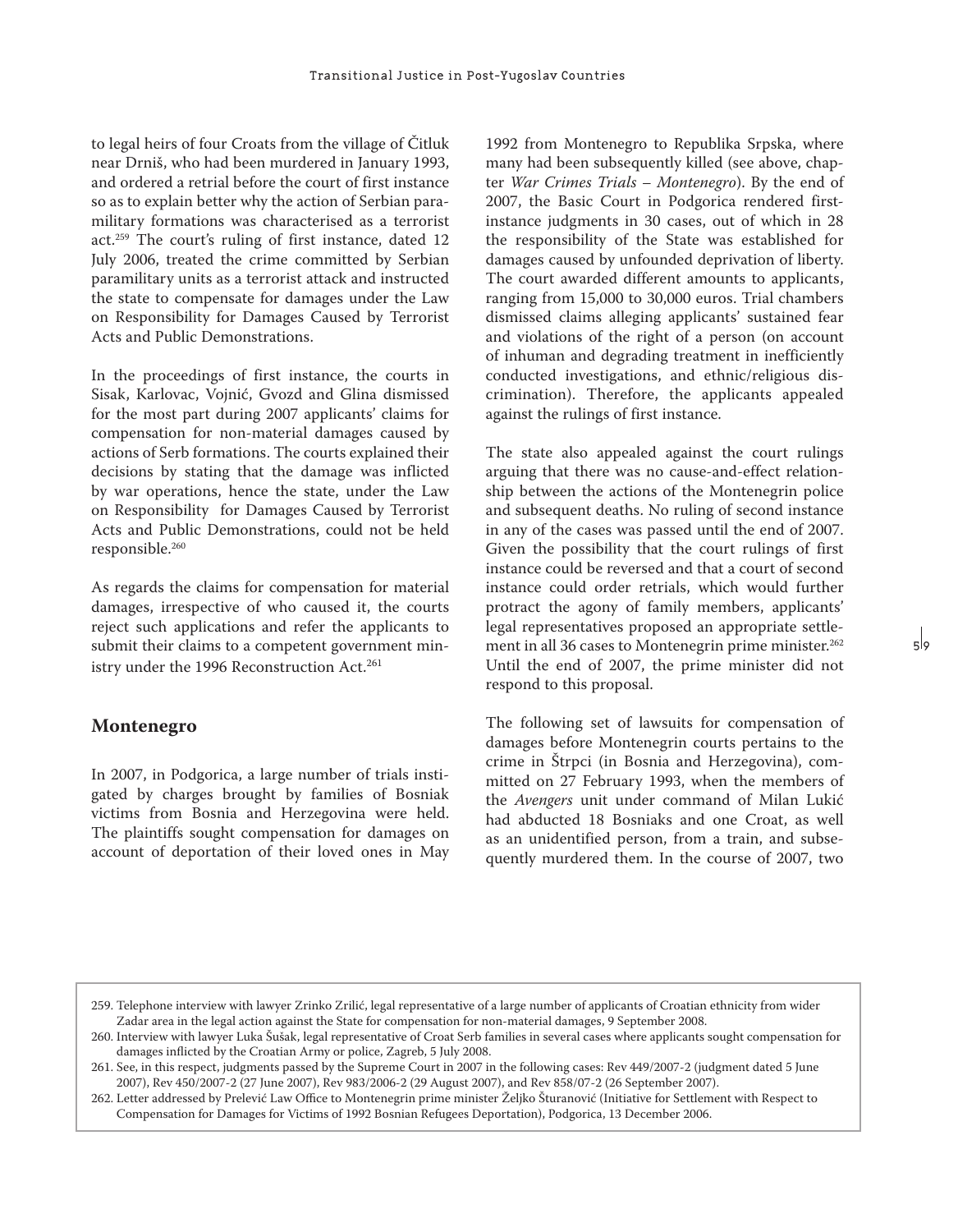first-instance rulings of local courts to compensate for damages were handed down, one in Plav, and the other one in Bijelo Polje. Municipal Court in Bijelo Polie awarded 15,000 euros each to brothers and the mother of one of the victims on account of their mental anguish. Municipal Court in Plav awarded 20,000 euros each to parents of another victim as well as 15,000 euros each to children and wife.<sup>263</sup>

The third big set of lawsuits for compensation for damages in Montenegro related to crimes committed on the border between Montenegro and Kosovo during the NATO bombing in the spring of 1999. According to the data of the Montenegrin Lawyers Committee for Human Rights, in the village of Kaluđerski Laz, on 18 April 1999, the persons assumed to be members of the Yugoslav Army killed seven persons from a group of 32 persons from Kosovo who tried to seek refuge in Montenegro. By mid-June, 21 persons in total were killed, including a larger number of the elderly, women and children. In 2005 and 2006, the families of those murdered brought twelve lawsuits for compensation for damages against the State Union of Serbia and Montenegro, and the Army of Serbia and Montenegro, as principal defendants. The second defendant in these proceedings is the Republic of Montenegro, whose Ministry of Interior failed to protect the lives of the refugees. Except for these cases, 36 families from several villages in the border area between Montenegro and Kosovo also charged the State Union and the Army of Serbia and Montenegro with destruction or inflicting damage to their properties in April 1999. Trial chamber judges of the Podgorica Primary Court's civil department adopted the position in June 2006 that the proceedings related to events in Kaluđerski Laz should be adjourned until it was established which of the two now independent states was the legal successor to the State Union of Serbia and Montenegro.264 In 2007, the proceedings resumed.

In the course of 2007, there were three lawsuits underway for compensation for damages against the Republic of Montenegro before the Podgorica Basic Court which had been brought by HLC in 2006. Two lawsuits were brought on behalf of two Bosniak men and one Bosniak woman, the victims of torture in November 1992 and February 1993 in the Bukovica villages of Mrčići and Čejrenci (Pljevlja municipality). Another lawsuit was brought on behalf a Bosniak from the Bukovica village of Vitina, whose property had been destroyed in April 1994.

### **Kosovo**

From 1999 until 2007, Kosovo Serbs brought about 15,000 lawsuits for compensation for damages to the property destroyed immediately after the end of 1999 war and during March 2004 violence before courts in Kosovo.265 Property owners sued the Kosovo government and municipal authorities, and often also UNMIK and KFOR (international forces in Kosovo). Immunity protects UNMIK and KFOR from such charges. As regards the Kosovo authorities, they were formed as late as 1 January 2002, hence they do not consider themselves responsible for the destruction inflicted in 1999. In 900 cases, courts declared their lack of jurisdiction, whereas in the remaining cases, hearings had not been scheduled by the end of 2007.266

In January 2007, HLC brought a lawsuit for compensation of damages on behalf of a Serb from Kosovo who had been unlawfully detained under suspicion of

263. Interview with Velija Murić, chairman of Montenegrin Lawyers Committee for Human Rights, Berane, 18 March 2008. 264. D.B., "No Solution until Successor Is Appointed", *web page Vijesti* (Podgorica), 7 June 2006 (www.vijesti.cg.yu/naslovna. php?akcija=advview&id=202399).

265. Interview with Trifun Jovanović, head of Office for Communication with Courts in the Court Integration Sector, UNMIK Justice Department, Gračanica, 21 February 2007.

266. Interview with Trifun Jovanović, Gračanica, 27 March 2008.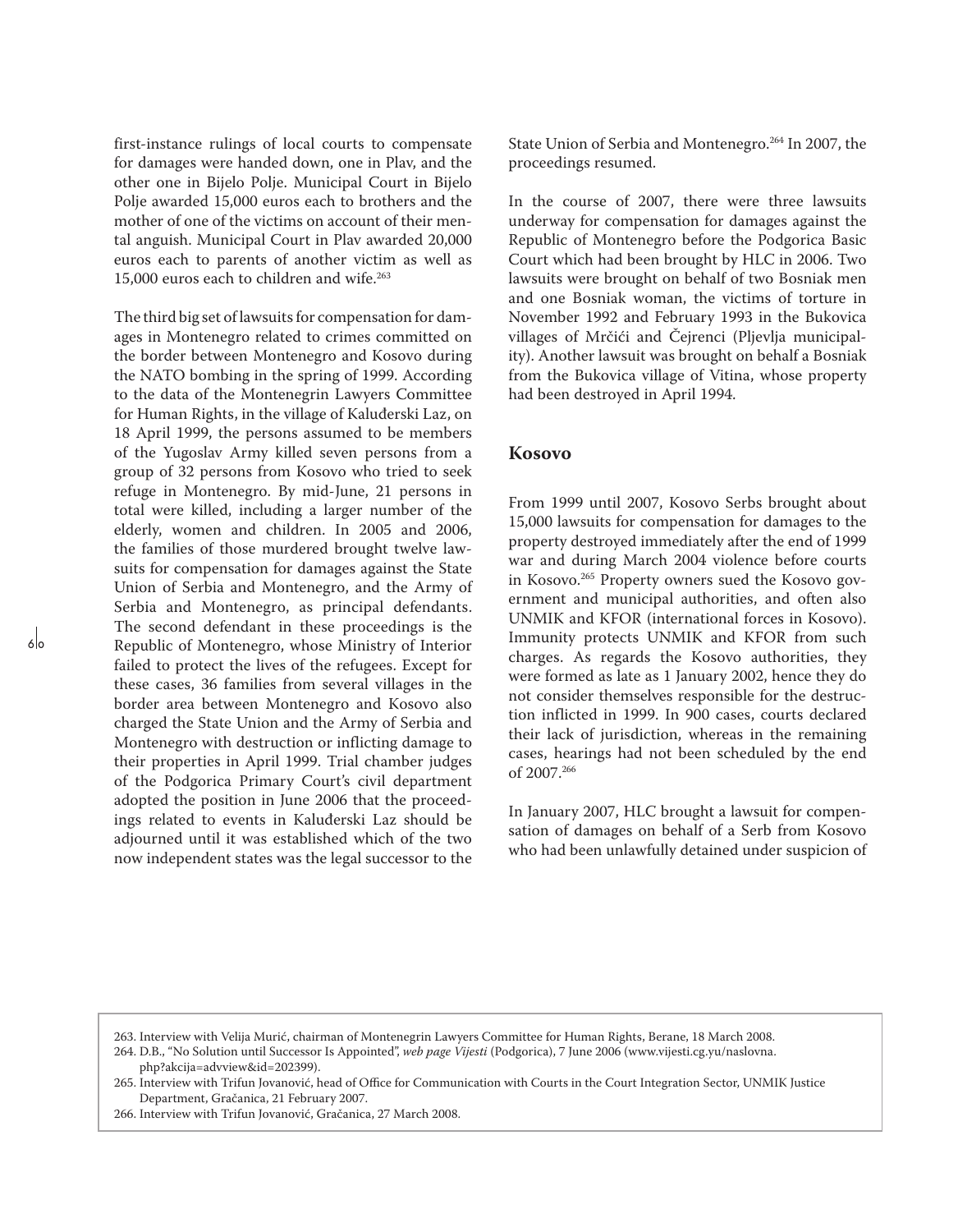having committed a war crime. He was acquitted by a court ruling when it came into effect.

### **Return and Reconstruction of Property**

While armed conflicts in Croatia and Bosnia and Herzegovina ended twelve years ago, the return of seized property and reconstruction of destroyed or damaged property were not completed even by the end of 2007. Moreover, several tens of thousands of families were still waiting for the reconstruction of their properties. In addition, the authorities in Croatia did very little to enable former holders of the so-called tenancy rights to obtain the same or similar apartments, unlike Bosnia and Herzegovina which had resolved this matter as far back as 2004 even though the problem of seized apartments in Bosnia and Herzegovina had been more widespread than in Croatia. For the most part, both states have returned occupied private properties (houses) to their rightful owners. In Kosovo, where the conflict ended four years after the wars in Croatia and Bosnia and Herzegovina had come to an end, there are still several thousand houses and apartments which were occupied by illegal tenants at the expense of rightful owners.

# **Croatia**

The issue of return and reconstruction of property in Croatia in 2007 concerned mostly, as in previous years, provision of housing for Croatian Serbs-former holders of the so-called tenancy rights, as well as the reconstruction of destroyed and damaged properties owned by Serbs. Croats who had been forced to flee their homes during the war in areas of Croatia under Serb control had their property returned to them in the years after the war, while the reconstruction of their destroyed and damaged properties was completed by 2003-2004.

Before the war, tens of thousands of Serbs in urban areas had lived in apartments belonging to the state or state companies for which they had had the socalled tenancy rights. This was a property right, equal in many of its aspects to ownership, except for the inability of the holder of tenancy right to sell the apartment, which the State could take from him/ her under certain restricted circumstances. During and immediately after the war, by resorting to discriminatory measures the authorities deprived tens of thousands of Serb refugees of their tenancy rights.<sup>267</sup> About 23,700 tenancy rights, which belonged to Croatian Serbs, were taken away from them in court proceedings during and after the war. At issue here are apartments in the areas which were under control of the Croatian government. In addition, thousands of tenancy rights in areas under Serb rebel forces (Krajina) ceased to exist on the basis of the law adopted in September 1995, after the Croatian government regained control over this part of the country.268

In areas controlled by Serbs during the war (areas of special state concern – hereinafter: ASSC), about 8,100 former tenancy right holders applied for the provision of housing by October 2007. Of this number, the government resolved housing problems of 3,638 applicants, while 3,653 cases, mostly pertaining to Croatian Serbs' applications, remained unsolved (the rest of applications were dismissed).<sup>269</sup> The majority of beneficiaries were ethnic Croats, who, on various grounds, met conditions on the basis of which they could be provided housing in ASSC. Models of provision of housing include: renting state-owned apartments in ASSC; renting state-owned houses in ASSC; protected rents; provision of basic building material for construction of houses on one's own land; and, provision of plot of land and basic building material for construction of houses.270 In the course of 2007,

 $\frac{1}{6}$ 

<sup>267.</sup> Human Rights Watch, *Croatia: A Decade of Disappointment: Continuing Obstacles to Reintegration of Serb Returnees*, September 2006, p. 4.

*<sup>268.</sup> Ibid.*

<sup>269.</sup> OSCE Mission to Croatia, *News in brief*: *3 – 16 October 2007*, www.osce.org/documents/mc/2007/11/27905\_en.pdf, p. 1.

<sup>270.</sup> Law on Areas of Special State Concern, the part "Incentives for Settlement and Development of Areas of Special State Concern", *Narodne novine* (*Official Gazette*)*, no.* 26/2003, 20 February 2003.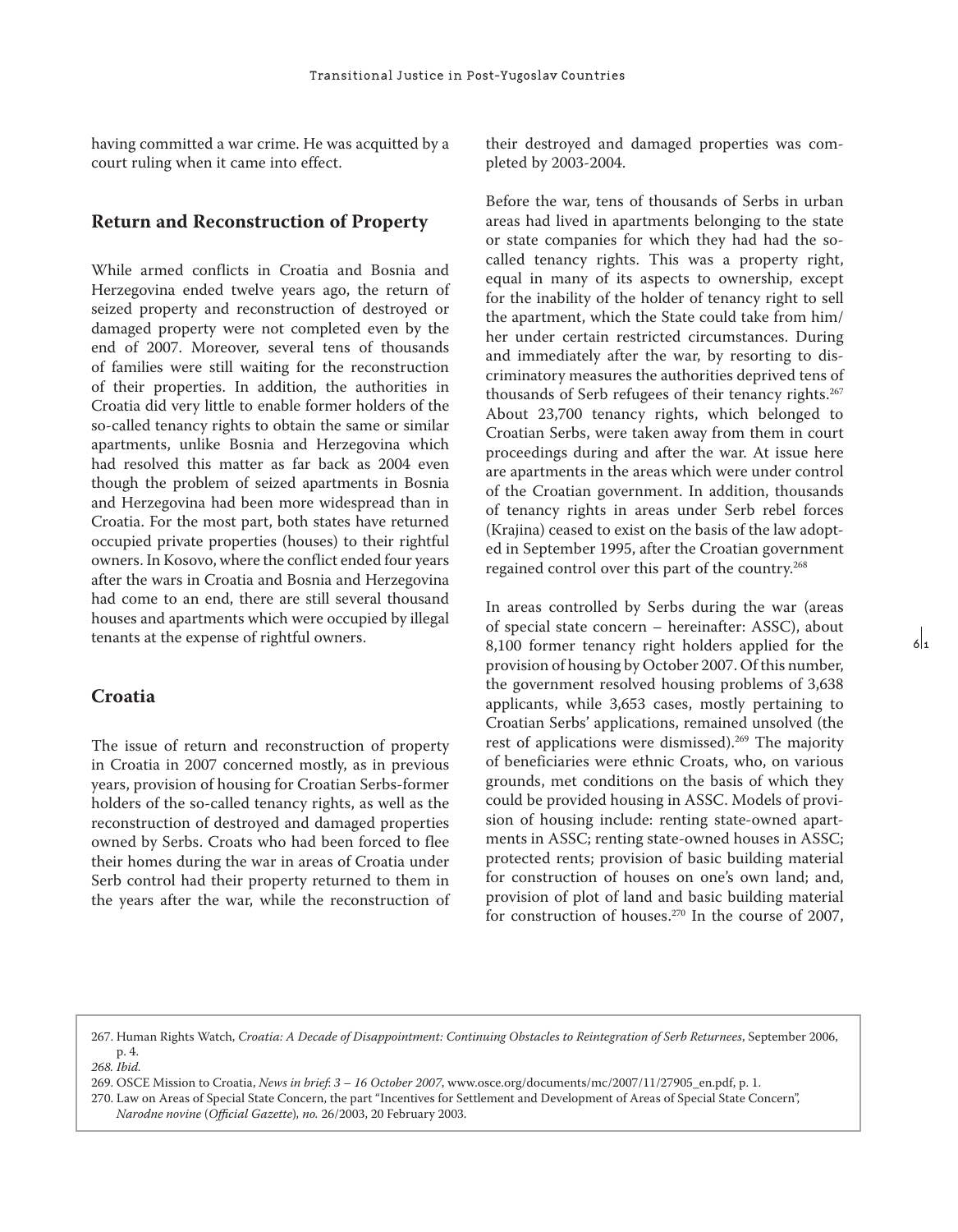the government pledged twice in public that it would provide 1,000 housing units by the end of the year as "turnkey solutions" to former holders of tenancy rights in the areas of special state concern.<sup>271</sup> By mid-November, however, the authorities had provided apartments for only 550 families.272

On 28 June 2007, the Government of the Republic of Croatia issued a decree on the basis of which the state would offer to sell about 4,800 family houses and 6,300 apartments owned by the state to present-day and future housing beneficiaries in ASSC. According to the government's explanation of the decree, the range of prices for an average apartment of 60m<sup>2</sup> is between 7,000 and 14,000 euros, while the price for an average house of 100m2 would be between 8,700 and 23,500 euros.273 These prices are significantly lower than market prices. Since the majority of present-day housing beneficiaries in ASSC are ethnic Croats, the June 2007 decree will probably be of most use to them in terms of being able to become owners instead of tenants.

For areas which were under state control during the war (areas beyond areas of special state concern), the Croatian government adopted in June 2003 the Conclusion on the Methods of Providing Housing to Returnees – Former Tenancy Right Holders in Socially-Owned Apartments, which should allow former tenancy right holders to rent or purchase state-owned apartments at below market prices. Before the expiry of the 2005 deadline, 4,425 former holders of tenancy right, mostly Serbs, applied for housing provision as part of this programme. The authorities estimated that about 2,200 applicants met the requirements.274 The government pledged in public that it would provide housing by the end of 2007 for 400 former tenancy right holders in this area. However, from the start of the programme's implementation in 2003 until 31 December 2007, only 158 families had been provided housing, out of which 124 in 2007.<sup>275</sup>

In Croatia, by the end of 2007, out of 195,000 houses and apartments destroyed or damaged in the war, 142,480 in total had been reconstructed.276 After 2003, the majority of beneficiaries who had their houses reconstructed were Croatian Serbs, but they were also the ones to file the majority of almost 14,000 appeals against the decisions whereby their applications for reconstruction were dismissed. Given the strict criteria for reconstruction assistance, the competent ministry (of sea, transport, tourism and development) was referring unsuccessful applicants to another programme as part of which aid in building material could be provided to them.277

Serb owners of about 100 plots of agricultural land near Zadar and Benkovac have not yet managed to regain their land which was occupied by local Croats and those who moved in after the *Storm* operation. Owners who tried to have their land restored to them through administrative aid mechanisms have failed because of amendments to the 1996 law abolishing the existing administrative aid mechanisms without introducing the new ones by the end of 2007.<sup>278</sup>

<sup>271.</sup> OSCE Mission to Croatia, *News in brief: 14 – 27 November 2007*, www.osce.org/documents/mc/2007/12/29157\_en.pdf, p. 4.

<sup>272.</sup> OSCE Mission to Croatia, *News in brief: 31 October – 13 November 2007*, http://www.osce.org/documents/mc/2007/11/28166\_en.pdf, p. 3.

<sup>273.</sup> Government of the Republic of Croatia, Decree on Amendments and Addenda to the Decree on Conditions for the Purchase of Family House or Apartment Owned by the State in Areas of Special State Concern – Explanation, 28 June 2007.

*<sup>274.</sup> Ibid.* Among the requirements to be met for housing provision for former holders of tenancy right, the most important one is that the applicant in question does not own other properties and that he/she intends to return to Croatia.

<sup>275.</sup> Organisation for Security and Cooperation in Europe - Office in Zagreb, *Report of the Head of the OSCE Office in Zagreb Ambassador Jorge Fuentes to the OSCE Permanent Council*, 6 March 2008, www.osce.org/documents/mc/2008/03/30456\_en.pdf, p. 12.

*<sup>276.</sup> Ibid.*, p. 13.

*<sup>277.</sup> Ibid.*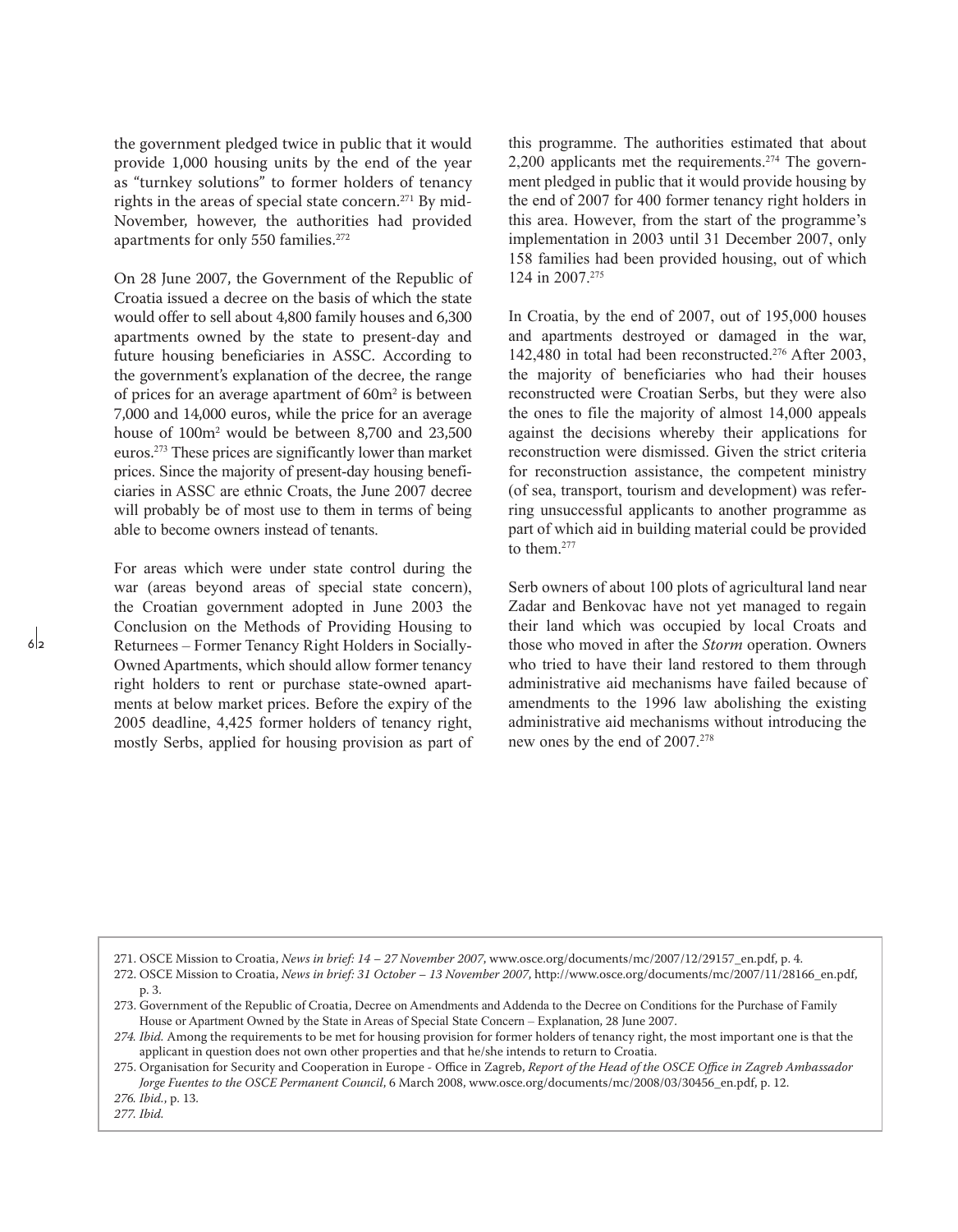## **Bosnia and Herzegovina**

At the end of the war, about 250,000 houses and apartments in Bosnia and Herzegovina were occupied by temporary beneficiaries.279 Thanks, above all, to the active role of representatives of the international community in Bosnia and Herzegovina, between 2000 and 2004, a programme for the return of property to pre-war tenants was implemented.280 Reconstruction of destroyed and damaged property has unfolded at a slower pace, and has still not been completed.

As a consequence of war, about 453,000 homes in Bosnia and Herzegovina were partly or completely destroyed, which amounted to over a third of the prewar housing inventory. The destruction went on even after the end of armed conflicts so that an additional 14,000 housing units were destroyed after the signing of the peace accords.281 By the end of 2007, out of 467,000 damaged or destroyed housing units in total, 317,000 had been reconstructed, including reconstruction efforts financed by donor funds, the funds provided by the state of Bosnia and Herzegovina, or the funds of owners themselves.282 The number which the ministry used in late 2007 was based on the auditing of housing inventory status in Bosnia and Herzegovina, i.e. information that the ministry received from all the municipalities in the country concerning the number of housing units which were

still unreconstructed. Before the auditing, the ministry believed that the number of reconstructed houses and apartments was around 260,000, which was considerably lower than the real figure. The assumption is that the difference between the earlier estimate and newly established figure results from the fact that many owners reconstructed their properties on their own, particularly in those cases where damages were smaller in scope, and the data on properties reconstructed in this manner were not recorded.283

According to the data of the ministry in late 2007, there were 150,000 housing units in Bosnia and Herzegovina which had not yet been reconstructed. However, judging by applications of displaced persons and refugees for assistance in reconstruction, the real need for reconstruction of property was relevant to about 45,000 housing units.284 In the course of 2007, 4,586 housing units were reconstructed.285 Thus, a declining trend in terms of numbers of reconstructed houses and apartments per year continued, given that in 2004 there were 7,783 housing which were reconstructed, in  $2005 - 7,371$ , and in  $2006 - 5,476$ .<sup>286</sup>

Up until 2003, reconstruction efforts were mostly financed by foreign donors funds. This was understandable given the limited economic resources of the authorities in post-war period and the importance attached to the issue of reconstruction of the war-torn

 $\frac{1}{6}$ 

279. Rhodri Williams, *The Contemporary Right to Property Restitution in the Context of Transitional Justice*, International Center for Transitional Justice, ICTJ Occasional Paper, May 2007, p. 33.

282. Data obtained from the Ministry for Human Rights and Refugees of Bosnia and Herzegovina, 5 May 2008*.* 

<sup>278.</sup> The example to illustrate the point would be the case of Gligorije Radak, whose land was allocated for use 11 years ago to an immigrant from Vojvodina for an 8-year period. Despite Radak's efforts since 1995, complaints submitted to the local administration, court, government and competent ministry, he has not managed to regain ownership over his land although the decision on allocation of his land was overturned 7 years ago. OSCE Mission to Croatia, *News in Brief*: *7-18 September 2007*, www.osce.org/documents/ mc/2007/10/27142\_en.pdf, p. 4.

<sup>280.</sup> Ibid., p. 40.

<sup>281.</sup> Ministry of Human Rights and Refugees of Bosnia and Herzegovina, *Analiza stanja u oblasti razrušenosti stambenog fonda izbjeglica iz BiH i raseljenih osoba i dosadašnje rekonstrukcije sa procjenom sredstava potrebnih za obnovu preostalih stambenih jedinica u svrhu povratka u BiH* (*Analysis of the Situation Pertaining to the Degree of Destruction of Housing Inventory of Refugees from Bosnia and Herzegovina and Displaced Persons, and Previous Reconstructions with an Assessment of the Funds Needed for Reconstruction of Remaining Housing Units for the Purpose of Return to Bosnia and Herzegovina*), February 2007, p. 5.

<sup>283.</sup> Telephone interview with representative of the Ministry for Human Rights and Refugees of Bosnia and Herzegovina, 9 October 2008. *284. Ibid*.

<sup>285.</sup> Data obtained from the Ministry for Human Rights and Refugees of Bosnia and Herzegovina, 5 May 2008.

<sup>286.</sup> Ministry of Human Rights and Refugees of Bosnia and Herzegovina, *Analysis of the Situation Pertaining to the Degree of Destruction of Housing Inventory*, p. 6.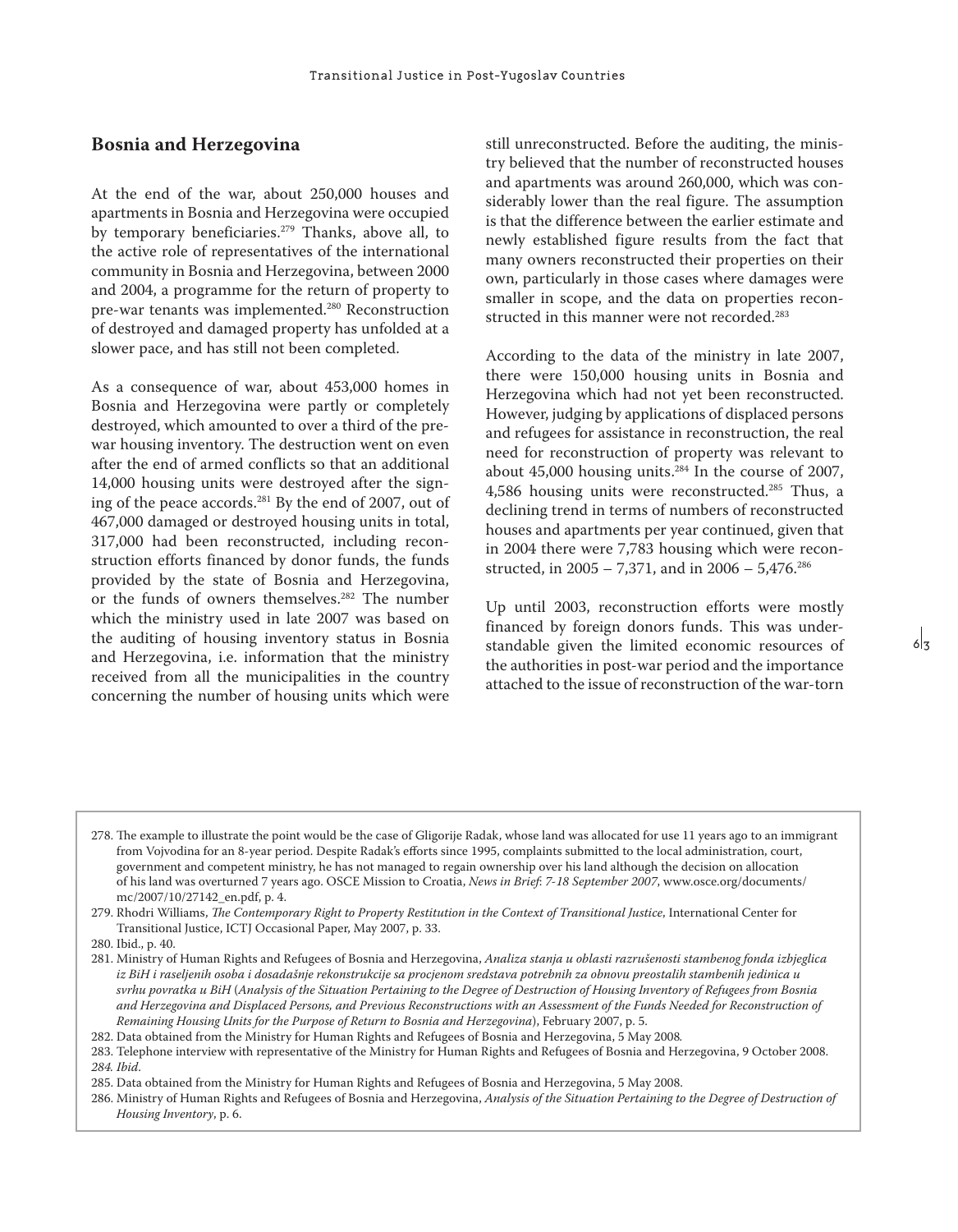country by the international community. As donor assistance was drying up in Bosnia and Herzegovina, the authorities were increasingly assuming an evermore important role in the financing of reconstruction efforts. In late 2003, the Reconstruction and Return Task Force (RRTF) with the Office of High Representative was closed and its powers were transferred to the Ministry of Human Rights and Refugees. In the period between 2003 and 2006, about 70 percent of reconstruction efforts were financed from domestic sources.287 In 2007, as much as 81 percent of reconstruction efforts were financed by funds from domestic institutions.<sup>288</sup>

### **Kosovo**

 $\overline{\delta}$ 

The Kosovo Property Agency (KPA), an independent administrative body established in March 2006, was in charge of the process of returning property in 2007. Previously, as of 1999, protection and restoration of property rights was under the jurisdiction of Housing and Property Directorate (HPD), as part of the United Nations Mission in Kosovo (UNMIK). While the HPD mandate pertained solely to houses and apartments, the establishment of KPA introduced a mechanism which should allow for the return of business premises and agricultural land as well.

Before the expiry of the deadline for applications coinciding with the expiry of the HPD mandate (July 2003), the directorate had received about 29,160 applications.289 By far the largest number of applications (over 27,100) fell into the "C" group, i.e. they referred to the return of property abandoned by their owners, mostly non-Albanians, during and after the NATO bombing (March-June 1999).<sup>290</sup> However, over a half of the applications (about 16,000) were not relevant as these were either related to destroyed property which was not occupied, or the applicants failed to prove their ownership over the given property before the 1999 NATO bombing, or the owners withdrew their applications for various reasons (mostly due to sale of their property).291

By the end of 2007, HPD and its successor KPA had reached decisions on almost all the applications, irrespective of the category to which they belonged.<sup>292</sup> Of 11,100 applications concerning rightful claims to property before the NATO bombing, but whose property was usurped in its aftermath, 5,582 cases were solved by the end of 2007 by allowing owners to regain their property, 3,279 properties were under KPA administration, and in 2,250 cases, KPA ordered temporary users to move out, but this has not come to pass, mostly due to the refusal of temporary users to leave usurped properties and drawn-out eviction procedures.293

As regards the 5,582 housing units that were restored to their rightful owners, the majority of applicants do not live there for security and other reasons. KPA

287. Of 260,000 housing units that had been reconstructed by the end of 2006, more than two thirds were reconstructed thanks to donors funds. Ministry of Human Rights and Refugees of Bosnia and Herzegovina, *Analysis of the Situation Pertaining to Degree of Destruction of the Housing Inventory*, p. 5.

291. Data on the number of returned properties, under KPA administration or which are still unlawfully used by temporary beneficiaries, were taken from KPA table on implemented decisions on applications, delivered to the researcher for the purpose of this report in March 2008.

292. Interview with Xhevat Azemi, Kosovo Property Agency deputy director, Prishtinë/Priština, 27 March 2008.

293. Ibid.

<sup>288.</sup> Data obtained from the Ministry for Human Rights and Refugees of Bosnia and Herzegovina, 5 May 2008.

<sup>289.</sup> Interview with Xhevat Azemi, Kosovo Property Agency deputy director, Prishtinë/Priština, 27 March 2008.

<sup>290.</sup> Claims from category "A" pertain to confirmation of ownership over property which has been taken away from Kosovo Albanians during the rule of Slobodan Milošević by implementation of discriminatory measures; 1,212 such applications were submitted to HPD. Claims from category "B" (766 in total) pertain to confirmation of ownership in cases of unregistered transfers of properties in the 1991-99 period, when the Serb authorities, in an attempt to prevent the sale of Serb-owned properties thus encouraging as many Serbs as possible to stay in the province, made the sale of real estate properties conditional upon the issuance of a special permit, but in these cases the parties involved did not seek nor obtained this permit. As regards the claims falling under the categories "A" and "B" (fewer than 2,000 in total), positive solution would be when HPD/KPA confirms that the applicant did have ownership over the housing unit on 24 March 1999.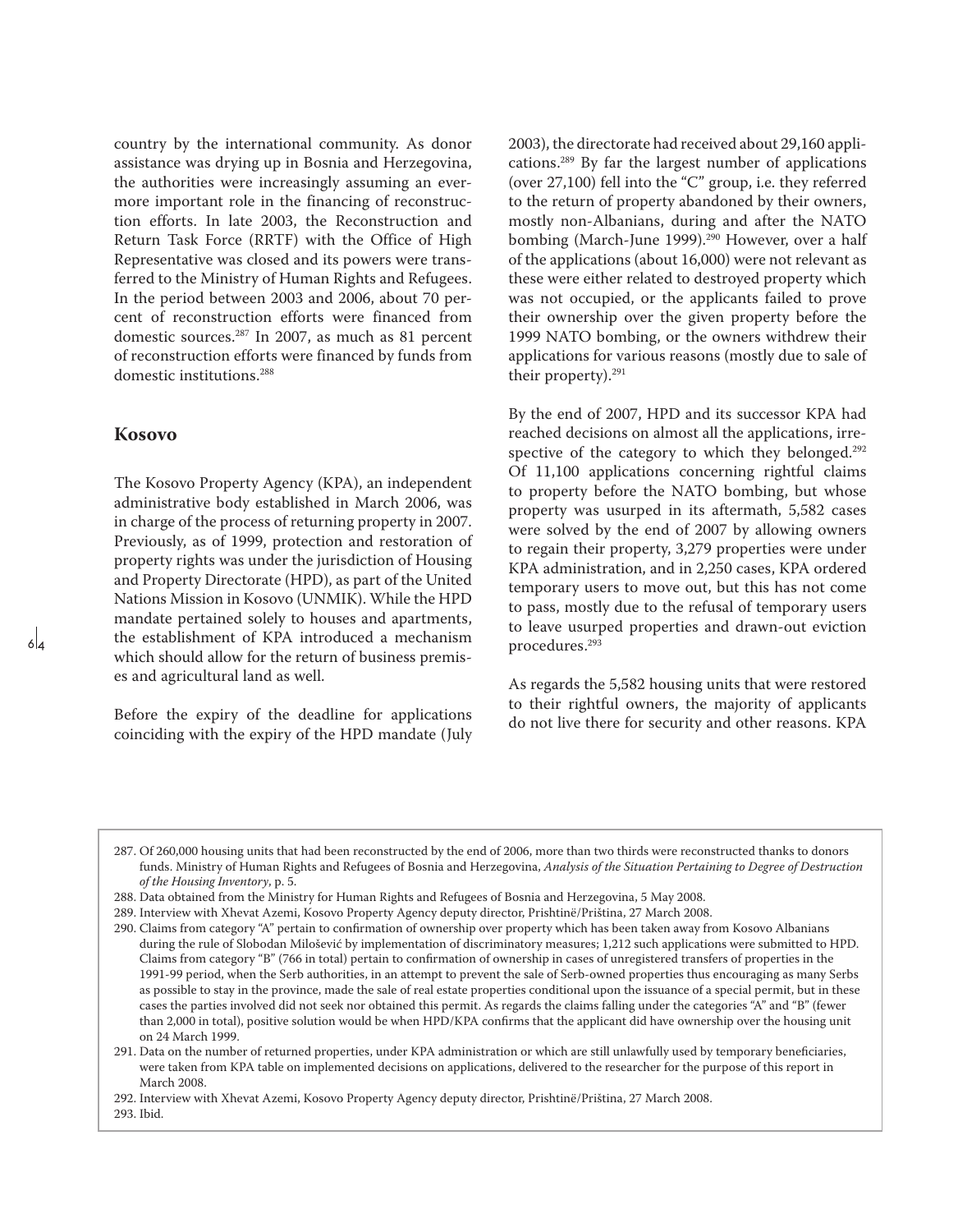has no data on how many owners actually returned to their houses or apartments, given that the mandate of this organisation does not entail monitoring this issue.

KPA property management model implies that a temporary beneficiary may continue living in the given apartment or house with the consent of the rightful owner.294 Since March 2006, temporary beneficiaries are obliged to pay the rent to owners if the owners request it. In late 2007, this scheme was applied in 917 cases. The temporary beneficiary is under obligation to present to the Agency every month a receipt confirming that the rent has been paid. The amount of monthly rent is set by the municipality. They are below the market prices because if this were not the case, it would be difficult to rent out these apartments, and it would be particularly difficult to find tenants within a short space of time. By the end of 2007, KPA had contacted another 2,000 property owners offering to rent out their apartments or houses. The vast majority of owners accepted the offer.295

According to the Kosovo authorities, in the course of 2007, the number of repeated usurpations of apartments and houses dropped considerably. For years this was happening if owners or persons trusted by owners did not move into apartments or houses immediately after the first eviction of temporary beneficiary. As this was a widespread phenomenon, KPA made an agreement in 2007 with the Kosovo Police Service (KPS) to guard the property against illegal usurpation for 72 hours after the eviction.296

As regards usurped land or business premises, by the expiry of deadline on 3 December 2007, KPA had received 39,574 applications for return, four times more than expected at the time of KPA's formation

in 2006.297 In nine out of ten cases, applications were related to the return of agricultural land. In 96 percent of all cases, applications were submitted in the Serbian language, hence KPA assumed that applicants were Serbs and other non-Albanians. KPA estimates that between 25 and 30 percent of land has been usurped in Kosovo. By the end of 2007, KPA had issued decisions related to 5,743 applications, but their implementation has not yet started.<sup>298</sup>

None of the organisations or institutions in Kosovo, be they international or domestic, are in possession of accurate data on the total number of destroyed or damaged housing units which have not yet been reconstructed. The assumption is that about 100,000 houses of Kosovo Albanians were destroyed or damaged during the 1998-99 conflict, as well as an unknown number of houses owned by displaced non-Albanians.299 By 2002, reconstruction of houses owned by Albanians had been largely completed.300Reconstruction of non-Albanian properties are still underway. In the past three years, the Kosovo government has become the largest individual financial sponsor of return projects, including the reconstruction. The government also financed the reconstruction of propertied owned by Serbs and Roma which was destroyed in March 2004 violence. Reconstruction is linked to return, hence the state is not reconstructing houses for owners who have not requested to return to their properties.

 $6<sub>5</sub>$ 

The prevailing reconstruction model is the one being implemented as part of the organised return of displaced persons and refugees. Throughout 2007, the Ministry for Return and Communities organised the return of Serbs to the village of Berkovë/ Berkovo in the municipality of Kline/Klina, where 19 houses were built, as well as in the village of Klinavc/

<sup>294.</sup> Telephone interview with KPA PR officer, Prishtinë/Priština, 21 February 2007.

<sup>295.</sup> Interview with Xhevat Azemi, Kosovo Property Agency deputy director, Prishtinë/Priština, 27 March 2008.

*<sup>296.</sup> Ibid.*

*<sup>297.</sup> Ibid.*

*<sup>298.</sup> Ibid.*

<sup>299.</sup> Data on destroyed houses is taken from "Kosovo: The human rights situation and the fate of persons displaced from their homes", *Report by Alvaro Gil-Robles, Human Rights Commissioner, to Parliamentary Assembly and Ministerial Council of the Council of Europe,*  16 October 2002, para. 109.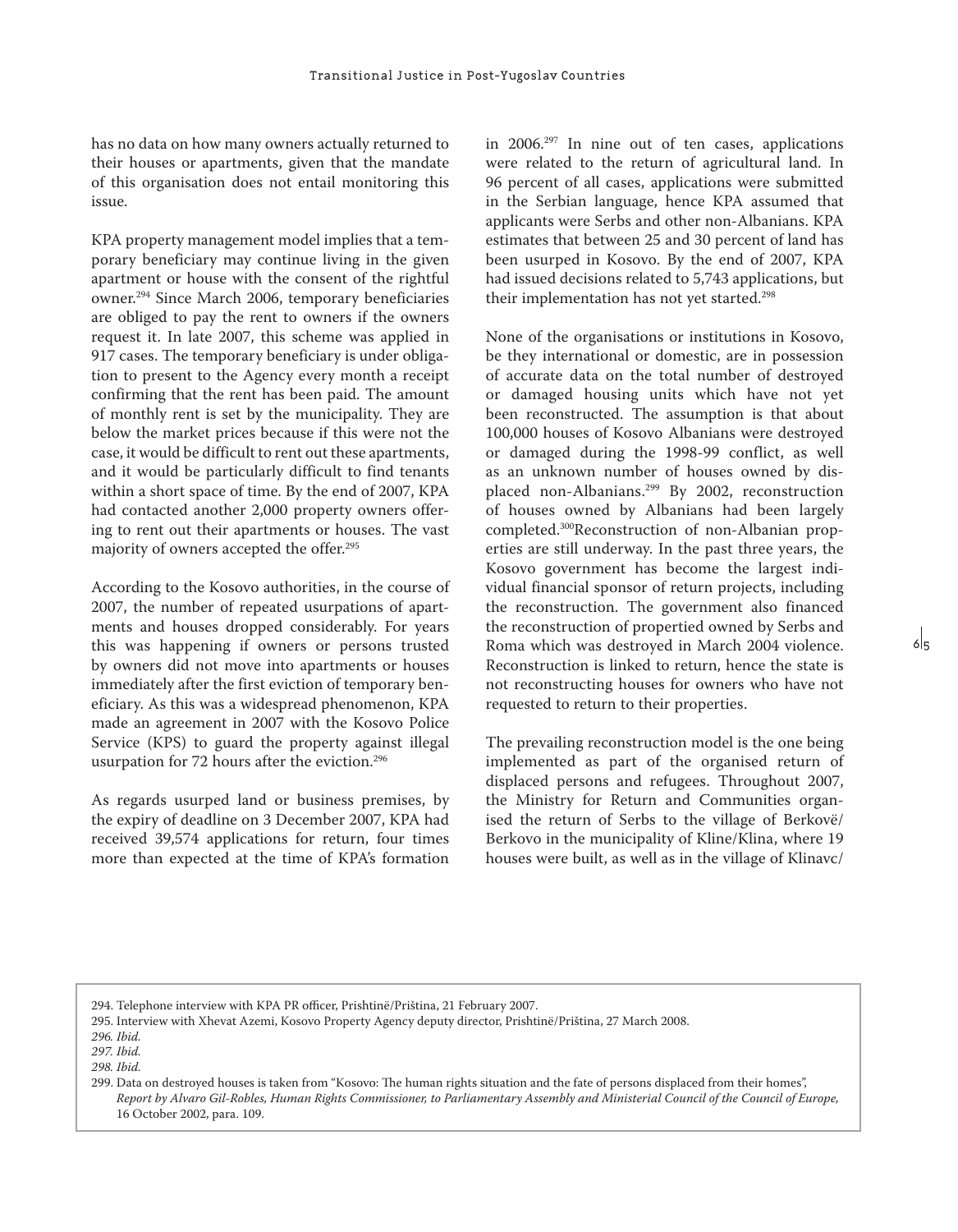Klinavac (Kline/Klina municipality), where 15 houses were built to facilitate return. In addition, the return of Roma, Ashkali, Egyptians and Circassians to the municipality of Vushtri/Vučitrn was completed. Kosovo authorities built 17 houses for them in the town of Vushtri/Vučitrn, and three houses in the village of Stanovc i Poshtem/Donje Stanovce.<sup>301</sup> There were, however, cases where the Ministry for Return and Communities reconstructed some housing units for potential returnees, but the actual return did not occur. In the village of Babushi i Serbëve/Srpski Babuš (Ferizaj/Uroševac municipality), in the course of 2007, the construction of 75 houses, a school and community health care center was completed. In the previous years, the villagers had already permanently adapted to life in Serbia proper. In addition, before the war, they had not exclusively been farmers, and yet the return project was based on the premise that they would be engage in agricultural activities once they returned. Hence, the Serbs did not return to their village.302

A person or family that wishes to return individually is to submit application for return to the Ministry for Return and Communities through municipal administration. Joint commission of the ministry and United Nations Development Programme (UNDP) goes out in the field to make an assessment of the condition in which the given house is. The condition is measured on a 1-5 scale where 5 indicates that the house is totally destroyed. The size of the house to be built depends on the number of family members who will return, but the maximum surface area is 75m2 . Adaptation or construction of a house does not exceed the cost of 12,000 to 14,000 euros. Adaptation is also applicable to houses whose surface

area exceeds  $75 \text{ m}^2$ . In practice, the number of adaptations is negligible, i.e. the emphasis is on the construction of new houses.<sup>303</sup> In 2007, the construction of 164 houses was completed on the basis of requests for individual return thanks to the financial support of the British and Kosovo governments.304

## **Apologies**

The only instance of apology, as a form of symbolic reparation, in 2007, was the apology by Serbian president Boris Tadić in a televised interview in Zagreb intended for the Croatian public. Tadić, as a guest on the popular show *On Sunday at Two* (*Nedeljom u dva*), on 24 June, said, "To all the citizens of Croatia and all the members of the Croatian nation who were rendered miserable at the hands of members of my nation, I convey my apology and assume responsibility for it."305 Although Croatian president Stjepan Mesić and largest opposition party leader Zoran Milanović (Social Democrat Party) welcomed Tadić's gesture, the apology did not have a significant impact in Croatia and the region. In the same interview, Tadić also pointed out "the fact that such things were done to my nation as well" and called on other politicians in the Balkans "to take more responsibility on themselves". In a similar vein, in December 2004, the Serbian president conveyed his apology in Sarajevo "to all those against whom crimes were committed in the name of the Serb nation", going on to underline that "the same crimes were committed against our nation, and in this respect we all owe one another apologies."306 By highlighting the need that others should also apologise to Serbs in the same speeches

ہ ا

<sup>300. &</sup>quot;Kosovo: The human rights situation and the fate of persons displaced from their homes", *Report by Alvaro Gil-Robles, Human Rights Commissioner, to Parliamentary Assembly and Ministerial Council of the Council of Europe,* 16 October 2002, para. 180.

<sup>301.</sup> Interview with Saša Ivić, head of Project Implementation Sector at the Ministry for Return and Communities, Prishtinë/Priština, 28 March 2008.

*<sup>302.</sup> Ibid.*

<sup>303.</sup> Interview with Saša Ivić, head of Project Implementation Sector at the Ministry for Return and Communities, Prishtinë/Priština, 28 March 2008.

<sup>304.</sup> Telephone interview with a representative of UNDP office in Prishtinë/Priština, 28 March 2008.

<sup>305. &</sup>quot;Tadić se izvinio građanima Hrvatske" ("Tadić Apologised to Citizens of Croatia"), *B-92* web page (Belgrade), 24 June 2007, www.b92. net/info/vesti/index.php?yyyy=2007&mm=06&dd=24&nav\_category=11&nav\_id=252551.

<sup>306. &</sup>quot;Tadić: Svi dugujemo izvinjenje" ("Tadić: We All Owe Apologies"), *B-92 web page (Belgrade)*, 6 December 2004, www.b92.net/info/ vesti/index.php?yyyy=2004&mm=12&dd=06&nav\_id=157274.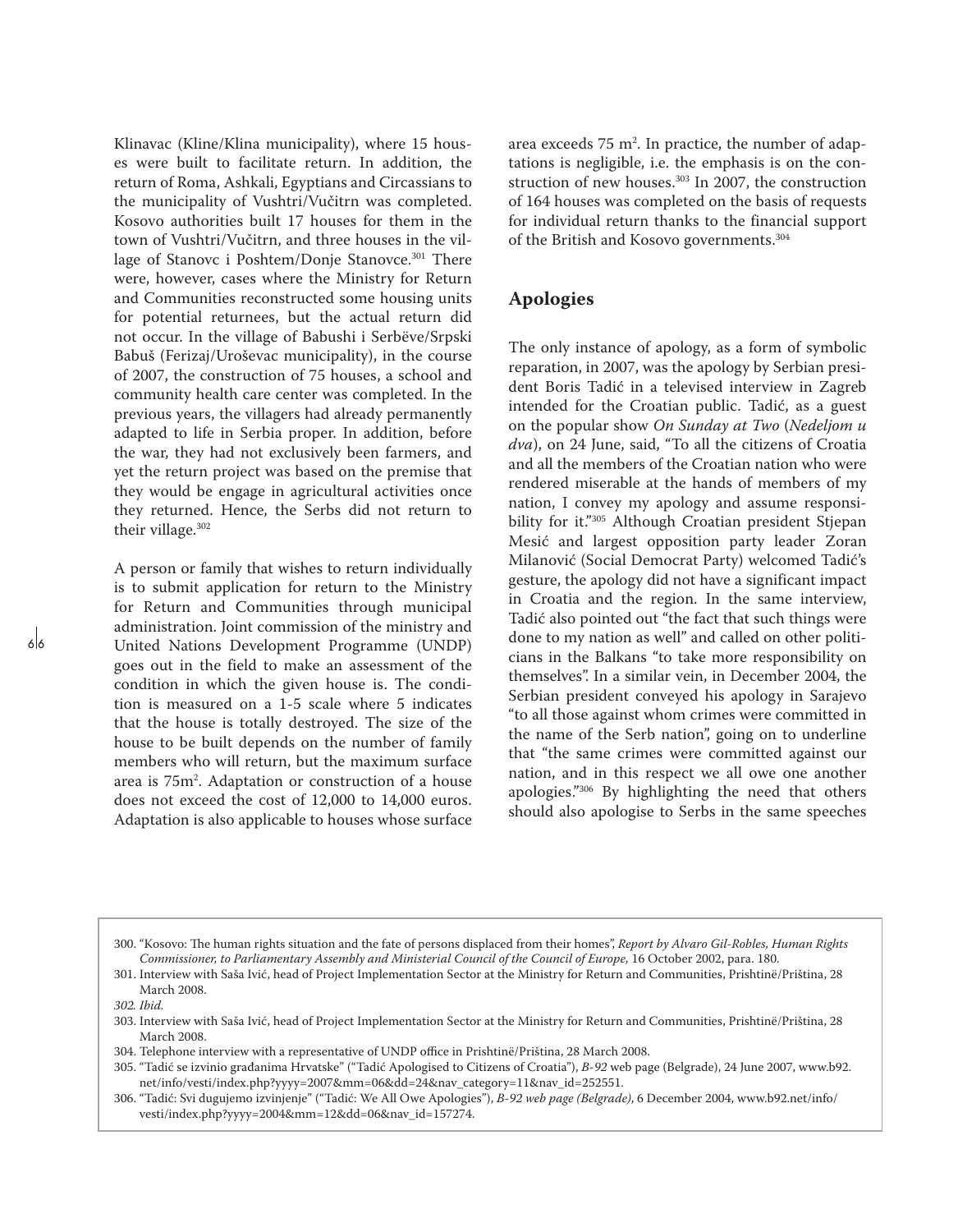in which he apologised to others, Tadić failed to convince a larger part of the public in both Bosnia and Herzegovina and Croatia of the significance of his own gesture.

In Serbia, Tadić's Democratic Party coalition partner in the Serbian government, the Democratic Party of Serbia, had no official reaction to Tadić's apology in Zagreb, but a member of this party's senior executives, Dušan Proroković, stated his disagreement with Tadić, arguing that apologies on the territory of the former Yugoslavia had not produced any results and that others should also apologise to Serbs given the sufferings of members of this nation.<sup>307</sup> The largest opposition party, Serbian Radical Party, strongly criticised Tadić, while the nongovernmental sector representatives mostly praised his act.<sup>308</sup>

### **Memorials**

In each post-Yugoslav country, a near complete absence of memorials to the sufferings of minority communities in the given area reflects a widespread view that the role of righteous victims belongs exclusively to the majority. In rare cases in which memorials mark the sufferings of members of minority communities, the minority communities themselves have erected those monuments, often in isolated locations, without the participation of the authorities. In all post-Yugoslav countries, except for Croatia, municipalities, war veteran associations and families of killed soldiers and civilians often put up memorials without requesting prior approval of competent ministries so that the authorities, as a rule, have no full insight into the practice of erecting monuments. This is why it is difficult to come by accurate aggregate information about the number and types of memorials in these states.

### **Bosnia and Herzegovina**

In Bosnia and Herzegovina, the largest number of memorials is dedicated to members of specific ethnic groups which constitute the majority in a given area. There are several exceptions to the rule, and the bestknown is the one in Potočari, in Republika Srpska, where a memorial to those who perished in the Srebrenica genocide was erected in 2003. However, neither in this case was the said memorial built by the government which was responsible for the sufferings on account of which the memorial was put up in the first place (the Republika Srpska government, in this case).

On 25 June 2007, the then High Representative of the International Community in Bosnia and Herzegovina, Christian Schwarz-Schilling, forced the adoption of the Law on Memorial Center Srebrenica-Potočari, on the grounds of which the responsibility for financing memorials was transferred to the state of Bosnia and Herzegovina. Up to that point, the memorial operated as a foundation which was funded through state subsidies, donations and from other sources. According to the 2007 law, the Memorial Center is run by the Council of Ministers of Bosnia and Herzegovina which also appoints management board members.309The political elite in Republika Srpska was against the passage of this law, arguing that this piece of legislation detached a part of Republika Srpska out of the jurisdiction of this entity, thus rearranging territorially Republika Srpska and Bosnia and Herzegovina.310 On the other hand, families of murdered Bosniaks explained their motion for transfer of jurisdiction over the memorial to the state level of Bosnia and Herzegovina by their fear that the memorial might belong to Republika Srpska after the closure of the Office of High Representative.<sup>311</sup>

<sup>307. &</sup>quot;Izvinite zbog izvinjenja" ("I apologise for apology"), *B-92 web page (Belgrade),* 25 June 2007, www.b92.net/info/emisije/kaziprst. php?yyyy=2007&mm=06&nav\_id=253980 (transcript of interview with Dušan Proroković in Index Finger show ("Kažiprst")). 308. "Tadić se izvinio građanima Hrvatske" ("Tadić apologised to citizens of Croatia"), *B-92 web page*.

<sup>309.</sup> The Law on the Memorial Center Srebrenica – Potočari, memorial and burial ground for genocide victims in 1995, 25 June 2007, www. ohr.int/decisions/plipdec/default.asp?content\_id=40029, art. 8.

<sup>310.</sup> Gordana Katana, "Skupština RS odbacila Šilingov zakon o Memorijalnom centru Potočari" ("Republika Srpska Assembly Rejected Schilling's Law on Memorial Center Potočari"), *web page Voice of America*, 27 June 2007, www.voanews.com/Serbian/archive/2007- 06/2007-06-27-voa6.cfm.

<sup>311.</sup> A. Omeragić, "OHR podržao zakon o Memorijalnom centru" ("OHR Upheld Law on Memorial Center"), *Oslobođenje* (Sarajevo), 15 June 2007, www.oslobodjenje.ba/index.php?option=com\_content&task=view&id=50697&Itemid=44 .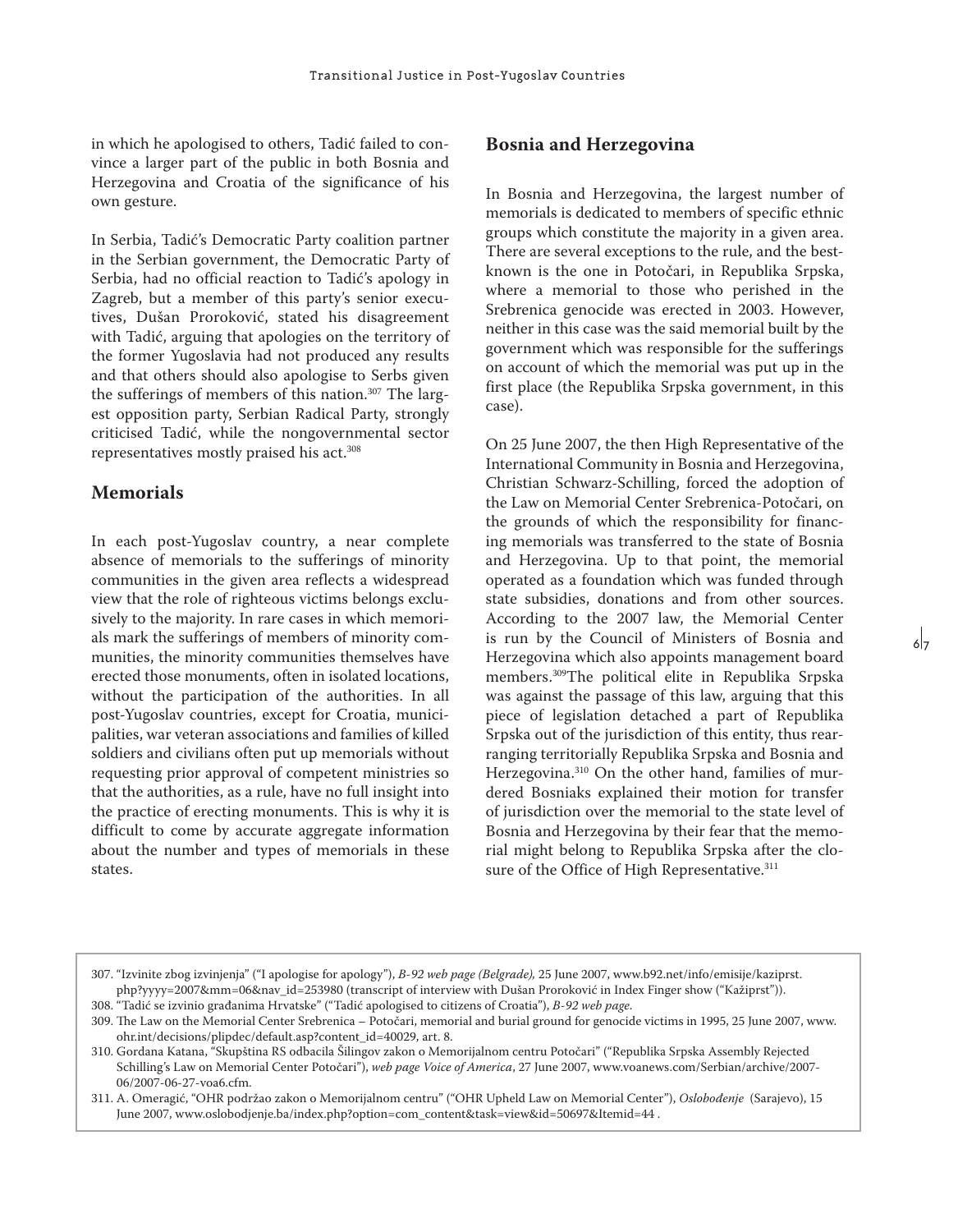In Republika Srpska, there are a large number of memorials to Bosnian Serbs who lost their lives in the 1992-95 war. In 2006, the war veteran organisation started gathering data for the purpose of compiling registers of all monuments and memorials, including memorials to non-Serb victims. In the course of 2007, this procedure was not completed since less than a half of War Veteran Association's municipal boards had submitted the data to their headquarters.<sup>312</sup> In some parts of Republika Srpska, such as the Prijedor area, memorials with names of military victims from the ranks of the Serb ethnic group have been put up in front of many primary and secondary schools.<sup>313</sup>

Bosniak returnees have put up memorials to local residents who lost their lives in several locations in Republika Srpska. These are mostly the locations owned by the Islamic religious community, victim burial grounds and public locations in returnee settlements, beyond the areas where the majority Serb population lives. Thus, for example, in 2007, on the territory of Prijedor municipality, a memorial plaque was put up in a place called Stari Kevljani where three years earlier a mass grave with bodies of hundreds of local Bosniaks had been found.314 Bosniak returnees to the village of Biščani – the hamlet of Sredice also put up a memorial plaque in 2007.315

In 2007 former prisoners of *Omarska*, the most notorious camp on the territory of Bosnia and Herzegovina during the 1992-95 war, did not succeed in carrying out their initiative to turn a camp building (*Bijela zgrada*) into a memorial center. This area is now a part of Novi rudnici Ljubija (New Mines Ljubija), whose majority owner is *Mittal Steel* multinational company. *Mittal Steel* management was willing to accept the initiative, but the Prijedor municipal (Serb) government opposed it, saying that the existence of a memorial center would heighten tensions between Serbs and Bosniaks in the municipality.<sup>316</sup>

Over the course of the year, there were incidents recorded in which memorials were damaged or removed in areas where they commemorated the sufferings of a minority population. Such an incident occurred in Stolac, a town in the Federation of Bosnia and Herzegovina, where Croats now constitute the majority. The Association of Camp Prisoners of Bosnia and Herzegovina put up on 9 May 2007 a memorial plaque on the building of former Bone Hospital [Koštana bolnica] in the town where the Croatian Defence Council had set up a prisoner camp for Bosniaks. Two days after the memorial plaque had been put up, unknown perpetrators smashed it. The Association of Camp Prisoners of Bosnia and Herzegovina put up a new plaque later, but it was soon removed by unknown perpetrators.<sup>317</sup> In the village of Donja Ljubija, near Prijedor, in the night of 25/27 February, unknown perpetrators desecrated a memorial to Bosniak victims of *Omarska* and *Keraterm* Prijedor camps*.* The perpetrators pulled out planted roses at the memorial site and made crosses out of them, and on the tarmac in front of the memorial they drew crosses with four "S" letters, the traditional Serb symbol.<sup>318</sup>

## **Croatia**

In Croatia, in the period after the 1991-95 war, 143 mass graves with bodies of Croat soldiers and civilians were found. By the end of December 2007, the government erected 51 memorials to commemorate 91 mass grave sites. In cases where two or more mass

317. Interview with Šaćir Srebrenica, vice-president of Association of Camp Prisoners of Bosnia and Herzegovina, Sarajevo, 23 April 2008.

318. D.K., "Incidenti uznemirili povratnike" ("Incidents Disturbed Returnees"), *Nezavisne* (Banja Luka), 28 February 2007. (www.nezavisne. com/vijesti.php?vijest=6546&meni=4) (statement by Sead Hasanagić, representative of Islamic religious community in Donja Ljubija).

<sup>312.</sup> Telephone interview with Milorad Kalamanda, Republika Srpska War Veteran Association secretary general, 7 May 2008.

<sup>313.</sup> Telephone interview with Seida Karabašić, chairwoman of Prijedor Women Association "Izvor" (Prijedor), 24 April 2008.

<sup>314.</sup> Sade Alić, "Tugo moja kozaračka" ("My Sorrow of Kozara"), *web page www.kevljani.eu*, 29 March 2008 www.kevljani.eu/index.

php?option=com\_content&task=view&id=238&Itemid=2) (the article features photographs of the memorial plaque). 315. Telephone interview with Seida Karabašić, chairwoman of Prijedor Women Association "Izvor" (Prijedor), 24 April 2008.

*<sup>316.</sup> Ibid*.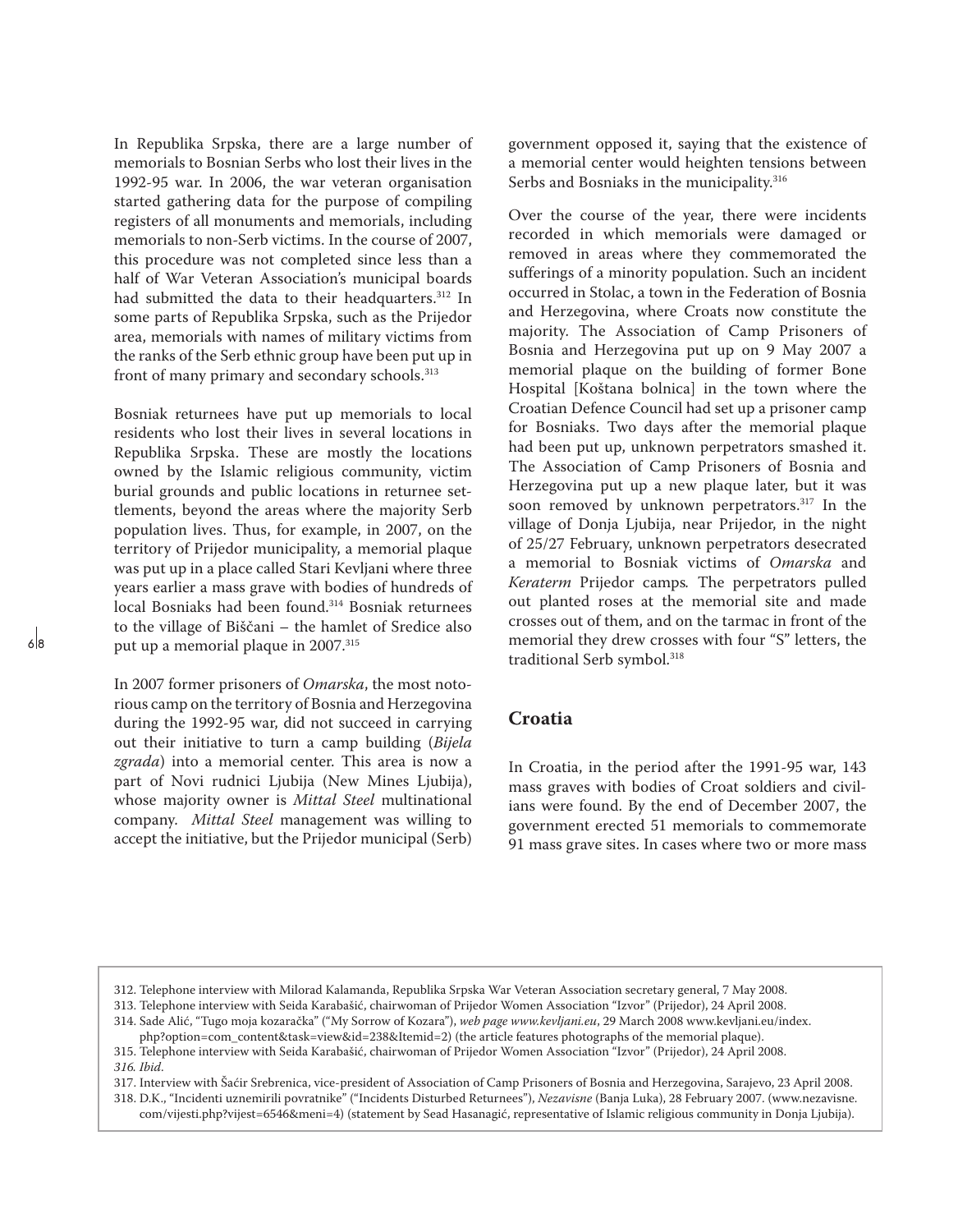graves are situated in the immediate vicinity of one another, they are marked by erecting one memorial. Five memorials were put up during 2007 to mark mass graves of Smoljanac, Čakovci, Gornje Taborište, Sonković and Golubnjača-Ljubovo.319 In addition, in 2007, a memorial plaque of the Association of Zagreb Defenders of Vukovar was put up in Vlaška Street in Zagreb. In the course of the year no monument to the victims on the Serb side in the war was unveiled.

As in previous years, so too in 2007, along with monuments to victims built by the government at mass grave sites, local governments and war veteran associations erected monuments to defenders. In Dubrovnik, on 5 August 2007, on the Day of Victory and Homeland Thanksgiving, a monument to defenders in Pile was formally unveiled. The monument is designed as "a sea cube", the regular cube with screens and mirrors on the outside, and red earth at its base which symbolically stands for Croatia soaked in the blood of its defenders.

At the Holy Mother of Liberty votive church in the Zagreb district of Jarun, a common cenotaph (an empty grave) for 15,840 defenders who died in the Homeland War was erected on 4 November 2007. Their names are inscribed in alphabetical order on stone plaques with which the inner walls are coated. The list of those who perished was being compiled for a year by Dinko Mikulić, an assistant to Minister Jadranka Kosor, who explained that the total number included members of both the Croatian Army and Croatian Defence Council (HVO – the armed formation of Bosnia and Herzegovina's Croats in the 1992- 95 period).

The Ministry of Family, Veterans' Affairs and Intergenerational Solidarity signed an agreement on the construction of a monument to Croatian war invalids in Zagreb with the Zagreb branch of HVIDR (the Association of Croatian Homeland War Military Invalids). According to the agreement, the ministry would earmark the funds particularly designated for co-financing of the construction of monuments as of 2008.

On 24 October 2007, near Vukovar general hospital, Prime Minister Ivo Sanader unveiled a monument to the victims who had died in Vukovar and Vukovar hospital.

### **Serbia**

In Serbia proper, there are no monuments as yet that commemorate the sufferings of non-Serb communities in the armed conflicts of the 1990s. The Priboj municipal assembly made a decision in 2005 to finance the construction of a monument to seventeen Sandžak Muslims who had been abducted by Bosnian Serb Army members on 22 October 1992 from a bus at the location of Mioče, on the territory of Bosnia and Herzegovina, and subsequently murdered. The victims' families originally requested that the monument be erected in Mioče, where the victims had been abducted. Municipal authorities in Rudo gave their consent for the monument to be built on the territory of Rudo municipality. However, the public company on whose land the abduction of passengers had taken place (*Bosna šume*, Republika Srpska branch) rejected the initiative. The families then decided to put up the monument in Sjeverin, but by the end of 2007 the authorities had failed to provide a suitable location.<sup>320</sup>

Despite the efforts lasting several years by victims' families to erect a monument in Prijepolje to the Bosniaks that were abducted in Štrpci in 1993 and subsequently murdered by armed Bosnian Serbs from Milan Lukić's unit, by the end of 2007 the initiative had not yet been realised. In 2005, Prijepolje

319. The Government of the Republic of Croatia, *Izvješće o provedbi Zakona o pravima hrvatskih branitelja iz Domovinskog rata i člnaova njihovih obitelji za razdoblje od 01.01.2007. do 31.12.2007.*(*Report on Implementation of Law on Rights of Croatian Defenders from Homeland War and Their Family Members for the period between 1 January 2007 and 31 December 2007*), April 2008, p. 105. 320. Interview with Džemail Halilagić, chairman of the Committee for Human Rights and Humanitarian Aid, Priboj, 6 March 2008.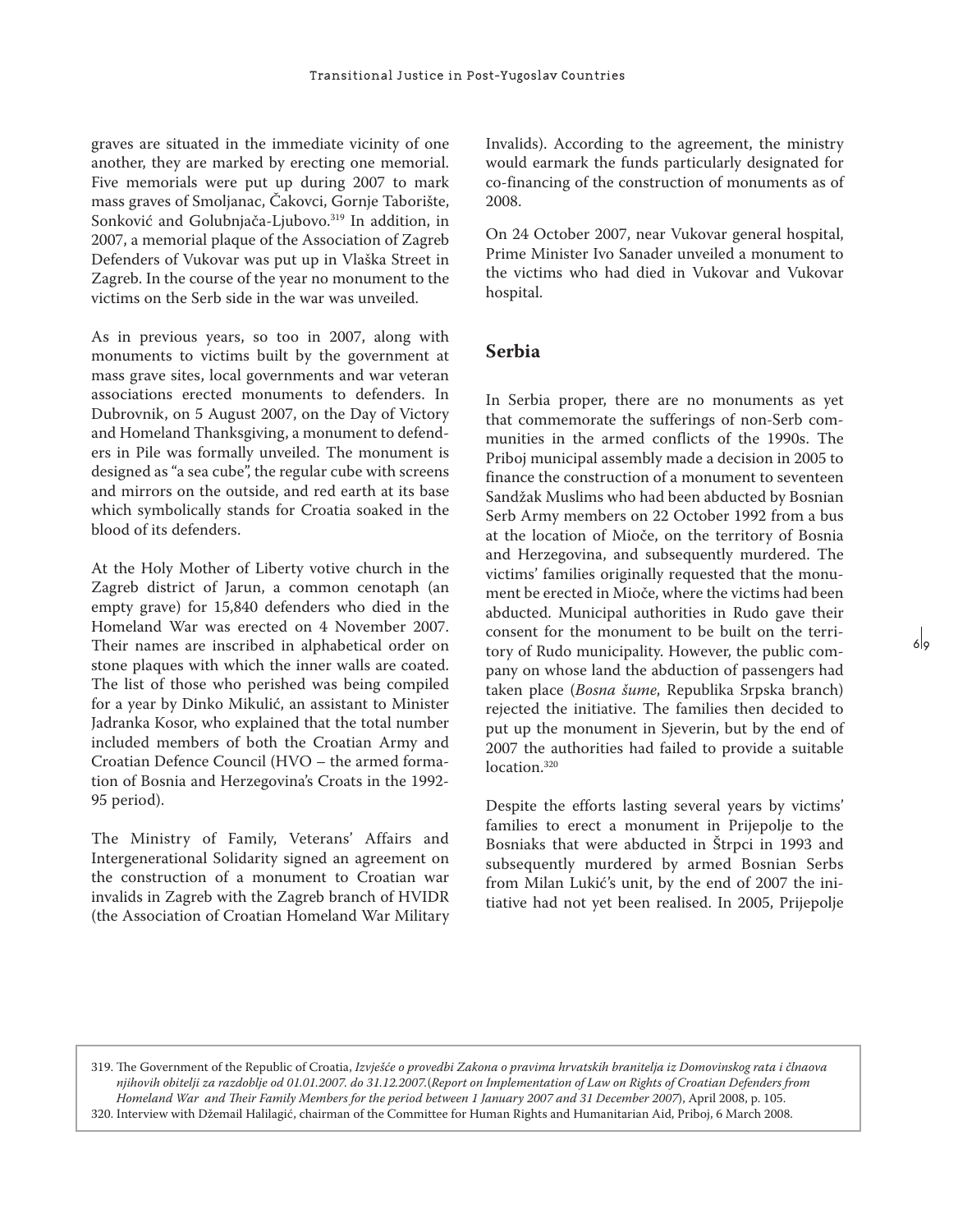municipal assembly voted unanimously to erect the monument and tasked the municipal council with the implementation of its decision. In 2007, the municipal council invited tenders for monument preliminary design twice – in mid-2007 and late that year. The council adopted a preliminary design – 19 stylised windows representing 19 victims and rails reminiscent of a train and the Štrpci railway station. Also, a decision was made that the location for the monument should be near a bridge over the river Lim where, in previous years, commemorative processions to mark the crime ended.<sup>321</sup>

By the end of 2007 no construction of a monument to the fallen fighters from the territory of Belgrade who perished in the wars had begun, despite an initiative launched as long ago as September 1997 by the Serbian Association of War Veteran Invalids. Those killed fighters who had not been born in Belgrade, but whose families moved to the capital from Bosnia, Croatia or Kosovo would also fall into the category of persons to whom the monument would be dedicated. In a compromise with the city authorities the war veteran invalids accepted that the monument, in addition to killed fighters themselves, be also dedicated to civilian victims of the 1990-1999 wars. The initiative was adopted in April 2005. The Belgrade City Assembly decided then to erect the monument in the Sava Square, and in late 2006, adopted a preliminary monument design and urban master plan for the Sava Square (Savski trg).

#### **Kosovo**

Throughout 2007, the Humanitarian Law Center continued to document memorials in Kosovo, establishing that there were several hundreds of such memorials. In most cases, memorials were put up by victims' families or residents of local villages and municipalities. Most memorials honoured civilian victims, while about a third of the monuments were dedicated to KLA members. Only one memorial was erected to commemorate ethnic Serb victims, which is located in the municipality of Vitina.

#### **Montenegro**

During 2007, no new memorials related to the armed conflicts in the 1990s were erected in Montenegro.<sup>322</sup> In previous years, monuments had been built in Golubovci (near Podgorica), Andrijevica, Masline army barracks in Podgorica, in Mojkovac, Grnčarevo (near Bijelo Polje), Nikšić and Berane, mostly by the Montenegrin war veteran association. The government of the then-FR Yugoslavia financed the construction of a monument in the village of Murino dedicated to six civilian victims of NATO bombing in April 1999, as well as in Grnčarevo. In Sutorina community near Herceg-Novi, the Alliance of Second World War Fighters erected a monument to four fighters killed in the wars of the 1990s.<sup>323</sup>

322. Telephone interview with Radan Nikolić, chairman of Montenegrin Association of Veterans of Wars since 1990, 15 September 2008.

<sup>321.</sup> Interview with Nedžad Turković, president of Prijepolje Municipal Assembly, Prijepolje, 5 March 2008; interview with Nail Kajović, unofficial representative of the families of victims of the crime in Štrpci, Prijepolje, 5 March 2008.

<sup>323.</sup> Documenta, Humanitarian Law Center, and Research and Documentation Center, *Transitional Justice in Post-Yugoslav Countries: Report for 2006*, p. 75.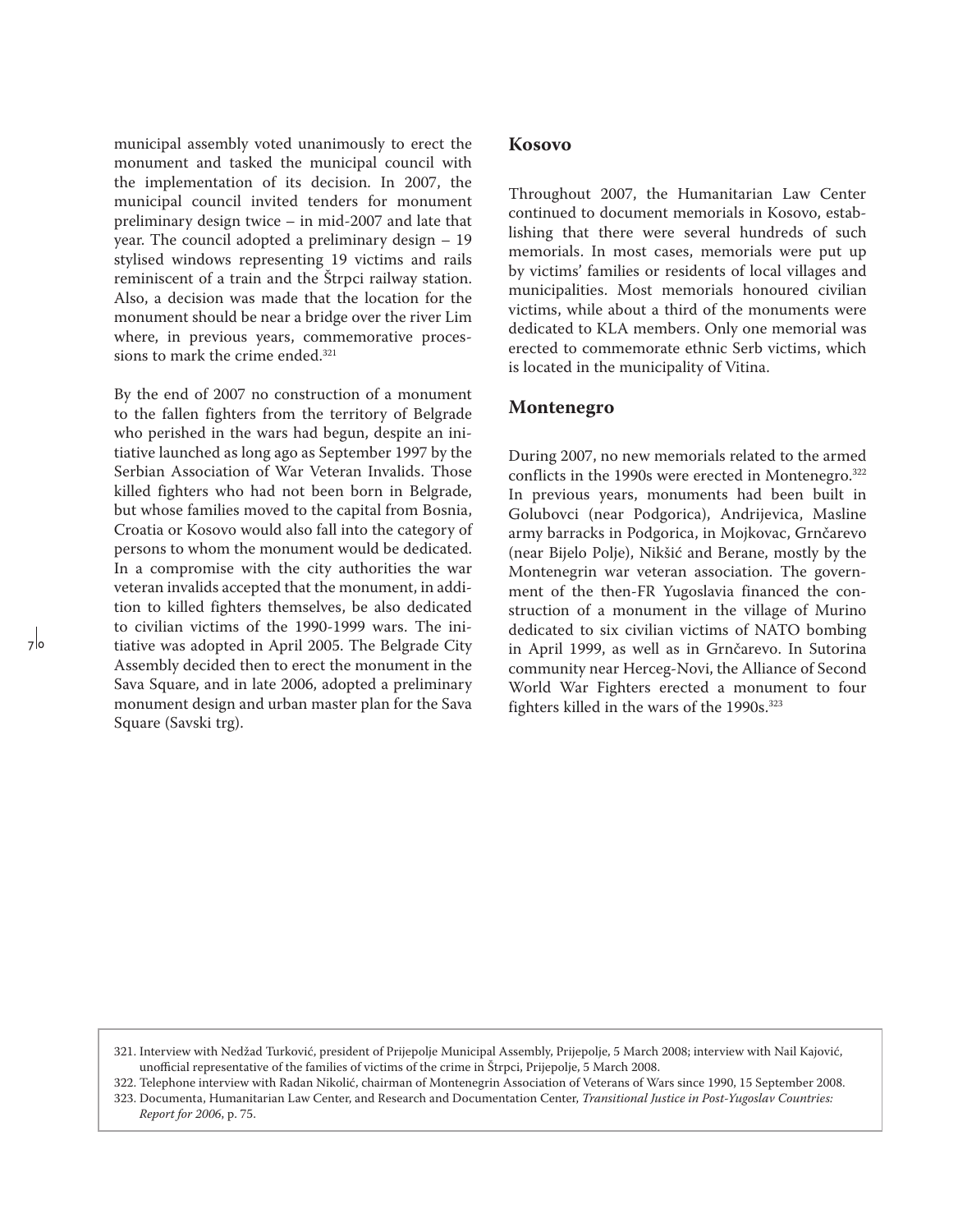# Conclusion

In the areas of transitional justice which attract the most attention of the public, including therein the international community, post-Yugoslav countries' governments made significant steps in 2007 towards a balanced treatment of victims of war crimes and other human rights violations from the 1990s. This primarily applies to war crimes prosecutors' offices which initiated a larger number of trials of members of majority communities. At the same time, initiatives intended to locate missing persons in most countries were not burdened with preferential treatment of victims from one ethnic group at the expense of victims from another ethnic group.

Nonetheless, in other areas of transitional justice, the governments were passive or continued to give privileged treatment to members of majority ethnic communities as opposed to members of minority groups. Bias is particularly conspicuous in the field of establishing and communicating the facts about war crimes, including in parliamentary discussions on war crimes and the manner in which educational systems present the events from the 1990s. A discriminatory approach is noticeable in the field of both material and symbolic reparations. As regards institutional reforms and the formation of truth commissions, there were no significant official initiatives in this respect in any of the post-Yugoslav countries in 2007. Because the passive and discriminatory attitude of governments towards transitional justice prevails over an active and unbiased approach, there is still a widespread belief in place among all ethnic communities in Croatia, Bosnia and Herzegovina, Serbia, Montenegro and Kosovo that justice has not yet been done.